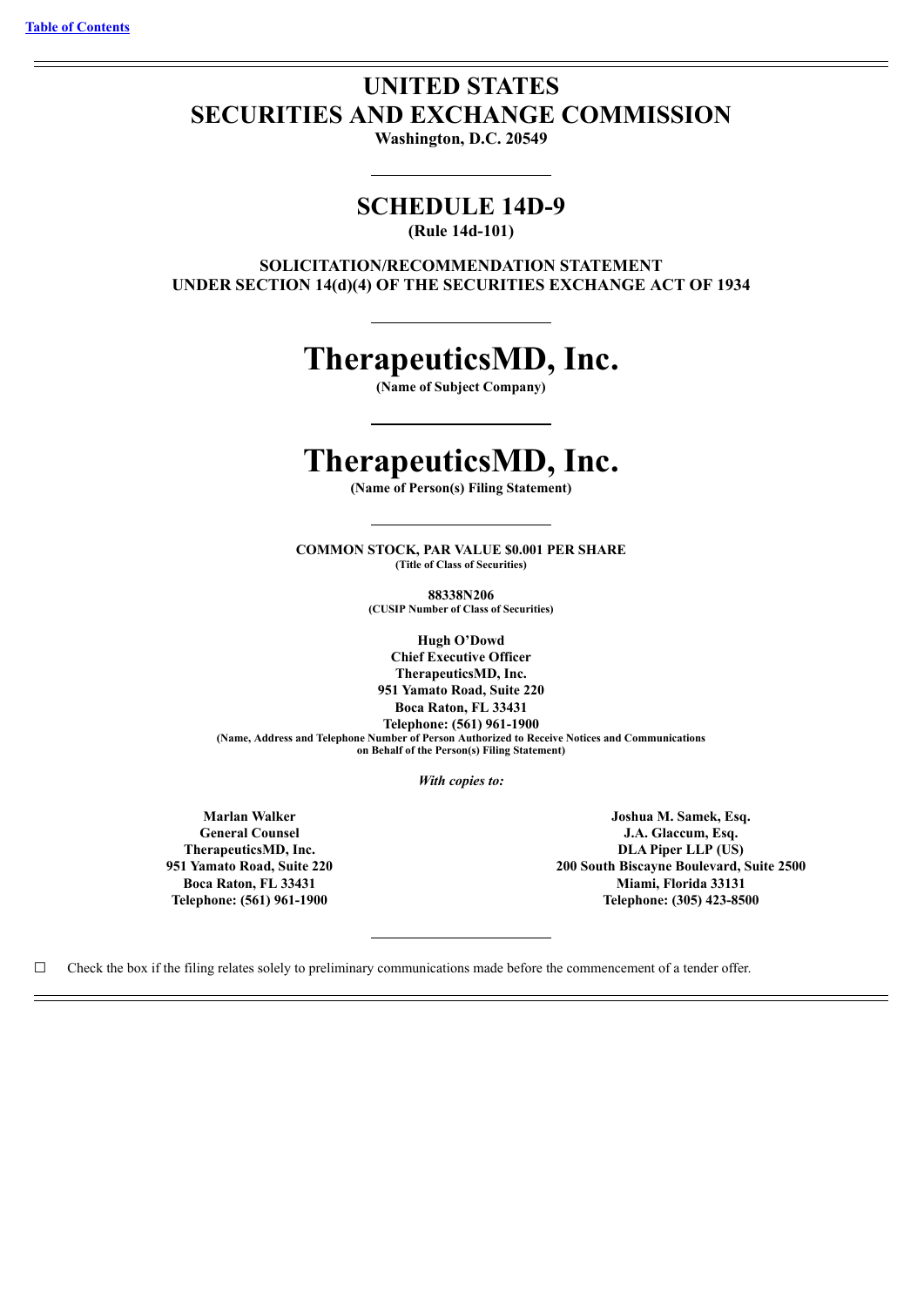$\overline{a}$ 

### **TABLE OF CONTENTS**

<span id="page-1-0"></span>

|                                                                          | Page |
|--------------------------------------------------------------------------|------|
| <u>Item 1. Subject Company Information.</u>                              |      |
| <u>Item 2. Identity and Background of Filing Person.</u>                 |      |
| <u>Item 3. Past Contacts, Transactions, Negotiations and Agreements.</u> |      |
| Item 4. The Solicitation or Recommendation.                              | 14   |
| Item 5. Persons/Assets Retained, Employed, Compensated or Used.          | 42   |
| <u>Item 6. Interest in Securities of the Subject Company.</u>            | 43   |
| <u>Item 7. Purposes of the Transaction and Plans or Proposals.</u>       | 43   |
| Item 8. Additional Information.                                          | 43   |
| Item 9. Exhibits.                                                        | 47   |
| ANNEX A Opinion of Greenhill & Co., LLC                                  | A-l  |
|                                                                          |      |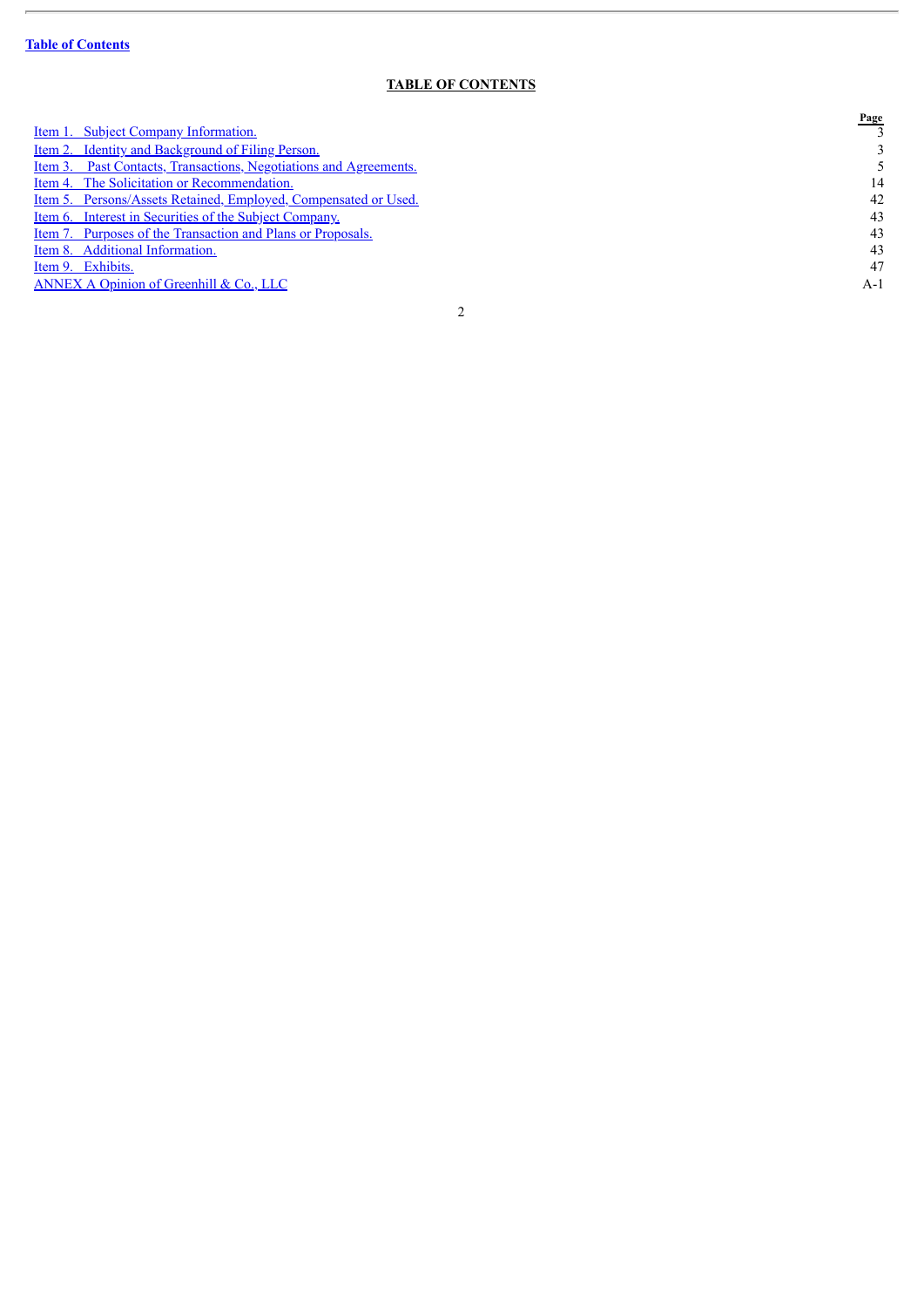#### <span id="page-2-0"></span>*Item 1. Subject Company Information.*

#### **Name and Address.**

The name of the subject company is TherapeuticsMD, Inc., a Nevada corporation (the "*Company*," "*TherapeuticsMD*," "*we*," "*our*" or "*us*"). TherapeuticsMD's principal executive office is located at 951 Yamato Road, Suite 220, Boca Raton, Florida 33431. TherapeuticsMD's telephone number at this address is (561) 961-1900.

#### **Securities.**

The title of the class of equity securities to which this Solicitation/Recommendation Statement on Schedule 14D-9 (together with the exhibits and annexes hereto, as it may be amended or supplemented, this "*Schedule 14D-9*") relates is the Company's common stock, par value \$0.001 per share (the "Shares"). As of June 2, 2022, there were (a) 8,846,756 issued and outstanding Shares, (b) 62,113 Shares subject to issuance pursuant to options granted by the Company pursuant to the TherapeuticsMD, Inc. 2019 Stock Incentive Plan (as amended, the "*2019 Plan*"), (c) 223,711 Shares underlying restricted stock units issued pursuant to the 2019 Plan, (d) 97,100 Shares underlying performance stock units issued pursuant to the 2019 Plan, (e) 49,450 Shares subject to issuance pursuant to options granted by the Company pursuant to the TherapeuticsMD, Inc. Amended and Restated 2012 Stock Incentive Plan (the "*2012 Plan*"), (f) 150,042 Shares subject to issuance pursuant to options granted by the Company pursuant to the TherapeuticsMD, Inc. 2009 Long Term Incentive Compensation Plan, as amended (the "*2009 Plan*"), (g) 68,200 Shares underlying restricted stock units issued pursuant to 2021 inducement grants, (h) 58,900 Shares underlying performance stock units issued pursuant to 2021 inducement grants, (i) 101,044 Shares underlying warrants to purchase common stock, (j) 194,763 Shares reserved and available for future issuance under the 2019 Plan, and (k) 98,695 Shares reserved for future issuance pursuant to the TherapeuticsMD, Inc. 2020 Employee Stock Purchase Plan (the "*ESPP*").

#### <span id="page-2-1"></span>*Item 2. Identity and Background of Filing Person.*

#### **Name and Address.**

The name, business address and business telephone number of the Company, which is both the person filing this Schedule 14D-9 and the subject company, are set forth above under the heading "*Name and Address*" in Item 1, which information is incorporated herein by reference. The Company's website address is www.therapeuticsmd.com. The information on the Company's website is not considered a part of this Schedule 14D-9, nor is such information incorporated herein by reference.

#### **Tender Offer and Merger.**

This Schedule 14D-9 relates to the cash tender offer (the "*Of er*") by Athene Merger Sub, Inc., a Nevada corporation ("*Merger Sub*"), and a wholly owned subsidiary of Athene Parent, Inc., a Nevada corporation ("*Parent*"), to acquire all of the issued and outstanding Shares for \$10.00 per Share (the "*Offer Price*"), net to the seller in cash, without interest and subject to deduction for any required withholding taxes. The Offer is disclosed in the Tender Offer Statement on Schedule TO (together with any amendments or supplements thereto, the "*Schedule TO*"), filed by Parent and Merger Sub with the U.S. Securities and Exchange Commission (the "*SEC*") on June 6, 2022, and is made upon the terms and subject to the conditions set forth in the Offer to Purchase, dated June 6, 2022 (together with any amendments or supplements thereto, the "Offer to Purchase"), and in the related Letter of Transmittal (together with any amendments or supplements thereto, the "*Letter of Transmittal*"). The Offer to Purchase and forms of Letter of Transmittal were previously mailed to stockholders and are filed as Exhibits (a)(1)(A) and Exhibits (a)(1)(B)(I) and (a)(1)(B)(II) to this Schedule 14D-9, respectively, and are incorporated herein by reference. As disclosed in the Schedule TO, Merger Sub and Parent are affiliates of investment funds advised by EW Healthcare Partners.

The Offer is being made pursuant to the Agreement and Plan of Merger, dated as of May 27, 2022 (together with any amendments or supplements thereto, the "*Merger Agreement*"), by and among the Company, Parent and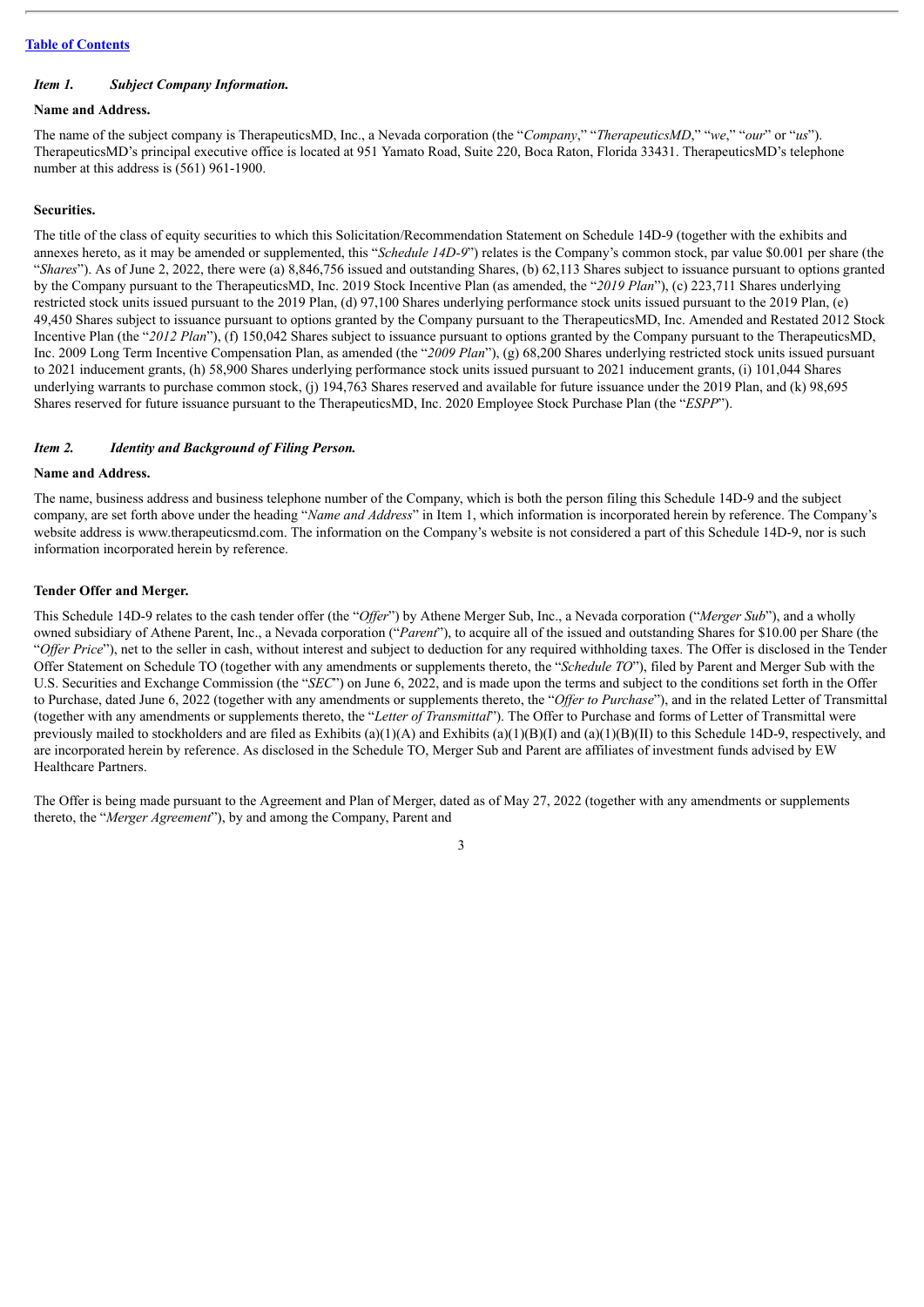Merger Sub. A copy of the Merger Agreement is filed as Exhibit (e)(1) to this Schedule 14D-9 and is incorporated herein by reference. The Merger Agreement is summarized in Section 11 of the Offer to Purchase, titled "The Merger Agreement; Other Agreements." The Merger Agreement provides that, following the consummation of the Offer and subject to the terms and conditions of the Merger Agreement, Merger Sub will merge with and into the Company pursuant to Section 92A.133 of the Nevada Revised Statutes (the "*NRS*"), with the Company being the surviving corporation (the "*Merger*" and, together with the Offer and the other transactions contemplated by the Merger Agreement, the "*Transactions*"). Upon the closing of the Merger and filing of the articles of merger with the Office of the Nevada Secretary of State (the "*Effective Time*"), each Share (other than (1) Shares held by the Company as treasury shares, (2) Shares owned by Parent or its subsidiaries, including Merger Sub, if any, and (3) Shares owned by a wholly owned subsidiary of the Company (collectively referred to as the "*Excluded Shares*") will be converted into the right to receive an amount in cash equal to the Offer Price, without interest and subject to any required withholding taxes (the "*Merger Consideration*"). No stockholder vote will be required to consummate the Merger pursuant to Section 92A.133 of the NRS. As a result of the Merger, the Company will cease to be a publicly traded company and will become wholly-owned by Parent.

The obligation of Merger Sub to purchase Shares validly tendered in the Offer and not properly withdrawn pursuant to the Offer is conditioned upon (1) the number of Shares validly tendered and not properly withdrawn in accordance with the terms of the Offer (excluding any Shares tendered pursuant to guaranteed delivery procedures that have not yet been "received" as such term is used in Section 92A.133(4)(g) of the NRS), when added to any Shares owned by Merger Sub, representing, at the acceptance time of the Offer (the "*Acceptance Time*"), at least a majority of the voting power of the then issued and outstanding Shares, (2) no order or other legal restraint that prohibits the consummation of the Merger being in effect, (3) the accuracy of the representations and warranties of the Company and compliance by the Company with the covenants contained in the Merger Agreement, subject to qualifications, (4) there not having been a Company Material Adverse Effect (as defined in the Merger Agreement) with respect to the Company since the date of the Merger Agreement, (5) the absence of any default or event of default under the Financing Agreement, dated as of April 24, 2019, by and among the Company, certain of its subsidiaries, lenders party thereto from time to time and Sixth Street Specialty Lending, Inc. (as amended, restated, supplemented or modified from time to time, the "*Financing Agreement*"), and (6) other customary closing conditions.

Merger Sub commenced (within the meaning of Rule 14d-2 promulgated under the Securities Exchange Act of 1934, as amended (the "*Exchange Act*")) the Offer on June 6, 2022. The Offer shall initially be scheduled to expire at 12:00 midnight, New York City time, at the end of July 5, 2022 (*i.e.*, one minute after 11:59 p.m., New York City time, on July 5, 2022), the date that is 20 business days (for this purpose calculated in accordance with Rules  $14d-1(g)(3)$  and  $14d-2$  promulgated under the Exchange Act) following commencement of the Offer, subject to extension in certain circumstances as required or permitted by the Merger Agreement.

The foregoing summary of the Offer is qualified in its entirety by the description contained in the Offer to Purchase and the Letter of Transmittal and the Merger Agreement. A copy of the Merger Agreement is filed as Exhibit (e)(1) to this Schedule 14D-9 and is incorporated herein by reference.

Parent has formed Merger Sub for the purpose of engaging in the Transactions, including the Offer and the Merger. To date, Merger Sub has not carried on any activities other than those related to its formation, the Merger Agreement, the Offer and the Merger. According to the Offer to Purchase filed by Merger Sub as Exhibit (a)(1)(A) to the Schedule TO, the address of the principal executive office of each of Parent and Merger Sub is Berkeley Square House, Berkeley Square London, UK W1J 6BR and the telephone number at such principal office is +44-020-7529-2500.

The information relating to the Offer, including the Offer to Purchase, the Letter of Transmittal and related documents and this Schedule 14D-9, can be obtained without charge from the SEC's website at www.sec.gov. This Schedule 14D-9 is also located on the SEC Filings page of the Company's Investor & Media website, and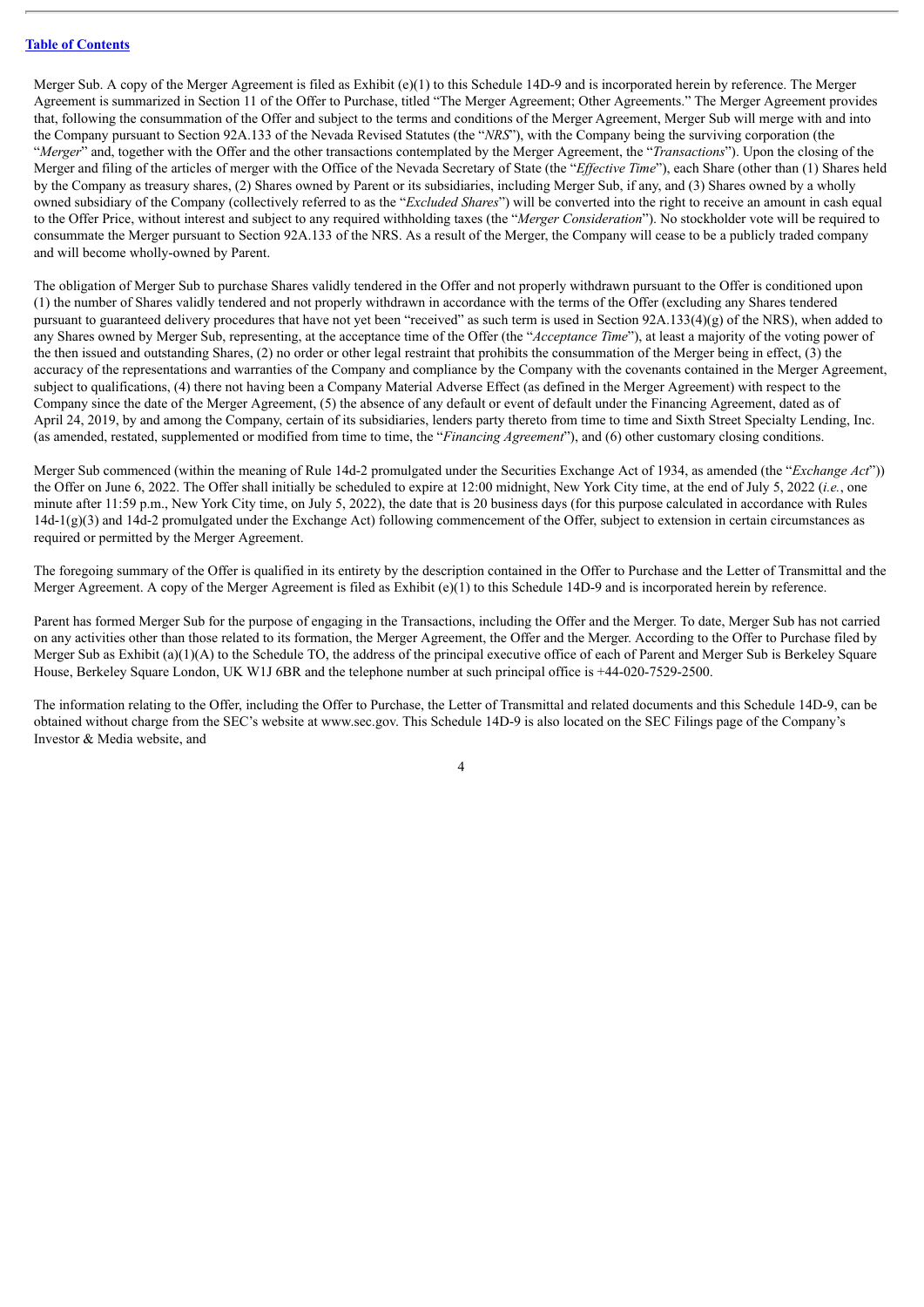the Offer to Purchase and the other related materials are available directly from D.F. King & Co., Inc., the Information Agent engaged by Merger Sub for the Offer, toll free at (800) 820-2416 or via email at TXMD@dfking.com.

#### <span id="page-4-0"></span>*Item 3. Past Contacts, Transactions, Negotiations and Agreements.*

Except as set forth in this Schedule 14D-9 or as otherwise incorporated herein by reference, as of the date hereof, to the knowledge of the Company, there are no material agreements, arrangements or understandings or any actual or potential conflicts of interest between the Company or any of its affiliates, on the one hand, and (1) the Company's executive officers, directors or affiliates or (2) Parent, Merger Sub or their respective executive officers, directors or affiliates (including EW Healthcare Partners), on the other hand.

#### **Arrangements between the Company, Parent and Merger Sub.**

#### *Merger Agreement*

The Merger Agreement governs the contractual rights among the Company, Parent, and Merger Sub in relation to the Transactions. The Merger Agreement is not intended to provide any other factual information about the Company, Parent or Merger Sub. The Merger Agreement has been included as an exhibit to this Schedule 14D-9 to provide the Company's stockholders with information regarding the terms of the Merger Agreement and is not intended to modify or supplement any factual disclosures about the Company included in the Company's public reports filed with the SEC. In particular, the assertions embodied in the representations, warranties and covenants contained in the Merger Agreement were made only for purposes of the Merger Agreement and as of specified dates, were solely for the benefit of the parties to the Merger Agreement, and are subject to limitations agreed upon by the parties to the Merger Agreement, including being qualified by confidential disclosure schedules provided by the Company to Parent and Merger Sub in connection with the execution and delivery of the Merger Agreement. These disclosure schedules contain information that modifies, qualifies and creates exceptions to the representations and warranties set forth in the Merger Agreement.

Moreover, the representations and warranties in the Merger Agreement are the product of negotiations among the Company, Parent and Merger Sub and certain representations and warranties in the Merger Agreement have been made for the purposes of allocating risk among the parties to the Merger Agreement instead of establishing matters of fact. Accordingly, the representations and warranties in the Merger Agreement may not constitute the actual state of facts about the Company, Parent or Merger Sub. The representations and warranties set forth in the Merger Agreement may also be subject to a contractual standard of materiality or material adverse effect different from that generally applicable under federal securities laws. Investors are not third-party beneficiaries under the Merger Agreement and should not rely on the representations, warranties, or covenants or any descriptions thereof as characterizations of the actual state of facts or the actual condition of the Company, Parent or Merger Sub, or any of their respective subsidiaries or affiliates. Moreover, information concerning the subject matter of such representations and warranties, which do not purport to be accurate as of the date of this Schedule 14D-9, may have changed since the date of the Merger Agreement, which subsequent information may or may not be fully reflected in the parties' public disclosures.

A summary of the Merger Agreement is contained in Section 11 of the Offer to Purchase titled "The Merger Agreement; Other Agreements," which summary is incorporated herein by reference, but is qualified in its entirety by reference to the Merger Agreement, which is the actual legal document governing the Offer and the Merger and the parties' respective rights and obligations with respect thereto. A copy of the Merger Agreement is filed as Exhibit (e)(1) to this Schedule 14D-9 and is incorporated herein by reference.

#### *Confidentiality Agreement*

Essex Woodlands Health Ventures UK, Ltd, an affiliate of Merger Sub ("*Essex Woodland Health Ventures*"), and the Company entered into a confidentiality agreement, dated as of January 27, 2022 (the "*Confidentiality*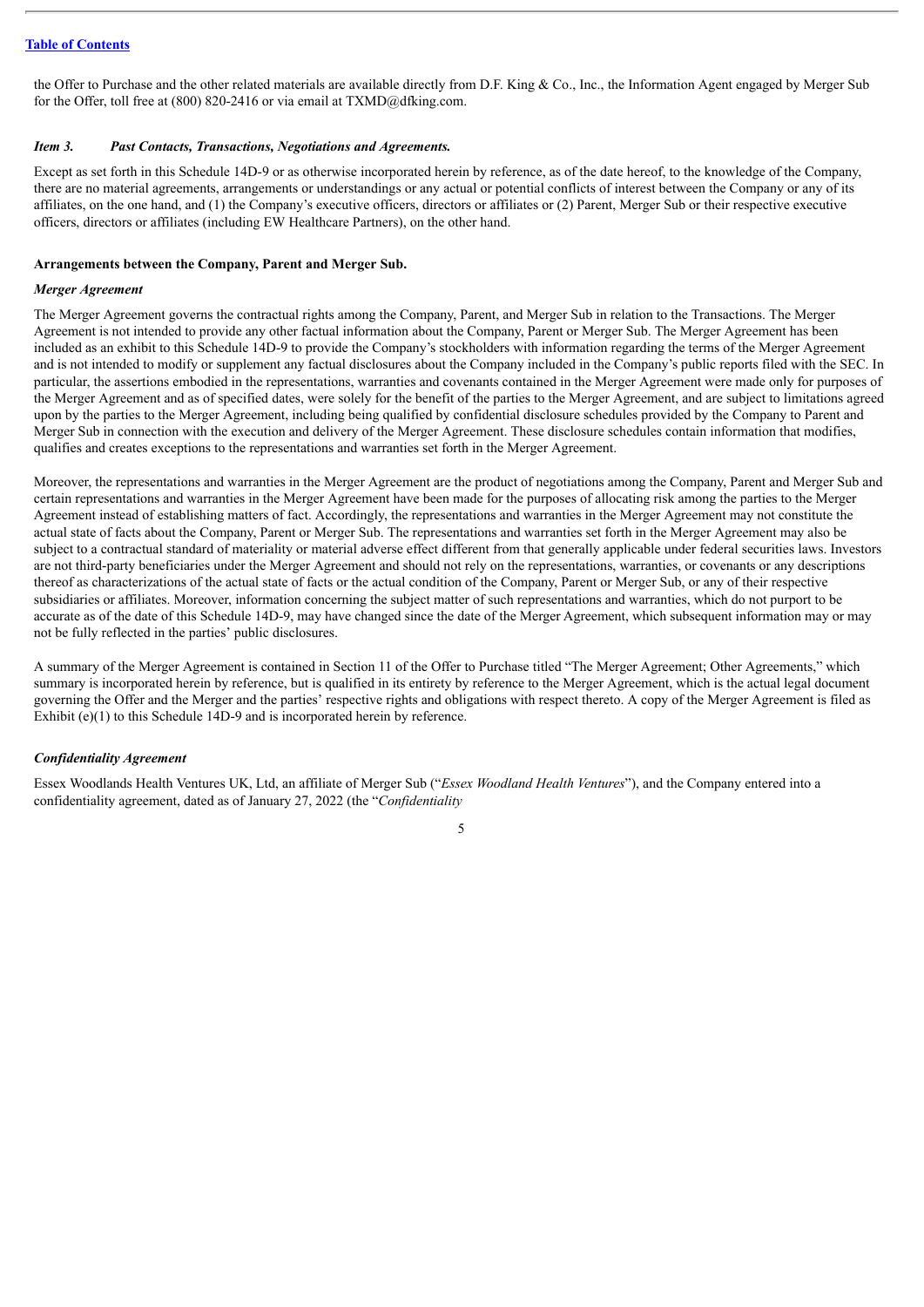*Agreement*"). Under the terms of the Confidentiality Agreement, Essex Woodlands Health Ventures and the Company agreed that, subject to certain exceptions, certain non-public, confidential and/or proprietary information that the Company may make available to Essex Woodlands Health Ventures in connection with discussions concerning a possible transaction between the parties will not be disclosed or used for any other purpose. The Confidentiality Agreement includes a standard standstill provision for the benefit of the Company that expires on January 27, 2023, and permitted Essex Woodlands Health Ventures and its affiliates to initiate private discussions with, and submit confidential private proposals, to the Company.

This summary of the Confidentiality Agreement is only a summary and is qualified in its entirety by reference to the Confidentiality Agreement, which is filed as Exhibit (e)(3) to this Schedule 14D-9 and is incorporated herein by reference.

#### *Equity Financing*

Pursuant to an equity commitment letter, dated as of May 27, 2022 (the "*Equity Commitment Letter*"), and subject to the terms thereof, EW Healthcare Partners Fund 2, L.P., a Delaware limited partnership (the "*Investor*"), committed to provide Parent, at the Effective Time, with an equity contribution of up to approximately \$93,000,000, the proceeds of which will be used by Parent to pay the Offer Price, Merger consideration and certain fees and expenses required to be paid by Parent at the closing of the Merger pursuant to, and in accordance with, the Merger Agreement. Pursuant to the Merger Agreement and the Equity Commitment Letter, the Investor is required to pay to the Company any amounts for monetary damages awarded to the Company against Parent or Merger Sub for any willful breach of the Merger Agreement up to a cap of \$5,110,000.

#### *Beneficial Ownership of Common Stock*

According to the Schedule TO, except as described in the Offer to Purchase, (i) none of Parent, Purchaser or Majorelle Topco Limited, a private limited company incorporated under the laws of England and Wales ("*Topco*"), nor, to the best knowledge of Parent, Purchaser or Topco, any of the persons listed in Schedule I to the Offer to Purchase or any associate or majority-owned subsidiary of Parent or Purchaser or any of the persons so listed beneficially owns or has any right to acquire, directly or indirectly, any Shares and (ii) none of Parent, Purchaser or Topco, nor, to the best knowledge of Parent, Purchaser or Topco, any of the persons or entities referred to above nor any director, executive officer or subsidiary of any of the foregoing has effected any transaction in the Shares during the past 60 days. Parent and Purchaser are controlled by Topco. The principal business of Topco is the commercialization, development, distribution, manufacturing of pharmaceutical products, drugs, medical devices, supplements, health, personal care and/or OTC products.

#### **Arrangements with the Company's Executive Officers and Directors.**

In considering the recommendation of the Company's Board of Directors (the "*Board*") set forth in the section titled "—*Recommendation of the Board"* in Item 4, you should be aware that aside from their interests as stockholders, the executive officers and directors of the Company may be considered to have interests in the Transactions (including the Offer and the Merger) that are different from, or in addition to, those of other stockholders generally. The Board was aware of, and considered, these interests, among other matters, in evaluating and negotiating the Merger Agreement and the Transactions, and in recommending that the Company's stockholders accept the Offer and tender their Shares in the Offer. The following is a discussion of all known material agreements, understandings and any actual or potential conflicts of interest between the Company and its executive officers or directors that relate to the Transactions.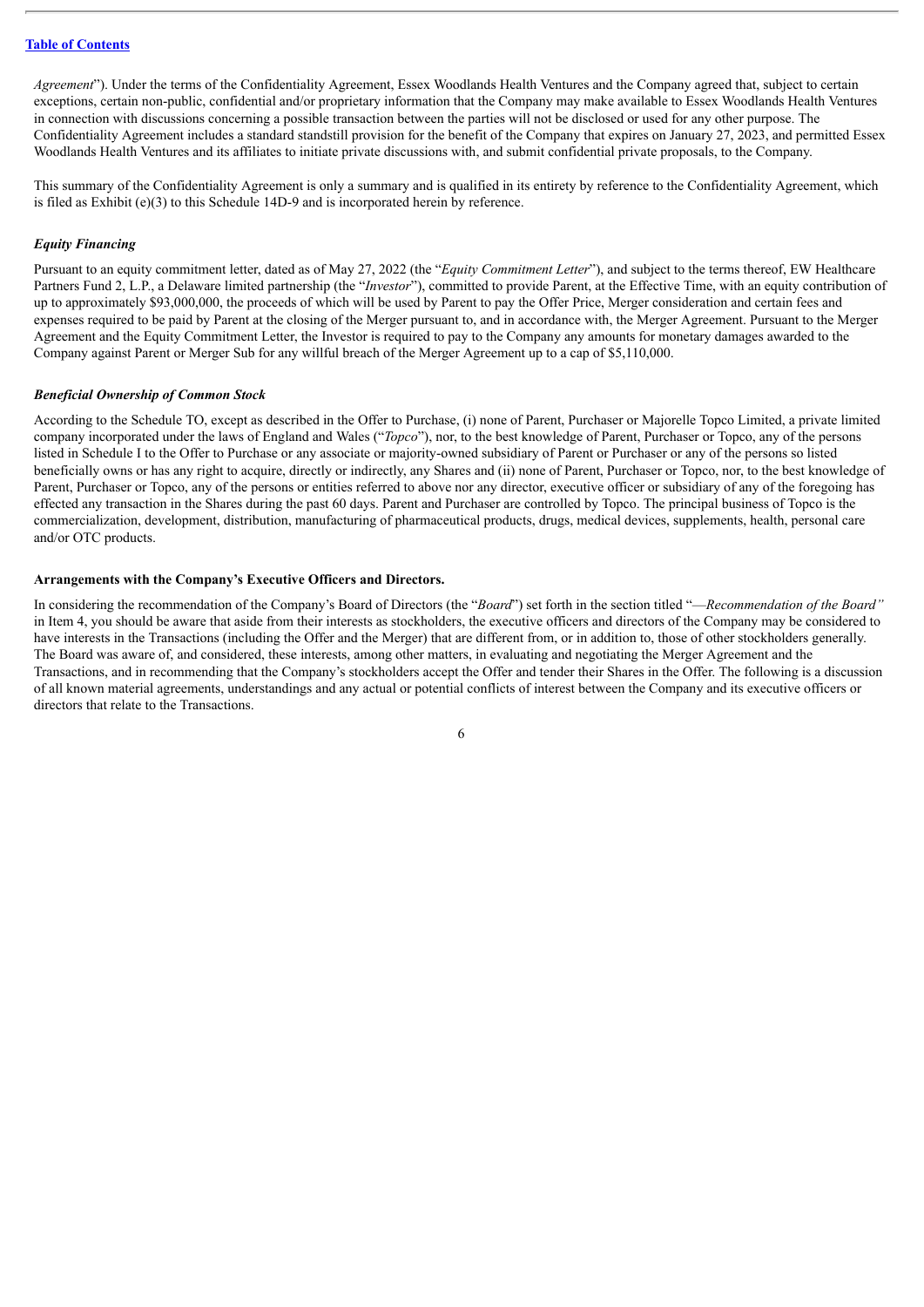The Company's executive officers are as follows:

| <b>Name</b>        | <b>Position</b>                                                                      |
|--------------------|--------------------------------------------------------------------------------------|
| Hugh O'Dowd        | Chief Executive Officer and Director                                                 |
| Michael C. Donegan | Interim Chief Financial Officer, Chief Accounting Officer and Vice President Finance |
| Mark A. Glickman   | <b>Chief Business Officer</b>                                                        |
| Marlan D. Walker   | General Counsel and Secretary                                                        |

#### *Ef ect of the Of er and the Merger on Outstanding Shares*

If the executive officers and directors of the Company who own Shares tender their Shares for purchase pursuant to the Offer, they will receive the same consideration on the same terms and conditions as the other stockholders of the Company. As of June 2, 2022, the executive officers and directors of the Company owned, in the aggregate, 83,535 Shares (which, for clarity, excludes shares issuable upon the exercise of Company stock options and the settlement of Company restricted stock units and performance stock units).

The following table sets forth (1) the number of Shares beneficially owned as of June 2, 2022, by each of the Company's executive officers and directors (which, for clarity, excludes shares issuable upon the exercise of Company stock options and the settlement of Company restricted stock units or performance stock units) and (2) the aggregate cash consideration that would be payable for such shares, based on the Offer Price of \$10.00 per Share.

|                                                  | Number of<br><b>Shares</b><br><b>Beneficially</b><br>Owned(1) |              | <b>Cash Consideration</b><br><b>Payable in Respect</b><br>of Shares |
|--------------------------------------------------|---------------------------------------------------------------|--------------|---------------------------------------------------------------------|
| <b>Executive Officers:</b>                       |                                                               |              |                                                                     |
| Hugh O'Dowd                                      |                                                               |              |                                                                     |
| Michael C. Donegan                               | 1,988                                                         | \$           | 19,880                                                              |
| Mark A. Glickman                                 |                                                               |              |                                                                     |
| Marlan D. Walker                                 | 5,179                                                         | $\mathbf{s}$ | 51,790                                                              |
| <b>Non-Employee Directors:</b>                   |                                                               |              |                                                                     |
| Tommy G. Thompson(2)                             | 17,311                                                        | \$           | 173,110                                                             |
| Paul M. Bisaro                                   | 3,938                                                         | \$           | 39,380                                                              |
| Cooper C. Collins                                | 44,738                                                        | S            | 447,380                                                             |
| Karen L. Ling                                    | 2,607                                                         | \$           | 26,070                                                              |
| Jules A. Musing                                  | 2,028                                                         | \$           | 20,280                                                              |
| Gail K. Naughton, Ph.D.                          | 1,938                                                         | \$           | 19,380                                                              |
| Angus C. Russell                                 | 3,808                                                         | \$           | 38,080                                                              |
| All directors and executive officers as a group: | 83,535                                                        | \$           | 835,350                                                             |

(1) Number of shares beneficially owned excludes shares issuable upon exercise of stock options and the settlement of restricted stock units and performance-based stock units.

(2) Includes (i) 14,312 shares held by Thompson Family Investments, LLC, an entity solely owned by Thompson Family Holdings, LLC, an entity solely owned by Mr. Thompson, (ii) 2,978 shares held by Mr. Thompson directly, and (iii) 21 shares held indirectly by Thompson Family Holdings, LLC.

#### *Ef ect of the Of er and the Merger on Company Compensatory Awards*

Neither Merger Sub nor Parent will assume any Company stock option, Company restricted stock unit awards or Company performance-based stock unit awards. Based on the Offer Price, all Company stock options are currently underwater. Immediately prior to the Effective Time and consistent with the terms of each of the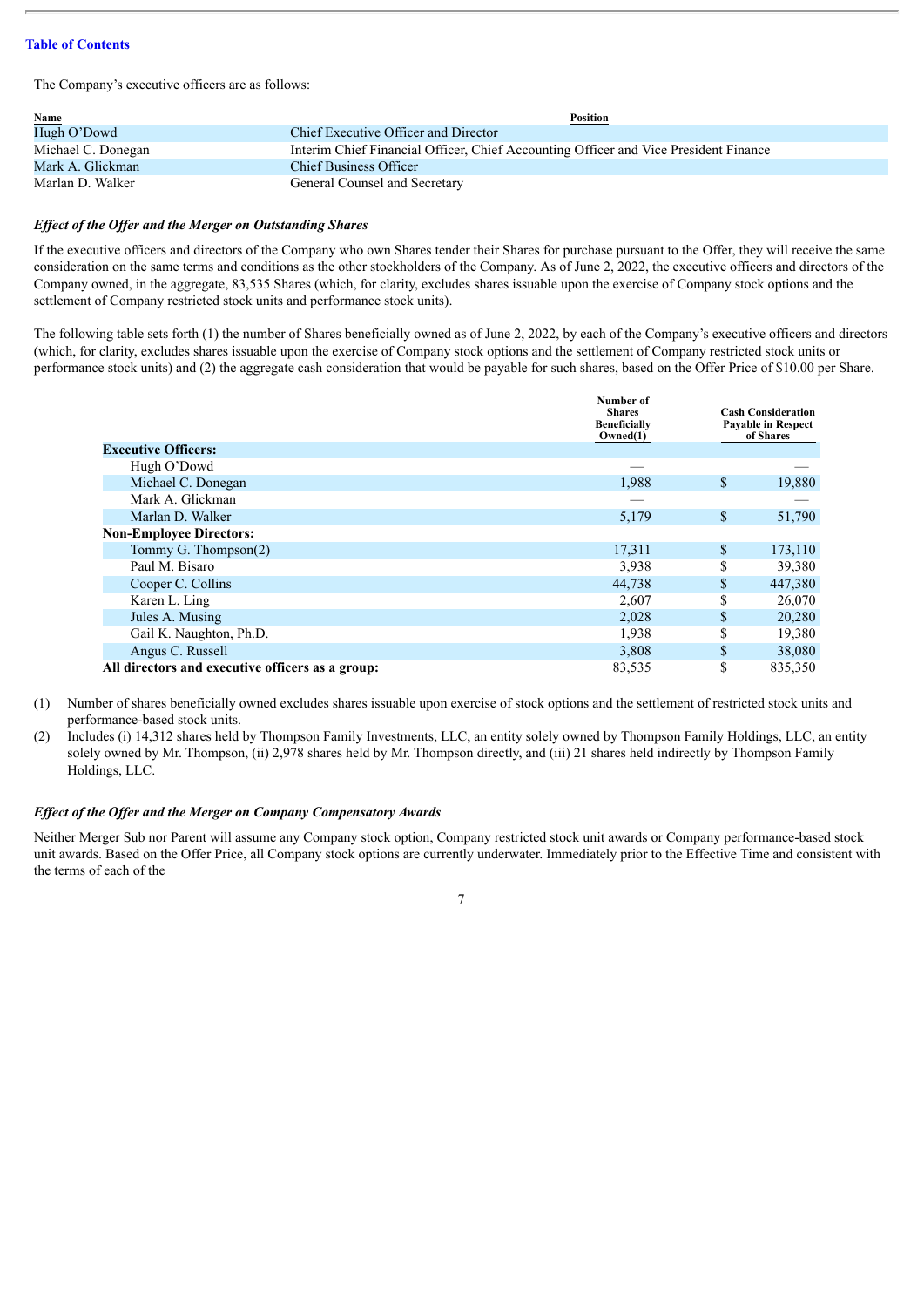Company's 2019 Plan, the Company's 2012 Plan, and the Company's 2009 Plan copies of which are filed as Exhibits (e)(10) through (e)(13) to this Schedule 14D-9 and are incorporated herein by reference, subject to the Merger Agreement, each unvested Company stock option award that is then outstanding will vest, and each unexercised Company stock option award that is then outstanding will be cancelled for no consideration.

Immediately prior to the Effective Time and consistent with the terms of each of the Company's 2019 Plan, the Company's 2012 Plan and the Company's 2009 Plan, subject to the Merger Agreement, each unvested Company restricted stock unit award that is then outstanding will be cancelled and converted into the right to receive an amount (subject to any applicable withholding tax) in cash equal to the product of the Offer Price and the number of shares subject to such Company restricted stock unit award.

Immediately prior to the Effective Time and consistent with the terms of each of the Company's 2019 Plan, the Company's 2012 Plan, and the Company's 2009 Plan subject to the Merger Agreement, each unvested performance-based stock unit of the Company that is then outstanding will be cancelled and converted into the right to receive an amount (subject to any applicable withholding tax) in cash equal to the product of the Offer Price and the number of shares subject to such performance-based stock unit award (calculated based on the achievement of the applicable performance metrics at the target level).

For an estimate of the amounts that would be payable to each of our executive officers and directors with respect to his or her outstanding equity awards, see the section titled "*—Quantification of Payments Related to Company Compensatory Awards" below.*

#### *Treatment of Purchase Rights under the Company ESPP*

After May 27, 2022 (the "*Agreement Date*"), no new offering periods will begin under the ESPP and no new participants will be permitted in the ESPP. In addition, the Merger Agreement provides that (i) no participant in the ESPP may increase the percentage amount of his or her payroll deduction election in effect on the Agreement Date for such Offering Period (as such term is defined in the ESPP); (ii) any Offering Period under the ESPP that does not end prior to the Effective Time shall terminate and a Subscription Date (as such term is defined in the ESPP) shall occur under the ESPP immediately prior to the Effective Time with respect to such Offering Period, in which case any Shares purchased pursuant to such Offering Period shall be treated the same as all other Shares in accordance with the Merger Agreement; and (iii) immediately prior to, and subject to the occurrence of the Effective Time, the ESPP shall terminate.

#### *Arrangements with the Company's Executive Of icers*

**Chief Executive Officer**. The Company previously entered into an executive employment agreement with Mr. O'Dowd (the "*CEO Employment Agreement*"). Under the terms of the CEO Employment Agreement, if the Company terminates Mr. O'Dowd's employment other than for "good cause" (as defined in the CEO Employment Agreement), death, or disability, or if Mr. O'Dowd terminates his employment for "good reason" (as defined in the CEO Employment Agreement, which definition includes a Change in Control, as defined in the CEO Employment Agreement, and which includes the consummation of the Merger), in either case, within 12 months after a Change in Control, Mr. O'Dowd will be entitled to receive, subject to his timely execution and non-revocation of a release of claims and his continued adherence to the restrictive covenant provisions of the CEO Employment Agreement, (i) a lump sum severance payment equal to 150% of the sum of (A) his base salary as then in effect, plus (B) his annual bonus at the target level of achievement for the fiscal year in which the termination occurs, (ii) reimbursements for the employer-paid portion of COBRA premiums for up to 18 months for Mr. O'Dowd and his immediate family; and (iii) accelerated vesting of Mr. O'Dowd's then-outstanding equity awards (including that equity awards subject to performance-based vesting will be deemed achieved at 100% of target levels, unless otherwise provided in the agreement evidencing such award).

If any severance and other benefits provided for in the CEO Employment Agreement or otherwise payable to Mr. O'Dowd (i) constitute "parachute payments" within the meaning of Section 280G of the Internal Revenue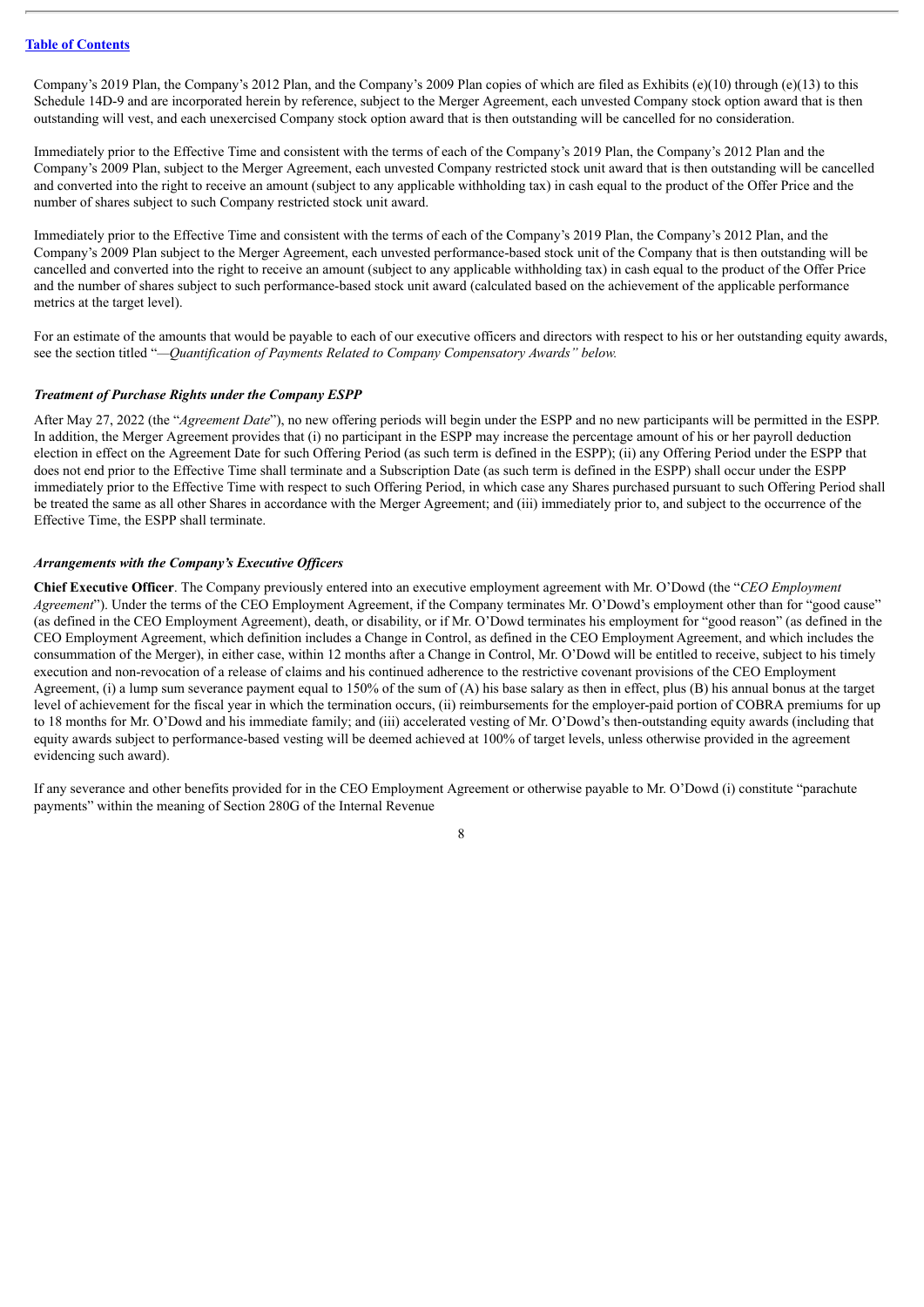Code of 1986, as amended (the "*Code*") and (ii) would be subject to the excise tax imposed by Section 4999 of the Code, then Mr. O'Dowd's benefits will be either (a) delivered in full, or (b) delivered as to such lesser extent which would result in no portion of such benefits being subject to the excise tax under Section 4999 of the Code whichever of the foregoing amounts, taking into account the applicable federal, state and local income taxes and the excise tax imposed by Section 4999, results in the receipt by Mr. O'Dowd on an after-tax basis, of the greatest amount of severance benefits. If a reduction in the severance and other benefits constituting "parachute payments" is necessary so that no portion of such benefits is subject to the excise tax under Section 4999 of the Code, the reduction will occur only with respect to cash payments in reverse chronological order to the extent that any such payments are made in installments.

In April 2022, Mr. O'Dowd was awarded a cash bonus performance award for his efforts in successfully reaching a definitive agreement to divest from the Company the vitaCare business unit and amending credit terms in support of a new capitalization plan. The performance award relates to the performance period beginning January 1, 2022, through December 31, 2022. The award is expressed in terms of "target" award cash value, but less or more cash value (up to two times the target award value) depending on performance over the performance period. The performance metric for the performance period is based on the Company's total stockholder return ("TSR") over the performance period as compared to the TSR earned by the companies composing the Russell 2000 Index Pharmaceuticals Subsector TSR during this same period. Generally, except for special circumstances, continued service with the Company through March 31, 2023 is required to receive a full payout. If a Change in Control occurs prior to the end of the performance period (other than a Change in Control that results in the Shares having no value), then (i) the performance period is deemed to end on the closing date of such Change in Control and (ii) the award shall be the target award cash value; provided, however, that Mr. O'Dowd remain in continued service with the Company through March 31, 2023 (or, in the event of a termination without "cause" or for "good reason," through the date of such qualifying termination).

**Other Executive Officers**. The Company previously entered into an executive employment agreement (the "*Executive Employment Agreements*") with each of Messrs. Glickman, Walker, and Donegan (each, an "*Executive*," and collectively, the "*Executives*").

Under the terms of each Executive Employment Agreement, if the Company terminates the employment of the Executive other than for "good cause" (as defined in the applicable Executive Employment Agreement) death, or disability, or the Executive terminates his employment for "good reason" (as defined in the applicable Executive Employment Agreement), in either case, within 12 months following, a Change in Control (as defined in the applicable Executive Employment Agreement, and which includes the consummation of the Merger), the Executive will be entitled to receive, subject to his timely execution and non-revocation of a separation agreement and release of claims in a form reasonably satisfactory to us and his continued adherence to the restrictive covenant provisions of the Executive Employment Agreement, (i) a lump sum severance payment equal to 150% of the sum of (A) his then-current base salary, plus (B) his target bonus for the fiscal year in which the termination occurs; (ii) reimbursements for the Executive and his immediate family employer-paid portion COBRA premiums for up to 18 months; and (iii) accelerated vesting as to 100% of the Executive's then-outstanding equity awards (including that equity awards subject to performance-based vesting will be deemed achieved at 100% of target levels, unless otherwise provided in the agreement evidencing such award).

If any severance and other benefits provided for in the Executive Employment Agreements or otherwise payable to an Executive (i) constitute "parachute payments" within the meaning of Section 280G of the Code and (ii) would be subject to the excise tax imposed by Section 4999 of the Code, then the Executive's benefits will be either (a) delivered in full, or (b) delivered as to such lesser extent which would result in no portion of such benefits being subject to the excise tax under Section 4999 of the Code whichever of the foregoing amounts, taking into account the applicable federal, state and local income taxes and the excise tax imposed by Section 4999, results in the receipt by the Executive on an after-tax basis, of the greatest amount of benefits. If a reduction in the severance and other benefits constituting "parachute payments" is necessary so that no portion of such severance benefits is subject to the excise tax under Section 4999 of the Code, the reduction will occur only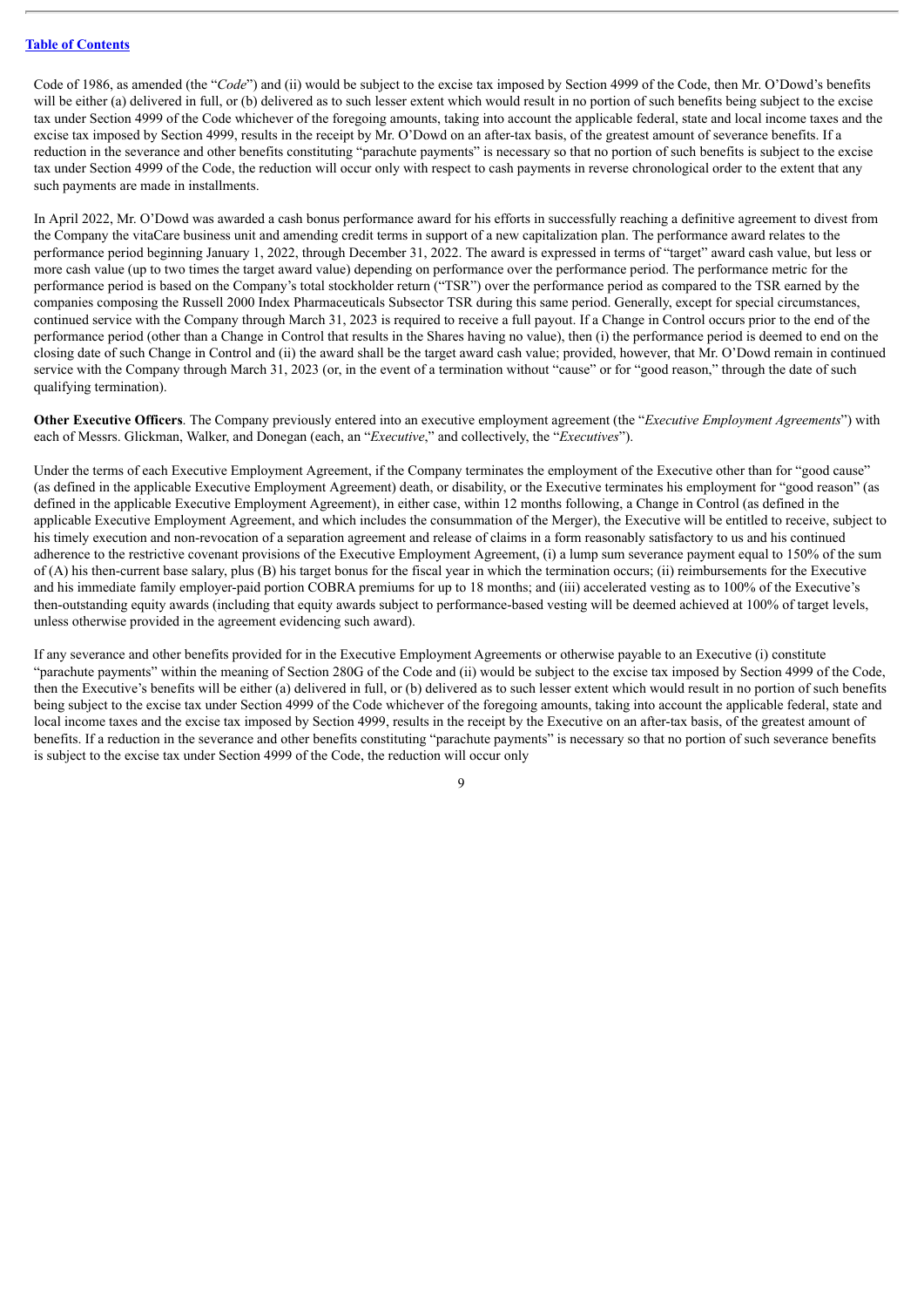with respect to cash payments in reverse chronological order, to the extent that any such payments are made in installments.

Pursuant to the Company's 2022 Executive Retention and Performance Bonus Plan (the "*Retention Plan*"), in the event that an executive (which includes Messrs. Glickman, Walker and Donegan) is terminated without Cause or voluntarily terminates for Good Reason (as defined in the Retention Plan), such executive will not be required to repay the retention payment paid under the terms of the plan. With respect to any performance-based award granted under the Retention Plan, such performance-based award will be forfeited in the event an executive terminates employment with the Company prior to the end of the applicable portion of the performance period.

#### *Quantification of Payments Related to Company Compensatory Awards*

Immediately prior to the Effective Time, subject to the Merger Agreement, each unvested Company stock option then-outstanding will vest, and each unexercised Company stock option that is then-outstanding will be cancelled for no consideration and each unvested Company restricted stock unit award and unvested performance-based stock unit award that is outstanding immediately prior thereto, will be cancelled and converted into the right to receive an amount in cash as described above in the section titled "—Effect of the Offer and the Merger on Company Compensatory Awards."

The following table identifies for each of the executive officers and directors the number of Shares subject to his or her equity awards outstanding as of June 2, 2022, that will be cancelled in exchange for a cash payment in connection with the Merger. As previously noted, all unvested Company stock options that are outstanding immediately prior to the Effective Time will vest, and all unexercised Company stock options that are then-outstanding will be cancelled for no consideration and therefore, are omitted from the table below. In addition, the following table assumes that no Company stock options will be exercised, no Company restricted stock units will vest and be settled, no performance-based stock units will vest and be settled, and no dividends will be paid with respect to Shares between June 2, 2022, and the closing of the Transaction. For Company restricted stock units, the estimated aggregate amounts set forth below are based on the Offer Price of \$10.00 per Share, multiplied by the total number of Shares subject to each applicable award. For Company performance-based stock units, the estimated aggregate amounts set forth below are based on the Offer Price of \$10.00 per Share, multiplied by the total number of Shares subject to each applicable award (assuming target performance achievement). Any differences in the totals shown below relative to the component amounts are due to rounding adjustments.

|                                | <b>Restricted Stock Units</b><br><b>Restricted</b><br>Aggregate<br><b>RSU</b><br>Stock |              | Performance-based<br><b>Stock Units</b><br>Performance -<br><b>Based</b><br>Stock | <b>Total Equity</b><br>Award<br>Consideration |                        |
|--------------------------------|----------------------------------------------------------------------------------------|--------------|-----------------------------------------------------------------------------------|-----------------------------------------------|------------------------|
|                                | Units                                                                                  | Payment(1)   | Units $(2)$                                                                       | Payment(1)                                    |                        |
| <b>Executive Officers:</b>     |                                                                                        |              |                                                                                   |                                               |                        |
| Michael Donegan                | 7,841                                                                                  | \$ 78,410    | 5,940                                                                             | 59,400<br>S.                                  | 137,810<br>\$          |
| Mark Glickman                  | 18,400                                                                                 | \$184,000    | 9,100                                                                             | \$91,000                                      | 275,000<br>\$          |
| Hugh O'Dowd                    | 97,500                                                                                 | \$975,000    | 97,500                                                                            | \$975,000                                     | \$1,950,000            |
| Marlan Walker                  | 11,845                                                                                 | \$118,450    | 13,431                                                                            | \$134,310                                     | 252,760<br>S.          |
| <b>Non-Employee Directors:</b> |                                                                                        |              |                                                                                   |                                               |                        |
| Tommy G. Thompson              | 2,976                                                                                  | \$29,760     | $\boldsymbol{0}$                                                                  | $\mathbb{S}$<br>$\mathbf{0}$                  | $\mathbb{S}$<br>29,760 |
| Angus C. Russell               | 1,984                                                                                  | \$19,840     | $\mathbf{0}$                                                                      | \$<br>$\overline{0}$                          | 19,840<br>S.           |
| Gail Naughton                  | 1,984                                                                                  | \$19,840     | $\boldsymbol{0}$                                                                  | \$<br>$\overline{0}$                          | 19,840<br><sup>S</sup> |
| Paul Bisaro                    | 1,984                                                                                  | 19,840<br>S. | $\boldsymbol{0}$                                                                  | \$<br>$\mathbf{0}$                            | \$<br>19,840           |
| Cooper C. Collins              | 1,984                                                                                  | 19,840<br>S. | $\boldsymbol{0}$                                                                  | \$<br>$\overline{0}$                          | $\mathbb{S}$<br>19,840 |
| Jules A. Müsing                | 1,984                                                                                  | 19,840<br>S. | $\mathbf{0}$                                                                      | \$<br>$\theta$                                | \$<br>19,840           |
| Karen Ling                     | 1,984                                                                                  | \$19,840     | $\boldsymbol{0}$                                                                  | \$<br>$\overline{0}$                          | 19,840<br>S.           |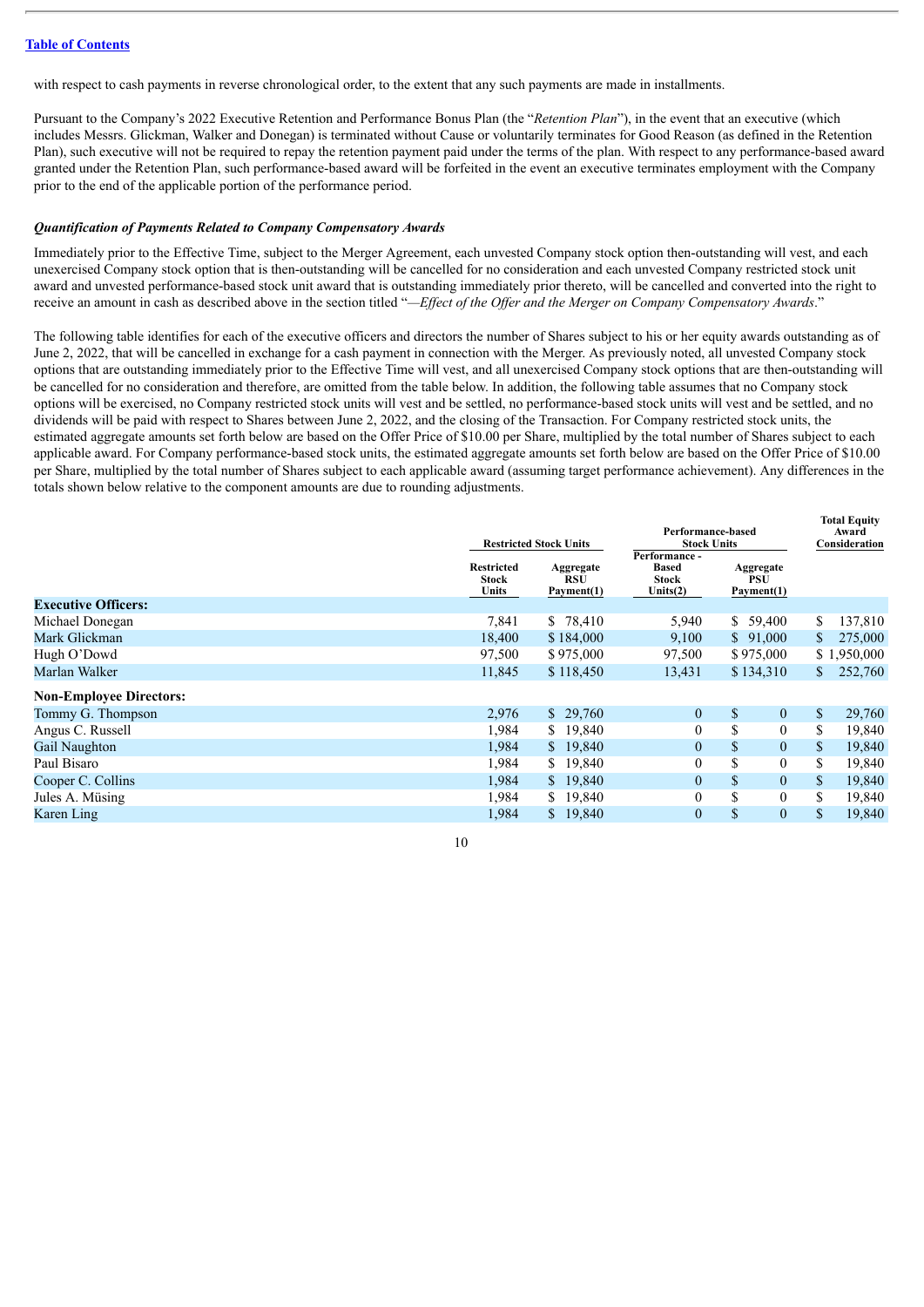- (1) To estimate the value of payments for Company restricted stock units and performance-based stock units, the aggregate number of shares subject to the Company restricted stock units or performance-based stock units was multiplied by the Offer Price.
- (2) Assumes target achievement of performance metrics applicable to the performance-based stock units (*i.e.,* 100%).

#### *Golden Parachute Compensation to the Company's Named Executive Of icers in Connection with the Transaction*

This section sets forth the information required by Item 402(t) of Regulation S-K regarding the compensation that is based on or otherwise relates to the Transaction and that is payable or may become payable to the Company's named executive officers (the "Named Executive Officers"), that is based on or otherwise relates to the Offer and the Merger:

- Hugh O'Dowd, our Chief Executive Officer;
- James C. D'Arecca, our former Chief Financial Officer;
- Robert G. Finizio, our former Chief Executive Officer; and
- Marlan D. Walker, our General Counsel

The table below includes Messrs. D'Arecca and Finizio, whose employment terminated prior to the date of the Offer but who will not be receiving any compensation in connection with the Merger.

The table below assumes that (a) the Effective Time occurs on July 6, 2022, (b) the consummation of the Merger constitutes a "change in control" or other relevant term for purposes of the applicable plan or agreement, (c) the price per share of common stock in the Offer is \$10.00 (the Offer Price), (d) a qualifying termination of each Named Executive Officer's employment (*i.e*., a termination without good cause or with good reason, as applicable) occurs immediately following the Effective Time in a manner entitling the Named Executive Officers to receive the severance benefits described in the section above titled "*—Arrangements with the Company's Executive Of icers*," other than accrued but unpaid obligations, (e) no Named Executive Officer receives any additional equity grants, no Company stock options will be exercised, no Company restricted stock units will vest and be settled, no Company performance-based stock units will vest and be settled, and no dividends will be paid with respect to Shares between June 2, 2022 and the Effective Time, (f) no Named Executive Officer enters into new agreements or is otherwise legally entitled to, prior to the Effective Time, additional compensation or benefits other than those described under "—*Arrangements with the Company's Executive Of icers*," (g) no withholding taxes are applicable to any of the payments or benefits, (h) no payments are delayed due to Section 409A of the Code and (i) no payment is reduced pursuant to the terms of the employment agreements described above as a result of Sections 280G and 4999 of the Code.

The amounts shown in the table do not include the value of payments or benefits that would have been earned, or any amounts associated with equity awards that would vest pursuant to their terms, on or prior to the Effective Time, or the value of payments or benefits that are not based on or otherwise related to the Merger and therefore do not constitute "golden parachute" compensation. The amounts below are based on multiple assumptions that may not actually occur. Additionally, certain amounts will vary depending on the date the Merger is completed. As a result, the actual amounts, if any, received by a Named Executive Officer may ultimately differ in material respects from the amounts shown below.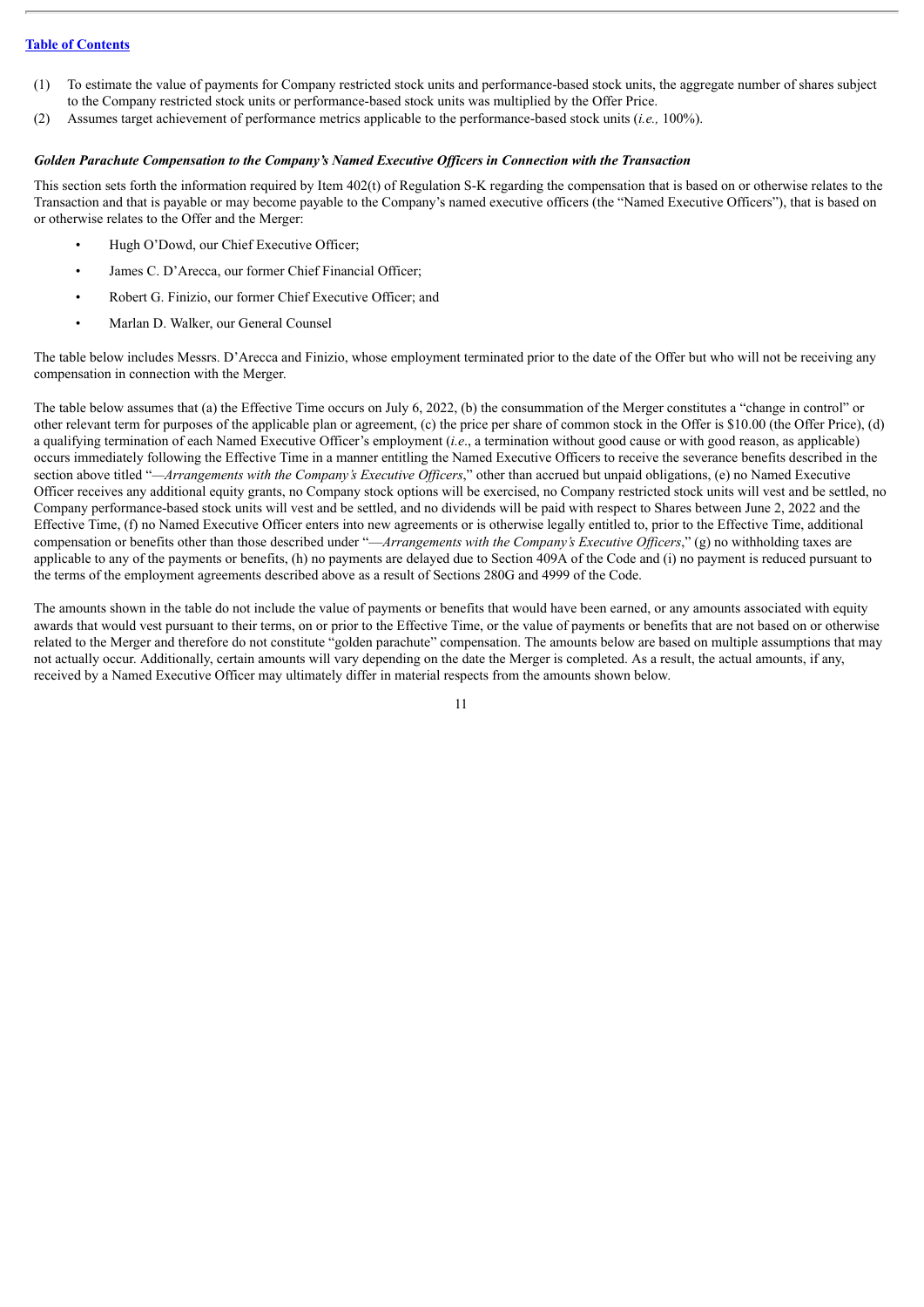#### *Potential Change in Control Payments to Named Executive Of icers*

|                      |             |        |              |     | Perauisites/ |                                                                 |                                                    |
|----------------------|-------------|--------|--------------|-----|--------------|-----------------------------------------------------------------|----------------------------------------------------|
| <b>Name</b>          | Cash(1)     |        | Equity $(2)$ |     | Benefits(3)  | Other                                                           | Total                                              |
| Hugh O'Dowd          | \$2,065,750 |        | \$1,950,000  |     | \$36,000     |                                                                 | $$0 \quad $4,051,750$                              |
| James C. D'Arecca(4) |             | $0 \&$ |              | 0 S |              | $0 \quad$ \$ $0 \quad$ \$                                       | $\overline{0}$                                     |
| Marlan D. Walker     | \$1.170.500 |        |              |     |              |                                                                 | $$252,760 \quad $36,000 \quad $0 \quad $1,459,260$ |
| Robert G. Finizio(4) |             |        |              |     |              | $\begin{array}{ccc} \text{S} & \text{O} & \text{S} \end{array}$ |                                                    |

(1) The amount for each Named Executive Officer represents the "double-trigger" cash severance payments to which the Named Executive Officer may become entitled in connection with a qualifying termination as described in further detail in the section of this Schedule 14D-9 captioned "*— Arrangements with the Company's Executive Of icers*." For Mr. O'Dowd, this amount also includes his performance award, as described above, payable as a lump sum. Pursuant to the terms of his Executive Employment Agreement, each of Messrs. O'Dowd and Walker would receive a lump sum payment equal to 1.5x base salary, an amount equal to 1.5x his target bonus for the fiscal year in which the termination occurs. In addition, for Mr. Walker, this amount includes payment of a retention award under the Retention Plan which would not be subject to repayment but does not include Mr. Walker's performance-based award under the Retention Plan because such award will be forfeited in the event he terminates employment prior to the end of the performance period. The aggregate amount in this column includes the following:

|                   |                        | CEO                       | Executive                                       |
|-------------------|------------------------|---------------------------|-------------------------------------------------|
| <b>Name</b>       | Cash<br>Severance (\$) | Performance<br>Award (\$) | <b>Retention &amp;</b><br>Performance Plan (\$) |
| Hugh O'Dowd       | 1,848,750              | 217,000                   |                                                 |
| James C. D'Arecca |                        |                           |                                                 |
| Marlan D. Walker  | 963,000                |                           | 207,500                                         |
| Robert G. Finizio |                        |                           |                                                 |

(2) Amounts reported reflect the value attributable to the immediate acceleration of unvested equity awards upon a Change in Control (assuming target level achievement of performance metrics applicable to performance stock units) based on the Offer Price. Based on the terms of the Merger Agreement, amounts reported are not conditioned on the individual's termination of employment following such event.

(3) Consists of the estimated employer-paid portion of continued healthcare coverage costs for the applicable Named Executive Officer and his immediate family for a period of 18 months.

(4) On April 1, 2022, Mr. D'Arecca ceased serving as the Chief Financial Officer and Principal Financial Officer of the Company. On December 14, 2021, Mr. Finizio ceased serving as the Chief Executive Officer of the Company.

#### *Executive Of icer and Director Arrangements Following the Merger*

As of the date of this Schedule 14D-9, no member of the Company's current management has entered into any agreement, arrangement or understanding with Parent, Purchaser or their affiliates regarding potential terms of employment with, or the right to participate in the equity of, the Surviving Corporation (as defined below) or Parent. Moreover, as of the date of this Schedule 14D-9, no discussions have been held between members of the Company's current management and Parent, Purchaser or their affiliates with respect to any such agreement, arrangement or understanding. Parent may establish equity-based compensation plans for management of the Surviving Corporation. Although it is likely that certain members of the Company's management team will enter into arrangements with the Surviving Corporation or Parent regarding employment (and severance arrangements), with, and the right to purchase or participate in the equity of, the Surviving Corporation or Parent, as of the date of this Schedule 14D-9, no discussions have occurred between members of the Company's current management and Parent, Purchaser or Topco regarding the potential terms of any such employment or severance arrangement, and there can be no assurance that any parties will reach an agreement on commercially reasonable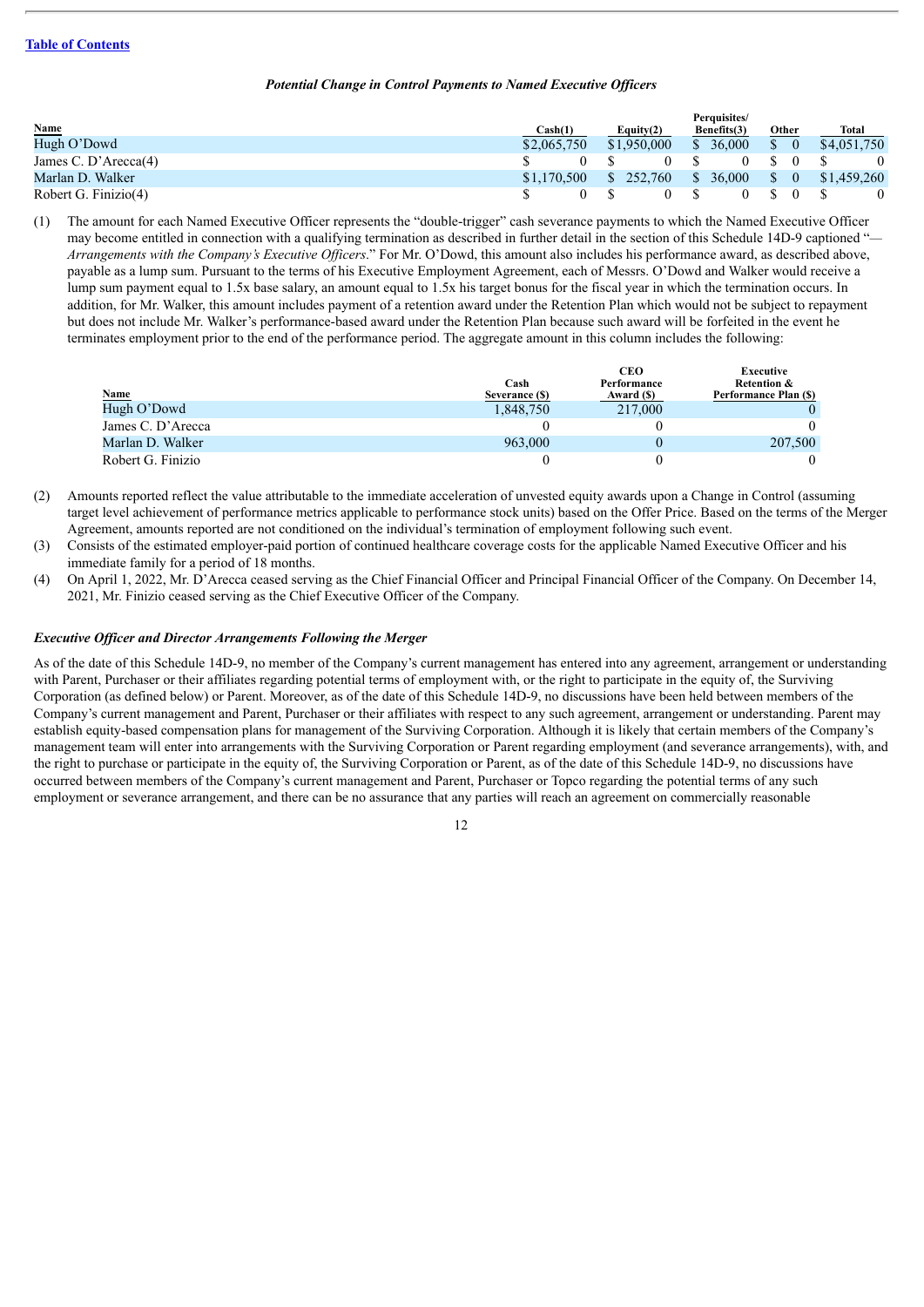terms, or at all. The potential terms of any new arrangements are currently expected to be discussed and entered into after completion of the Merger.

The Merger Agreement provides that, for a period of twelve months following the Effective Time the Surviving Corporation and its subsidiaries will (and Parent will cause the Surviving Corporation and its subsidiaries to) provide (a) base salary and annual short-term cash bonus opportunities and commissions that are, in the aggregate, no less favorable to the base salary and annual short-term cash bonus opportunities and commissions (excluding any equity or equity-based compensation) provided to the continuing employee immediately prior to the Effective time and (b) employee benefits that are, in the aggregate, substantially comparable to the employee benefits provided to the continuing employee immediately prior to the Effective Time (excluding any defined benefit pension plan, retiree medical benefits, equity or equity-based compensation, retention bonuses or change of control bonuses or benefits).

Continuing employees will be granted credit for all years of service with the Company or its subsidiaries and any predecessor entity prior to the Effective Time for purposes of vesting in any defined contribution retirement plan and eligibility for participation (but not for benefit accrual purposes under any defined benefit pension plan, retiree medical benefits or any equity or equity-based compensation plan) to the same extent and for the same purpose as continuing employees were entitled to credit for such service under any similar Company plan in which they participated immediately prior to the Effective Time, except if credit for such service would result in duplication of benefits. For continuing employees who first become eligible to participate following the Effective Time or during the calendar year including the Effective Time, Parent shall, or shall cause the Surviving Corporation to, use commercially reasonable efforts to: (i) waive any preexisting condition exclusions and waiting periods with respect to participation and coverage requirements applicable to any continuing employee under any New Plan providing medical, dental, or vision benefits to the same extent such limitation was waived or satisfied under the analogous plan maintained by the Company immediately prior to the Effective Time and (ii) provide each continuing employee with credit for any copayments and deductibles paid prior to the continuing employee's coverage under any New Plan during the calendar year in which such amount was paid, to the same extent such credit was given under the analogous plan maintained by the Company immediately prior to the Effective Time in which the continuing employee participated immediately prior to the Effective Time, in satisfying any applicable deductible or out-of-pocket requirements under the New Plan.

#### *Indemnification and Insurance*

Pursuant to the terms of the Merger Agreement, the Company's directors and executive officers will be entitled to certain ongoing indemnification and coverage under directors' and officers' liability insurance policies from the surviving corporation (the "*Surviving Corporation")*, as follows.

For a period of six years after the closing date of the Offer, Merger Sub and Parent shall and shall cause the Company, the Surviving Corporation or any of their respective applicable subsidiaries, to the extent permitted by applicable Law, to:

- indemnify and hold harmless, against any costs, fees or expenses (including reasonable attorney's fees and investigation expenses), judgments, fines, losses, claims, damages, liabilities and amounts paid in settlement in connection with any claim, proceeding, investigation or inquiry, whether civil, criminal, administrative or investigative, to the extent such claim, proceeding, investigation or inquiry arises directly or indirectly out of or pertains directly or indirectly to (i) any action or omission or alleged action or omission in such indemnified person's capacity as a director, officer, employee or agent of the Company or any of the Company's subsidiaries or other affiliates (in each case as defined in the Merger Agreement) that occurred prior to or at the Effective Time or (ii) any of the Transactions (as defined in the Merger Agreement).
- include and cause to be maintained in effect in the Company's or the Surviving Corporation's (or any successor's), as the case may be, charter and bylaws for a period of six years after the closing of the Transactions, provisions regarding elimination of liability of directors, indemnification of officers, directors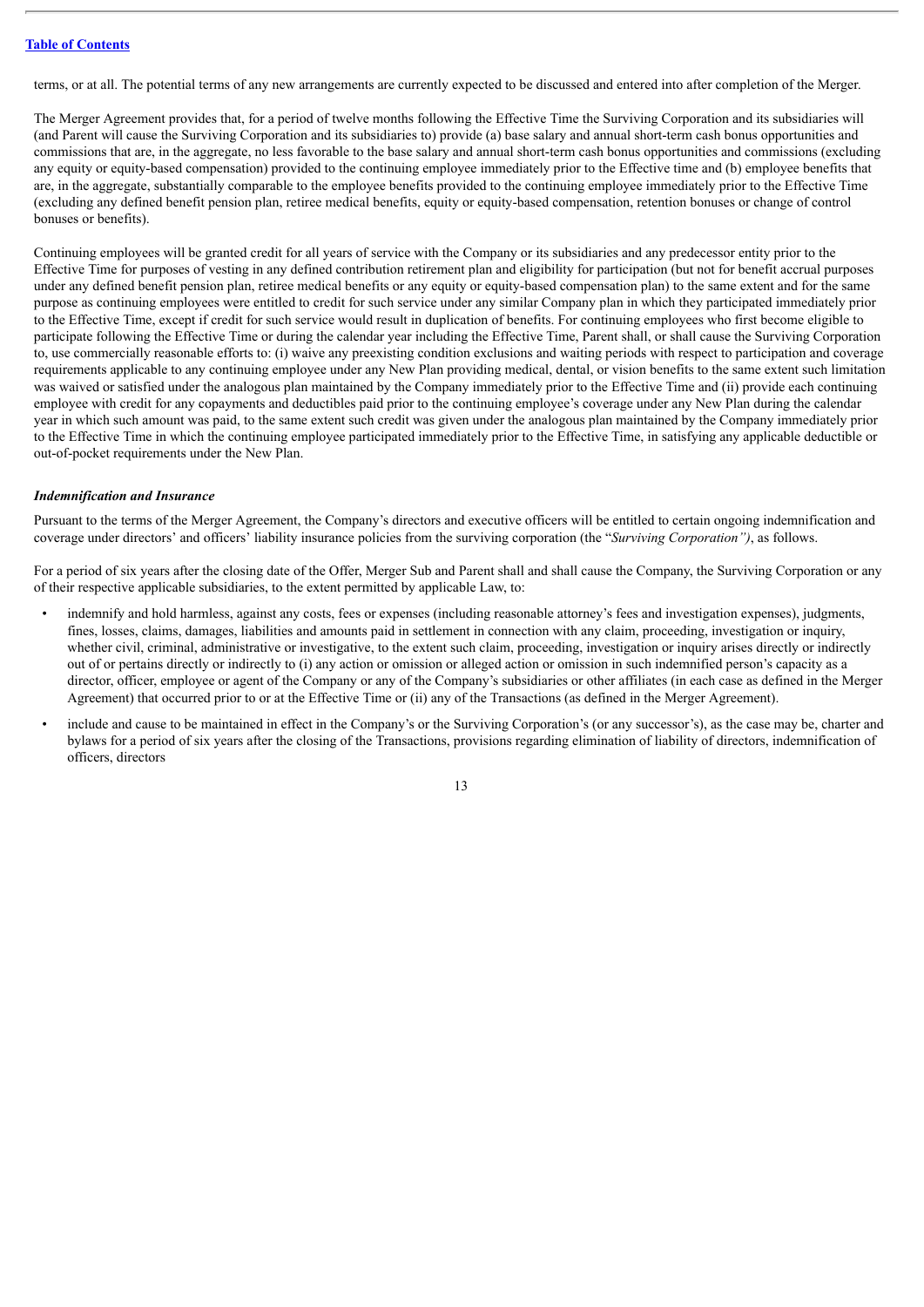and employees and advancement of expenses that are no less advantageous to the intended beneficiaries than the corresponding provisions in existence on the date of the Merger Agreement.

The Company will, at or prior to the closing of the Merger, purchase a six year "tail" prepaid policy on terms no less advantageous to the indemnified parties than the existing directors' and officers' liability (and fiduciary) insurance maintained by the Company, and Parent and Merger Sub will cause the Surviving Corporation to maintain such policy in full force and effect for six years after the closing of the Merger. However, the amount paid for such policy will not exceed 300% of the amount per annum the Company paid in its last full fiscal year prior to the date of the Merger Agreement (the "*Current Premium*") for its existing directors' and officers' insurance. If the aggregate premiums for such insurance would exceed 300% of the Current Premium, then the Surviving Corporation will obtain a policy with the greatest coverage available, with respect to matters occurring prior to the closing of the Transactions, for a cost not to exceed such amount.

#### *Section 16 Matters*

Pursuant to the Merger Agreement, prior to the Effective Time TherapeuticsMD will take all such steps as may be reasonably required to cause the disposition of the shares contemplated by the Merger Agreement, and any other dispositions of equity securities (including derivative securities) of TherapeuticsMD by each individual who is or will be subject to the reporting requirements of Section 16(a) of the Exchange Act with respect to TherapeuticsMD, to be exempt under Rule 16b-3 promulgated under the Exchange Act.

#### <span id="page-13-0"></span>*Item 4. The Solicitation or Recommendation.*

#### **Recommendation of the Board.**

The Board reviewed the terms and conditions of the Offer and the Merger with the assistance of the Company's management and legal and financial advisors and, on May 27, 2022, the Board unanimously (1) adopted and approved and declared advisable the Merger Agreement and the transactions contemplated thereby, including the Offer and the Merger, (2) determined that the Merger Agreement and the transactions contemplated thereby, including the Offer and the Merger, are fair to and in the best interests of the Company and its stockholders, (3) agreed that the Merger Agreement will be effected in accordance with Sections 92A.100, 92A.133 and 92A.200 of the NRS, and (4) recommended, by resolution, that the stockholders of the Company accept the Offer and tender their Shares to Merger Sub pursuant to the Offer.

#### Accordingly, for the reasons described in more detail below, the Board unanimously recommends that the Company's stockholders accept the **Offer and tender their Shares to Merger Sub in the Offer.**

In reaching the conclusions and in making the recommendation described above, the Board took into account a number of reasons, described under "— *Reasons for the Recommendation of the Board*" below.

#### **Background of the Transactions; Reasons for the Recommendation of the Board.**

#### *Background of the Transactions*

The following chronology summarizes the key meetings and events that led to the signing of the Merger Agreement. The following chronology does not purport to catalogue every conversation among the Board, members of Company management or the representatives of the Company and other parties. As further described below, effective on May 6, 2022, the Company effectuated a 1-for-50 reverse stock split. References to per share prices below refer to the per share price after giving effect to the reverse stock split and references to pre-reverse split prices below in parenthesis refer to the per share *price without giving ef ect to the reverse stock split.*

TherapeuticsMD, Inc. is a women's healthcare company with a mission of creating and commercializing innovative products to support the lifespan of women from pregnancy prevention through menopause.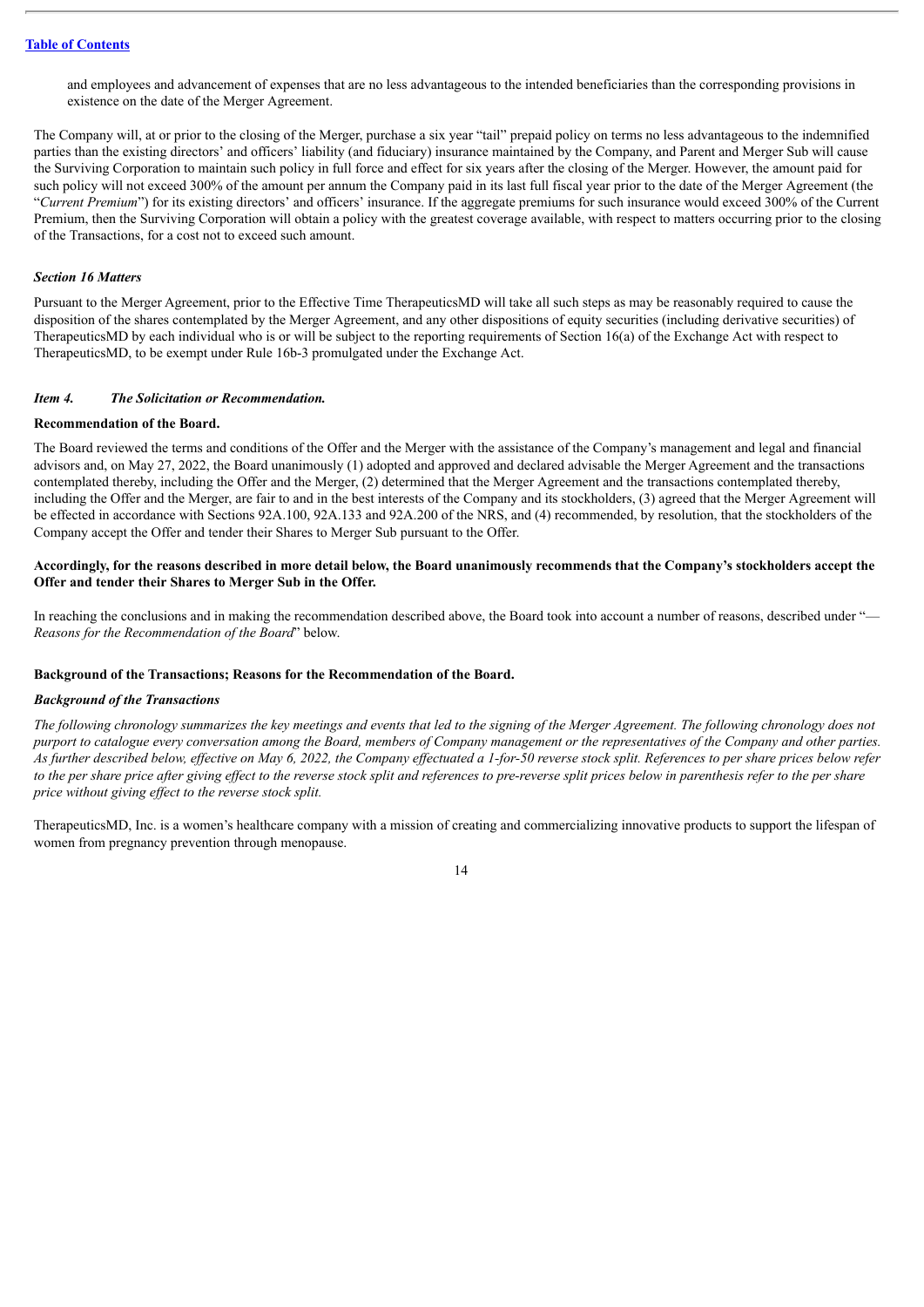The Board, with the assistance of the Company's senior management and the Company's advisors, regularly reviews the Company's business, operations, financial performance and strategic direction for the purpose of increasing stockholder value. As part of this on-going review, the Board considers the Company's long-term strategies and plans, changes in the industry and markets in which the Company operates, economic and other market conditions, execution opportunities and risks, potential strategic alternatives, including business combination, acquisition, divestiture, partnership and collaboration opportunities and financial alternatives in light of developments in the Company's business. As part of this process, Company management regularly engages in business development and strategic discussions with various participants in the biopharmaceutical industry.

Beginning with the approval by the U.S. Food and Drug Administration (the "*FDA*") of the Company's IMVEXXY® (estradiol vaginal inserts) product for the treatment of moderate-to-severe dyspareunia (vaginal pain associated with sexual activity), a symptom of vulvar and vaginal atrophy due to menopause, in May 2018, the Company began to transition from a drug development company to a company focused on commercialization of its FDA-approved products. Following the FDA approval of IMVEXXY, in August 2018 the FDA approved the Company's ANNOVERA® (segesterone acetate and ethinyl estradiol vaginal system) product, the first and only patient-controlled, procedure-free, reversible prescription contraceptive option for women, which was licensed for commercialization in the U.S. pursuant to an exclusive license agreement with the Population Council, Inc. In October 2018 the FDA approved the Company's BIJUVA® (estradiol and progesterone) capsules, hormone therapy combination of bio-identical 17ßestradiol and bio-identical progesterone in a single, oral softgel capsule, for the treatment of moderate-to-severe vasomotor symptoms due to menopause in women with a uterus.

To help fund the commercialization of the Company's FDA-approved products, on April 24, 2019, the Company entered into a Financing Agreement (the "*Financing Agreement*") with Sixth Street Specialty Lending, Inc. ("*Sixth Street*"), which provided a \$300 million first lien secured term loan credit facility to the Company that was available to the Company in three tranches: (i) \$200 million was drawn by the Company upon entering into the Financing Agreement, approximately \$81.7 million of which was used to repay all amounts outstanding under the Company's prior credit agreement; (ii) \$50 million was to become available to the Company upon the designation of ANNOVERA as a new category of birth control by the FDA on or prior to December 31, 2019 and satisfaction (or waiver) of other customary conditions precedent, which tranche was not made available to the Company; and (iii) \$50 million was to be available to the Company upon the Company achieving \$11 million in net revenues from the Company's IMVEXXY, BIJUVA and ANNOVERA products for the fourth quarter of 2019 and satisfaction (or waiver) of other customary conditions precedent, which tranche was drawn in the first quarter of 2020.

The outbreak of the COVID-19 pandemic began to adversely affect the Company's product revenues and results of operation during the second quarter of 2020, primarily due to the restrictions on the ability of the Company's sales representatives to call upon health care practitioners.

On April 27, 2020, the Company received a loan pursuant to the Paycheck Protection Program under the Coronavirus Aid, Relief, and Economic Security Act (the "*CARES Act*"), as administered by the U.S. Small Business Administration, in the principal amount of \$6,477,094 (the "*PPP Loan*"). Although the Company believed, in good faith, that it qualified for the PPP Loan under then-available regulations, as a result of subsequent guidance, particularly with respect to publicly traded companies receiving funding under the CARES Act, the Company voluntarily returned the PPP Loan proceeds on May 14, 2020.

During the summer of 2020 as the COVID-19 pandemic continued, the Board determined to engage an investment banking firm to assist the Company in evaluating various strategic and business alternatives for the Company, primarily to address the need to raise incremental capital to support commercialization of the Company's FDA-approved products.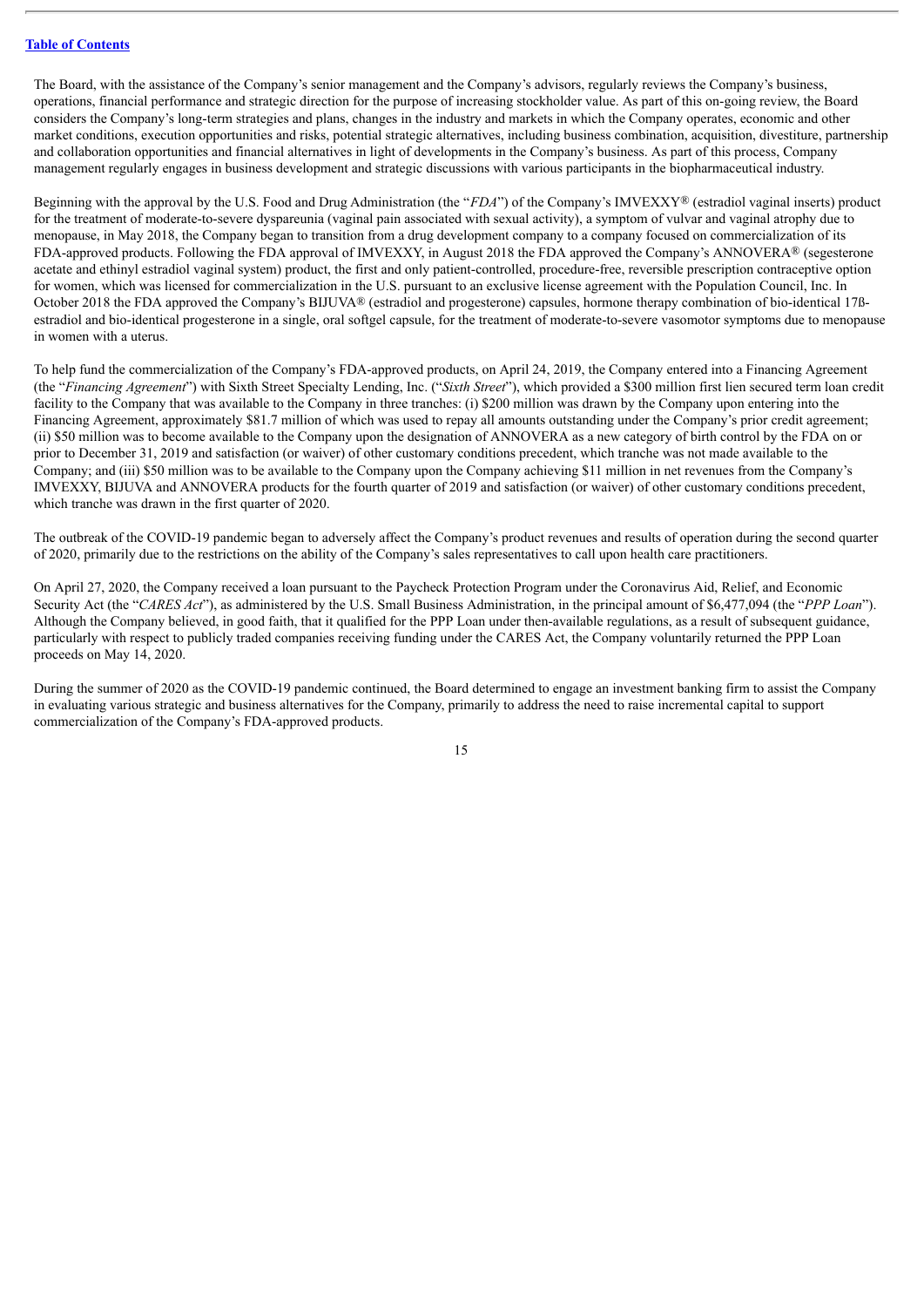On July 28, 2020, after interviewing various investment banks, the Company engaged Greenhill & Co., LLC ("*Greenhill*") as financial advisor and DLA Piper LLP (US) ("*DLA Piper*") as legal advisor to assist the Company in connection with such review. The Board selected Greenhill and DLA Piper due to, among other things, their extensive experience in the Company's industry and their familiarity with the Company's business and strategic objectives, including through their experience assisting the Company with various matters, and their qualifications and expertise in the matters that were to be considered by the Board.

On August 5, 2020, the Company entered into Amendment No. 5 to the Financing Agreement to adjust the covenant in the Financing Agreement regarding the Company's achievement of minimum consolidated net revenue attributable to commercial sales of certain of the Company's FDA-approved products to reflect the impact of COVID-19 on the Company's business.

In September 2020, Greenhill, at the direction of the Board, initiated contact with five parties to discuss a possible private investment in the Company to provide capital to support commercialization of the Company's FDA-approved products (the "*Initial PIPE Process*").

Throughout September and October of 2020, a total of four parties signed confidentiality agreements with the Company to participate in the Initial PIPE Process. During September and October of 2020, members of the Company's senior management and representatives of Greenhill held management meetings with three parties in the Initial PIPE Process. During such meetings, members of the Company's senior management made presentations containing confidential information regarding the Company's business and prospects and responded to questions. Following the management meetings, the Company received one preliminary term sheet on October 8, 2020 from a financial party ("*PIPE Investor A*") with respect to a possible PIPE transaction, as well as a possible acquisition of the Company's vitaCare Prescription Services business. During October and early November 2020, the Company, its advisors and PIPE Investor A engaged in negotiations regarding the potential terms of a PIPE investment, as well as a potential acquisition of vitaCare by PIPE Investor A.

On November 8, 2020, the Company entered into Amendment No. 6 to the Financing Agreement. The amendment temporarily lowered the minimum required cash balance under the Financing Agreement from \$60.0 million to \$45.0 million through December 31, 2020 to reflect the Company's thencurrent liquidity.

On November 24, 2020, PIPE Investor A notified Greenhill that it was no longer interested in negotiating a potential PIPE transaction with the Company or an acquisition of vitaCare.

In November 2020, in connection with PIPE Investor A dropping out of the Initial PIPE Process, Greenhill and the Company initiated a second PIPE process (the "*Second PIPE Process*") and a simultaneous process to sell the Company's vitaCare Prescription Services business to provide the Company with capital to support commercialization of the Company's FDA-approved products.

From November 2020 to February 2021, Greenhill initiated contact with 20 parties in connection with the Second PIPE Process, 10 of which signed confidentiality agreements with the Company. During this period, members of the Company's senior management and representatives of Greenhill held management meetings with five parties in connection with the Second PIPE Process, none of whom submitted a preliminary term sheet.

The process to sell the Company's vitaCare business was publicly announced on the Company's earnings call for the third quarter of 2020. Greenhill initiated contact in November 2020 with 42 parties to gauge their interest in acquiring the vitaCare business. From November 2020 through January 2021, 24 parties entered into confidentiality agreements with the Company with respect to the potential vitaCare transaction. From November 2020 to February 2021, members of the Company's senior management and representatives of Greenhill held management meetings with 15 potential acquirers of vitaCare. During December 2020 and January 2021, the Company received four non-binding indications of interest with respect to the potential transaction, including an indication of interest from a consortium that consisted of three financial parties ("*Consortium A*"). From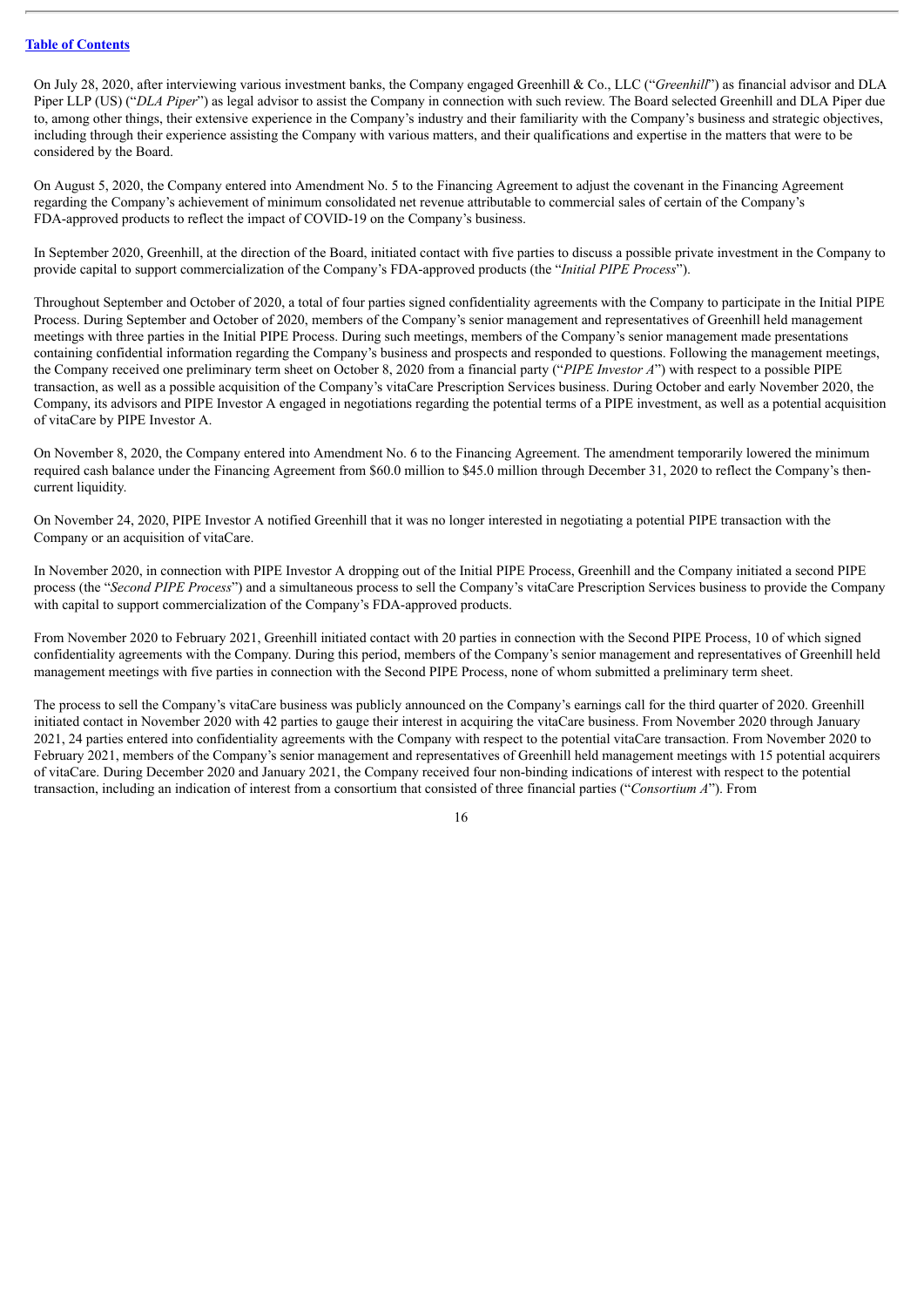December 2020 through mid-April 2021, the Company negotiated with Consortium A regarding a potential acquisition of vitaCare. The negotiations terminated when the parties could not agree to a valuation of vitaCare or terms of the acquisition.

While the Second PIPE Process and the vitaCare sale process were ongoing, the Company addressed its liquidity through sales of Common Stock. On November 13, 2020, the Company raised approximately \$31.7 million in an underwritten public offering of Common Stock, after deducting the underwriting discounts and commissions and estimated offering expenses payable by the Company. On November 27, 2020, the Company entered into a sales agreement with Cantor Fitzgerald & Co. pursuant to which the Company could offer and sell shares of Common Stock from time to time having an aggregate offering price of up to \$50.0 million through "at the market offerings." In January and February 2021, the Company offered and sold an aggregate of 28,600,689 shares of Common Stock pursuant to the November 2020 sales agreement at an average sale price of \$1.75 per share, resulting in estimated net proceeds to the Company of approximately \$48.1 million.

On January 13, 2021, the Company entered into Amendment No. 7 to the Financing Agreement. The amendment lowered the minimum consolidated net revenue requirements attributable to commercial sales of the Company's FDA-approved products for the fiscal quarters ending March 31, 2021 and June 30, 2021.

On February 16, 2021, the Company raised approximately \$97.1 million in an underwritten public offering of Common Stock, after deducting the underwriting discounts and commissions and estimated offering expenses payable by the Company, to address the Company's liquidity.

In February 2021, Greenhill initiated contact with a party ("*Financing Party A*") that had attended a management presentation in connection with the Initial PIPE Process to gauge their interest in refinancing the Company's indebtedness with Sixth Street.

On March 1, 2021, the Company entered into Amendment No. 8 to the Financing Agreement. In connection with the amendment, the Company (i) repaid \$15.0 million in principal under the Financing Agreement on such date, plus a 5.0% prepayment fee, (ii) agreed to repay an additional \$35.0 million in principal by no later than March 31, 2021, plus a 5.0% prepayment fee, and (iii) agreed to make additional principal repayments as follows: (x) \$5.0 million on each of March 31, 2022, June 30, 2022 and September 30, 2022; (y) \$10.0 million on each of December 31, 2022 and March 31, 2023; and (z) \$41.25 million on each of June 30, 2023, September 30, 2023, December 31, 2023 and March 31, 2024, plus certain prepayment fees. The amendment also reduced the minimum quarterly product net revenue requirements attributable to commercial sales of the Company's FDA-approved products through the first quarter of 2024, increased certain prepayment fees, and included a framework for the Company's potential disposition of its vitaCare business, which was then ongoing with the Consortium.

On March 3, 2021, the Company entered into a sales agreement with Cantor Fitzgerald & Co. pursuant to which the Company could offer and sell shares of Common Stock from time to time having an aggregate offering price of up to \$100.0 million through "at the market offerings." Through the first quarter of 2022, the Company had offered and sold an aggregate of 33,705,315 shares of Common Stock pursuant to the March 2021 sales agreement at an average sale price of \$1.21 per share (on a pre-reverse split basis), resulting in estimated net proceeds to the Company of approximately \$39.4 million.

On March 22, 2021, the Company received its first proposal from Financing Party A. In the following months, the Company and Financing Party A would continue to negotiate terms of a potential refinancing of the existing Sixth Street indebtedness.

In May 2021, Greenhill initiated contact with an additional 11 parties about a potential refinancing transaction. Throughout May and June of 2021, a total of eight parties, including Financing Party A, signed confidentiality agreements with the Company in connection with the proposed financing. During May 2021, members of the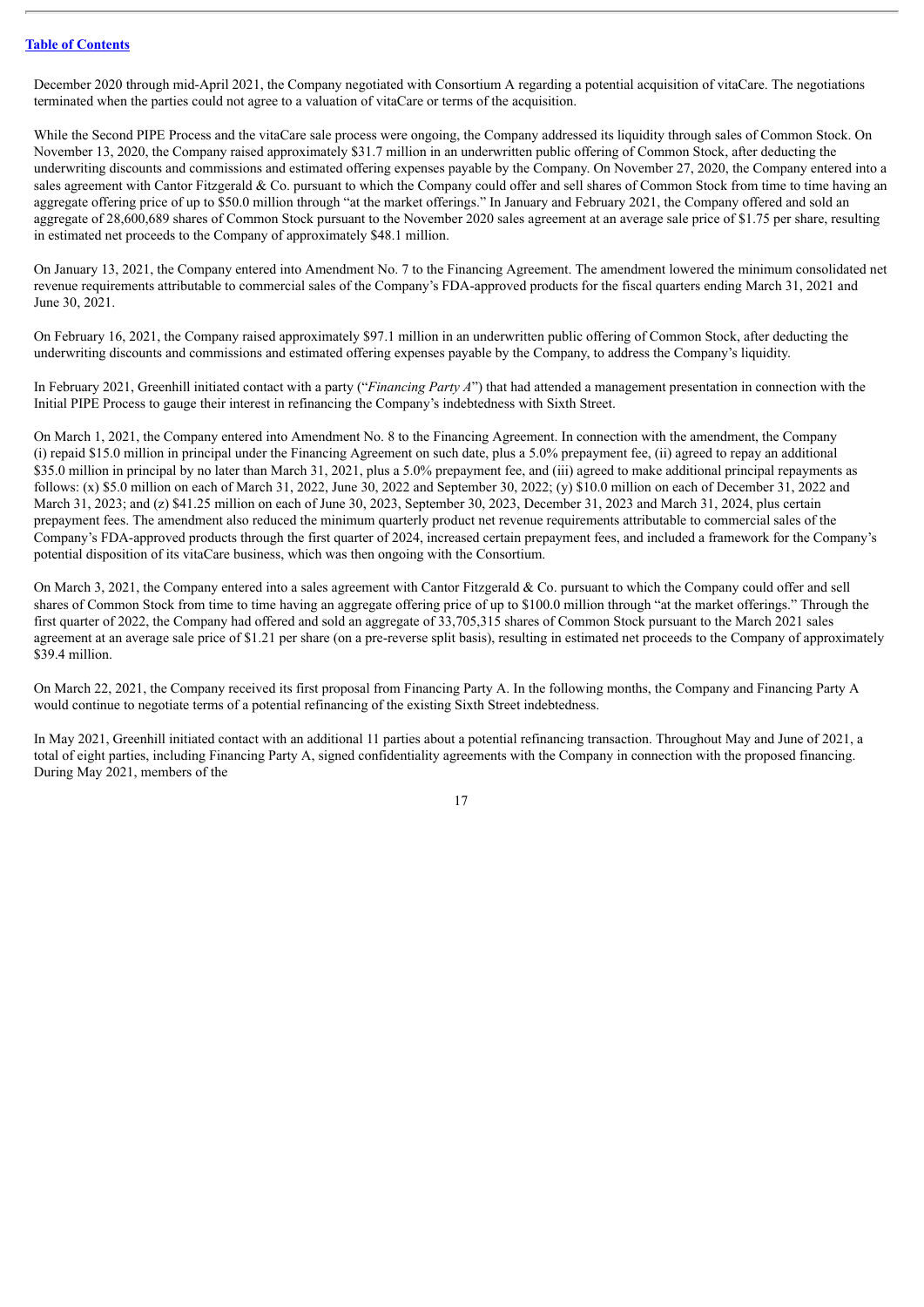Company's senior management and representatives of Greenhill held management meetings with one party while continuing to negotiate with Financing Party A. The Company received a preliminary term sheet for a refinancing of the Company's indebtedness with Sixth Street from the one additional party. While negotiations continued with Financing Party A, the other potential financing party withdrew from the process after delivering its preliminary term sheet, citing a low likelihood of successfully completing diligence and providing a binding term sheet. On June 16, 2021, Financing Party A notified Greenhill that it was no longer interested in negotiating a financing transaction with the Company.

In June 2021, Greenhill began exploring additional strategic alternatives for the Company, and transitioned from a single lender process to a comprehensive refinancing process that would include first lien debt, with the remainder of the capital the Company would need to refinance the Sixth Street indebtedness to be filled by junior capital or the proceeds of a vitaCare disposition. Greenhill initiated contact with 13 parties, including Financing Party A, about such a transaction. In June and July of 2021, a total of 11 parties engaged with the Company in connection with the proposed financing, including by signing customary confidentiality agreements for financing transactions with the Company if such parties had not already done so. Additionally, during this time members of the Company's senior management and representatives of Greenhill held management meetings with four parties, three of whom, including Financing Party A, provided preliminary term sheets for a refinancing. Financing Party A was unwilling to provide the necessary first lien term loan in one tranche, while the other two parties ("*Financing Party B*" and "*Financing Party C*") continued to a due diligence phase. The Company continued to negotiate with Financing Party B and Financing Party C regarding the potential refinancing over the coming months while simultaneously having discussions with three potential counterparties for a potential investment in vitaCare that would provide the additional capital necessary for Financing Party B or Financing Party C to refinance the Sixth Street indebtedness.

Effective as of July 29, 2021, the Company signed a new engagement letter with Greenhill to advise the Company with respect to various strategic and business alternatives for the Company.

On August 3, 2021, the Company appointed Mr. Hugh O'Dowd as the President of the Company.

On September 15, 2021, the Company received a deficiency letter from the staff of the Nasdaq Stock Market LLC notifying the Company that it was out of compliance with the minimum bid price requirement of \$1.00 per share for continued listing of the Company's Common Stock on the Nasdaq Global Select Market ("*Nasdaq*"), as set forth in Nasdaq Listing Rule 5450(a)(1) (the "*Minimum Bid Requirement*") due to the bid price of the Company's Common Stock trading below \$1.00 for 30 consecutive days. The Notice had no immediate effect on the listing of the Common Stock and, in accordance with Nasdaq Listing Rule  $5810(c)(3)(A)$ , the Company had 180 calendar days to regain compliance with the Minimum Bid Requirement.

On September 30, 2021, the Company and Mr. Edward Borkowski, the Executive Vice President, Operations of the Company, mutually agreed that Mr. Borkowski would separate from the Company, effective as of such date.

The discussions with three potential counterparties for a potential investment in vitaCare that began in summer 2021 did not yield a transaction, and in October 2021, Greenhill initiated discussions with 26 potential junior capital lenders about funding a \$75.0 million convertible note for the Company that would provide the junior capital necessary for Financing Party B or Financing Party C to refinance the Sixth Street indebtedness. The Company did not receive any preliminary term sheets with respect to the transaction and was advised by a potential underwriter that a public convertible note was not be feasible due to the Company's then-current share price.

On October 8, 2021, the Company engaged Locust Walk to act as the Company's financial advisor with respect to the potential disposition of the Company's vitaCare business. Shortly thereafter, the Company launched a formal process led by Locust Walk to divest vitaCare, which culminated in the execution on March 6, 2022 of a purchase agreement to divest vitaCare to GoodRx, Inc. for a cash payment of \$150.0 million, subject to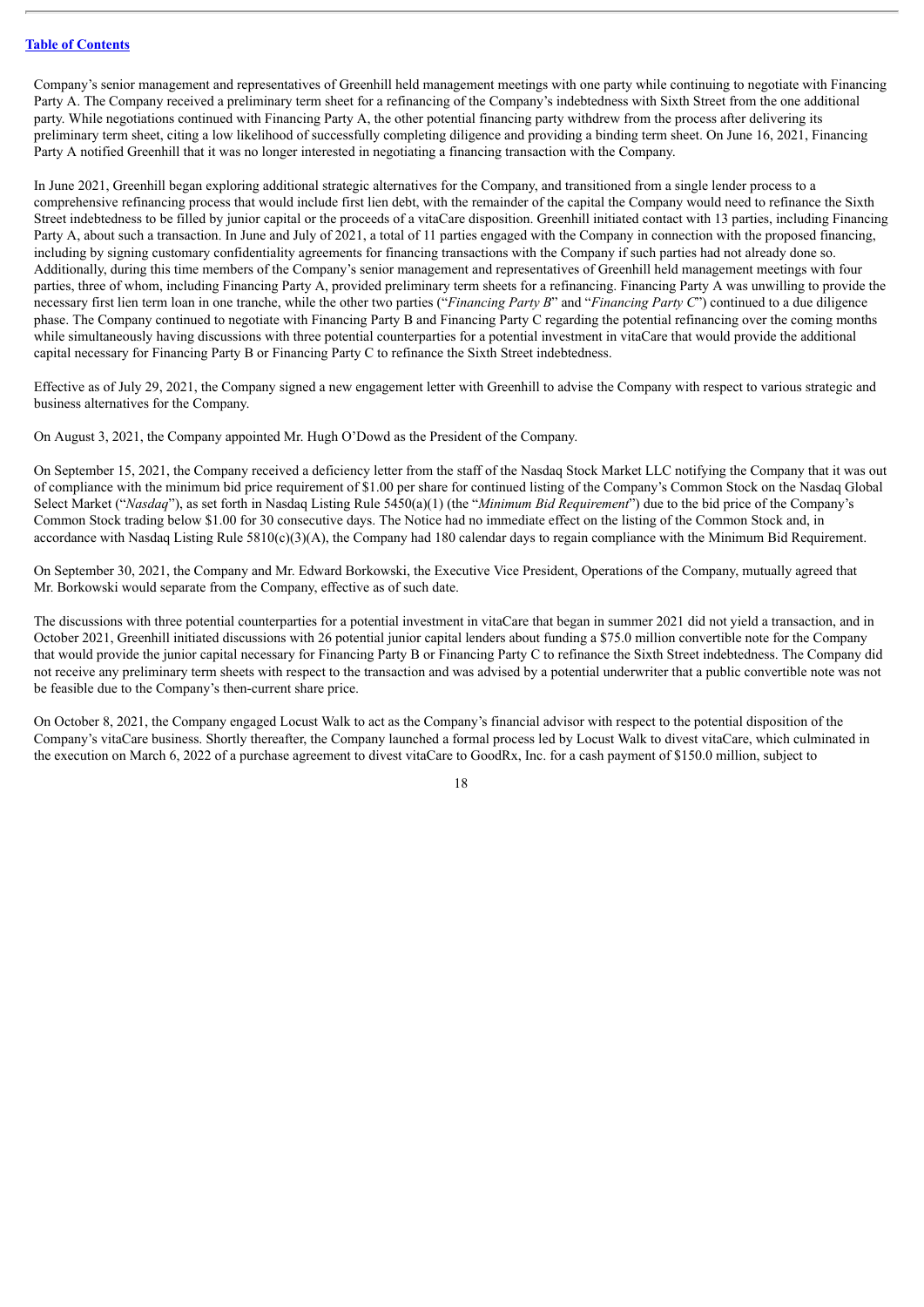customary adjustments and holdbacks, and an additional \$7.0 million in earn-out consideration, contingent upon vitaCare's financial performance through 2023, which transaction closed on April 14, 2022.

On November 11, 2021, the Company announced that Mr. O'Dowd, then the President of the Company, would succeed Mr. Robert G. Finizio as the Company's Chief Executive Officer on or before December 31, 2021, which succession occurred on December 14, 2021. Mr. O'Dowd also joined the Board on December 18, 2021. Also on November 11, 2021, the Company announced a cost savings initiative to reduce the Company's sales, general and administrative expense by \$40 million in 2022 and reduce the Company's full-time employees by over 12%.

On November 30, 2021, the Company retained the law firm of Jones Day to provide restructuring advice.

On December 1, 2021, the Company had an initial conversation with a party ("*Financing Party D*") that expressed interest in providing all of the necessary capital to refinance the Company's existing indebtedness with Sixth Street and fund the Company's growth. Financing Party D began to conduct business due diligence on the Company while negotiating the terms of a potential refinancing.

On December 10, 2021, the Company announced that it was in receipt of a complete response letter from the FDA, whereby the FDA determined it could not approve revisions to certain manufacturing testing limits for the ANNOVERA through the Supplemental New Drug Application ("*sNDA*") previously filed by the Company. The sNDA was originally filed by the Company in August of 2021 to address manufacturing difficulties that ultimately resulted in challenges to the supply of ANNOVERA. The lack of FDA approval for the sNDA resulted in continued manufacturing issues for ANNOVERA that put continued pressure on the Company's top-line growth.

On December 15, 2021, the Company notified Sixth Street that it would likely be in breach of the minimum liquidity covenant contained in the Financing Agreement in the first quarter of 2022, at which point Sixth Street indicated that they would not entertain further amendments to the Financing Agreement and encouraged the Company to begin a process to sell the Company as a means to address the pending default and potential acceleration of maturity of the Financing Agreement.

On December 23, 2021, the Board held a telephonic meeting, at which members of senior management and representatives of Greenhill, DLA Piper and Jones Day were present to discuss the Company's pending default under the Financing Agreement. The Board considered three concurrent alternatives to address the Company's liquidity given the pending default and the information that had been provided by Sixth Street: continuing the sale process for the Company's vitaCare business, continuing the attempted refinancing of the Sixth Street indebtedness, and a sale of the Company. The Board considered that if the Company was unsuccessful in some or all of those processes, the Company would likely have to file for bankruptcy protection. At the meeting, the Board approved commencing a Company sale process and utilizing Greenhill to manage the process, while continuing the vitaCare sale process and refinancing process.

Beginning on January 7, 2022, at the direction of the Company's Board, Greenhill initiated contact with 83 parties to gauge their interest in participating in a strategic process to acquire the Company. The parties contacted by Greenhill represented a broad spectrum of financial and strategic buyers. EW was first contacted by representatives of Greenhill on January 13, 2022 to inquire whether EW might be interested in acquiring all of the outstanding equity interests of the Company.

A total of 27 parties engaged in the process signed confidentiality agreements with the Company, including six potential strategic parties and 21 potential financial sponsors. All of the confidentiality agreements included a customary standstill provision for the benefit of the Company that permitted the counterparty and its affiliates to initiate private discussions with, and submit confidential private proposals to, the Company. Of the 27 parties that signed confidentiality agreements, four ultimately submitted non-binding indications of interest to acquire the Company – EW, "Bidder Party A," "Bidder Party B" and "Bidder Party C."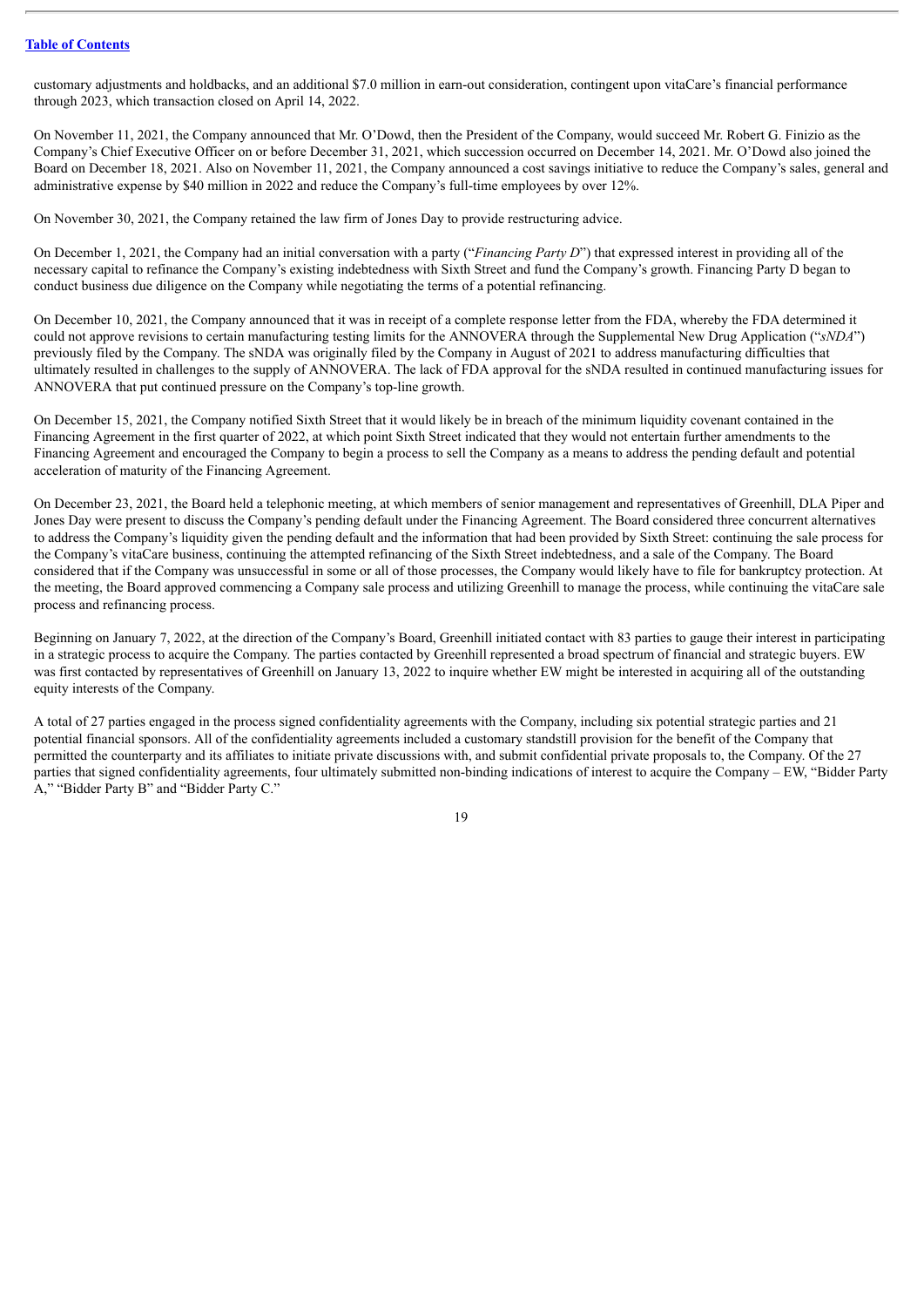Beginning on January 10, 2022, at the direction of the Board, Greenhill provided bidders with a process letter, which summarized the procedures and timetable for providing a non-binding indication of interest. The process letter was distributed to the 15 potential bidders who indicated an interest in remaining in the process, including EW, Bidder Party A, Bidder Party B and Bidder Party C, and established February 4, 2022 as the deadline to submit a preliminary non-binding indication of interest.

Beginning on January 17, 2022, parties that had executed confidentiality agreements with the Company received access to a management presentation consistent with material that was previously reviewed with the Board. During January 2022, representatives of both Greenhill and Company management conducted meetings with eight potential bidders, including EW, Bidder Party A, Bidder Party B and Bidder Party C, to review the management presentation regarding the Company's business and prospects and respond to questions regarding the materials provided. In connection with these discussions, members of the Company's management were instructed not to have employment or compensation discussions with the bidders. The management meeting between certain members of the Company's senior management, representatives of Greenhill and representatives of EW took place on January 27, 2022.

On January 27, 2022, the Company and an affiliate of EW entered into a confidentiality agreement with respect to a potential strategic transaction involving the Company, which confidentiality agreement included a customary standstill provision for the benefit of the Company that expires one year from the date of the confidentiality agreement and permitted EW and its affiliates to initiate private discussions with, and submit confidential private proposals to, the Company.

On February 4, February 7 and February 11, 2022, the Company received preliminary non-binding indications of interest from four parties (three strategic bidders (Bidder Party A, Bidder Party B and Bidder Party C) and one financial sponsor bidder (EW)) with respect to an acquisition of the Company. Each of the indications of interest was based on the assumption that the Company would divest its vitaCare business prior to the acquisition of the Company. These proposals ranged from a per share price of \$22.50 (\$0.45 pre-reverse split) at the high end to \$12.00 (\$0.24 pre-reverse split; implied share price as the bid was provided on an enterprise value basis) at the low end.

Pursuant to EW's initial non-binding indication of interest, submitted on February 4, 2022, EW proposed to acquire 100% of the outstanding shares of the Company for a price of \$18.00 (\$0.36 pre-reverse split) in cash per share, which represented a premium of 38.4% to the February 3, 2022 closing price of \$13.01. The proposal was submitted before EW had completed due diligence and was contingent on finalizing due diligence and engaging in a conversation with the Company, Sixth Street and the lenders (together with Sixth Street, the "*Financing Agreement Counterparties*") party to the Financing Agreement, regarding terms and payment and the potential "roll-over" of the Financing Agreement. The offer also assumed the disposition of the Company's vitaCare business prior to the acquisition of the Company.

Bidder Party A submitted its non-binding indication of interest on February 4, 2022, which was contingent on finalizing due diligence. Bidder Party A proposed to acquire 100% of the outstanding shares of the Company at an enterprise value of \$300 million, representing an implied per share price of \$12.00 (\$0.24 pre-reverse split).

Bidder Party B submitted its non-binding indication of interest on February 7, 2022, which was contingent on finalizing due diligence. Bidder Party B proposed to acquire 100% of the outstanding shares of the Company for a price of \$20.00-\$22.50 (\$0.40-\$0.45 pre-reverse split) in cash per share plus contingent value rights based on reaching certain sales targets for the Company's ANNOVERA product.

On February 8, 2022, the Company's cash balance fell below \$60.0 million, which represented an event of default under the Financing Agreement. The Company notified Sixth Street of the event of default on February 9, 2022, and Sixth Street subsequently provided the Company a notice on February 11, 2022 in which it reserved its rights under the Financing Agreement and imposed default interest on the Company.

On February 9, 2022, representatives of Greenhill asked EW to clarify aspects of its offer letter on a call, including with respect to the key due diligence workstreams required to get to a final bid, necessary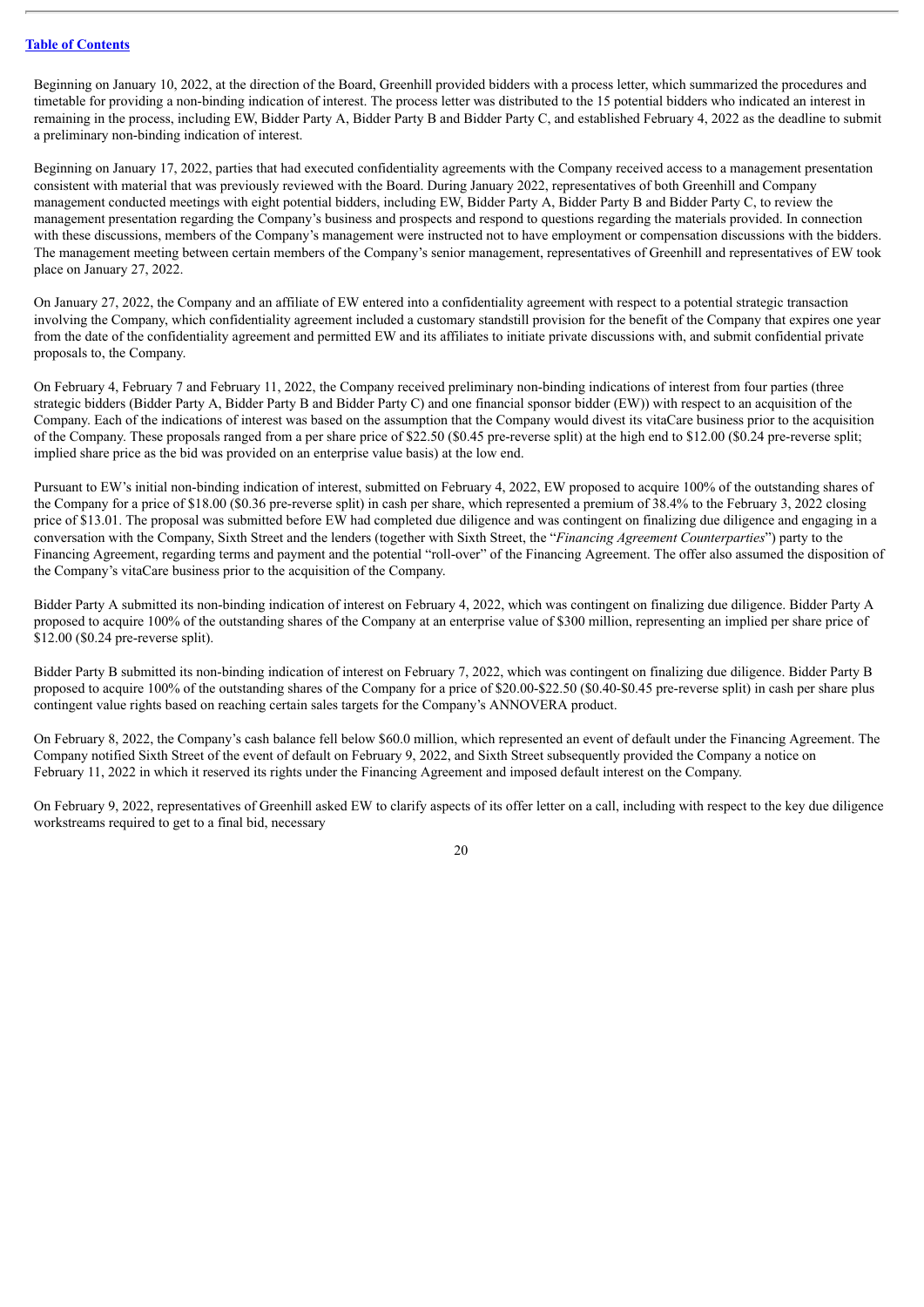manufacturing diligence and site visits, and EW's debt refinancing plan. EW reiterated to Greenhill that its preference at the time was to leave in place the existing Sixth Street financing until the current term expired. EW asked for permission to speak with Sixth Street to gauge their willingness to rollover the existing Sixth Street financing. Greenhill advised EW that the whole-company sale process remained competitive and that EW should consider whether it could raise new debt financing to pay-off the current Financing Agreement. At that time, EW did not speak to Sixth Street because the Company did not yet grant permission for such conversation to occur.

Bidder Party C submitted its non-binding indication of interest on February 11, 2022, which was contingent on finalizing due diligence. Bidder Party C proposed to acquire 100% of the outstanding shares of the Company for a price of \$17.00 (\$0.34 pre-reverse split) in cash per share.

Beginning on February 17, 2022, the Company began granting bidders that had been selected to proceed to the second round of the Company's whole company sale process access to a virtual data room containing materials in respect of the Company for purposes of each such party's due diligence investigation.

On February 17, 2022, the Board held a telephonic meeting, at which members of senior management and representatives of Greenhill and DLA Piper, were present. At the meeting, representatives of Greenhill provided the Board with an update on the strategic process, including a summary of interactions with bidders and a review of the four preliminary indications of interest received.

Greenhill provided bidders with a second process letter that summarized the procedures and timetable for submitting a fully diligenced and financed final offer to acquire the Company. The process letter established March 18, 2022 as the deadline to submit a final offer and was distributed to four potential bidders –EW and Bidder Parties A, B and C.

Throughout late February and early March 2022, EW and the other potential bidders engaged in detailed financial and business due diligence with respect to the Company, including a series of due diligence calls with the Company and its representatives on finance, tax, legal, human resources, the vitaCare transaction process and the Financing Agreement matters.

On February 24, 2022, representatives of EW, Greenhill and the Company discussed issues pertaining to the Company's manufacturing.

On February 28, 2022, representatives of EW, the Company and PricewaterhouseCoopers LLP ("*PwC*") had a call to discuss certain finance and tax related issues pertaining to the Company. The same parties had calls on March 3, 2022 to discuss human resources issues, March 7, 2022 to discuss tax issues and March 15, 2022 to discuss additional finance issues.

On March 2, 2022, representatives of EW, the Company and Kirkland had a call to discuss legal due diligence items.

On March 5, 2022, the Board held a telephonic meeting, at which members of senior management and representatives of Locust Walk, Greenhill and DLA Piper, were present. At the meeting, representatives of Locust Walk and DLA reviewed the proposed terms under which the Company would sell all of the issued and outstanding capital stock of vitaCare (the "*vitaCare Divestiture*") to GoodRx, Inc. ("*GoodRx*") and representatives of Greenhill provided the Board with an update on the strategic process, including a summary of a proposed amendment to the Financing Agreement and a summary of terms proposed by Financing Party D.

On March 6, 2022, the Company publicly announced it had entered into a stock purchase agreement with GoodRx for the vitaCare Divestiture. Under the terms of the purchase agreement, upon closing the Company would receive a cash payment of \$150.0 million, subject to adjustment as provided in the purchase agreement and customary holdbacks. In addition, the Company may receive up to an additional \$7.0 million in earn-out consideration, contingent upon vitaCare's financial performance through 2023.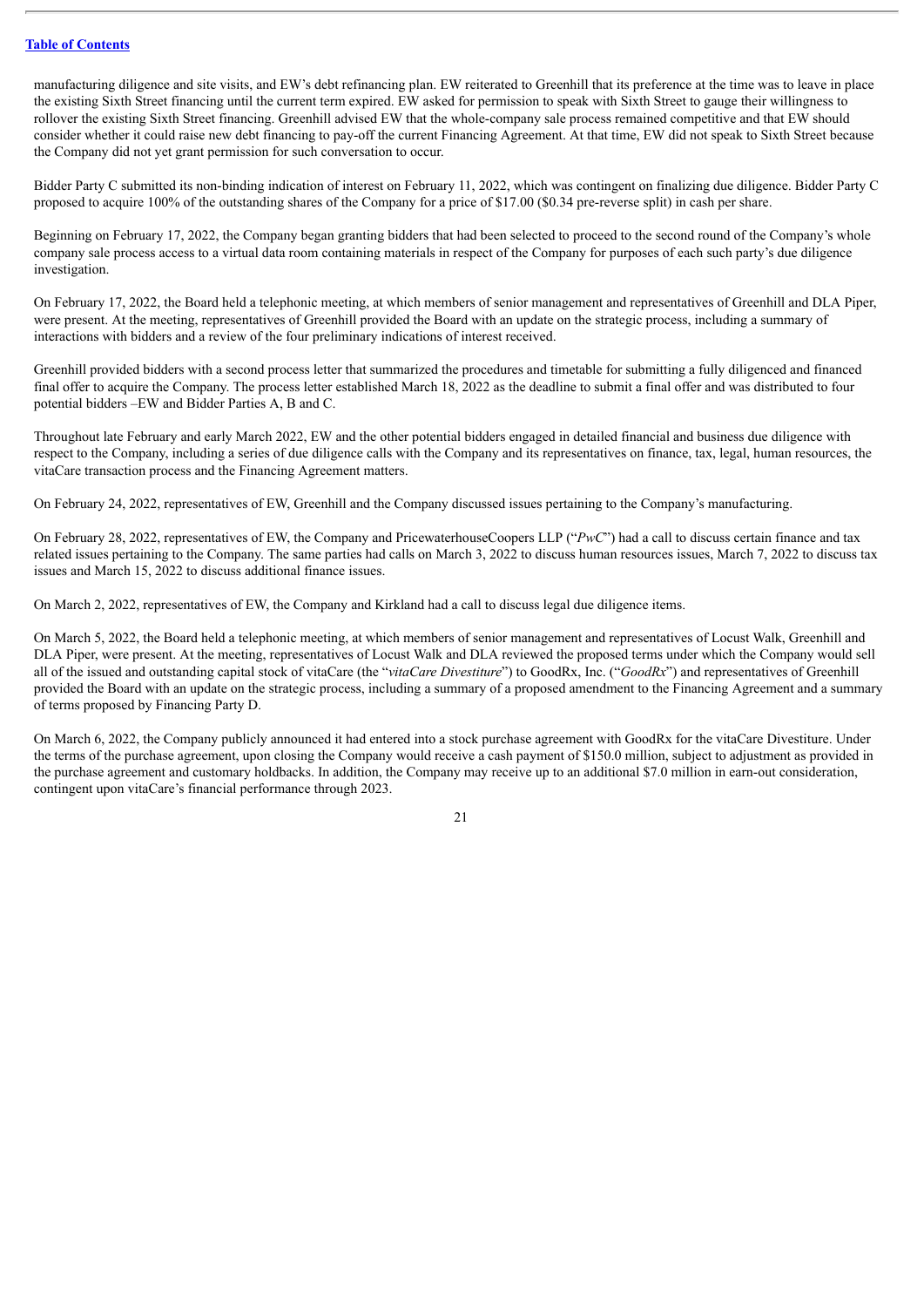On March 8, 2022, Greenhill notified EW and the other potential bidders who were part of the second phase of the process that the Company had extended the deadline for binding bids in the Company sale process from March 18, 2022 to April 1, 2022 to give bidders the necessary time to finalize due diligence.

On March 9, 2022, the Company entered into Amendment No. 9 to the Financing Agreement. Pursuant to the amendment, (i) the lenders waived various Company breaches of the Financing Agreement, including breaches of the \$60.0 million minimum cash covenant and the minimum net revenue covenants for the fourth quarter of 2021, and removed the minimum net revenue covenant for the first quarter of 2022, (ii) the Company and the lenders agreed to reduced minimum cash covenants under the Financing Agreement, (iii) the lenders waived the existing \$60.0 million prepayment penalty under the Financing Agreement and the Company agreed to a paid in kind amendment fee of \$30.0 million, \$16.0 million of which fee was waivable in certain conditions (which conditions were subsequently met), (iv) the maturity date of the Financing Agreement was amended to June 1, 2022, and (v) the Company agreed to pay to the lenders as a prepayment of the loans under the Financing Agreement the first \$120.0 million of net proceeds from the vitaCare Divestiture and all net proceeds of the vitaCare Divestiture in excess of \$135.0 million.

On March 10, 2022, the Company and Financing Party D signed a non-binding term sheet for a \$150 million senior secured credit facility, the proceeds of which, together with the proceeds of a potential vitaCare divestiture, would be used to refinance the existing Sixth Street indebtedness. Following the execution of the non-binding term sheet, Financing Party D began to conduct legal and additional business due diligence on the Company.

On March 14, 2022, Mr. James C. D'Arecca, the Chief Financial Officer of the Company, notified the Company of his decision to resign from such position, effective as of April 1, 2022. The Company appointed Mr. Michael C. Donegan, the Vice President – Finance and Chief Accounting Officer of the Company, to serve as Interim Chief Financial Officer as of the effective date of Mr. D'Arecca's resignation.

On March 15, 2022, the Company received a determination letter from the staff of the Nasdaq Stock Market LLC stating that the Company had not regained compliance with the Minimum Bid Requirement for continued listing of the Common Stock on the Nasdaq, because the closing bid price of the Common Stock had not been at least \$1.00 per share for a minimum of ten consecutive trading days at any time during the 180-calendar day compliance period granted to the Company on September 15, 2021. The Company requested a hearing before the Nasdaq Hearings Panel to appeal the staff's determination and present a plan to regain compliance with the Minimum Bid Requirement. If the Company had not requested a hearing, the Common Stock would have been delisted and removed from trading on Nasdaq. On April 14, 2022, members of Company management presented a plan to Nasdaq Hearings Panel to regain compliance with the Minimum Bid Requirement by conducting a 1-for-50 reverse stock split effective May 6, 2022. On April 20, 2022, the Nasdaq Hearings Panel approved the Company's plan to regain compliance with the Minimum Bid Requirement by conducting the reverse stock split and on May 26, 2022 the Company regained compliance.

On March 16, 2022, Greenhill notified EW that EW would be permitted to speak with Sixth Street about a potential transaction under certain parameters set out by the Company.

On March 18, 2022, Greenhill provided the auction draft of the Merger Agreement to EW and Bidder Parties A, B and C. The auction draft included a Company termination fee (the "*Termination Fee*") amount equal to 2.25% of the Company's equity value, a "fiduciary out" that would permit the Board to negotiate with a third party that submits an unsolicited acquisition proposal, and to terminate the Merger Agreement to accept a superior proposal, after providing Parent with an opportunity to match such superior proposal and paying the Termination Fee and (iii) other customary transaction terms. The draft Merger Agreement set a threshold of 50% of the assets or stock of the Company that would need to be sold in order to constitute a superior proposal (the "*Superior Proposal Threshold*"). The auction draft provided for a two-step merger under Nevada law, for the purpose of allowing the transaction to close on an expedited timeline (assuming the minimum tender offer condition was met) compared to a one-step merger.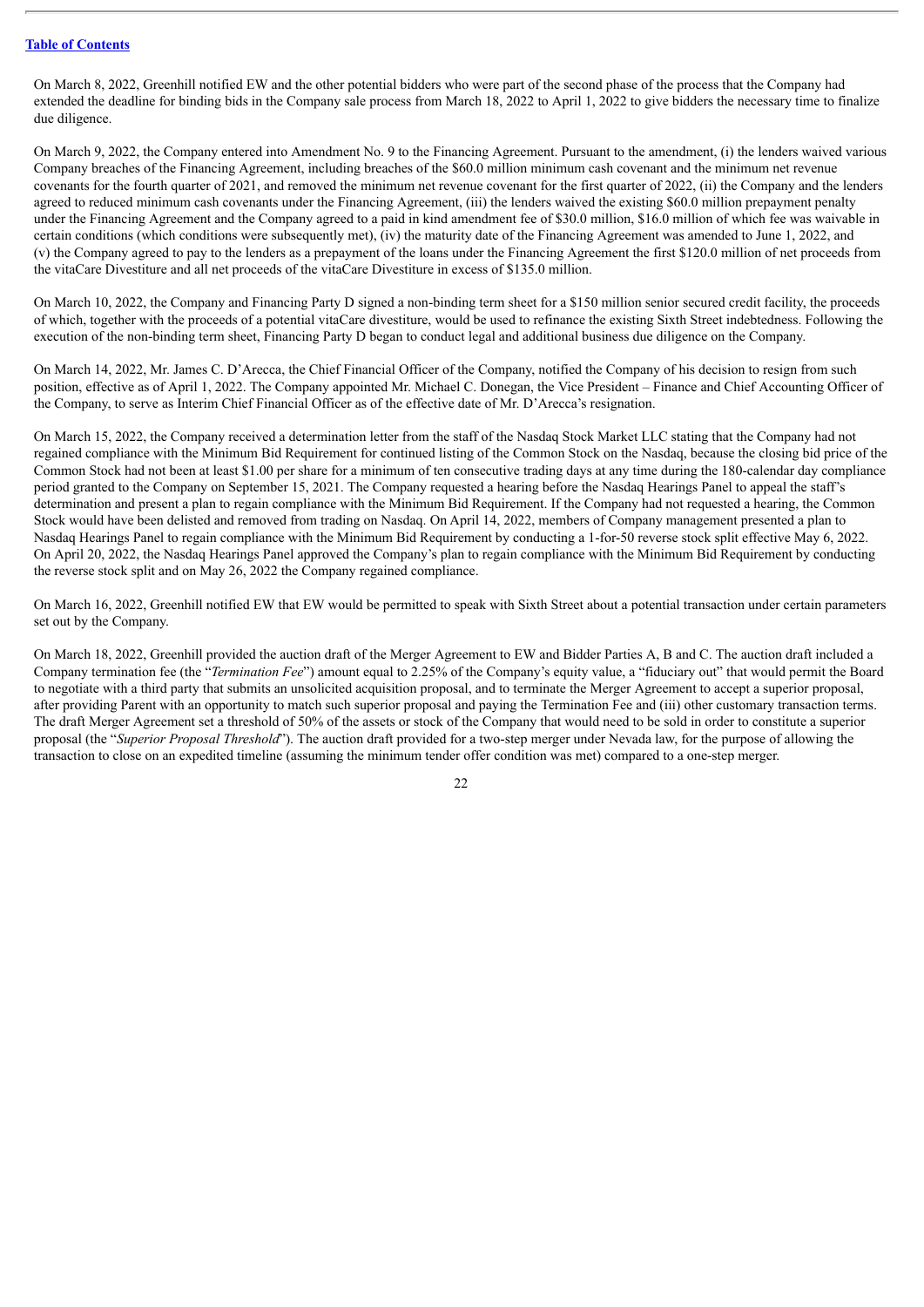On March 18, 2022, EW had a call with representatives from Greenhill. Representatives of Greenhill informed EW that, due to logistical reasons with the Company's contract manufacturers, manufacturing site visits would not be possible prior to the April 1st bid deadline.

Also on March 18, 2022, Bidder Party B notified Greenhill it was no longer pursuing a transaction with the Company, as its management had prioritized other strategic initiatives.

On March 23, 2022, EW, Greenhill and Sixth Street engaged in conversations surrounding the "roll-over" of the Financing Agreement.

Also on March 23, 2022, representatives of Kirkland and Ellis LLP ("*Kirkland*"), outside legal counsel to EW, and DLA Piper, held a call to discuss the structure of the proposed transaction as reflected in the auction draft of the Merger Agreement.

On March 31, 2022, Financing Party D indicated to Greenhill that it would take an additional six-to-eight weeks or longer for Financing Party D to finalize the due diligence and documentation necessary to provide the proposed financing, and expressed concerns about certain aspects of the proposed financing and the Company's operations.

On April 1, 2022, EW submitted an additional non-binding indicative offer and a mark-up of the Merger Agreement. The offer price of \$18.00 (\$0.36 pre-reverse split) per share for 100% of the outstanding shares of the Company remained the same as EW's original February 2022 offer. The offer was subject to completion of manufacturing due diligence. EW reiterated the importance of manufacturing diligence and the site visit to, among other things, understand (i) the extent to which EW could improve on manufacturing and supply chain capacity constraints of ANNOVERA, and (ii) the timeline and potential cost of building a new greenfield facility in the U.S. In addition, EW requested to continue conversations with Sixth Street regarding terms and payment, and the potential "roll-over," of the Financing Agreement, which was scheduled to mature on June 1, 2022.

Bidder Party A did not submit a final bid on April 1, 2022 and indicated that it had concerns about its ability to turnaround the issues surrounding the manufacturing of ANNOVERA and wanted to make a site visit to the Sever Pharma facility in Sweden, which manufactures ANNOVERA. Bidder Party A was offered two dates in early April for a site visit, but did not make a visit at such time. Also on April 1, 2022, Bidder Party C notified Greenhill that it was no longer pursuing the acquisition of the Company, in part due to the issues surrounding the manufacturing of ANNOVERA.

Kirkland's mark-up of the Merger Agreement submitted on April 1, 2022 included (i) a Termination Fee of 4% of the Company's equity value, (ii) an acquisition financing construct that relied substantially on the ability to "roll-over" the Financing Agreement, and (iii) a Superior Proposal Threshold of 70%. EW was the only party to submit a mark-up of the Merger Agreement.

On April 5, 2022 representatives from EW conducted a manufacturing site visit to the Sever Pharma facility in Sweden.

On April 7, 2022, the Board held a telephonic meeting, at which members of senior management and representatives of Greenhill, DLA Piper and Jones Day were present. At the meeting, Greenhill provided updates to the Board with respect to the Company's dual-track process, including the status of negotiations on the new term loan with Financing Party D and the fact that two bidders (EW and Bidder Party A) remained part of the Company sale process. The Board directed the Company's management and advisors to continue working on both processes.

On April 12, 2022, Financing Party D informed Greenhill that it was not able to proceed with a refinancing because it required two additional business quarters to assess the Company's top-line performance and how it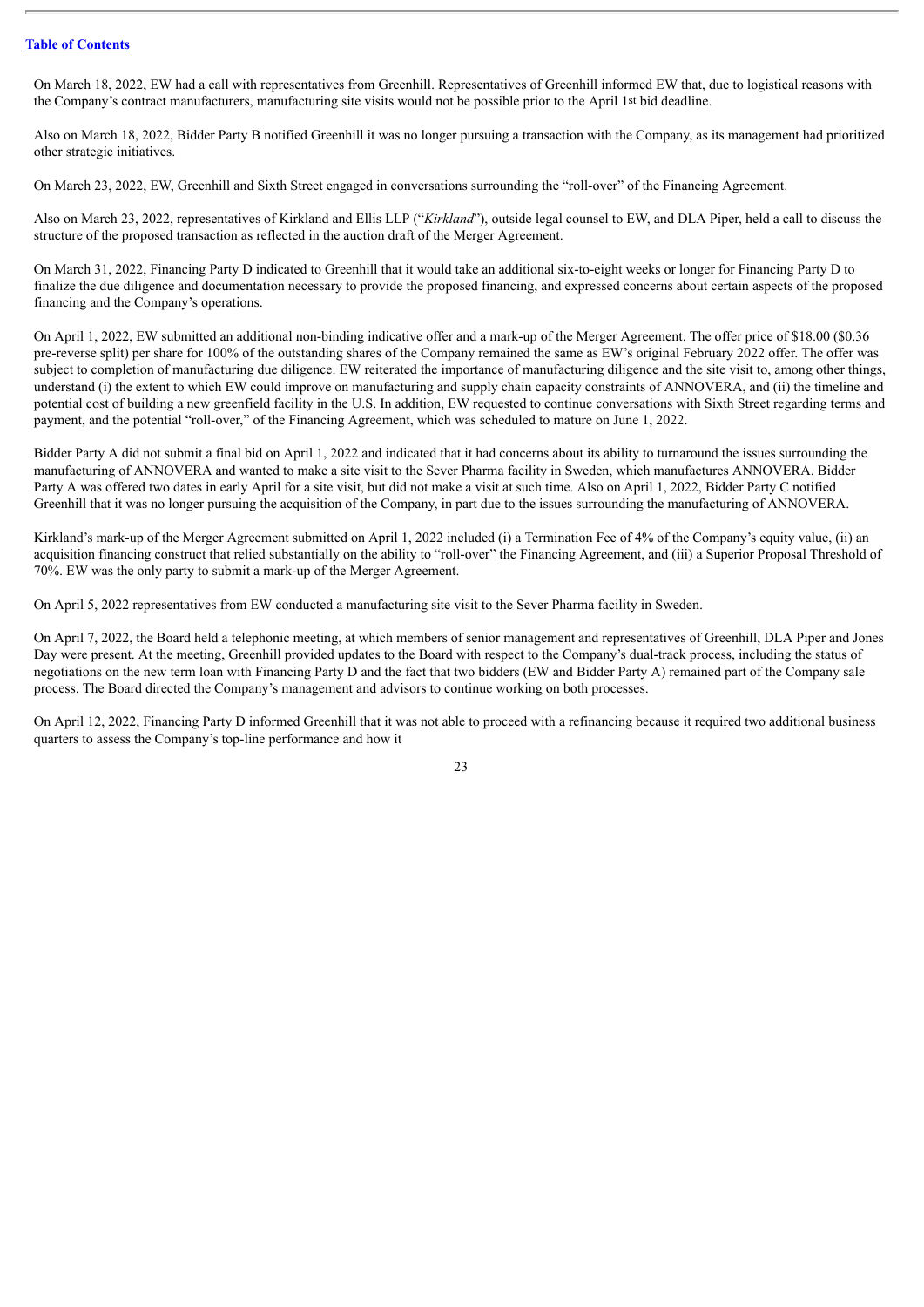translated to free cash flow. The delay in this refinancing would not meet the Company's needs in light of the upcoming maturity of the Sixth Street indebtedness. The Company's CEO notified the Board of Financing Party D's decision on the same day.

On April 13, 2022, EW submitted a revised non-binding offer that contemplated an acquisition of the Company at a price per share of Common Stock of (i) \$16.50 (\$0.33 pre-reverse split) in cash, which represented a premium of 11.8% to the April 12, 2022 closing price of \$14.77, and (ii) contingent value rights to receive \$2.00 (\$0.04 pre-reverse split) per share if the Company's annual sales reached \$126 million in 2022 and \$6.50 (\$0.13 pre-reverse split) per share if the Company's annual sales reached \$236 million in 2023, with EW funding all of the equity required to complete the transaction. The 2022 and 2023 annual sales amounts were reflective of the Company's then-current forecasts. The offer was contingent on a commitment from Sixth Street to amend and extend the Financing Agreement to cover the surviving corporation's post-acquisition financing needs. EW reduced the cash portion of its bid from \$0.36 to \$0.33 to reflect, among other things, EW's revised understanding of the number of shares of Common Stock outstanding. EW indicated to Greenhill that it believed the contingent value rights could help potentially bridge the valuation gap given EW's findings coming out of the manufacturing diligence and the Company's continued cash burn.

On April 14, 2022, the Company completed the vitaCare Divestiture.

On April 15, 2022, representatives of Greenhill called EW to ask that EW pay upfront the first contingent value right, and therefore, increase the price to \$18.50 per share (\$0.37 pre-reverse split) (in lieu of the first contingent value right). Representatives of Greenhill indicated to EW that other parties were interested in the Company and that the process was still competitive but that EW was much further along on due diligence and documentation. Representatives of Greenhill indicated to EW that the Company was also working on refinancing its indebtedness concurrent to the company sales process. Representatives of Greenhill and EW agreed that further engagement and discussion with Sixth Street would be critical to make progress towards a potential transaction. EW subsequently verbally revised its non-binding offer to (i) \$17.50 (\$0.35 pre-reverse split) in cash per share, which represented a premium of 20.6% to the April 14, 2022 closing price of \$14.51, and (ii) a contingent value right to receive \$7.50 (\$0.15 pre-reverse split) per share if the Company's annual sales reached \$236 million in 2023, and noted that the offer was pending further diligence, monitoring of the continued performance of the Company and the Company's cash burn.

On April 18, 2022, EW and representatives of Greenhill held discussions with representatives from Sixth Street to discuss the circumstances in which Sixth Street would agree to extend the maturity date of the Financing Agreement beyond June 1, 2022 to permit the signing and closing of an acquisition of the Company by EW and to "roll-over" the Financing Agreement in connection with an acquisition.

On April 19, 2022, the Board held a telephonic meeting, at which members of senior management and representatives of Greenhill, DLA Piper and Jones Day were present. During the meeting, the representatives of Greenhill updated the Board on the status of negotiations with EW. In addition, representatives of DLA Piper provided the Board with an overview of the proposed acquisition structure and a summary of the terms of the draft Merger Agreement (the latest draft of which was distributed to the Board in advance of the meeting) and certain open items, which included the size of the Termination Fee the Company would have to pay in certain situations, including (i) in order to terminate the Merger Agreement to accept a superior proposal or (ii) for the Board to change its recommendation. Finally, the representatives of Greenhill discussed Financing Party D's decision to cease diligence on a potential refinancing of the Company's indebtedness with Sixth Street. During an executive session at the Board meeting, the Board met with representatives of G2 Capital Advisors ("*G2*"), whom the Board interviewed as an independent financial advisor to provide advice to the Board regarding a potential restructuring process. Given the pending maturity under the Financing Agreement and Financing Party D's decision, the Board instructed Greenhill to re-approach potential financing parties who had previously been contacted, as well as to determine if there were any new potential financing parties that could be contacted. At the time, the Board considered that if the Company was unable to effectuate a refinancing or a sale of the Company, the Company would likely have to file for bankruptcy protection.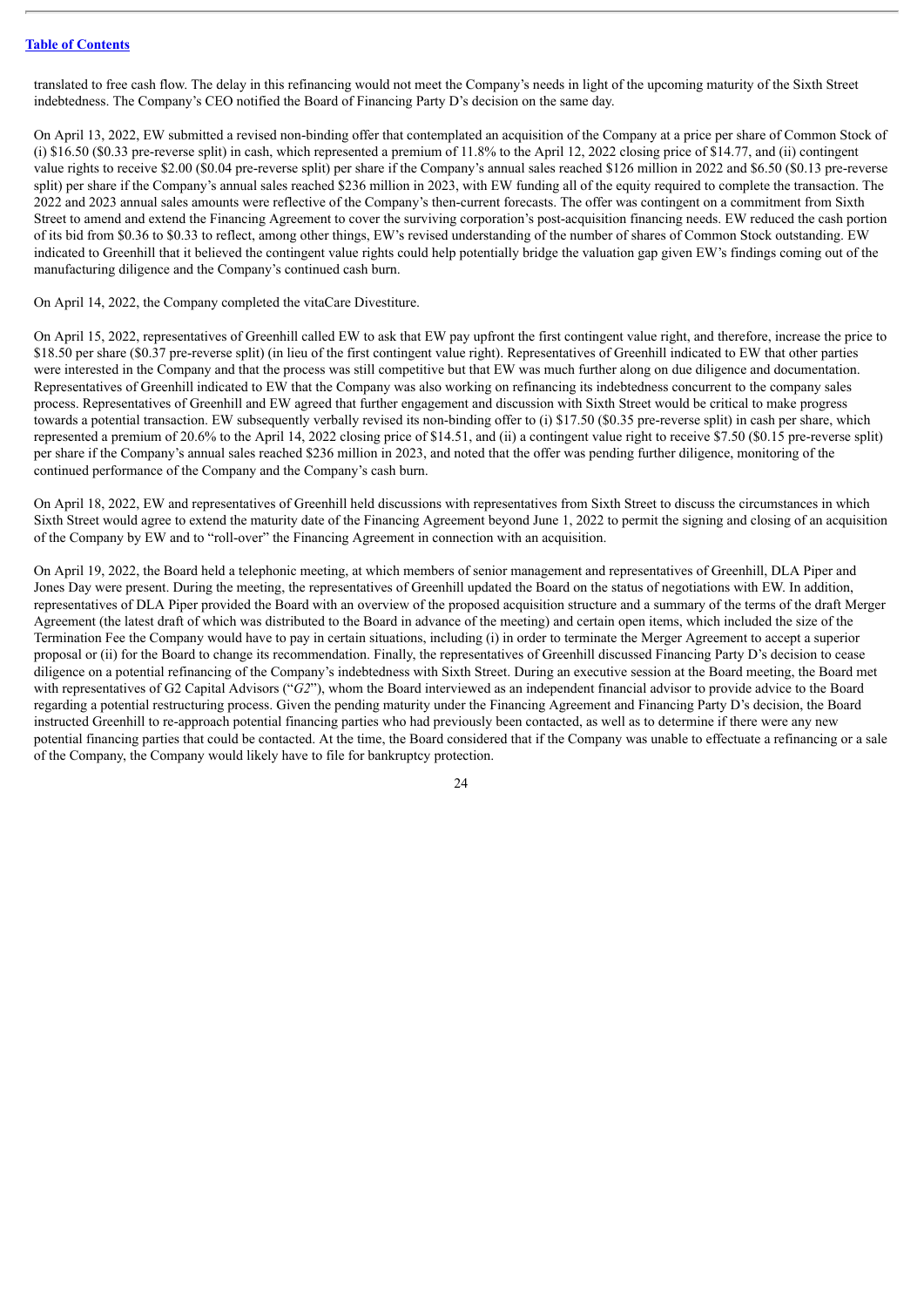Following the April 19, 2022 Board meeting, and at the direction of the Board, Greenhill initiated contact with 23 potential financing parties who had previously executed confidentiality agreements with the Company and three new potential financing parties to gauge their interest in providing capital to the Company to refinance the Company's Financing Agreement and fund the Company moving forward. All of these potential financing parties declined to move forward with providing capital to the Company.

On April 21, 2022, the Board held a telephonic meeting, at which members of senior management and representatives of Greenhill, DLA Piper and Jones Day were present. During the meeting, the representatives of Greenhill updated the Board on the status of negotiations with EW and the initial outreach to potential financing parties, and the Board and the other participants discussed the process surrounding a chapter 11 bankruptcy filing in the event that neither the company sale process nor the refinancing process is successful. During an executive session at the meeting, the Board approved the engagement of G2 as an independent financial advisor to provide advice to the Board regarding a potential restructuring process and G2 was retained on April 22, 2022.

On April 26, 2022, representatives of Greenhill, EW and Sixth Street held discussions regarding the Company's projected cash position in the event the maturity date of the Financing Agreement was extended to support a transaction with EW. During these discussions, Sixth Street conditioned such extensions on the Company and EW entering into a definitive merger agreement by May 23, 2022 and EW launching a tender offer by May 24, 2022. Sixth Street indicated it would not extend the maturity of the Financing Agreement past June 30, 2022.

On April 26, 2022, representatives from Bidder Party A conducted a manufacturing site visit to the Sever Pharma facility in Sweden.

On May 1, 2022, EW and representatives of Greenhill, Kirkland and DLA Piper held a discussion on the process to reach a definitive agreement and launch a tender offer by the dates required by Sixth Street.

On May 4, 2022, EW, the Company, and representatives of Greenhill held a discussion to discuss the Company's cash flow through July 31, 2022.

On May 6, 2022, EW submitted a revised, non-binding offer to acquire the Company at a price per share of (i) \$14.50 (\$0.29 pre-reverse split) in cash, which represented a premium of 67.9% to the May 5, 2022 closing price of \$8.64 and 22.3% to the Company's volume weighted average price for the 30-day period ended May 5, 2022, and (ii) contingent value rights to receive \$4.00 (\$0.08 pre-reverse split) per share if the Company's annual sales reached \$126 million in 2022 and \$6.50 (\$0.13 pre-reverse split) per share if the Company's annual sales reached \$236 million in 2023. EW's offer was conditioned on entering into an exclusivity agreement with the Company. EW indicated that the net working capital dynamics the Company was experiencing created an additional funding need required to run the Company during the remainder of 2022 and 2023.

On May 6, 2022, the Board held a working session, at which members of senior management and representatives of Greenhill, G2 and DLA Piper were present. During the working session, the representatives of Greenhill reviewed for the Board the updated proposal received from EW and the status of negotiations with EW and Sixth Street. The representatives of Greenhill also discussed EW's requirement to enter into exclusivity before proceeding with further negotiations. Coming out of the working session, the Board determined to have a meeting on May 8, 2022 to determine how to proceed with EW's request for exclusivity.

Also on May 6, 2022, the Company effected a 1-for-50 reverse stock split of the Company's issued and outstanding common stock to regain compliance with the Nasdaq Minimum Bid Requirement. As a result of the reverse stock split, every 50 Shares issued and outstanding as of the effective time of the split were converted into one Share and the number of authorized shares of Common Stock were reduced from 600,000,000 Shares to 12,000,000 Shares.

On May 8, 2022, the Board held a telephonic meeting, at which members of senior management and representatives of Greenhill, G2 and DLA Piper were present. During the meeting, the representatives of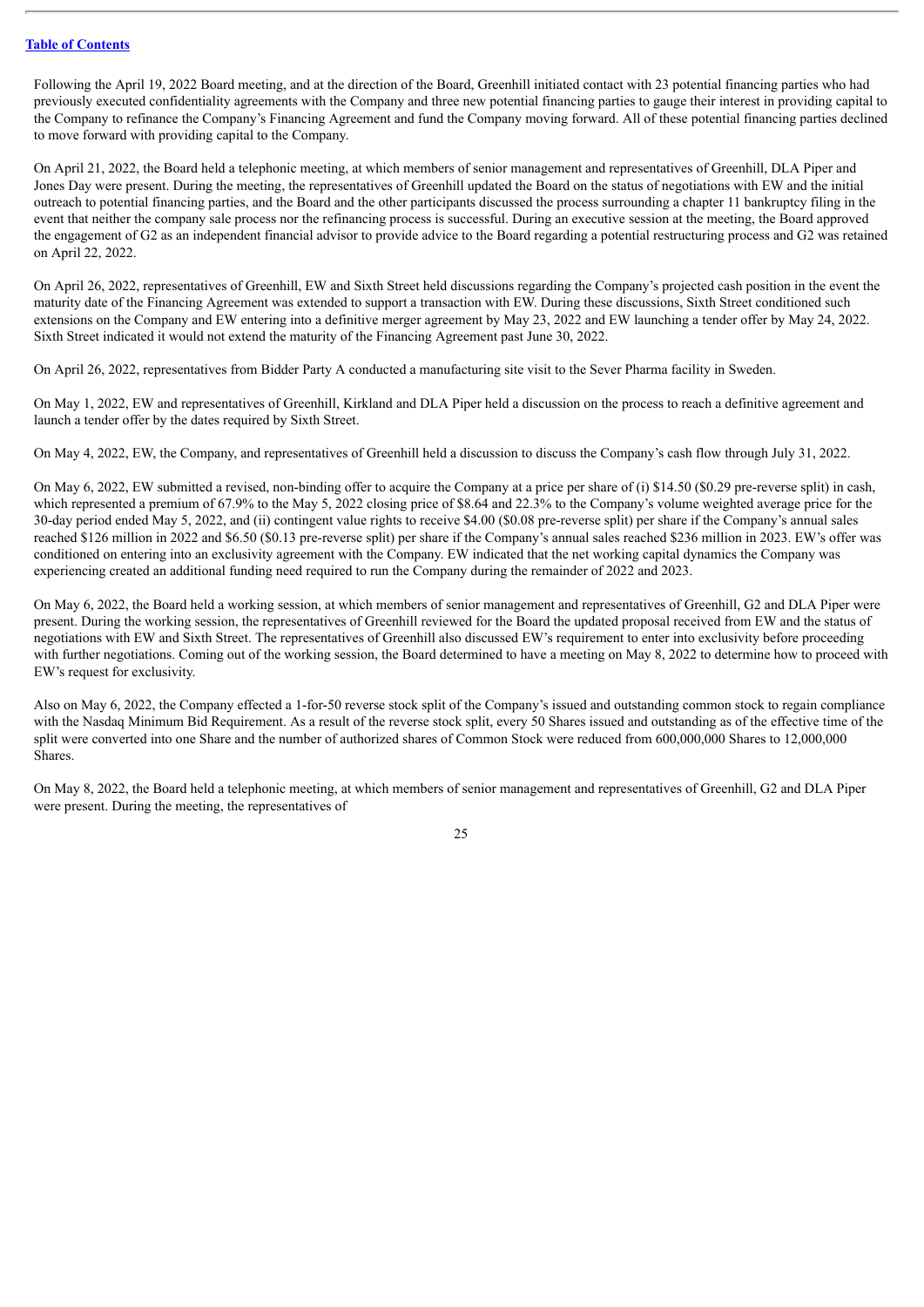Greenhill updated the Board on the status of negotiations with EW and the Board authorized entering into exclusivity with EW given that there were no other active bidders in the Company sale process, but instructed the Company's management and advisors to retain the ability to continue the refinancing process.

Effective May 10, 2022, EW and the Company entered into an exclusivity agreement providing for exclusivity until 11:59 p.m. on May 23, 2022. The exclusivity agreement did not prohibit the Company from seeking alternative financing so long as such financing did not involve the sale of 50% or more of the assets or stock of the Company.

On May 11, 2022 representatives of Kirkland and DLA Piper held a call to discuss the features of the contingent value rights, including (i) whether such rights would be transferable or non-transferable and that, if non-transferable, the merger would be subject to "dissenters' rights" under Nevada corporate law and (ii), if transferable, the contingent value rights would require registration under the Securities Act of 1933 which would likely delay the closing of a transaction to several months after June 30, 2022, the date that Sixth Street conditioned a potential transaction to close, leading to the conclusion that the contingent value rights would need to be non-transferable.

On May 12, 2022, DLA Piper submitted a revised draft of the Merger Agreement to Kirkland, which included, among other things, (i) the contingent value rights set forth in EW's last offer letter, (ii) a Termination Fee equal to approximately 2.75% of the Company's equity value, (iii) a Superior Proposal Threshold of 50%, and (iv) implementation of EW's proposal to receive a Termination Fee in the event the Merger Agreement is terminated as a result of the closing of the merger not having occurred on or before the "outside date," but only in the event that, at the time of such termination, Parent could have terminated the agreement due to a change of recommendation by the Board. Concurrently with delivery of the draft Merger Agreement, DLA Piper also distributed to Kirkland an initial draft of the disclosure schedules.

On May 12, 2022, EW communicated to Greenhill that the contingent value rights would need to be transferable, which would have likely required the merger to close in the third quarter of 2022, as it was not prepared to accept the risk of the dissenters' rights that shareholders of the Company would have under Nevada law if the contingent value rights were not transferable.

On May 14, 2022, EW, Kirkland, Greenhill and DLA Piper had a call whereby EW reiterated that it would be willing to either (i) offer transferable contingent value rights, which would be required to be registered under the Securities Act of 1933, and changing the transaction structure to a one-step merger or (ii) not offer contingent value rights and proceed with a two-step tender offer under Nevada law in order to meet the timelines previously agreed upon when EW originally proposed contingent value rights, including the timelines agreed to with Sixth Street. The parties discussed the fact that further delay to the transaction given EW's new condition regarding the registration of the contingent value rights, which condition had not been communicated as part of EW's offer and was contrary to the timing contained in such offer, would result in greater risk that the Company would go into default under the Financing Agreement.

On May 16, 2022, EW verbally submitted a revised, non-binding offer to acquire the Company at a price per share of \$14.50 (\$0.29 pre-reverse split) in cash, which represented a premium of 372.3% to the May 13, 2022 (the last trading day prior to the submission of such revised offer) closing price of \$3.07 and 139.1% to the Company's volume weighted average price for the 30-day period ended on May 13, 2022. EW's offer did not include contingent value rights as EW had decided it was not willing to accept the risk of dissenters' rights from non-transferable contingent value rights and the Company was unable to agree to a transaction structure to accommodate registrable contingent value rights due to the fact that doing so would materially extend the proposed closing of the Transaction beyond the maturity of the Financing Agreement.

On the same day, after receipt of EW's revised, non-binding offer to acquire the Company, Greenhill e-mailed Sixth Street with a request that Sixth Street extend the maturity of its debt, waive cash interest payments through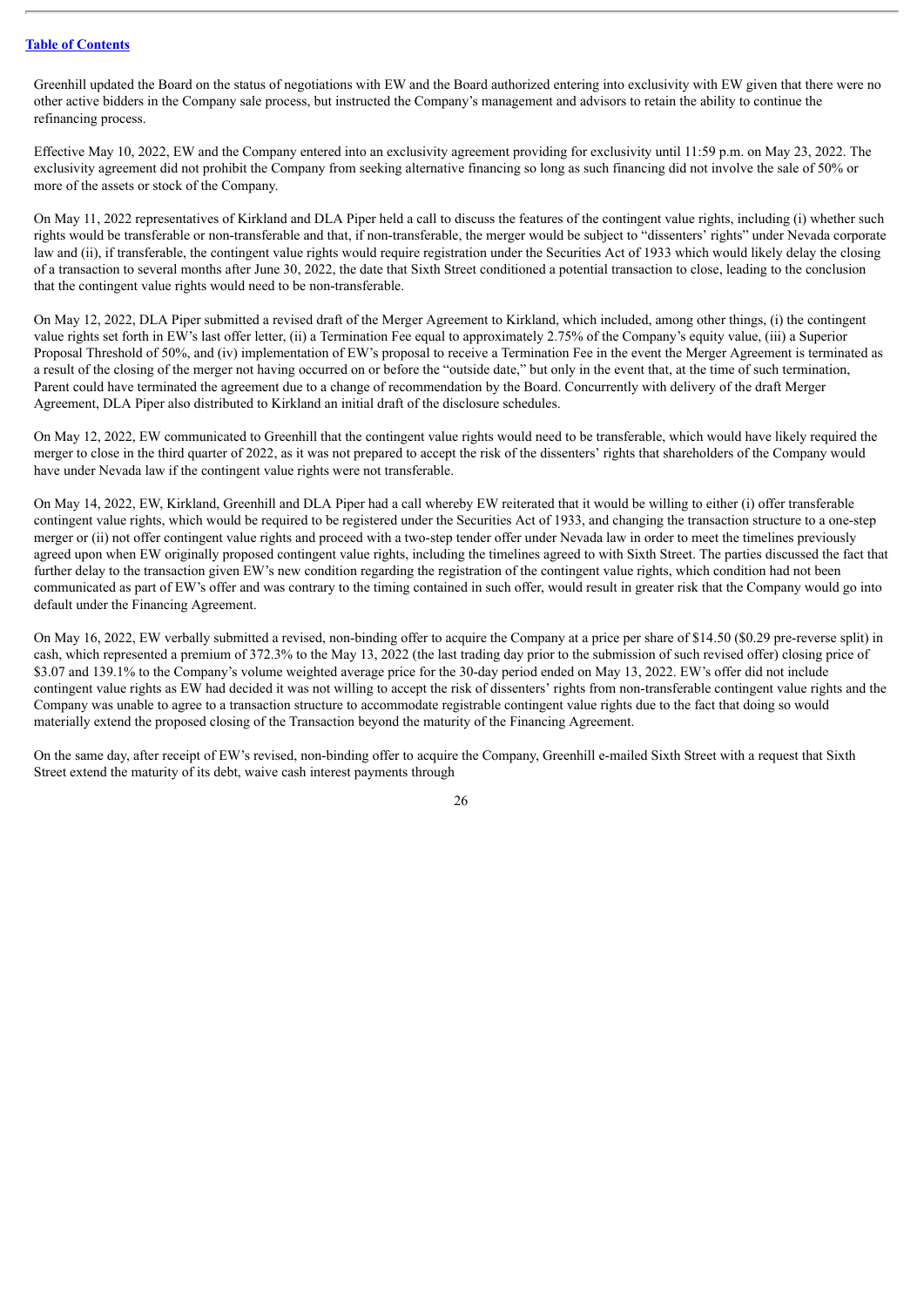maturity, and provide additional debt funding to the Company so that contingent value rights could be registered under the Securities Act of 1933 (and therefore included as consideration in an offer from EW). The next day, on May 17, 2022, Sixth Street denied this request. Therefore, the two-step tender offer structure without the contingent value rights that had originally been proposed by EW was the only manner in which to proceed with the transaction given the pending maturity of the Company's indebtedness and lack of refinancing alternatives.

On May 18, 2022, Proskauer Rose LLP ("*Proskauer*"), outside legal counsel to Sixth Street, delivered a draft of Amendment No. 10 to the Financing Agreement which, among other things, included (i) the full payment of the Amendment No. 10 PIK fee at closing, and (ii) an extension of the maturity date of the Financing Agreement to June 30, 2022.

On May 19, 2022, EW submitted a revised, non-binding offer to acquire the Company at a price per share of \$10.00 (\$0.20 pre-reverse split) in cash, which represented a premium of 435% to the May 18, 2022 closing trading price and 93.3% to the Company's volume weighted average price for the 30-day period ended on May 18, 2022. EW informed Greenhill that, from its standpoint, the decreased valuation was supported by many factors including the Company's continued difficulties with respect to ANNOVERA manufacturing and the Company's deteriorating liquidity situation. EW indicated in the offer several specific factors that contributed to the declined offer price, including with respect to, from EW's viewpoint, (i) the difficult net working capital dynamics creating a larger than anticipated funding need; (ii) the increased volume of ANNOVERA rings being produced not tracking to the targets provided during the April site visits; (iii) the rejection rate with payors remaining high, and (iv) the Company's continued significant expenditures in sales and marketing in order to maintain market share. The Company's stock price had continued to decline from a \$7.67 closing trading price on May 6, 2022 to a closing trading price of \$2.27 on May 19, 2022. EW stated that its offer provided compelling and immediate value for the Company and its stockholders. Following receipt of EW's revised offer, members of Company management met with EW to discuss EW's purported rationale for the reduction in offer price, as Company management believed that such rationale was not supportable.

On the same day, Kirkland provided DLA Piper with comments on the draft Merger Agreement, which included, among other changes, (i) an "outside date" of July 31, 2022 to complete the transaction, which was approximately one month later than what Sixth Street's draft Amendment No. 10 to the Financing Agreement contemplated, (ii) a Termination Fee of 3.875% of the Company's equity value, (iii) a Superior Proposal Threshold of 50%, and (iv) limits on the Company's ability to engage in any discussions with Sixth Street between signing and closing of the transaction in preparation for a potential chapter 11 filing in the event the Merger failed to close and the Company was unable to secure additional capital.

Also on May 19, 2022, Kirkland distributed an initial draft of the Equity Commitment Letter, which provided for the funding of the payments required to be made at closing by EW HealthCare Partners Fund 2, LP ("*Fund II*") and Majorelle International s.a.r.l ("*Majorelle*"), on a several not joint basis. DLA Piper discussed with Kirkland having the Equity Commitment Letter backstop any monetary damages against Parent or Merger Sub to the extent Parent or Merger Sub willfully breached the Merger Agreement.

On May 19, 2022, following the receipt of the Merger Agreement comments and the revised offer from EW, the Board held a meeting, at which members of the Company's senior management and representatives of Greenhill and DLA Piper were present, in order to discuss the revised offer.

On May 20, 2022, the Company received FDA approval of a sNDA for ANNOVERA. The sNDA included revisions to the release testing specification for ANNOVERA that the Company's management believed would enhance the Company's ability to scale and supply the amount of the product that could enter its supply-chain. Following the receipt of the FDA approval, the Company and Greenhill reinitiated conversations with Financing Party D to reassess whether they would be interested in providing the Company with financing in light of FDA's approval of the ANNOVERA sNDA because Financing Party D had cited as a reason to withdraw from the process the Company's ongoing manufacturing challenges that the Company believed the approval of the sNDA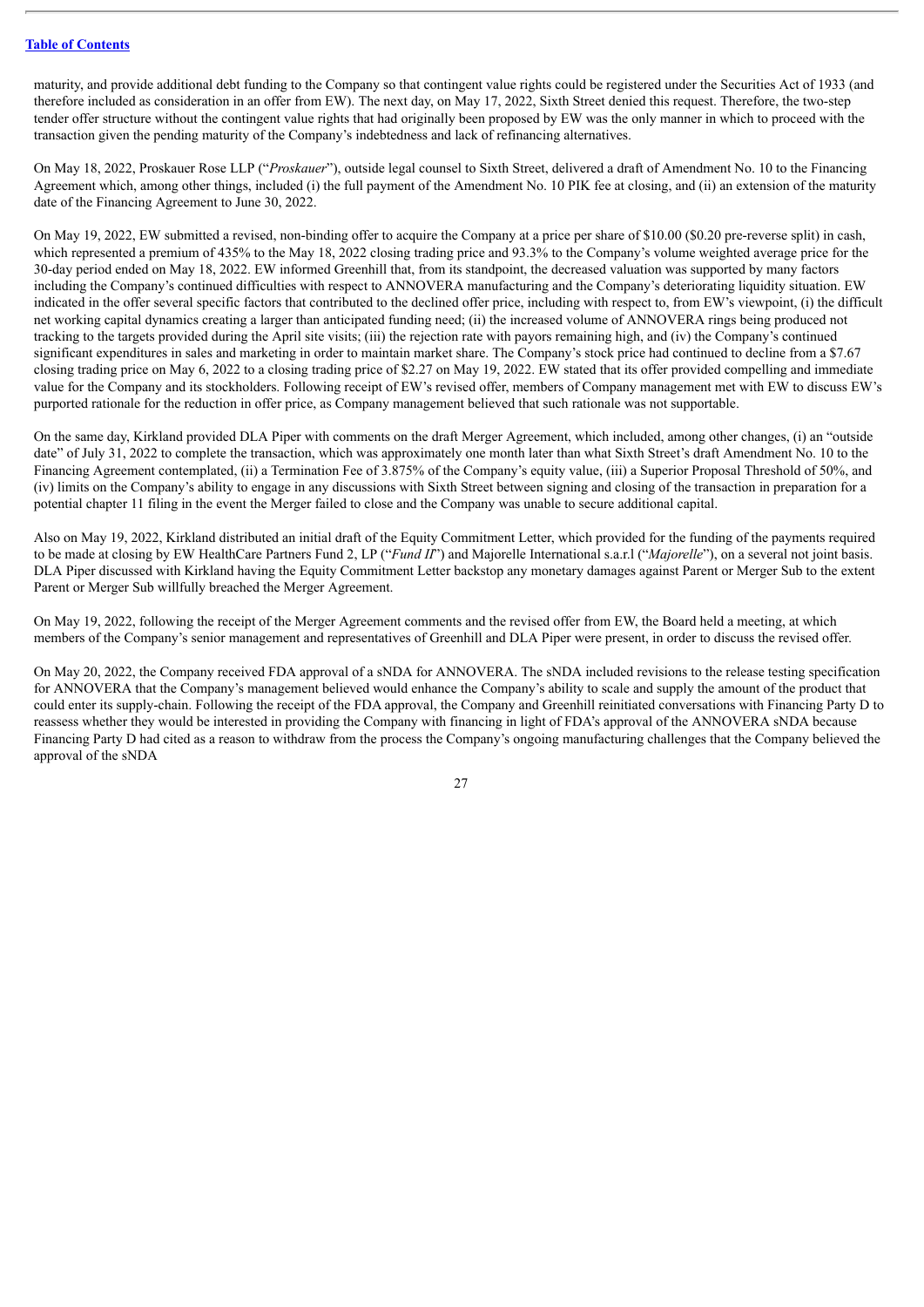solved, in part. Financing Party D responded that they could not provide capital by the maturity date of the Company's existing Financing Agreement and reiterated their prior feedback on requiring two additional business quarters to assess top-line performance and how it translated to free cash flow.

On May 21, 2022, Greenhill delivered a letter to EW requesting that EW increase the price of their final offer to at least \$18.50 per share (\$0.37 per share pre-reverse split) in light of revised revenues the Company believed would follow from the approval of the ANNOVERA sNDA. The letter also refuted EW's rationale for its decreased valuation. In particular, the letter noted that (i) the Company was not experiencing a significant change in cost structure from the projections shared with EW and did not agree with EW's described increased capital need, (ii) the volume of ANNOVERA rings produced was tracking on average to target, and that the FDA's sNDA approval would lead to further increases in ANNOVERA rings available for sale, (iii) the Company's contracts with payors remained in line with forecasts and had not materially changed since EW's April 13th proposal, and (iv) the Company's marketing spend was materially unchanged from estimates the Company provided on April 18th.

On May 21, 2022, DLA Piper provided Kirkland a revised draft of the Merger Agreement, which included, among other things, a Termination Fee of 3.0% of the Company's equity value and a Superior Proposal Threshold of 50%.

On May 22, 2022, DLA Piper and Kirkland had a call to discuss the Equity Commitment Letter and the lack of recourse of the Company to an entity that with financial capability to pay any damages in the event Parent or Merger Sub willfully breached the Merger Agreement and the transaction did not close. Kirkland and DLA Piper discussed revising the Equity Commitment Letter to include a payment obligation of Fund II to the Company to pay any damages awarded to the Company in the event that the Company is awarded damages for a willful breach of the Merger Agreement by Parent or Merger Sub subject to a liability cap.

On May 22, 2022, Kirkland provided DLA Piper a draft of the Merger Agreement, which proposed a 3.5% Termination Fee, a 70% Superior Proposal Threshold, and limited the ability of the Company to prepare for a chapter 11 filing and discuss such filing with Sixth Street without first obtaining Parent's consent.

On May 22, 2022, the Board held a meeting, at which members of the Company's senior management and representatives of Greenhill, G2, DLA Piper and Jones Day were present. During the meeting, the representatives of Greenhill updated the Board on the status of negotiations with EW and the representatives of G2 updated the Board on preparations for a potential restructuring if the transaction did not proceed. The Board instructed management and the Company's advisors to continue working towards achieving a sale transaction so that the Company would be able to avoid filing for bankruptcy protection.

On May 23, 2022, DLA Piper provided Kirkland with a revised draft of the Equity Commitment Letter, which provided that Fund II would be jointly and severally liable for Majorelle's obligation to make the capital contribution in connection with closing the transaction.

On May 23, 2022, EW emailed Greenhill to confirm that EW's offer remained unchanged at \$10 per share and was EW's best and final offer. EW indicated that it believed that the offer represented compelling and immediate value to the Company's stockholders and that EW and its representatives were ready to move expeditiously towards the execution of a definitive transaction.

On May 24, 2022, Kirkland provided a revised draft of the Equity Commitment Letter to DLA Piper, which provided the obligation of Fund II and Majorelle would be several, not joint, and that in the event Parent is obligated to pay monetary damages for willful breach, Fund II would commit funds to Parent to pay such monetary damages up to a cap of 5.5% of the Company's equity value. Later on May 24, 2022, DLA Piper provided a revised draft of the Equity Commitment Letter to Kirkland which provided that Fund II would be jointly and severally liable for Majorelle's obligation to make the capital contribution in connection with closing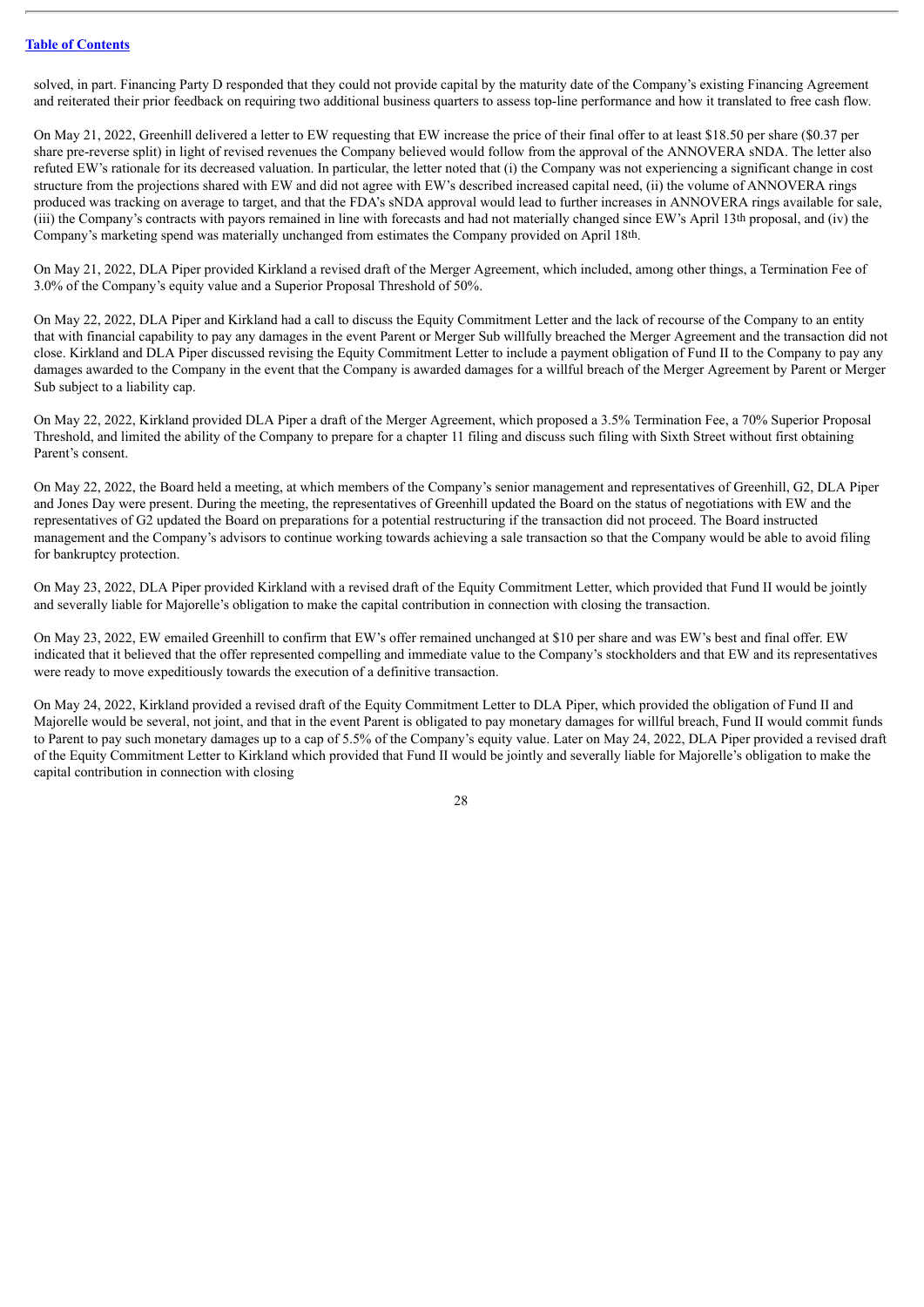the transaction and that in the event Parent is obligated to pay monetary damages for willful breach, Fund II would pay such amount directly to Parent up to the cap of 5.5% of the Company's equity value.

On May 25, 2022, Kirkland provided DLA Piper with a revised draft of the Merger Agreement and disclosure schedules, which permitted the Company to prepare for a chapter 11 filing, provided that the fees and expenses of any such preparation did not exceed \$300,000.

Between May 25, 2022 and May 27, 2022, representatives of DLA Piper and Kirkland negotiated the final terms of the Merger Agreement and Equity Commitment Letter. With respect to the Merger Agreement, such final terms included, among other things, (i) a Termination Fee of \$3,250,000, (ii) a Superior Proposal Threshold of 60%, (iii) a liability cap for Parent of up to \$5,110,000 for any willful breach of the Merger Agreement by Parent, and (iv) that the Company could engage in discussions with Sixth Street with respect to a chapter 11 filing, provided that the aggregate amount of legal fees for the Company's bankruptcy advisors did not exceed \$1,000,000 and the aggregate amount of fees reimbursable to Sixth Street's advisors did not exceed \$500,000. With respect to the Equity Commitment Letter, such final terms included (i) Fund II would be required to pay the Company for any monetary damages awarded to the Company against Parent or Merger Sub for any willful breach of the Merger Agreement up to a cap of \$5,110,000 and (ii) that Fund II would provide 100% of the equity financing for the transaction.

On May 27, 2022, Proskauer delivered final drafts of Amendment No. 10 and Amendment No. 11 to the Financing Agreement. The final draft of Amendment No. 10 provided for, among other amendments, (i) the maturity date of the Financing Agreement was to be amended to July 13, 2022, (ii) the termination of the Merger Agreement was added as an event of default, and (iii) a paid in kind amendment fee of \$1,780,000, which fee was to be added to the principal amount of the loans under the Financing Agreement and therefore payable by the Surviving Corporation under EW's ownership following the closing of the Merger. Amendment No. 11 was to be conditioned on the consummation of the Merger, and contained amendments to the Financing Agreement that would be in place following the Merger.

On May 27, 2022, the Board held a meeting, at which members of the Company's senior management and representatives of Greenhill, G2, DLA Piper and Jones Day were present, to consider the final proposal of EW. Representatives of DLA Piper reviewed the fiduciary duties of the Board in this context and the terms of the final proposed definitive transaction agreement with EW as compared to the terms previously reviewed with the Board. During the meeting, the Board discussed each of the previous proposals submitted by EW. Following additional discussion and consideration of the Merger Agreement and the offer from EW, the Merger and the other transactions contemplated by the Merger Agreement (including the factors described in "—*Reasons for the Recommendation of the Board*"), at the request of the Board, Greenhill then reviewed with the Board its financial analysis of the Offer Price and Merger Consideration provided for in the Merger Agreement and delivered to the Board its May 27, 2022, oral opinion, which was confirmed by delivery of a written opinion, dated May 27, 2022, to the effect that, as of such date and based upon and subject to the assumptions made, procedures followed, matters considered and limitations on the review undertaken by Greenhill in preparing the opinion, the Offer Price and Merger Consideration to be paid to the Company's stockholders in the proposed Transaction was fair, from a financial point of view, to such stockholders, as more fully described below in the section "*Opinion of the Company's Financial Advisor*" beginning on page 33 of this Schedule 14D-9. After receipt of Greenhill's oral opinion, the Board unanimously (i) approved, adopted and declared advisable the Merger Agreement and the transactions contemplated thereby, including the Offer and the Merger, (ii) determined that the transactions contemplated by the Merger Agreement, including the Offer and the Merger, to be in the best interests of the Company and its stockholders, (iii) agreed that Merger Agreement would be effected under Section 92A.133 of the NRS, and (iv) resolved to recommend that the stockholders of the Company accept the Offer and tender their shares to Merger Sub pursuant to the Offer.

On the evening of May 27, 2022, following the Board meeting, at which the Board had unanimously approved the proposed transaction with EW, (i) the Company, Parent and Merger Sub executed the Merger Agreement (ii) the Company, certain of the Company's subsidiaries, and the Financing Agreement Counterparties entered into Amendment No. 10 and Amendment No. 11 to the Financing Agreement, and (iii) Fund II and Parent entered into the Equity Commitment Letter.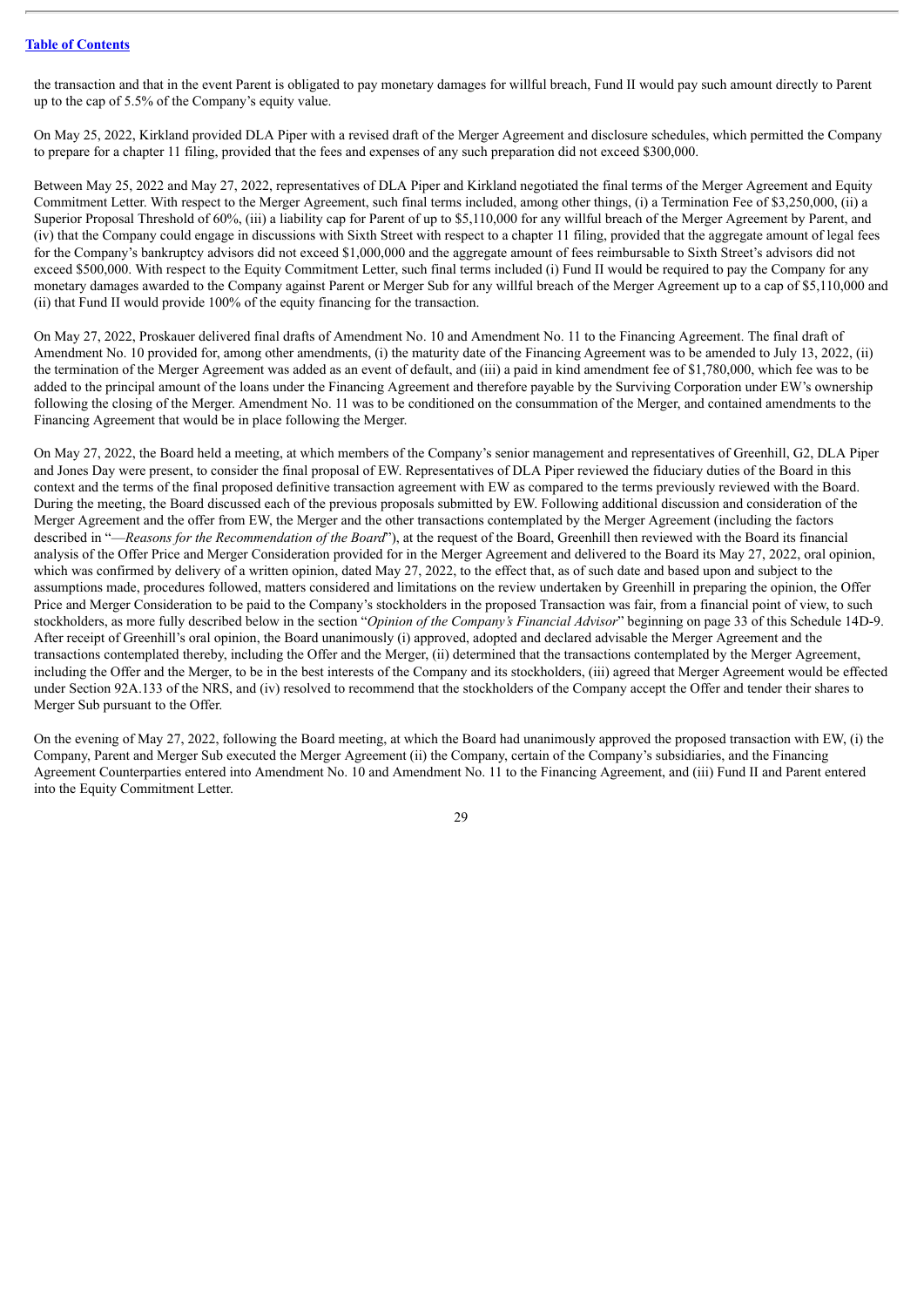On May 31, 2022, before the opening of trading on Nasdaq, the Company and EW issued a joint press release announcing the transaction.

The Offer was commenced by Merger Sub on June 6, 2022 and the Schedule TO was filed on the same day.

#### *Reasons for the Recommendation of the Board*

In evaluating the Merger Agreement and the Transactions, including the Offer and the Merger, the Board consulted with the Company's management and legal and financial advisors. In the course of reaching its determination that the terms of the Offer and the Merger are advisable and in the best interests of the Company and its stockholders and to recommend that holders of Shares accept the Offer and tender their Shares in the Offer, the Board reviewed, evaluated and considered a significant amount of information and numerous factors and benefits of the Offer and the Merger, each of which the Board believed supported its unanimous determination and recommendation. As a result, for the reasons set forth below, the Board unanimously recommends that the Company's stockholders tender their Shares in response to the Offer:

*Value Enhancing Alternatives.* The Board reviewed the possible alternatives to the Offer and Merger, including the potential sale of the Company to other parties. The Board gave due and proper consideration to alternative means of creating stockholder value, as well as the risks and uncertainties that were associated with these potential alternatives. The Board reviewed, together with representatives of Greenhill and G2, the lack of potential alternatives to the Transactions, including the lack of funding for the execution of senior management's standalone business plan, which threatened the Company's potential to remain an independent public company. In determining the value add of the Merger, the Board also considered the impact the transaction would have on its employees, customers, and related communities; they delved into how these critical groups would be affected, and the potential impacts this could have on the Company as well.

*Business and Financial Condition.* The Board considered the Company's historical and projected business, industry, markets, financial performance and condition and its prospects, including the risks and uncertainties thereto noted below.

*Risks and Uncertainties.* The Board considered, among other factors, that the Company's business and that its stockholders would continue to be subject to substantial risks and uncertainties if the Company attempted to remain an independent public company, including:

- that the Company's level of indebtedness and its dependence on additional financing to fund operations raise substantial doubt about the Company's ability to continue as a going concern;
- the lack of alternative sources of debt or equity financing identified in the extensive processes conducted by Greenhill;
- that Sixth Street had required the Company to commence preparations to file for protection under chapter 11 of the U.S. Bankruptcy Code ("*Chapter 11*") and to continue such preparations during the period in which the Offer is open, which requires the Company to extend additional capital both for its advisors as well as those of Sixth Street;
- that absent the successful closing of this Transaction, the Company would likely be required to file for protection under Chapter 11 and that the Company's stockholders would likely not;
- that the Company has previously required amendments and waivers to the Financing Agreement, which were necessitated by the Company's inability (or anticipated inability) to meet certain financial covenants (the "*Prior Waivers*"), and absent the Prior Waivers, the Company would have been in default under the Financing Agreement and would not have had sufficient liquidity to repay the indebtedness outstanding under the Financing Agreement or operate its business;
- that Sixth Street had communicated to the Company that it would not agree to waive any further covenant defaults unless the Company executed a definitive agreement to be acquired, and then would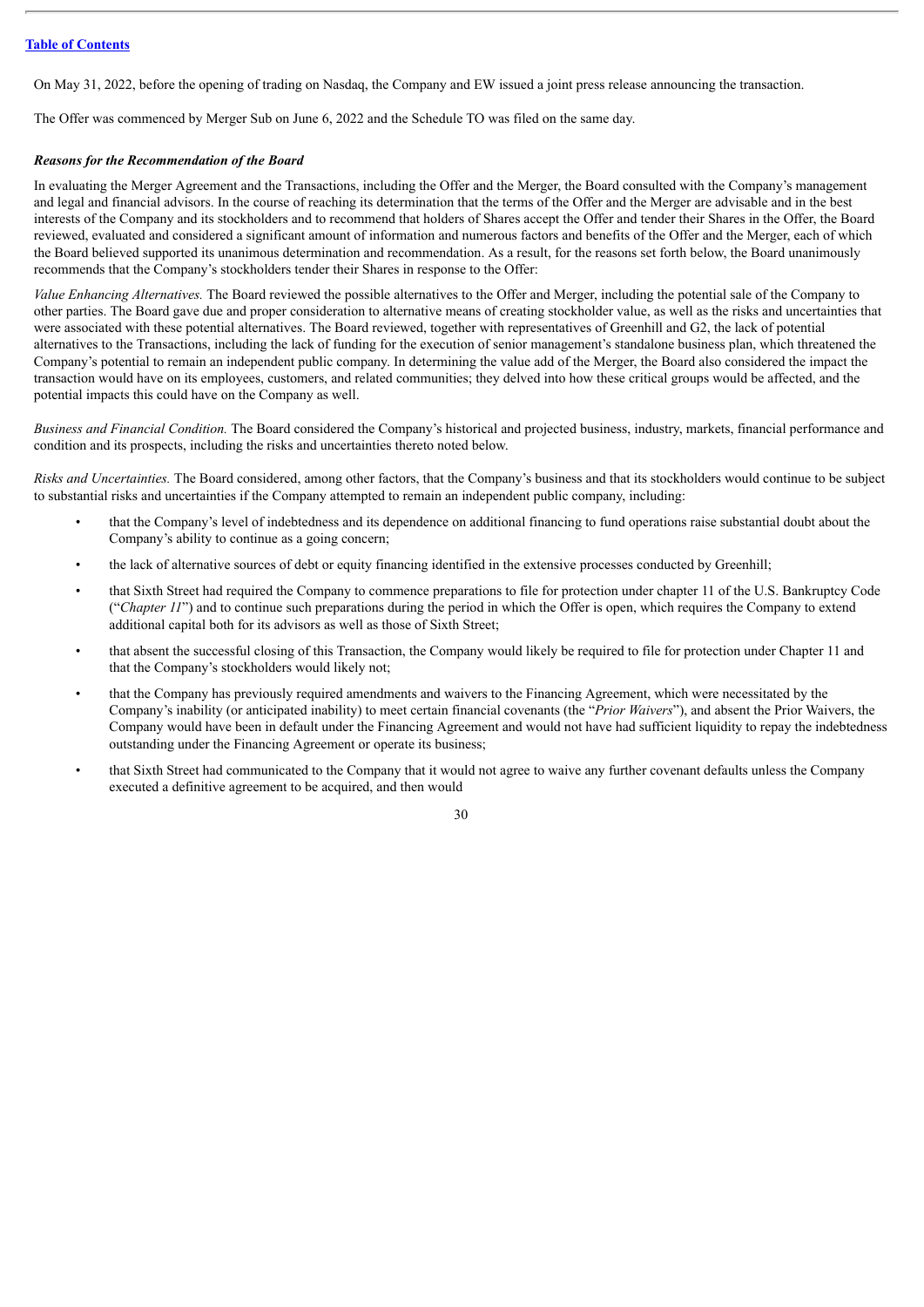provide a waiver for only the time period necessary to close such transaction and would not provide additional loans required to fund the Company's operations;

- that the Company's financial condition and results of operation were adversely affected by the COVID-19 pandemic, and that disruptions to the Company's business as a result of COVID-19 could continue to result in an adverse effect on the Company's business, results of operations, financial condition and prospects in the near-term and beyond 2022;
- that commercializing and growing the Company's FDA-approved products requires long-term and strategic investments, and the significant risks that these products will not be successful or realize favorable returns;
- the uncertainty of whether future trading values would reach the Offer Price as compared to the certainty of realizing a compelling value for Shares in the Merger; and
- the risks set forth in the Company's Annual Report on Form 10-K for the fiscal year ended December 31, 2021 and subsequent Quarterly Reports on Form 10-Q and Current Reports on Form 8-K.

*The Financing Processes.* The Board considered the process conducted by the Company, with the assistance of representatives of Greenhill, to identify potential financing sources to refinance the indebtedness under the Financing Agreement and provide working capital for the Company, including:

- that representatives of the Company, including through Greenhill, had contact with 23 potential financing sources in the PIPE Process, 14 potential financing sources in the May 2021 and June 2021 refinancing processes and 24 potential junior capital lenders in October 2021 regarding their potential interest in financing the Company and that none of such financing sources were willing to provide financing for the Company; and
- the inability of the Company to access the equity capital markets due to the current market price of the Common Stock.

*The Sale Process.* The Board considered the process conducted by the Company, with the assistance of representatives of Greenhill, to identify potential buyers, their financial capability to pursue a transaction with the Company, and their ability to move quickly and efficiently in a process, including:

- that representatives of the Company, including through Greenhill, had contact with 83 potential strategic acquirers regarding their potential interest in acquiring the Company and that 27 of the 83 expressed an interest in such discussions and entered into confidentiality agreements with the Company and were granted further access to the Company;
- that of the 27 potential strategic acquirers that engaged in discussion regarding a potential acquisition of the Company, only one, EW, made a final offer to acquire the Company and that the Company would risk losing or potentially further devaluing the opportunity with EW in the event the Company sought to continue discussions with such third parties or pursue discussions with additional third parties prior to entry into the Merger Agreement; and
- the adequacy and results of the Company's process of exploring strategic alternatives and the Board's belief that the Offer Price of \$10.00 per share represents the highest price reasonably obtainable.

*Greenhill's Opinion and Related Financial Presentation*. The May 27, 2022, oral opinion of Greenhill delivered to the Board, which was confirmed by delivery of a written opinion, dated May 27, 2022, to the effect that, as of such date and based upon and subject to the assumptions made, procedures followed, matters considered and limitations on the review undertaken by Greenhill in preparing its opinion, the Offer Price and Merger Consideration to be paid to the Company's stockholders in the proposed Transactions was fair, from a financial point of view, to such stockholders, as more fully described below in the section *"Opinion of the Company's*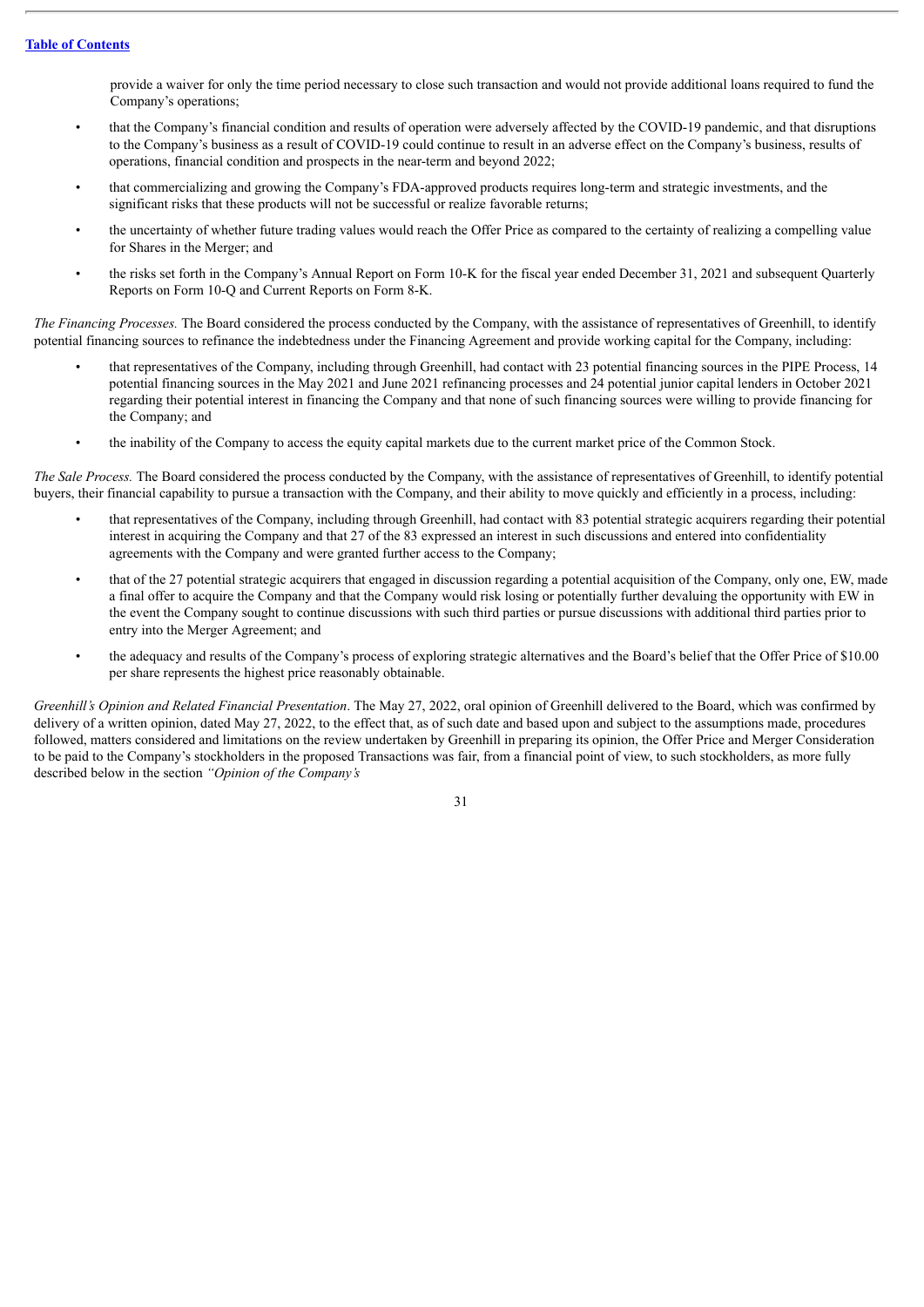*Financial Advisor"* beginning on page 33 of this Schedule 14D-9. The full text of the written opinion of Greenhill, dated May 27, 2022, which sets forth, among other things, the assumptions made, procedures followed, matters considered and limitations on the review undertaken by Greenhill in preparing its opinion, is attached as Annex A to this Schedule 14D-9 and is incorporated herein by reference.

*Market Conditions*. The Board relied both on external opinions, including Greenhill's, and also conducted their own research on what the current trends were in the market; they looked at the current industry, economic and market conditions in which the Company competes in, to determine how that would affect the Company's future prospects.

*Negotiation Process.* The Board considered the fact that the terms of the Merger Agreement were the result of robust arm's-length negotiations conducted by the Company, with the knowledge and at the direction of the Board, and with the assistance of independent financial advisors and outside legal counsel.

*Certainty of Consideration.* The Board considered that the all-cash nature of the consideration to be paid in the Merger allows Company stockholders to realize immediate and certain premium cash value and liquidity, while avoiding the significant future risks and uncertainties for the Company and the markets generally.

Conditions to the Consummation of the Offer and Merger: Likelihood of Completion. The Board considered the likelihood of completing the Offer and the Merger including (1) the perceived likelihood of consummating the Transactions due to Parent's lack of a financing condition and delivery of adequate financial commitments, (2) the heightened possibility of effectuating the Transaction due to Parent's performance of extensive due diligence, and (3) the exceptions contained within the "Company Material Adverse Effect" definition, which generally defines the standard for closing risk. In addition, the Board considered the structure of the transaction as a two-step transaction, which potentially enables the Company's stockholders to receive the Offer Price pursuant to the offer in a relatively short time frame, followed promptly by the Merger in which the Company's stockholders who do not tender in the Offer will receive the same price per share as is paid in the Offer, and that such relatively short timeframe would be expected to reduce the uncertainty and potential disruption to the Company's business pending the consummation of the Transactions.

*Other Terms of the Merger Agreement*. The Board considered other provisions of the Merger Agreement, including (1) the agreed exclusions of certain events and conditions from the definition of "Company Material Adverse Effect," (2) the scope of the representations, warranties and covenants being made by Parent; (3) the fact that the Merger Agreement does not prohibit specific performance in certain conditions as a remedy available to the Company; (4) the Company's ability to respond to unsolicited acquisition proposals prior to the adoption of the Merger Agreement by the Company's stockholders if the Board determines in good faith that such proposal either constitutes a Superior Proposal (as defined in the Merger Agreement) or is reasonably likely to result in a Superior Proposal, subject to certain notice requirements in favor of Parent; and (5) the ability of the Company to terminate the Merger Agreement to accept a Superior Proposal, subject to Parent's ability to match such Superior Proposal and subject to paying Parent a termination fee of approximately \$3,250,000 and the other conditions of the Merger Agreement.

*Control Premium.* Additionally, the Board considered the fact that no stockholder will receive a control premium and that all stockholders will be paid the same Merger Consideration.

In the course of its deliberations, the Board also considered a variety of material risks and other countervailing factors related to entering into the Merger Agreement, including, but not limited to, the following:

- the fact that the Merger Consideration will be paid in cash, such that holders of Shares will not have an opportunity to participate in any future earnings or growth of the Surviving Corporation following the Merger;
- the possibility that the Merger might not be completed as a result of, among other reasons, the failure of the Company's stockholders to tender Shares to reach the Minimum Condition (as defined in the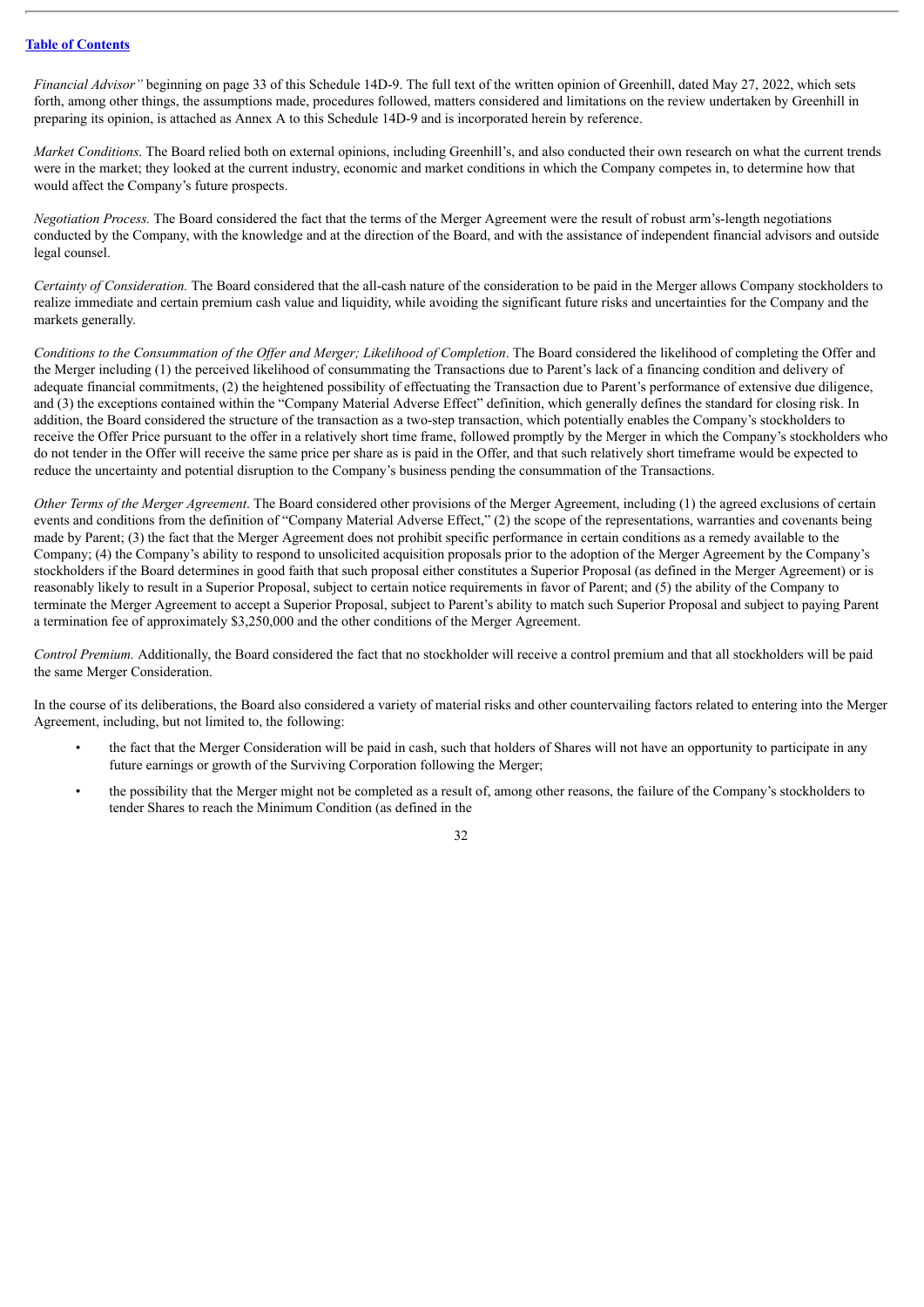Merger Agreement), the failure to secure required governmental approvals, the occurrence of a Material Adverse Effect during the period between signing and closing, and the effect a termination of the Merger Agreement may have on the trading price of the Company's common stock, its business, operating results and prospects, which effect is likely to be exacerbated the longer the time period is between the signing and any termination of the Merger Agreement;

- the restrictions imposed by the Merger Agreement on the conduct of the Company's business prior to completion of the Merger, requiring the Company to conduct its business only in the ordinary course and imposing additional specific restrictions, may delay, limit or prevent the Company from undertaking business opportunities that may arise during that period, which effect is likely to be exacerbated the longer the time period is between the signing and any termination of the Merger Agreement;
- the possible effects of the pendency (or termination) of the Merger Agreement on the Company's business, operating results, prospects, employees, customers, distributors and suppliers, which effects are likely to be exacerbated the longer the time period between the signing and any termination of the Merger Agreement;
- the Company cannot solicit other acquisition proposals and must pay to Parent a termination fee of approximately \$3,250,000 if the Merger Agreement is terminated under certain circumstances, including if the Company exercises its right to enter into a transaction that constitutes a Superior Proposal, which may deter others from proposing an alternative transaction that may be more advantageous to the Company's stockholders;
- the receipt of the Merger Consideration will generally be taxable to stockholders of the Company; and
- the Company's executive officers and directors have financial interests in the transactions contemplated by the Merger Agreement, including the Merger, that may be different from or in addition to those of other stockholders, as more fully described under the heading "—Arrangements with the Company's Executive Officers and Directors."

The foregoing discussion of the information and factors considered by the Board in reaching its conclusions and recommendations is intended to be illustrative and not exhaustive, but includes the material reasons and factors considered by the Board. In view of the wide variety of reasons and factors considered, the Board did not find it practicable to, and did not, quantify, rank or otherwise assign any relative or specific weights to the various specific factors considered in reaching its determination and making its recommendation. In addition, the Board did not reach any specific conclusion with respect to any of the factors or reasons considered. Instead, the Board conducted an overall review of the factors and reasons described above and determined that, in the aggregate, the potential benefits considered outweighed the potential risks or possible negative consequences of the Offer and the Merger.

The foregoing discussion of the reasoning of the Board and certain information presented in this section is forward-looking in nature and, therefore, the information should be read in light of the factors discussed in Item 8 under the section titled "*—Forward-Looking Statements.*" For the reasons described above, and in light of other factors that the Board believed were appropriate to consider, the Board approved the Merger Agreement and the transactions contemplated thereby, including the Offer and the Merger, and unanimously recommends that the Company's stockholders tender their Shares to Merger Sub pursuant to the Offer.

#### **Opinion of the Company's Financial Advisor.**

The Company retained Greenhill to, among other things, act as its financial advisor in connection with the Transaction. At the May 27, 2022, meeting of the Company's Board of Directors held to evaluate the Transaction, Greenhill rendered an oral opinion, confirmed by delivery of a written opinion dated May 27, 2022, to the effect that, as of such date and subject to and based on the various assumptions made, procedures followed,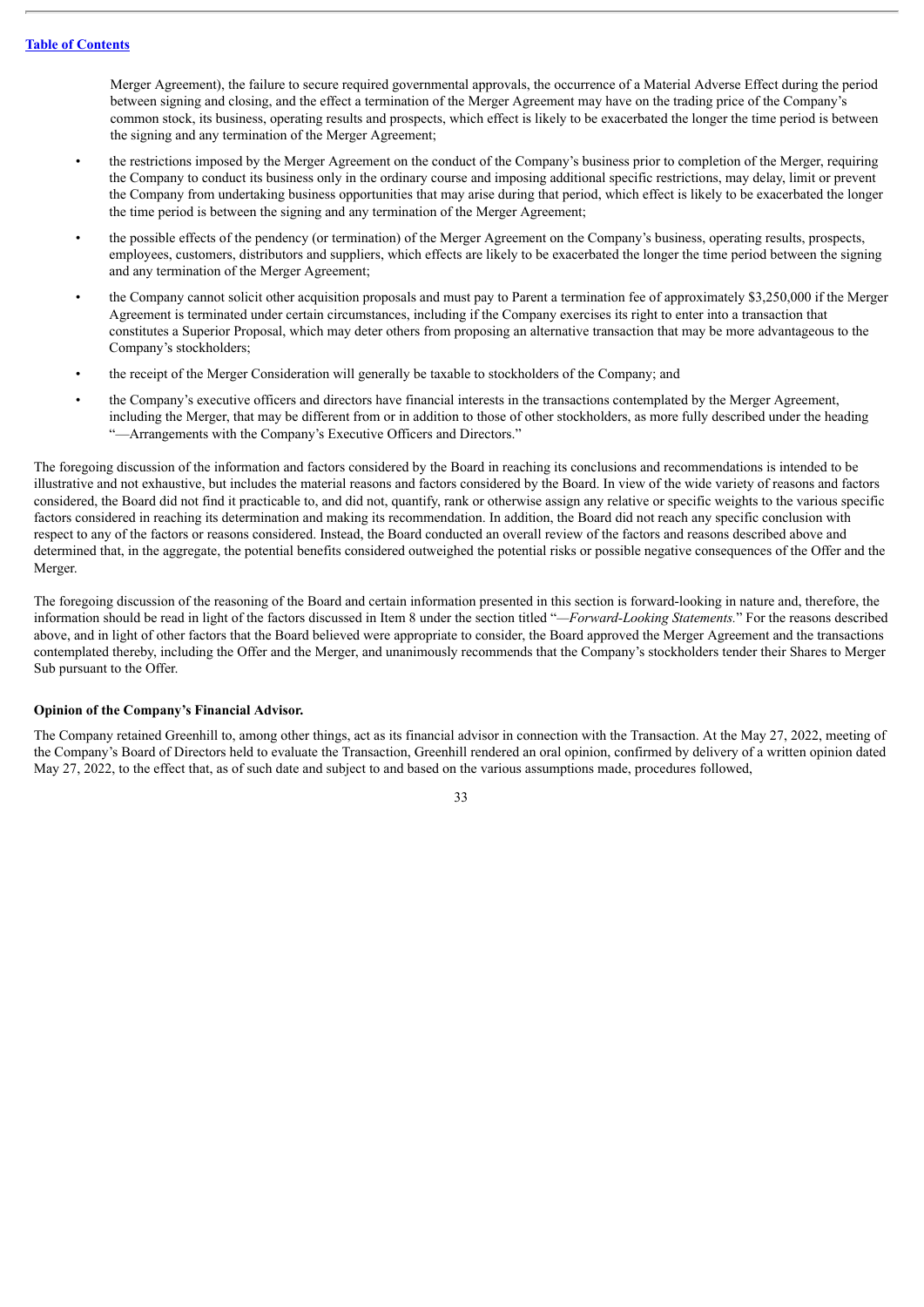matters considered and qualifications and limitations of the review set forth therein, the consideration of \$10.00 per share (the "Consideration") to be received by the holders of Common Stock pursuant to the Merger Agreement is fair, from a financial point of view, to such holders other than Parent and its affiliates.

The full text of Greenhill's written opinion, dated May 27, 2022, which discusses, among other things, the assumptions made, procedures followed, matters considered, and qualifications and limitations of the review undertaken by Greenhill in rendering its opinion, is attached as Annex A hereto and is incorporated herein by reference. The summary of Greenhill's opinion in this proxy statement is qualified in its entirety by reference to the full text of the opinion. You are urged to read Greenhill's opinion carefully and in its entirety. **Greenhill delivered its opinion to the Company's Board of** Directors for the information of the Company's Board of Directors (in its capacity as such) in connection with and for purposes of the Board of Directors' evaluation of the Consideration from a financial point of view and did not express any opinion as to any other terms, aspects or implications of the Transaction or related transactions. Greenhill was not requested to opine as to, and its opinion did not in any manner address, the underlying business decision to enter into the merger agreement or proceed with or effect the Transaction, or unless specifically referenced in its opinion, the relative merits of the Transaction as compared to other potential strategies or transactions that may be available to the Company. Greenhill's opinion is not and did not constitute a recommendation to the members of the Board of Directors as to whether they should approve the Transaction or the Merger Agreement or take any other action in connection therewith, nor did it constitute a recommendation as to whether any stockholder of the Company should tender shares of Common Stock into the Tender Offer or otherwise act **with respect to the Transactions.**

For purposes of its opinion, Greenhill, among other things:

- reviewed the draft dated May 26, 2022 of the Merger Agreement and certain related documents;
- reviewed certain publicly available financial statements of the Company;
- reviewed certain other publicly available business and financial information relating to the Company;
- reviewed certain information, including financial forecasts (the "Company Forecasts") and liquidity projections prepared by the management of the Company (such liquidity projections, together with the Company Forecasts, the "Forecasts"), in each case that the Company directed Greenhill to utilize for purposes of its analysis;
- discussed the past and present operations and financial condition and the prospects of the Company with senior executives of the Company;
- reviewed the historical market prices and trading activity for the Company's Common Stock;
- analyzed various market multiples of select publicly traded companies Greenhill determined to be comparable to the Company;
- participated in discussions and negotiations among representatives of the Company and its principal lender and legal and financial advisors and representatives of Parent and its legal and financial advisors; and
- performed such other analyses and considered such other factors as Greenhill deemed appropriate.

For purposes of its opinion, Greenhill also assumed and relied upon, without independent verification or expressing any views with respect to, the following facts relating to the Company's liquidity and strategic options as of the date of its opinion, based on Greenhill's discussions with the Company's management, other advisors and the Company's principal lender:

• the Company's consolidated financial statements and the Company Forecasts were prepared assuming that it would continue as a going concern; Greenhill understood based on discussions with management of the Company and short-term liquidity projections prepared by management of the Company, that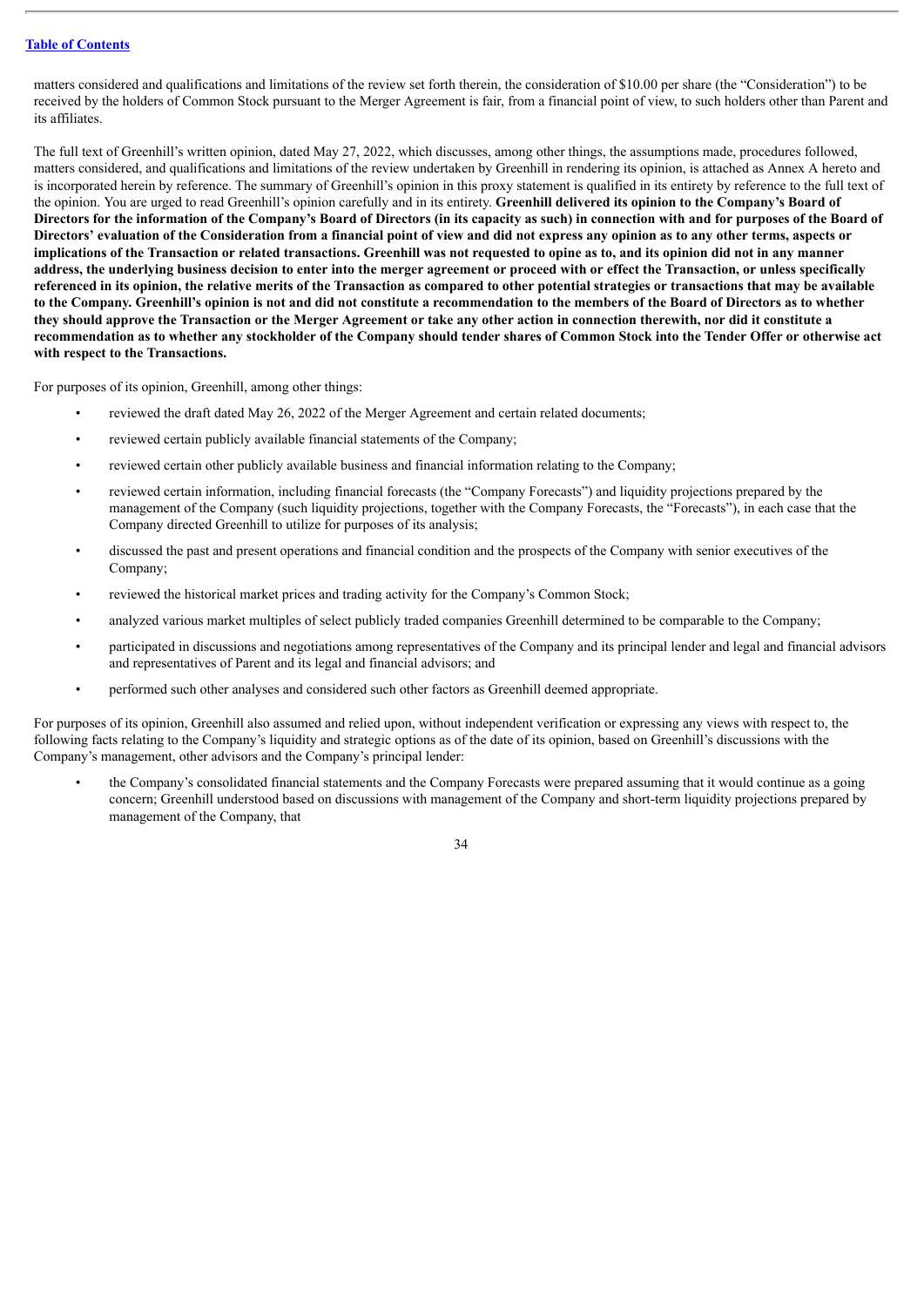Company Forecasts for any period beyond the first half of fiscal 2022 cannot be relied upon because they cannot be achieved under current circumstances;

- the Company was experiencing recurring losses from operations and there were no assurances that the Company would be able to raise its revenues or reduce its operating expenses to a level which would support profitable operations and provide sufficient funds to pay its obligations;
- the Company's Financing Agreement, dated as of April 24, 2019, as amended (the "Financing Agreement"), will mature on June 1, 2022, and absent a capital infusion, there is substantial doubt about the Company's ability to continue as a going concern;
- the Company's lenders have informed the Company that if the Transaction is not consummated, the Company will need to file for chapter 11 protection;
- the Company is not currently able to, and does not expect to be able to, access any sources of equity or debt financing on terms acceptable to the Company to fund its liquidity requirements, including satisfying its obligations under the Financing Agreement at maturity on June 1, 2022;
- considering the foregoing, there is substantial doubt the Company would be able to achieve the Company Forecasts;
- the liquidity position of the Company, its continuing losses and business prospects, would likely result in a voluntary or involuntary bankruptcy, restructuring or liquidation of the Company; and
- Company management indicated that a liquidation would likely result in the Common Stock receiving a value that is less than the Consideration.

In connection with its opinion, Greenhill also considered the fact that the Company's Board of Directors asked Greenhill to solicit indications of interest from various third parties regarding a potential strategic corporate transaction with the Company (the "Strategic Process") as well as potential debt or equity financing transactions with the Company (the "Financing Process") and in connection therewith (i) 83 potential purchasers, strategic and financial, were contacted by Greenhill as part of the Strategic Process, resulting in only four non-binding preliminary indications of interest and only one definitive proposal (i.e., the Transaction), and (ii) 55 potential financing sources were contacted by Greenhill in connection with Financing Process, and no definitive financing offers were received.

In arriving at its opinion, Greenhill assumed and relied upon, without independent verification, the accuracy and completeness of the information and data publicly available, supplied or otherwise made available to, or reviewed by or discussed with, Greenhill. With respect to the Forecasts, Greenhill assumed that they were reasonably prepared on a basis reflecting the best currently available estimates and good faith judgments of the management of the Company, and Greenhill relied upon the Forecasts in arriving at its opinion. Greenhill expressed no opinion with respect to the Forecasts or the assumptions upon which they were based. Greenhill did not make any independent evaluation or appraisal of the assets or liabilities (contingent or otherwise) of the Company, nor was it furnished with any such evaluation or appraisal. As Greenhill discussed with the Board of Directors, Greenhill did not perform certain analyses that Greenhill would customarily prepare for the Company in connection with a fairness opinion because such analyses are not meaningful as a result of the circumstances of the Company described above. In connection with its opinion, Greenhill performed a limited comparable companies' analysis. However, notwithstanding the fact that results of such analysis were supportive of Greenhill's conclusion, because such an analysis is based on the Company's future earnings forecast, and it was Greenhill's understanding that absent a transaction, the Company was unlikely to be able continue as a going concern through the end of calendar 2022, Greenhill did not rely on such analysis as the sole factor in reaching its opinion. Greenhill assumed that (i) the representations and warranties of all parties to the merger were true and correct in all respects material to Greenhill's analysis, (ii) each party to the merger agreement would fully and timely perform all of the covenants and agreements required to be performed by such party in all respects material to Greenhill's analysis, and (iii) the Transaction would be consummated in accordance with the terms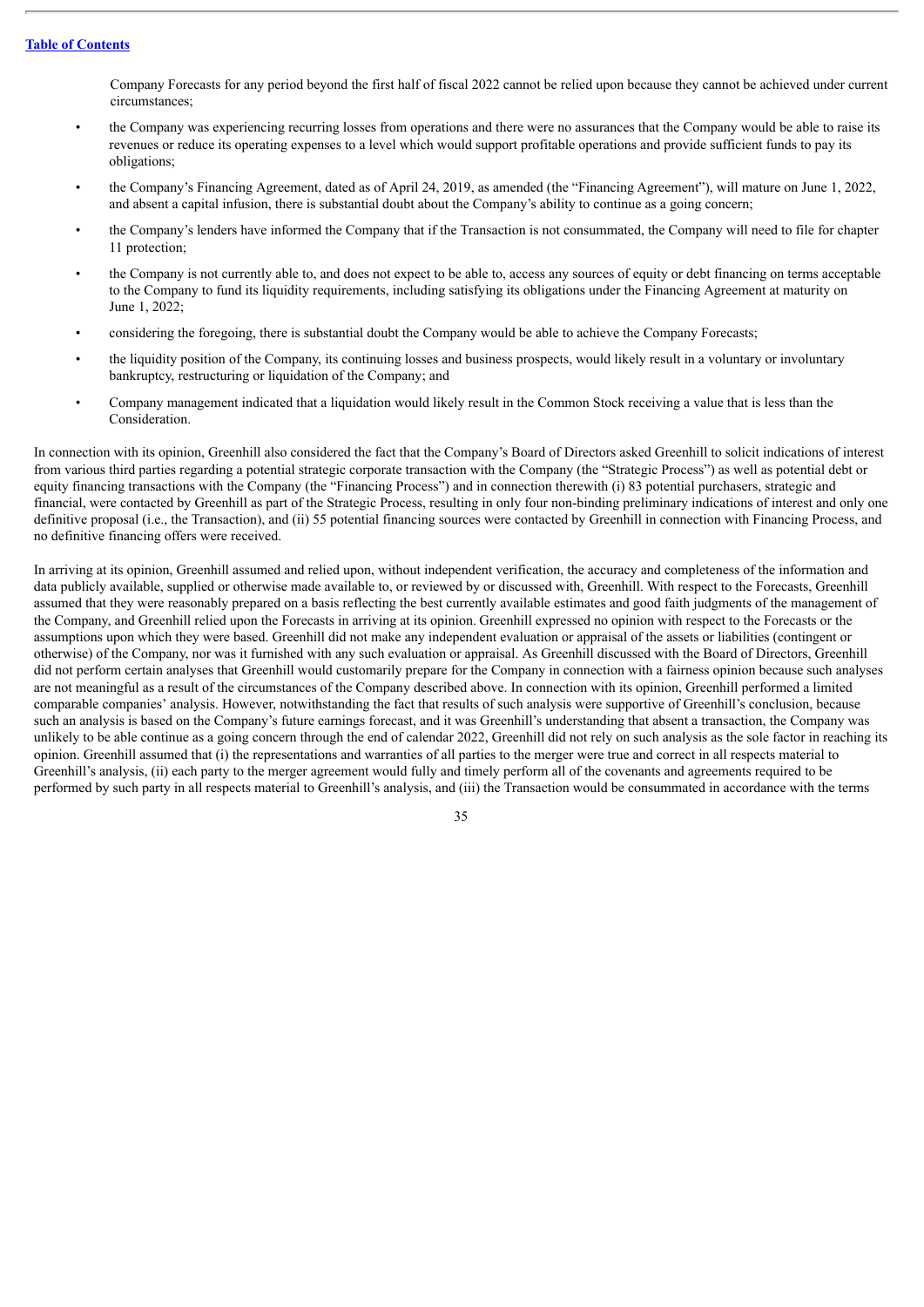set forth in the final, executed merger agreement, which Greenhill further assumed would be identical in all material respects to the latest draft thereof reviewed by Greenhill prior to rendering its opinion, and without waiver or modification of any terms or conditions the effect of which would be in any way meaningful to Greenhill's analysis. Greenhill further assumed that all governmental, regulatory and other consents and approvals necessary for the consummation of the Transaction would be obtained without any effect on the Company or the Transaction in any way meaningful to our analysis. Greenhill is not legal, regulatory, accounting or tax experts and relied on the assessments made by the Company and the Parent and their respective advisors with respect to such issues. Greenhill's opinion is necessarily based on financial, economic, market and other conditions as in effect on, and the information made available to it as of, the date if its opinion. It should be understood that subsequent developments may affect Greenhill's opinion, and Greenhill does not have any obligation to update, revise, or reaffirm its opinion.

Greenhill's opinion is addressed to the Company's Board of Directors and was rendered to the Board of Directors (in its capacity as such) in connection with the Board of Directors' consideration of the Transaction. Greenhill's opinion addresses only the fairness from a financial point of view to the holders of shares of Company Common Stock (other than Parent and its affiliates), as of the date of such opinion, of the Consideration to be received by such holders pursuant to the merger agreement. Greenhill did not express any view or opinion as to any other terms or aspect of the merger agreement or the Transaction or any agreement or instrument contemplated by the Merger Agreement or entered into or amended in connection with the Transaction, including as to the fairness of the Transaction to, or any consideration to be received in connection with the Transaction, by holders of any other class of securities, any creditors or any other constituencies of the Company. Greenhill also did not express any view or opinion as to the impact of the Transaction on the solvency or the viability of the Company or Parent or their ability to pay their respective obligations when they come due. Greenhill expressed no view or opinion with respect to the amount or nature of any compensation to any officers, directors or employees of the Company, or any class of such persons relative to the Consideration to be received by the holders of the Common Stock in the Transaction or with respect to the fairness of any such compensation. Greenhill also expressed no view or opinion regarding matters that require legal, regulatory, accounting, insurance, tax, environmental, executive compensation or other similar professional advice and Greenhill assumed that opinions, counsel and interpretations regarding such matters had been or would be obtained from the appropriate professional sources. Greenhill did not estimate, and did not express any opinion regarding, the liquidation value of the Company. Greenhill's opinion was approved by Greenhill's fairness committee. Greenhill's opinion was not intended to be and did not constitute a recommendation to the members of the Board of Directors as to whether they should approve the Transaction or the merger agreement or take any other action in connection therewith, nor did it constitute a recommendation as to whether any stockholder of the Company should tender shares of Common Stock in the Offer or otherwise act with respect to the Transaction.

#### **Summary of Greenhill's Financial Analysis.**

The following is a summary of the material financial and comparative analyses contained in the presentation that was made by Greenhill to the Company's Board of Directors in connection with rendering its opinion described above. The following summary, however, does not purport to be a complete description of the analyses performed by Greenhill, nor does the order of analyses described represent relative importance or weight given to those analyses by Greenhill. Some of the summaries of the financial analyses include information presented in tabular format. In order to fully understand the financial analyses performed by Greenhill, the tables must be read together with the full text of each summary and are not alone a complete description of Greenhill's financial analyses. Considering the data set forth in the tables below without considering the narrative description of the financial analyses, including the methodologies and assumptions underlying such analyses, could create a misleading or incomplete view of Greenhill's financial analysis.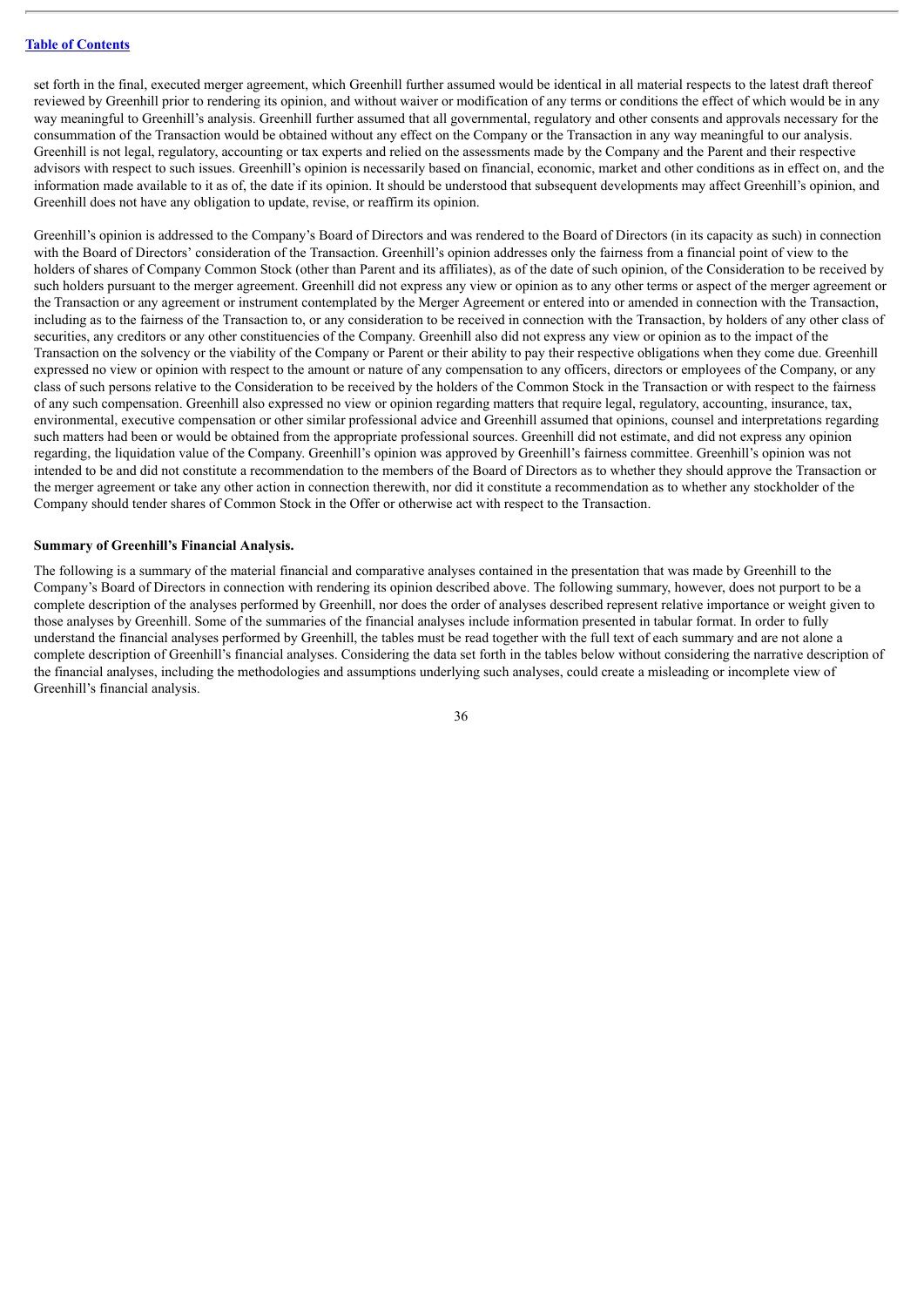### *Selected Comparable Company Analysis*

Greenhill performed a comparable company analysis which compared selected financial information and multiples for the Company to corresponding data for publicly traded companies selected by Greenhill. Greenhill's analysis included the following publicly-traded companies ("Selected Companies"):

Women's Health Companies:

- Agile Therapeutics, Inc.;
- Daré Bioscience, Inc.;
- Evofem Biosciences, Inc.;
- Myovant Sciences Ltd.;
- ObsEva SA; and
- Radius Health, Inc.

Other US Specialty Pharma Companies:

- ANI Pharmaceuticals, Inc.;
- OptiNose, Inc.; and
- SCYNEXIS, Inc.

Although none of the Selected Companies is directly comparable to the Company, Greenhill selected each of the above-listed companies because, among other reasons, they are publicly-traded companies with operations or businesses in related sectors or for purposes of analysis may be considered similar or reasonably similar to the operations of the Company. However, because of the inherent differences between the business, operations and prospects of the Company and those of the Selected Companies, Greenhill believed that it was inappropriate to, and therefore did not, rely solely on the numerical results of the Selected Company analysis. Accordingly, Greenhill also made qualitative judgments concerning differences between the business, financial and operating characteristics and prospects of the Company and the Selected Companies that could affect the public trading values of each in order to provide a context in which to consider the results of the quantitative analysis. These qualitative judgments related primarily to (i) the therapeutic areas of focus, (ii) the growth profile, (iii) the capitalization  $\ell$  debt profile and (iv) the scale of the company and prospects for future profitability levels . Greenhill's analysis was based on publicly available data and information for the Selected Companies, including information published by FactSet Research Systems Inc. ("*FactSet*") and public filings, and the Forecasts, as of May 27, 2022.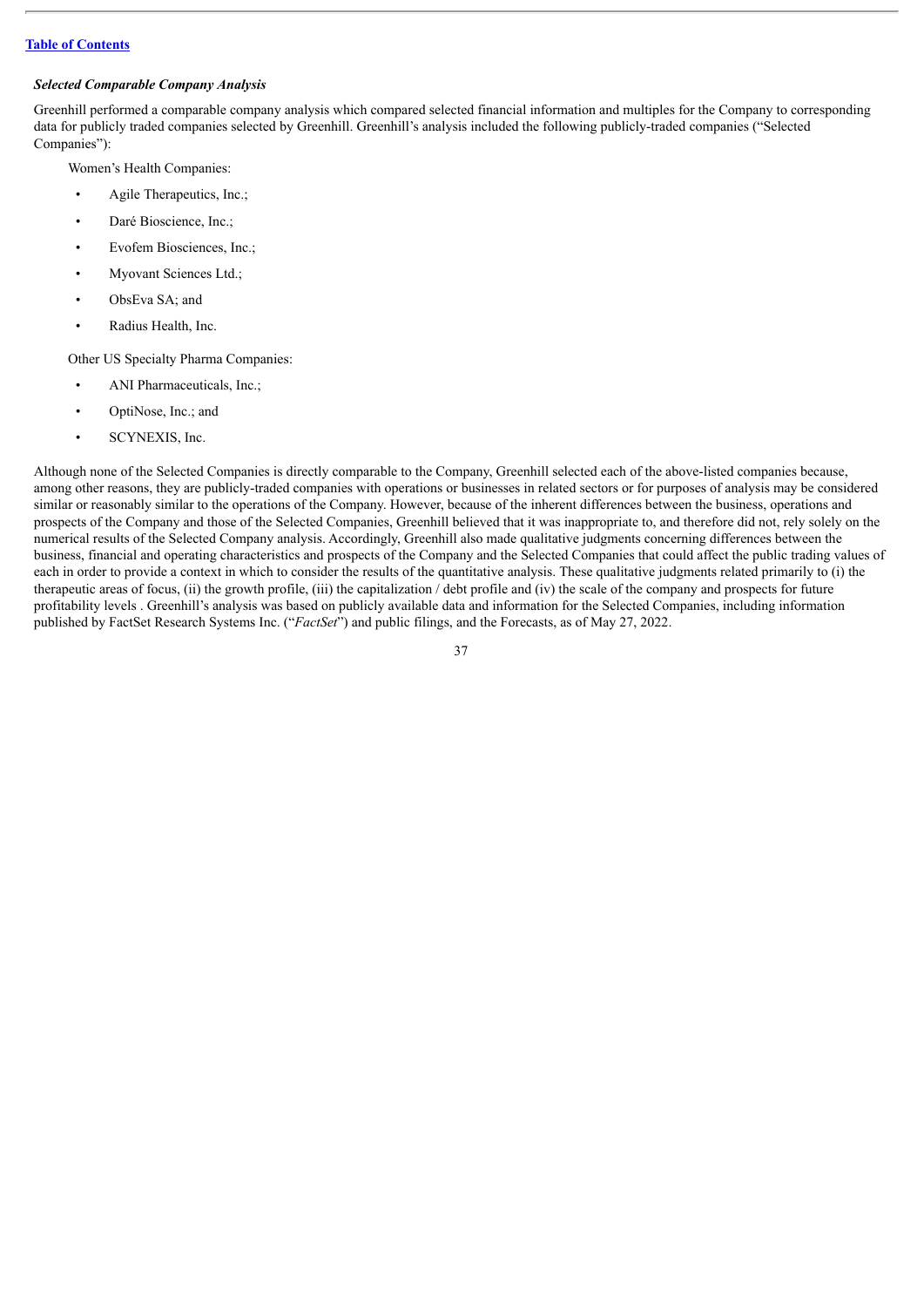For each of the Selected Companies, Greenhill reviewed the ratio of enterprise value (which we refer to in this section of the proxy statement as "*EV*") which was calculated for each Selected Company by multiplying the number of fully diluted outstanding shares of that company as reported in its most recent public filings by the company's common stock closing share price on May 26, 2022, plus the book value of debt, plus minority interest, less cash and cash equivalents, less investments in unconsolidated affiliates, as a multiple of estimated fiscal year 2022 revenue. The results of such review are set forth below:

|                                            | Company                                    | <b>EV/FY2022E</b><br>Revenues |
|--------------------------------------------|--------------------------------------------|-------------------------------|
| <b>Women's Health Companies:</b>           |                                            |                               |
|                                            | Agile Therapeutics, Inc.                   | 2.11x                         |
|                                            | Daré Bioscience, Inc.                      | 4.59x                         |
|                                            | Evofem Biosciences, Inc.                   | 2.34x                         |
|                                            | Myovant Sciences Ltd.                      | 2.63x                         |
|                                            | ObsEva SA                                  | 18.42x                        |
|                                            | Radius Health, Inc.                        | 2.38x                         |
|                                            | Median Women's Health Companies            | 2.51x                         |
| <b>Other US Specialty Pharma Companies</b> |                                            |                               |
|                                            | ANI Pharmaceuticals, Inc.                  | 2.55x                         |
|                                            | OptiNose, Inc.                             | 2.26x                         |
|                                            | SCYNEXIS, Inc.                             | 9.43x                         |
|                                            | Median Other US Specialty Pharma Companies | 2.55x                         |

#### **Median All Selected Companies** 2.55x

The median multiples exclude the Company.

From this analysis, based on its professional judgment and experience, Greenhill selected an EV/FY2022E Revenue range of 0.75x to 2.00x as most meaningful for its analysis and applied such range of multiples to the forecast revenue of \$134 million for fiscal 2022 set forth in the Company Forecasts and revenue of \$120 million for fiscal year 2022 forecast by the sole Wall Street analyst covering the Company. Greenhill selected a range that was below the median and low ranges of the Selected Companies in the exercise of its professional judgment in view of the Company's financial circumstances described above, taking into account the fact that the Company Forecasts for periods beyond the first half of fiscal 2022 could not be relied upon because they could not be achieved under then-current circumstances. The Company's current EV/2022E trading multiple as of the date of Greenhill's analysis, and based on the Company Forecasts, was considered when determining this range. Greenhill made adjustments to this selected EV reference range to arrive at an implied per share reference range. These adjustments included assuming the addition of net debt of \$78 million as of July 13, 2022, together with assuming outstanding common shares of 8.8 million and additional dilutive securities of 0.5 million. This resulted in a range of implied per share price for the Company of \$1.50 to \$20.00, based on the Company Forecast, and \$0.50 to \$16.50, based on the Wall Street analyst forecast. Greenhill compared these ranges to the Consideration, taking into account the Company's circumstances described above.

### *Other*

For the information of the Board of Directors and for reference purposes only, Greenhill observed that the most recent publicly available price target for the Company's Common Stock, published on May 16, 2022, by the sole Wall Street research analyst that covers the Company was \$1.00 per share.

#### *General*

The summary set forth above does not purport to be a complete description of the analyses performed by Greenhill, but simply describes, in summary form, the material analyses that Greenhill conducted in connection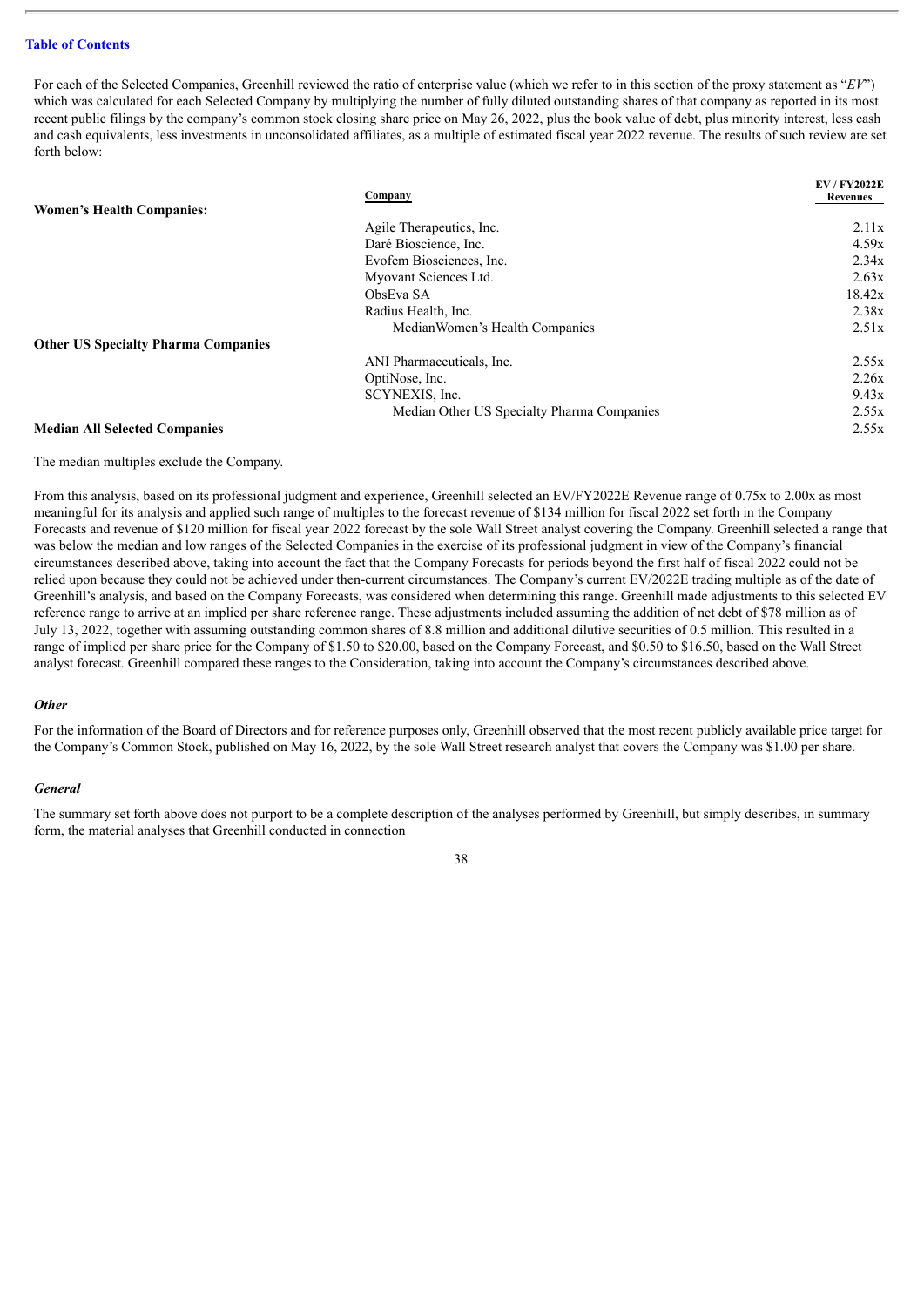with rendering its opinion. The preparation of a fairness opinion is a complex process and is not necessarily susceptible to partial analysis or summary description. In arriving at its opinion, Greenhill did not attribute any particular weight to any analyses or factors considered by it and did not form an opinion as to whether any individual analysis or factor, considered in isolation, supported or failed to support its opinion. Rather, Greenhill considered the totality of the factors and analyses performed in determining its opinion. Accordingly, Greenhill believes that the summary set forth above and its analyses must be considered as a whole and that selecting portions thereof, without considering all of its analyses, could create an incomplete view of the processes underlying its analyses and opinion. Greenhill based its analyses on assumptions that it deemed reasonable, including assumptions concerning general business and economic conditions and industry-specific factors. Analyses based on forecasts or projections of future results are inherently uncertain, as they are subject to numerous factors or events beyond the control of the parties or their advisors. Accordingly, Greenhill's analyses are not necessarily indicative of actual values or actual future results that might be achieved, which values may be higher or lower than those indicated or implied. Moreover, Greenhill's analyses are not and do not purport to be appraisals or otherwise reflective of the prices at which businesses actually could be bought or sold. In addition, no company used in Greenhill's analysis as a comparison is directly comparable to the Company. Because these analyses are inherently subject to uncertainty, being based on numerous factors or events beyond the control of the parties or their respective advisors, none of the Company or Greenhill or any other person assumes responsibility if future results are materially different from those forecasts or projections.

The merger consideration payable pursuant to the merger agreement was determined through arms' length negotiations between the Company and Parent and was approved by the Board of Directors. Greenhill provided advice to the Company during these negotiations. Greenhill did not, however, recommend any specific amount of consideration to the Company or the Board of Directors or that any specific amount of consideration constituted the only appropriate consideration for the merger.

Greenhill has acted as financial advisor to the Company in connection with the Transaction. Except in connection with Greenhill's engagement as financial advisor to the Company in connection with the Strategic Process and the Financing Process, during the two years preceding the date of its opinion Greenhill had not been engaged by, performed any services for or received any compensation from the Company, Parent or their respective affiliates. Under the terms of Greenhill's engagement with the Company, the Company has agreed to pay Greenhill a monthly advisory fee in the amount of \$125,000 per month since January 2022. The Company has agreed to pay Greenhill a fee for rendering its opinion equal to \$1,000,000 and an M&A Transaction advisory fee in the amount of \$3,250,000, which includes the \$1,000,000 opinion fee, the principal portion of which is contingent on the consummation of the Transaction. The Company has also agreed to pay Greenhill a fee in the amount of \$250,000 in connection with certain amendments to or waivers under the Company's Financing Agreement entered into in connection with the Transaction, \$125,000 of which would be credited against the M&A Transaction advisory fee. Pursuant to its engagement agreement with the Company, Greenhill would also be entitled to be paid certain advisory fees if, rather than the Transaction, the Company had engaged or does engage in certain restructuring or financing transactions. In addition, the Company agreed to indemnify Greenhill for certain liabilities arising out of its engagement.

Greenhill is an internationally recognized investment banking firm regularly engaged in providing financial advisory services in connection with mergers and acquisitions. The Company selected Greenhill as its financial advisor in connection with the merger on the basis of Greenhill's experience in similar transactions, its reputation in the investment community and its familiarity with the engineering and construction business.

Greenhill's opinion was one of the many factors considered by the Board of Directors in its evaluation of the merger and should not be viewed as determinative of the views of the Board with respect to the merger.

### **Company Management's Unaudited Projections.**

The Company does not, as a matter of course, publicly disclose forecasts or projections as to future performance, earnings or other results due to the inherent unpredictability of the underlying assumptions, estimates and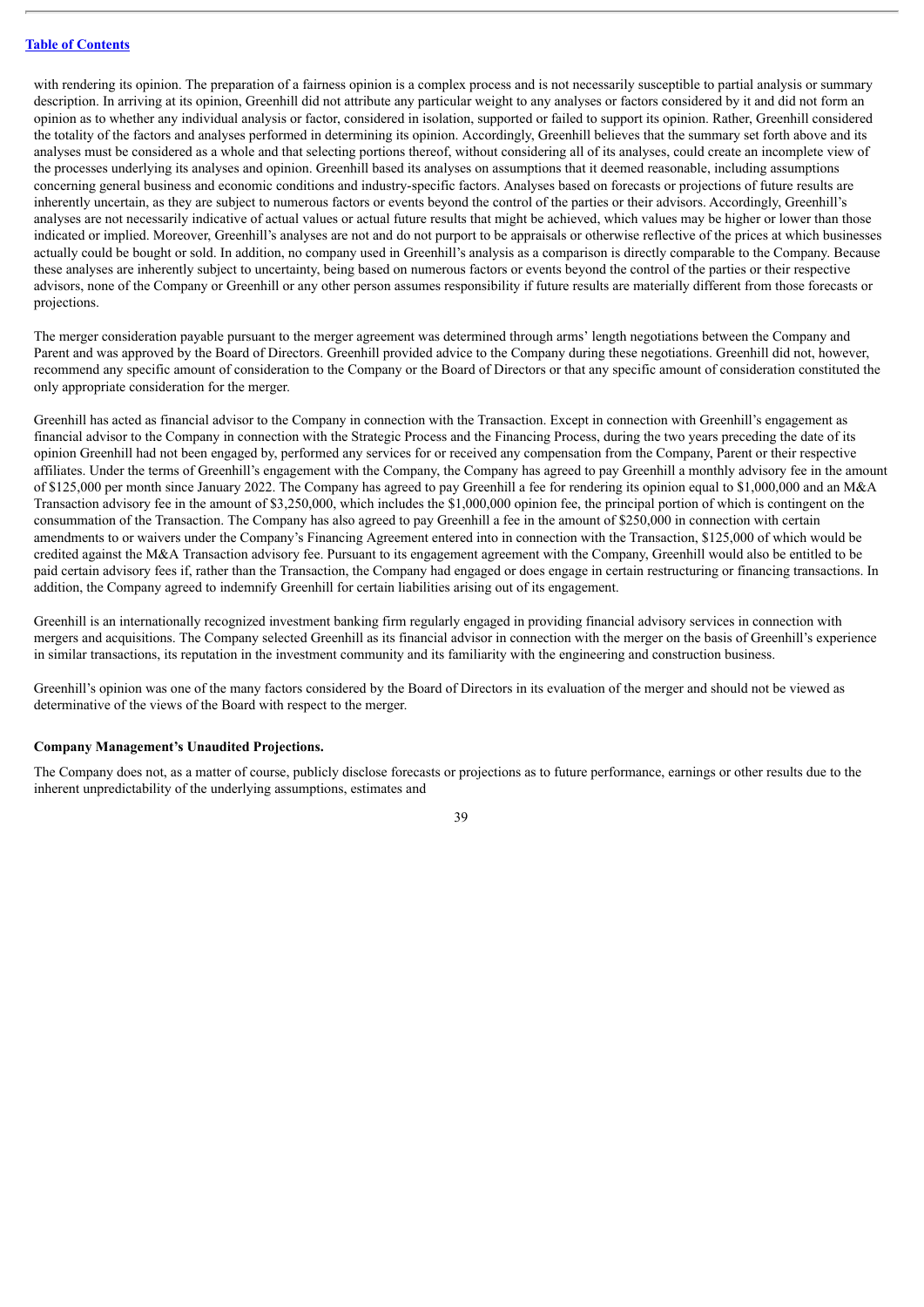projections. However, the Company's management regularly prepares internal financial forecasts regarding its future operations for subsequent fiscal years. In connection with the Company's strategic planning process, in February 2022 the Company's management prepared and provided to the Board and Greenhill forward-looking financial information for the years 2022 through 2026 based upon internal projections developed by the Company (the "*Projections")*. The Projections include prospective financial information for the Company on a standalone basis. The Projections were provided to the Bidders who entered into a confidentiality agreement with the Company.

The Projections were provided to Parent, Merger Sub, and its advisors in January of 2022. In the course of Parent's due diligence review of the Company, Parent identified to the Company that the Projections did not include the effect of manufacturing failure rates for the Company's Annovera product on projected cost of goods sold for 2022 through 2026 (the "*Manufacturing Failure Rates*"). In April of 2022, the Company and its representatives provided updated projections for 2022 which included the effect of manufacturing failure rates and discussed with Parent the methodology used to determine the effects the Manufacturing Failure Rates would have on projected cost of goods sold from 2023 through 2026. On May 21, 2022, the Company provided updated Projections (i) showing the effects of the Manufacturing Failure Rates on projected costs of goods sold from 2023 through 2026 and (ii) to reflect the Food and Drug Administration supplemental New Drug Application approval that was obtained May 16, 2022.

The Projections reflect numerous additional estimates and assumptions made by the Company's management with respect to industry performance, general business, economic, regulatory, market and financial conditions and other future events, as well as matters specific to the Company's business in each case as of the date they were prepared, all of which are difficult or impossible to predict accurately and many of which are beyond the Company's control. The Projections reflect subjective judgment in many respects and thus are susceptible to multiple interpretations and periodic revisions based on actual experience and business developments. As such, the Projections constitute forward-looking information and are subject to many risks and uncertainties that could cause actual results to differ materially from the results estimated in the Projections.

In particular, the Projections assumed that the Company would be able to refinance the Financing Agreement or obtain alternative financings to replace the Financing Agreement. During the last two years, the Company pursued four different financing processes with its advisors contacting 55 potential financing sources and no definitive financing offers were received. Accordingly, the Company was unable to further refinance the Financing Agreement or secure any alternative financings to replace the Financing Agreement.

Although the Projections were originally provided to, and considered by, the Board in connection with the decision to initiate a potential sale process, they were not relied upon by the Board in evaluating the transaction with Parent because the only realistic alternative to entering into the transaction with Parent was the Company seeking chapter 11 protection after the Financing Agreement matured on June 1, 2022. Accordingly, Greenhill only used the Projections for 2022 estimated revenue in connection with the rendering of its fairness opinion to the Board and performing its related financial analysis, as described above under the heading "*Opinion of the Company's Financial Advisor*" in Item 4 of this Schedule 14D-9. The Projections were prepared by the Company's management for internal use. They were not prepared with a view toward public disclosure; and, accordingly, do not necessarily comply with published guidelines of the SEC, the guidelines established by the American Institute of Certified Public Accountants for preparation and presentation of financial forecasts, or generally accepted accounting principles ("*GAAP*"). Neither the Company's independent registered public accounting firm, nor any other independent accountants, have audited, reviewed, compiled or performed any procedures with respect to the Prospective Financial Information or expressed any opinion or any form of assurance related thereto.

The summary of the Projections is included solely to give the Company's stockholders access to certain financial projections that were made available to Parent and are not being included in this Schedule 14D-9 to influence any Company stockholder's decision whether to tender Shares in the Offer or for any other purpose.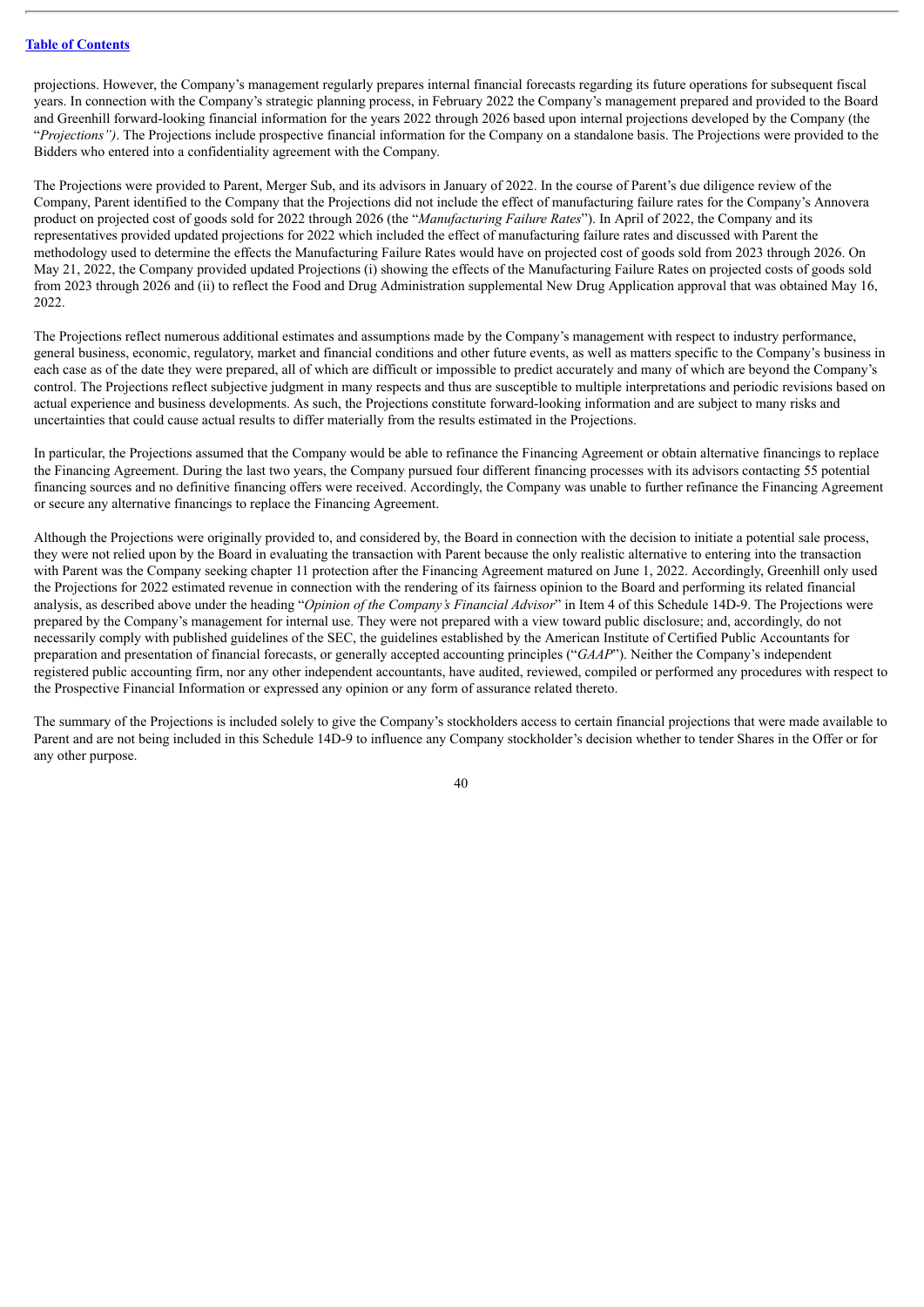As described above, the Company does not believe that the Projections will be realized due to the inability of the Company to refinance the Financing Agreement or obtain replacement financing and therefor, the Company believes the Projections should not be relied upon. The inclusion of the summaries of the Projections in this Schedule 14D-9 should not be regarded as an indication that the Company or any of its affiliates, advisors or representatives considered or consider the Projections to be predictive of actual future events, and such summaries should not be relied upon as such. None of the Company, Parent, Merger Sub, or any of their respective affiliates, advisors, officers, directors or representatives can give any assurance that actual results will not differ materially from the Projections, and none of them undertakes any obligation to update or otherwise revise or reconcile the Projections to reflect circumstances existing after the date the Projections was generated or to reflect the occurrence of future events even in the event that any or all of the assumptions underlying the Projections are shown to be in error. The Company does not intend to make publicly available any update or other revision to the Projections, except as otherwise required by law. None of the Company, Parent, Merger Sub, or any of their respective affiliates, advisors, officers, directors or representatives has made or makes any representation to any Company stockholder or other person regarding the ultimate performance of the Company compared to the information contained in this summary or that the Projections will be achieved. The Company has made no representation to Parent or Merger Sub in the Merger Agreement or otherwise, concerning the Projections.

Certain of the Projections may be considered non-GAAP financial measures. Non-GAAP financial measures should not be considered in isolation from, or as a substitute for, financial information presented in compliance with GAAP, and non-GAAP financial measures as used by the Company may not be comparable to similarly titled amounts used by other companies.

In light of the foregoing factors and the uncertainties inherent in the Projections, Company stockholders are cautioned not to place any reliance **on the Projections included below.** The Projections are not necessarily indicative of future performance, which may be significantly more favorable or less favorable than as set forth below. The Projections should not be utilized as public guidance and will not be provided in the ordinary course of the Company's business in the future.

#### *Projections*.

The following table presents summary selected unaudited projected financial information for the Company on a standalone basis for calendar years 2022 through 2026 prepared by management in connection with the review of the proposed strategic transaction with Parent and Merger Sub as provided to Parent.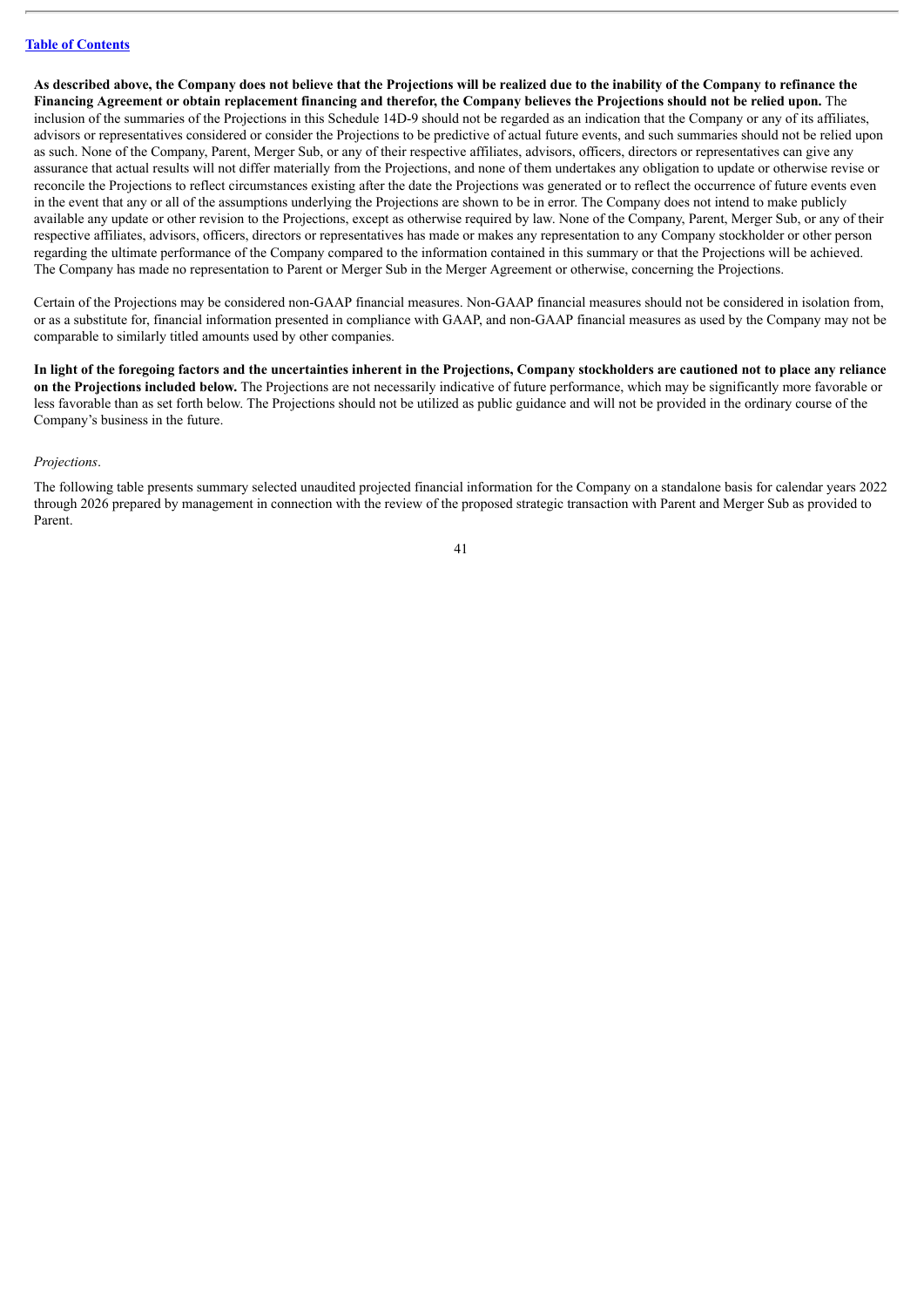### **Management Projections(1)**

|                                         | <b>Nine Months</b><br>Ended<br>December 31, |              | <b>Fiscal Year</b> |            |            |
|-----------------------------------------|---------------------------------------------|--------------|--------------------|------------|------------|
| (Amounts in thousands)                  | 2022                                        | 2023         | 2024               | 2025       | 2026       |
| <b>Net Product Sales</b>                | \$.<br>114,150                              | \$236,250    | \$371,027          | \$537,559  | \$698,566  |
| Revenue from vitaCare                   | 25                                          |              |                    |            |            |
| License/Royalty Revenue                 | 750                                         | 2,000        | 3,000              | 4,000      | 5,000      |
| <b>Total Net Sales</b>                  | 114,925<br>\$                               | \$238,250    | \$374,027          | \$541,559  | \$703,566  |
| Cost of Goods Sold                      | (21, 498)                                   | (42,370)     | (66,230)           | (96, 014)  | (124, 739) |
| Gross Profit                            | 93,427                                      | 195,880      | \$307,797          | \$445,545  | \$578,827  |
| <b>Expenses</b>                         | (123,056)                                   | (169,003)    | (239, 293)         | (235, 474) | (243,086)  |
| Operating Income / (Loss)               | 29,629)<br>(S                               | S.<br>26,877 | S.<br>68,504       | \$210,071  | \$335,741  |
| Non-Cash Compensation                   | 6,046                                       | 9,851        | 10,343             | 10,860     | 11,403     |
| Depreciation and Amortization           | 3,120                                       | 4,995        | 5,495              | 6,044      | 6,648      |
| <b>EBITDA</b>                           | 20,464<br>$\sqrt{S}$                        | \$<br>41,723 | 84,342<br>S.       | \$226,976  | \$353,793  |
| Milestone Payments (Annovera Licensing) |                                             | (40,000)     | (40,000)           |            | (40,000)   |
| Net Working Capital Changes             | (38,093)                                    | 7,954        | 1,627              | (29, 954)  | (25, 421)  |
| Capital Expenditures                    | (870)                                       | (1,995)      | (2,495)            | (3,044)    | (3,648)    |
| Cash Taxes(2)                           |                                             | (162)        | (324)              | (1,080)    | (1,755)    |
| Unlevered Free Cash Flow                | (<br>59,426)                                | \$<br>7,520  | \$<br>43,150       | \$192,898  | \$282,968  |

(1) Reflects minimum service requirement payments associated with the GoodRx transaction.

(2) Reflects management expectations of minimal cash taxes due at the federal level due, in part, to significant net operating losses of \$885.1 million (as of December 31, 2021) and at the state level due to net operating losses of \$38.0 million (as of December 31, 2021). Actual state cash taxes paid in projected future periods could vary due to certain state limitations on the use of NOL carryforwards, pre-tax income in an amount exceeding management's current estimates, and other factors.

### **Intent to Tender.**

To the knowledge of the Company, after making reasonable inquiry, each executive officer and director of the Company currently intends to tender into the Offer all Shares held of record or beneficially owned by such person and over which he or she has sole dispositive power. However, there are no agreements requiring them to do so. The foregoing does not include any Shares (if any) over which, or with respect to which, any such executive officer or director acts in a fiduciary or representative capacity or is subject to the instructions of a third party with respect to such tender.

### *Item 5. Persons/Assets Retained, Employed, Compensated or Used.*

Under the terms of Greenhill's engagement with the Company, the Company has agreed to pay Greenhill a monthly advisory fee in the amount of \$125,000 per month since January 2022. The Company has agreed to pay Greenhill a fee for rendering its opinion equal to \$1,000,000 and an M&A Transaction advisory fee in the amount of \$3,250,000, which includes the \$1,000,000 opinion fee, \$2,250,000 of which is contingent on the consummation of the Transaction. Pursuant to its engagement agreement with the Company, Greenhill would also be entitled to be paid certain advisory fees if, rather than the Transaction, the Company had or does engage in the following transactions on or prior to 12 months following the termination of Greenhill's engagement: (i) an aggregate fee equal to up to \$3,250,000 if the Company engaged in certain restructuring transactions; (ii) an aggregate fee equal to \$250,000 if the Company entered into certain amendments to its Financing Agreement; and (iii) if the Company consummates a financing transaction,  $(x)$  an aggregate fee equal to 1.5% of the face amount of debt raised,  $(y)$  an aggregate fee equal to 2.0% of the gross proceeds received by the Company from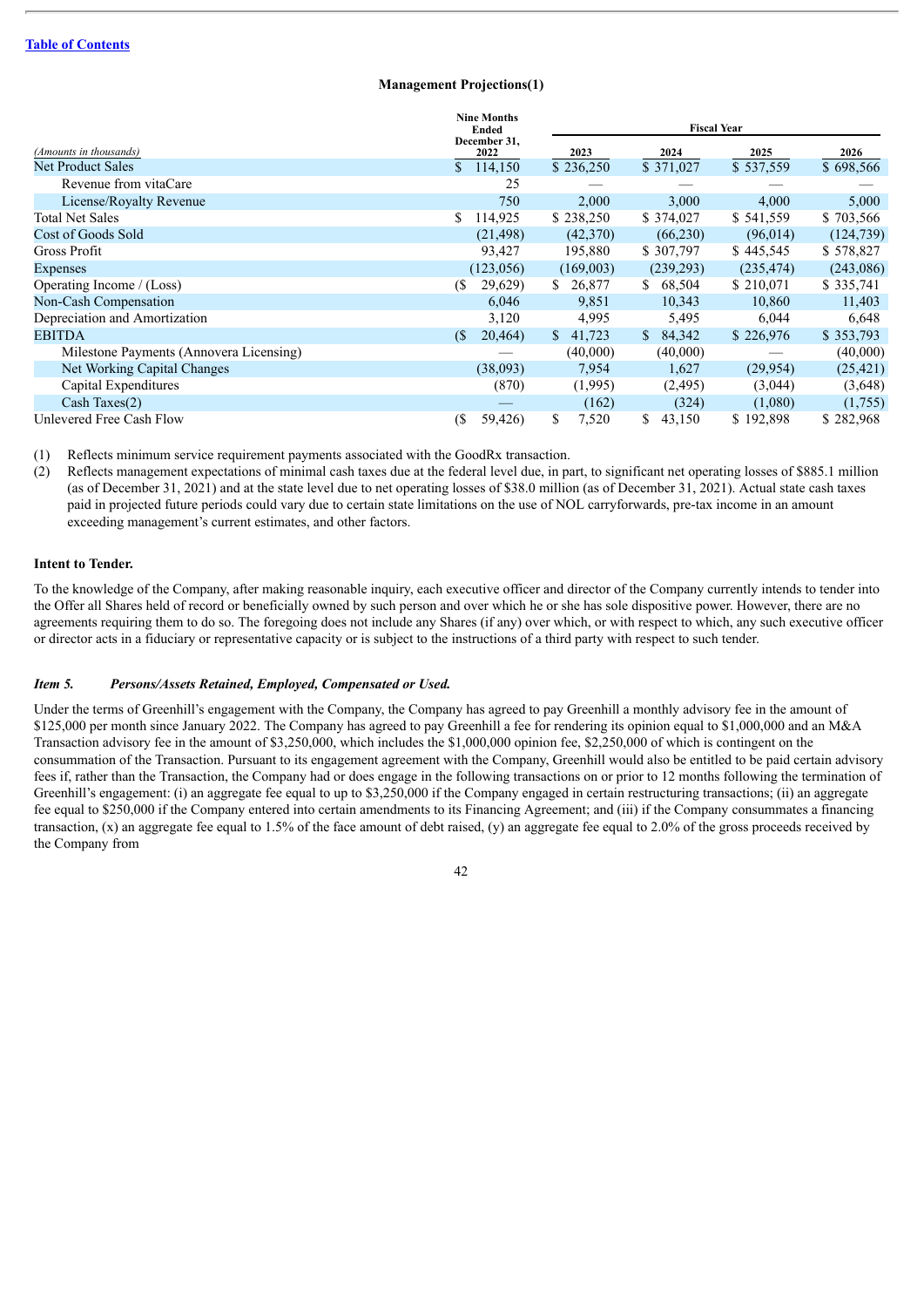the sale of equity or equity-linked securities in an underwritten public offering, and  $(z)$  an aggregate fee equal to 5.0% of the gross proceeds received by the Company from the sale of equity or equity-linked securities in a private placement transaction. In addition, the Company agreed to indemnify Greenhill for certain liabilities arising out of its engagement.

Additional information pertaining to the retention of Greenhill by the Company in Item 4 under the heading titled "*Opinion of the Company's Financial Advisor*" is hereby incorporated by reference in this Item 5.

Except as set forth above, neither the Company nor any person acting on its behalf has or currently intends to employ, retain or compensate any person to make solicitations or recommendations to the stockholders of the Company on its behalf with respect to the Offer or related matters.

### *Item 6. Interest in Securities of the Subject Company.*

No transactions with respect to Shares have been effected by the Company or, to the Company's knowledge after making reasonable inquiry, by any of its executive officers, directors, affiliates, subsidiaries or any pension, profit-sharing or similar plan of the Company or affiliate during the 60 days prior to the date of this Schedule 14D-9, other than the vesting of restricted stock units and vesting of performance stock units.

### *Item 7. Purposes of the Transaction and Plans or Proposals***.**

Except as indicated in this Schedule 14D-9 (including the exhibits to this Schedule 14D-9 or incorporated in this Schedule 14D-9 by reference), the Company is not currently undertaking or engaged in any negotiations in response to the Offer that relate to, or would result in, (i) a tender offer for or other acquisition of the Company's securities by the Company, any subsidiary of the Company or any other person, (ii) any extraordinary transaction, such as a merger, reorganization or liquidation, involving the Company or any subsidiary of the Company, (iii) any purchase, sale or transfer of a material amount of assets of the Company or any subsidiary of the Company, or (iv) any material change in the present dividend rate or policy, indebtedness or capitalization of the Company.

Except as indicated in this Schedule 14D-9 (including the exhibits to this Schedule 14D-9 or incorporated in this Schedule 14D-9 by reference), there are no transactions, board resolutions, agreements in principle or signed contracts that were entered into in response to the Offer that relate to, or would result in, one or more of the matters referred to in the preceding paragraph.

### **Named Executive Officer Golden Parachute Compensation.**

See Item 3 above under the heading "*—Golden Parachute Compensation*" for information required by Item 402(t) of Regulation S-K regarding the compensation of each of the Company's Named Executive Officers that is based on or otherwise relates to the Offer and the Merger, which is incorporated herein by reference.

### *Item 8. Additional Information.*

#### **Rights of Dissent or Appraisal.**

The Company's stockholders will not have dissenter's rights or rights of appraisal (hereinafter referred to as simply "*dissenter's rights*") as a result of the Offer or in connection with the Merger. The Company is a Nevada corporation, and therefore the existence or lack of dissenter's rights is governed by the NRS. Pursuant to Chapter 92A of the NRS, a stockholder of a Nevada corporation is generally entitled to dissent from, and to demand payment of the fair value (as defined in NRS 92A.320) of such stockholder's shares upon the consummation of, certain corporate actions to which the Nevada corporation is a party, including a merger, such as the Merger, that is consummated without a stockholder vote pursuant to the provisions of NRS 92A.133.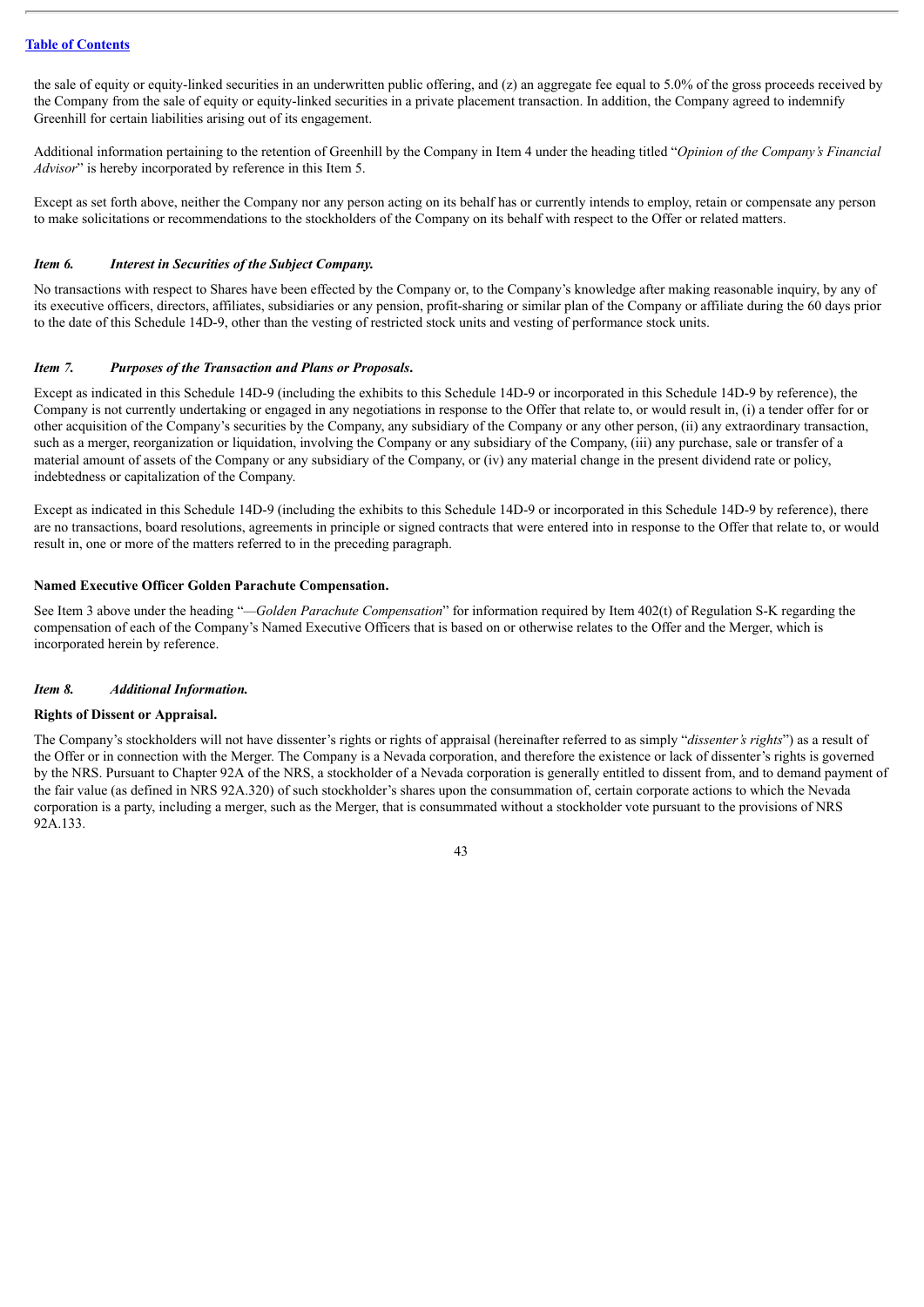However, the dissenter's rights provisions of Chapter 92A of the NRS do not apply to stockholders of any class or series that (as of the day before the effective date of the action, if such action is being consummated pursuant to NRS 92A.133), is a "covered security" as defined in Section 18(b)(1)(A) or (B) of the Securities Act of 1993, as amended (the "Securities Act"), or is otherwise broadly held and traded in an organized market as described in NRS  $92A.390(1)(b)$ , unless such the holders of such class or series are required by the terms of such corporate action to accept for their shares consideration other than cash or securities that are "covered securities" or otherwise meet the requirements of NRS 92A.390(1)(b).

The Shares are listed on the Nasdaq Global Select Market and it is anticipated that the Shares will continue to be so listed on the day before the effective date of the Merger, and therefore are, and will be at the relevant time for the NRS, "covered securities" within the meaning of Section 18(b)(1)(A) of the Securities Act. In addition, each issued and outstanding Share that is not purchased by Merger Sub pursuant to the Offer will be converted by effect of the Merger into the right to receive only an amount in cash equal to the Offer Price, and no other form of consideration. Accordingly, holders of the Shares will not have dissenter's rights under the NRS as a result of the Merger.

### **Anti-Takeover Statutes.**

*Combinations with Interested Stockholders*. NRS 78.411-78.444, inclusive (the "*Combinations Statute*"), governs certain "Combinations" with "Interested Stockholders". Subject to certain exceptions, the Combinations Statute provides that a Nevada corporation may not engage in a Combination with an Interested Stockholder for up to four years after the date that the person first became an Interested Stockholder unless the Combination or the transaction by which the person first became an Interested Stockholder is approved by the board of directors before the person first became an Interested Stockholder, or is approved by vote of the stockholders of the corporation that, if the Combination is (i) within two years of the date after which the person first became an Interested Stockholder, must be at a meeting of stockholders and be approved by affirmative vote of at least 60 percent of the outstanding voting power of the corporation not beneficially owned by the interested stockholder or the affiliates or associates of the interested stockholder, and (ii) between two and four years after the date after which the person first became an Interested Stockholder, constitutes a majority of the outstanding voting power of the corporation not beneficially owned by the interested stockholder or any affiliate or associate of the interested stockholder.

A "Combination" under the Combinations Statute includes: (i) any merger or consolidation with an Interested Stockholder or any other entity which is, or after and as a result of the merger or consolidation would be, an affiliate or associate of the Interested Stockholder; (ii) any sale, lease, exchange, mortgage, pledge, transfer or other disposition to an Interested Stockholder of corporate assets with an aggregate market value equal to more than 5% of the aggregate market value of all of the corporation's consolidated assets, more than 5% of the aggregate market value of the outstanding voting shares of the corporation or more than 10% of the earning power or net income of the corporation, on a consolidated basis; (iii) the issuance or transfer to a Interested Stockholder, or an affiliate or associate, of voting shares (except pursuant to a share dividend or similar proportionate distribution) with an aggregate market value equal to 5% or more of the aggregate market value of all the outstanding voting shares of the corporation; (iv) the dissolution of the corporation if proposed by or on behalf of an Interested Stockholder, (v) any reclassification of securities, recapitalization, merger, consolidation or other transaction that will have the effect of increasing the proportionate share of the corporation's outstanding voting shares held by any Interested Stockholder and (vi) any receipt by the Interested Stockholder, or any affiliate or associate thereof, of the benefit (except proportionately as a stockholder) of any loan, advance, guarantee, pledge or other financial assistance or tax credit or other tax advantage An "Interested Stockholder" under the Combinations Statute is defined to include any beneficial owner of 10% or more of the voting power of the outstanding voting shares of a Nevada corporation, or any person who is an affiliate or associate of the corporation and was at any time during the preceding two years the beneficial owner of 10% or more of the voting power of the then outstanding shares of the Nevada corporation.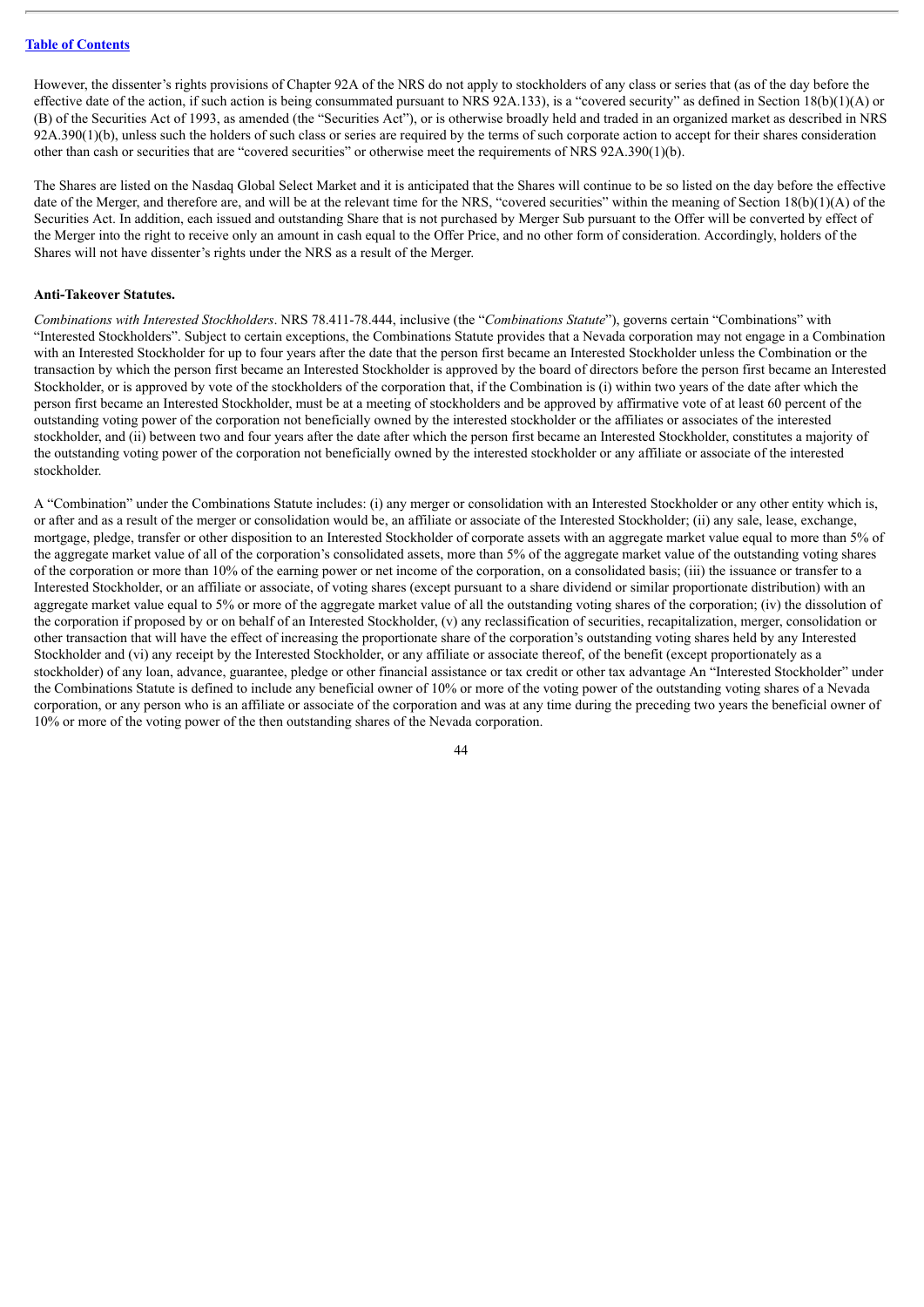The Board of Directors' adoption of the Merger Agreement and approval of the transactions contemplated by the Merger Agreement, including the Offer and the Merger, made the provisions of Combinations Statute inapplicable to the Offer, the Merger and the other transactions contemplated by the Merger Agreement.

*Control Share Acquisitions*. NRS 78.378-78.3793 (the "*Control Share Acquisitions Statute*") may restrict the voting rights of persons that acquire or offer to acquire ownership of a "controlling interest" in the outstanding voting stock of certain Nevada corporations. The statute applies to an "issuing corporation," which is any Nevada corporation that has 200 or more stockholders of record, at least 100 of whom have addresses in Nevada appearing on the stock ledger of the corporation, and which does business in Nevada directly or through an affiliated corporation. A "controlling interest" means the ownership of outstanding voting stock that would be (but for the operation of the Control Share Acquisitions Statute) sufficient to enable the acquiring person, directly or indirectly and individually or in association with others, to exercise voting power in the election of directors that exceeds one of the following thresholds set forth in the statute: one fifth  $(20\%)$ , one third  $(33-2/3\%)$ , or a majority  $(50\%)$ . The voting rights of an acquiring person in the affected shares will be restored only if such restoration is approved, at an annual or special meeting, by a majority of the voting power of the corporation's stockholders, plus the holders of a majority of any class or series of outstanding shares, if the acquisition would adversely alter or change any preference or relative or other right of such class or series. The Control Share Acquisitions Statute allows a Nevada corporation to "opt-out" of its provisions by amending, by the tenth day following the acquisition of a controlling interest by an acquiring person, such corporation's articles of incorporation or bylaws to provide that the Control Share Acquisitions Statute does not apply to the corporation or to an acquisition of a controlling interest specifically by types of existing or future stockholders, whether or not identified.

The Company, in connection with the Merger Agreement, has amended its bylaws to opt out of the Control Share Acquisition Statute, thus rendering the Control Share Acquisitions Statute inapplicable to the acquisition of Shares by Merger Sub and Parent pursuant to the Offer, the Merger, and the other transactions contemplated by the Merger Agreement. In addition, the Company does not believe that it is an "issuing corporation" within the meaning of the Control Share Acquisitions Statute and, as a result, does not believe that the Control Share Acquisition Statute would have applied even if the Company did not opt out.

*Other State Takeover Statutes*. A number of states have adopted laws that purport, to varying degrees, to apply to attempts to acquire corporations that are incorporated in, or which have substantial assets, stockholders, principal executive offices or principal places of business or whose business operations otherwise have substantial economic effects in, such states. The Company, directly or through subsidiaries, conducts business in a number of states throughout the United States, some of which may have enacted such laws. Except as described herein, the Company does not know whether any of these laws will, by their terms, apply to the Offer or the Merger, and the Company has not complied with any such laws. To the extent that certain provisions of these laws purport to apply to the Offer or the Merger, the Company believes that there are reasonable bases for contesting such laws.

If any "control share acquisition," "fair price," "moratorium" or other anti-takeover applicable law becomes or is deemed to be applicable to the Company, Parent, Merger Sub, the Offer, the Merger, or any other transaction contemplated by the Merger Agreement, then each of the Company, Parent, Merger Sub, and their respective board of directors shall grant such approvals and take such actions as are necessary and within their respective power so that the Transactions may be consummated as promptly as practicable on the terms contemplated by the Merger Agreement and otherwise act to render such anti-takeover applicable law inapplicable. In the event it is asserted that one or more state takeover statutes is applicable to the Offer or the Merger and an appropriate court does not determine that it is inapplicable or invalid as applied to the Offer or the Merger, Parent and Merger Sub might be required to file certain information with, or to receive approvals from, the relevant state authorities or holders of Shares, and Merger Sub might be unable to accept for payment or pay for Shares tendered pursuant to the Offer, or be delayed in continuing or consummating the Offer or the Merger. In such case, Merger Sub may not be obligated to accept for payment or pay for any tendered Shares.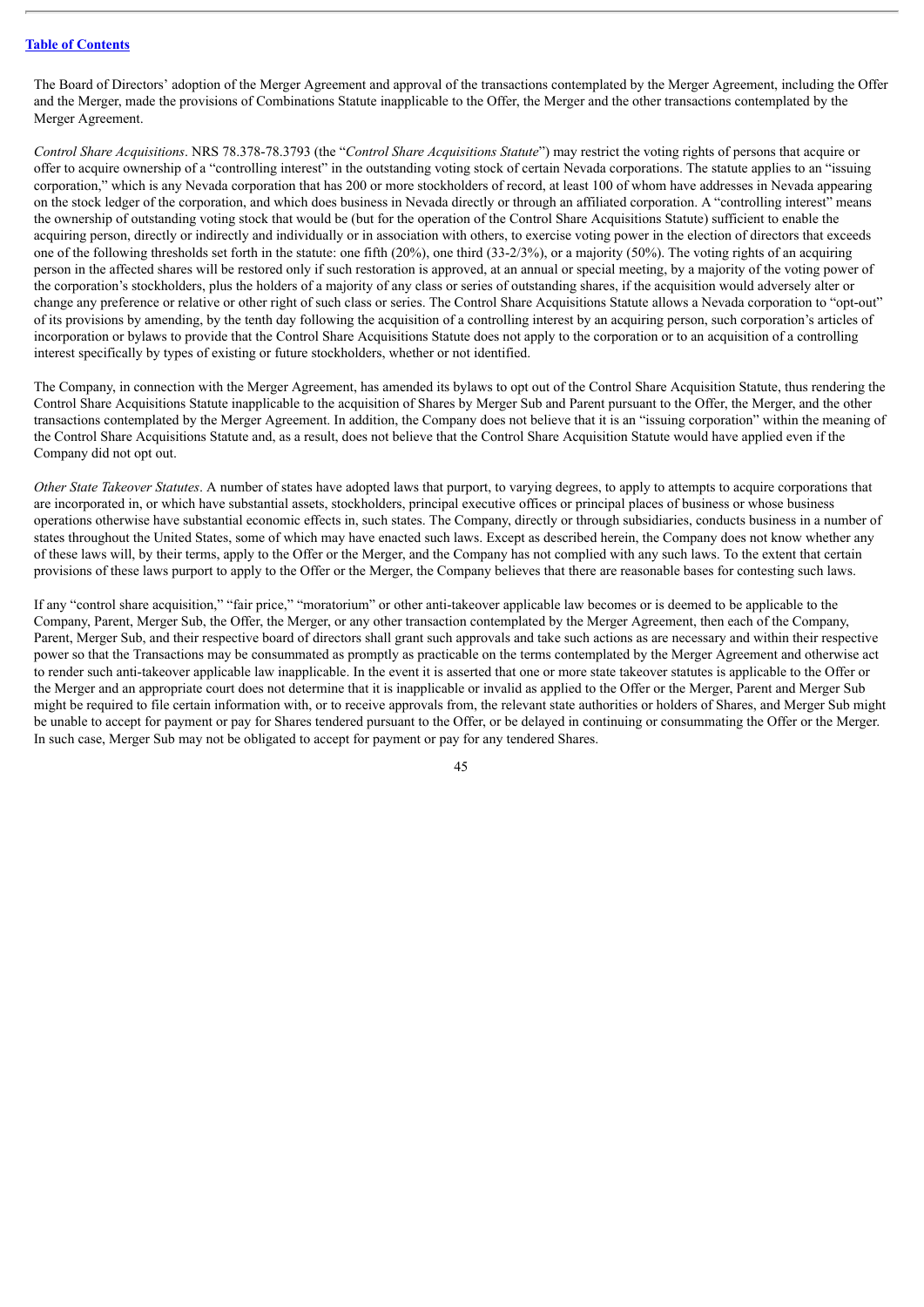### **Legal Proceedings.**

As of the date of this Schedule 14D-9, there are currently no legal proceedings pending relating to the Offer or the Merger.

### **Regulatory Approvals.**

Other than as described herein, the Company is not aware of any other filings, approvals or other actions by or with any governmental authority or administrative or regulatory agency (other than consents as may be required by federal or state securities laws, and the filing of the articles of merger with the Nevada Secretary of State and such filings with any other governmental authorities to satisfy the applicable laws of states and foreign jurisdictions in which the Company is qualified to do business) that would be required for Parent's or Merger Sub's acquisition of the Shares pursuant to the Offer or the Merger.

### **Stockholder Approval of the Merger Not Required.**

Because the Merger will be consummated in accordance with Section 92A.133 of the NRS, no stockholder vote or consent will be necessary to effect the Merger. That statute permits a merger of a Nevada corporation to be consummated without a stockholder vote if the other party to the merger and its owned affiliates have the voting power required to approve such merger pursuant to Chapter 92A of the NRS and the Nevada corporation's articles of incorporation and bylaws, including voting power of shares acquired in an offer (including rollover shares or shares irrevocably accepted for purchase or exchange in the offer) made by the other entity party to the merger for all of the outstanding shares of each class or series of stock of the Nevada corporation listed on a national securities exchange, provided that the merger must be effected as soon as practicable following the consummation of the offer and that, subject to certain permitted exclusions, each outstanding share that is the subject of, but not irrevocably accepted for purchase or exchange in, the offer is converted in the merger into the same amount and kind of cash, property, rights or securities paid for those shares irrevocably accepted for purchase or exchange in the offer. The Merger complies with these requirements and the parties have agreed that, subject to the conditions specified in the Merger Agreement, the Merger will become effective as soon as practicable after the consummation of the Offer, without a vote of the Company's stockholders, in accordance with Section 92A.133 of the NRS.

### **Annual and Quarterly Reports.**

For additional information regarding the business and financial results of the Company, please see the Company's Annual Report on Form 10-K for the year ended December 31, 2021, as amended by Amendment No. 1 to the Annual Report on Form 10-K, and the Company's Quarterly Report on Form 10-Q for the three months ended March 31, 2022.

### **Forward-Looking Statements.**

This Schedule 14D-9 and the materials incorporated by reference herein include forward-looking statements. All statements concerning activities, events or developments that the Company expects, believes or anticipates will or may occur in the future are forward-looking statements. Actual results could differ materially from the results discussed in the forward-looking statements. The Company has identified some of these forward-looking statements with words like "believe," "may," "could," "would," "might," "possible," "will," "should," "expect," "intend," "plan," "anticipate," or "continue," the negative of these words, other terms of similar meaning or the use of future dates. Forward-looking statements in this Schedule 14D-9 include, without limitation, statements regarding the planned completion of the Offer and the Merger, statements regarding the ability to complete the Offer and the Merger considering the various closing conditions, and forecasted or projected financial information. These statements are subject to risks and uncertainties that could cause actual results and events to differ materially from those anticipated, including, but not limited to, risks and uncertainties related to: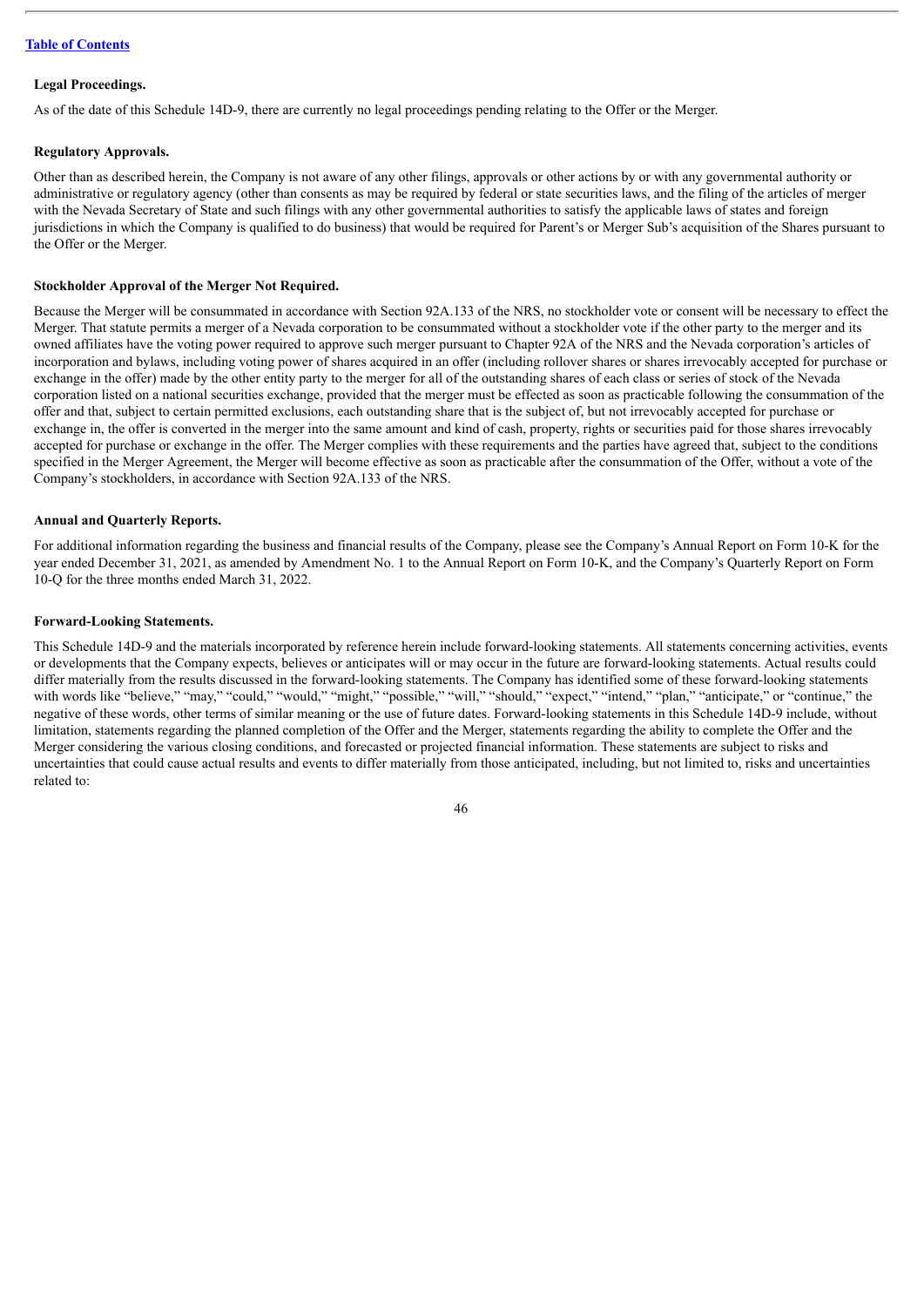uncertainties as to the timing of the Transactions contemplated by the Merger Agreement; uncertainties as to the percentage of Shares tendered in the Offer; the possibility that competing offers will be made; the possibility that various closing conditions for the Transactions may not be satisfied or waived; the effects of disruption caused by the Transactions making it more difficult for the Company to maintain relationships with employees, customers, partners, collaborators, vendors, regulators and other third parties; the risk that any stockholder litigation in connection with the Transactions may result in significant costs of defense, indemnification and liability; and other risks and uncertainties pertaining to the Company, including the risks and uncertainties discussed in the Company's filings with the SEC, including the "Risk Factors" sections of the Company's most recent Annual Report on Form 10-K, Current Reports on Form 8-K and other documents filed with the SEC. Accordingly, no assurances can be given as to whether the Transactions will be completed or if any of the other events anticipated by the forward-looking statements will occur or what impact they will have. Forward-looking statements speak only as of the date the statement was made. All forward-looking statements are qualified in their entirety by this cautionary statement and the Company undertakes no obligation to revise or update these statements to reflect events or circumstances after the date hereof, except as required by law.

### *Item 9. Exhibits.*

The following Exhibits are filed herewith or incorporated herein by reference:

| (a)(1)(A)     | Offer to Purchase, dated June 6, 2022 (incorporated by reference to Exhibit (a)(1)(A) to the Schedule TO filed by Athene<br>Merger Sub, Inc. on June 6, 2022).                                                                                         |
|---------------|--------------------------------------------------------------------------------------------------------------------------------------------------------------------------------------------------------------------------------------------------------|
| (a)(1)(B)(I)  | Letter of Transmittal (incorporated by reference to Exhibit $(a)(1)(B)(I)$ to the Schedule TO).                                                                                                                                                        |
| (a)(1)(B)(II) | Letter of Transmittal (pre-split holders) (incorporated by reference to Exhibit $(a)(1)(B)(II)$ to the Schedule TO).                                                                                                                                   |
| (a)(1)(C)     | Letter from the Information Agent to Brokers, Dealers, Commercial Banks, Trust Companies and Other Nominees<br>(incorporated by reference to Exhibit $(a)(1)(C)$ to the Schedule TO).                                                                  |
| (a)(1)(D)     | Letter to Clients for Use by Brokers, Dealers, Commercial Banks, Trust Companies and Other Nominees (incorporated by<br>reference to Exhibit $(a)(1)(D)$ to the Schedule TO).                                                                          |
| (a)(1)(E)     | Summary Advertisement, as published in the New York Times on June 6, 2022 (incorporated by reference to Exhibit (a)(1)(E)<br>to the Schedule TO).                                                                                                      |
| (a)(5)(A)     | Joint Press Release issued by TherapeuticsMD, Inc. and EW Healthcare Partners, dated May 31, 2022 (incorporated by<br>reference to Exhibit 99.1 to the Company's Current Report on Form 8-K filed on May 31, 2022).                                    |
| (a)(5)(B)     | <u>Press Release issued by EW Healthcare Partners, dated June 6, 2022 (incorporated by reference to Exhibit (a)(5)(B) to the</u><br>Schedule TO.                                                                                                       |
| (a)(5)(C)     | Opinion of Greenhill & Co., LLC, dated May 27, 2022 (included as Annex A to this Schedule 14D-9).                                                                                                                                                      |
| (e)(1)        | Agreement and Plan of Merger, dated as of May 27, 2022, among TherapeuticsMD, Inc., Athene Parent, Inc. and Athene<br>Merger Sub, Inc. (incorporated by reference to Exhibit 2.1 to the Company's Form 8-K filed on May 31, 2022).                     |
| (e)(2)        | Exclusivity Agreement, dated May 12, 2022, by and between TherapeuticsMD, Inc. and EW Healthcare Partners.<br>(incorporated by reference to Exhibit $(d)(3)$ to the Schedule TO).                                                                      |
| (e)(3)        | Confidentiality Agreement, dated January 27, 2022 between TherapeuticsMD, Inc. and Essex Woodlands Health Ventures UK<br>Ltd, dated January 27, 2022 (incorporated by reference to Exhibit $(d)(2)$ to the Schedule TO).                               |
| (e)(4)        | Composite Amended and Restated Articles of Incorporation of TherapeuticsMD, Inc. (incorporated by reference to Exhibit 3.1<br>to the Company's Quarterly Report on Form 10-Q for the quarter ended March 31, 2022 filed with the SEC on May 16, 2022). |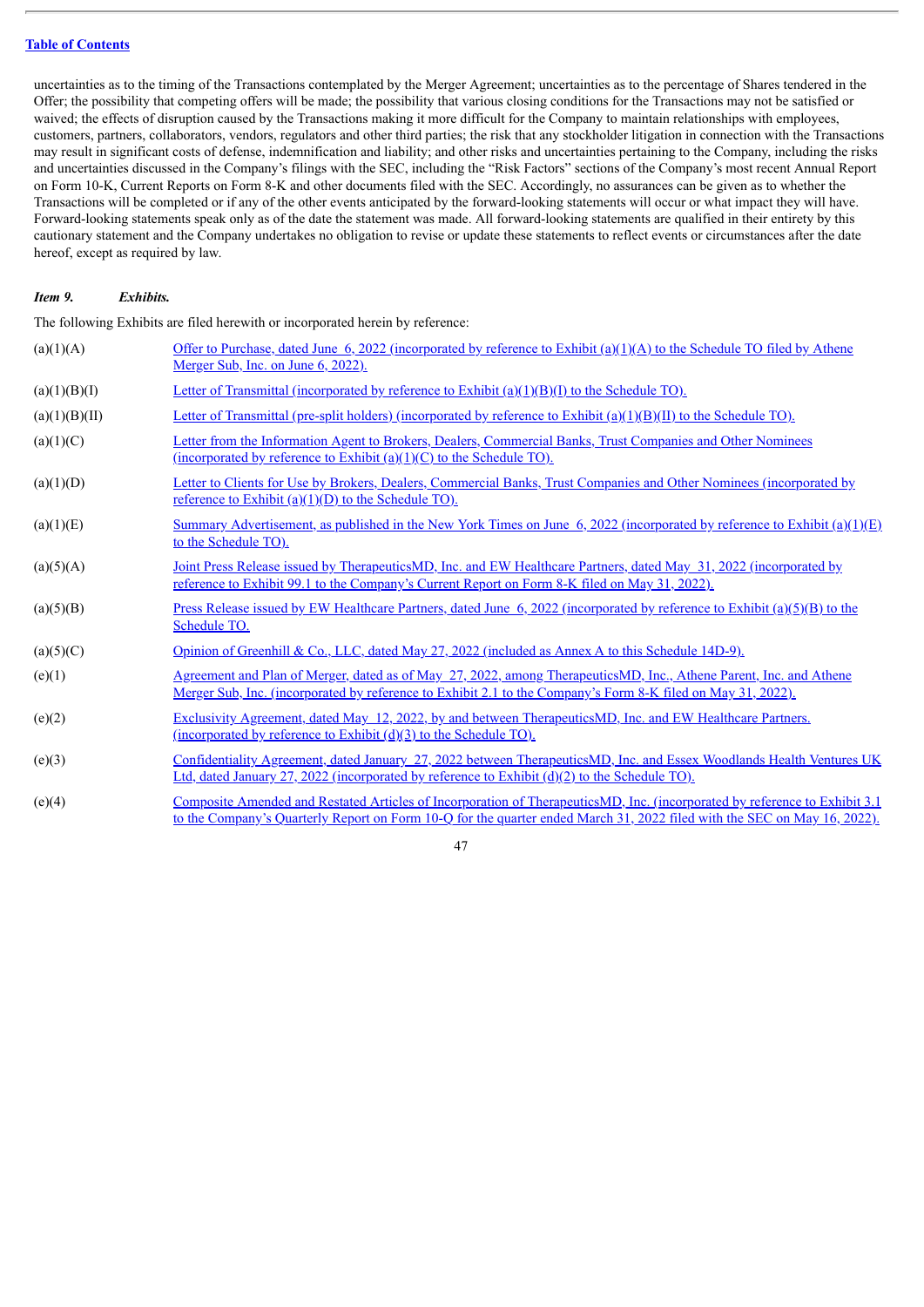| (e)(5)  | Bylaws of AMHN, Inc. (incorporated by reference to Exhibit C to the Company's Definitive 14C Information Statement filed with<br>the SEC on June 29, 2010).                                                                                                                                                                                             |
|---------|---------------------------------------------------------------------------------------------------------------------------------------------------------------------------------------------------------------------------------------------------------------------------------------------------------------------------------------------------------|
| (e)(6)  | <u>First Amendment to Bylaws of the Company, dated December 17, 2015 (incorporated by reference to Exhibit 3.1 to the Company's</u><br>Current Report on Form 8-K filed with the SEC on December 22, 2015).                                                                                                                                             |
| (e)(7)  | Second Amendment to Bylaws of the Company, adopted May 27, 2022 (incorporated by reference to Exhibit 3.1 to the Company's<br>Current Report on Form 8-K filed with the SEC on June 3, 2022).                                                                                                                                                           |
| (e)(8)  | Form of Common Stock Purchase Warrant (incorporated by reference to Exhibit 10.3 to the Company's Current Report on Form 8-K<br>filed with the SEC on October 11, 2011).                                                                                                                                                                                |
| (e)(9)  | Form of Non-Qualified Stock Option Agreement (incorporated by reference to Exhibit 10.2 to the Company's Current Report on<br>Form 8-K filed with the SEC on October 11, 2011).*                                                                                                                                                                        |
| (e)(10) | TherapeuticsMD, Inc. 2019 Stock Incentive Plan (incorporated by reference to Exhibit 99.1 to the Company's Registration<br>Statement on Form S-8 filed with the SEC on June 21, 2019). <sup>*</sup>                                                                                                                                                     |
| (e)(11) | First Amendment to the TherapeuticsMD, Inc. 2019 Stock Incentive Plan (incorporated by reference to Appendix A to the<br>Company's Definitive Proxy Statement filed with the SEC on April 14, 2021). <sup>*</sup>                                                                                                                                       |
| (e)(12) | Amended and Restated 2012 Stock Incentive Plan (incorporated by reference to Exhibit 10.34 to the Company's Current Report on<br>Form 8-K filed with the SEC on August 22, 2013).*                                                                                                                                                                      |
| (e)(13) | 2009 Long Term Incentive Compensation Plan, as amended (incorporated by reference to Exhibit 99.1 to the Company's<br>Registration Statement on Form S-8 filed with the SEC on October 15, 2013). <sup>*</sup>                                                                                                                                          |
| (e)(14) | TherapeuticsMD, Inc. 2020 Employee Stock Purchase Plan (incorporated by reference to Appendix B to the Company's Definitive<br>Proxy Statement filed with the SEC on May 4, 2020).*                                                                                                                                                                     |
| (e)(15) | Common Stock Purchase Warrant to Lang Naturals, Inc., dated October 23, 2011 (incorporated by reference to Exhibit 10.7 to the<br>Company's Current Report on Form 8-K filed with the SEC on October 24, 2011).                                                                                                                                         |
| (e)(16) | Form of Common Stock Purchase Warrant, dated February 24, 2012 (incorporated by reference to Exhibit 10.3 to the Company's<br>Current Report on Form 8-K filed with the SEC on February 24, 2012).                                                                                                                                                      |
| (e)(17) | Common Stock Purchase Warrant, issued to Plato & Associates, LLC, dated January 31, 2013 (incorporated by reference to Exhibit<br>10.1 to the Company's Current Report on Form 8-K filed with the SEC on February 6, 2013).                                                                                                                             |
| (e)(18) | Form of Warrant to Purchase Common Stock, dated August 5, 2020 (incorporated by reference to Exhibit 4.1 to the Company's<br>Quarterly Report on Form 10-Q for the quarter ended June 30, 2020 filed with the SEC on August 7, 2020).                                                                                                                   |
| (e)(19) | Amendment to Company Warrant issued by the Company to the Subscribers party to that certain Subscription Agreement, dated as<br>of August 5, 2020, dated November 8, 2020 (incorporated by reference to Exhibit 4.2 to the Company's Quarterly Report on Form<br>10-Q for the quarter ended September 30, 2020 filed with the SEC on November 9, 2020). |
| (e)(20) | Second Amendment to Company Warrant issued by the Company to the Subscribers party to that certain Subscription Agreement,<br>dated as of August 5, 2020 (incorporated by reference to Exhibit 10.12 to the Company's Annual Report on Form 10-K for the year                                                                                           |

48

ended December 31, 2020 filed with the SEC on March 4, 2021)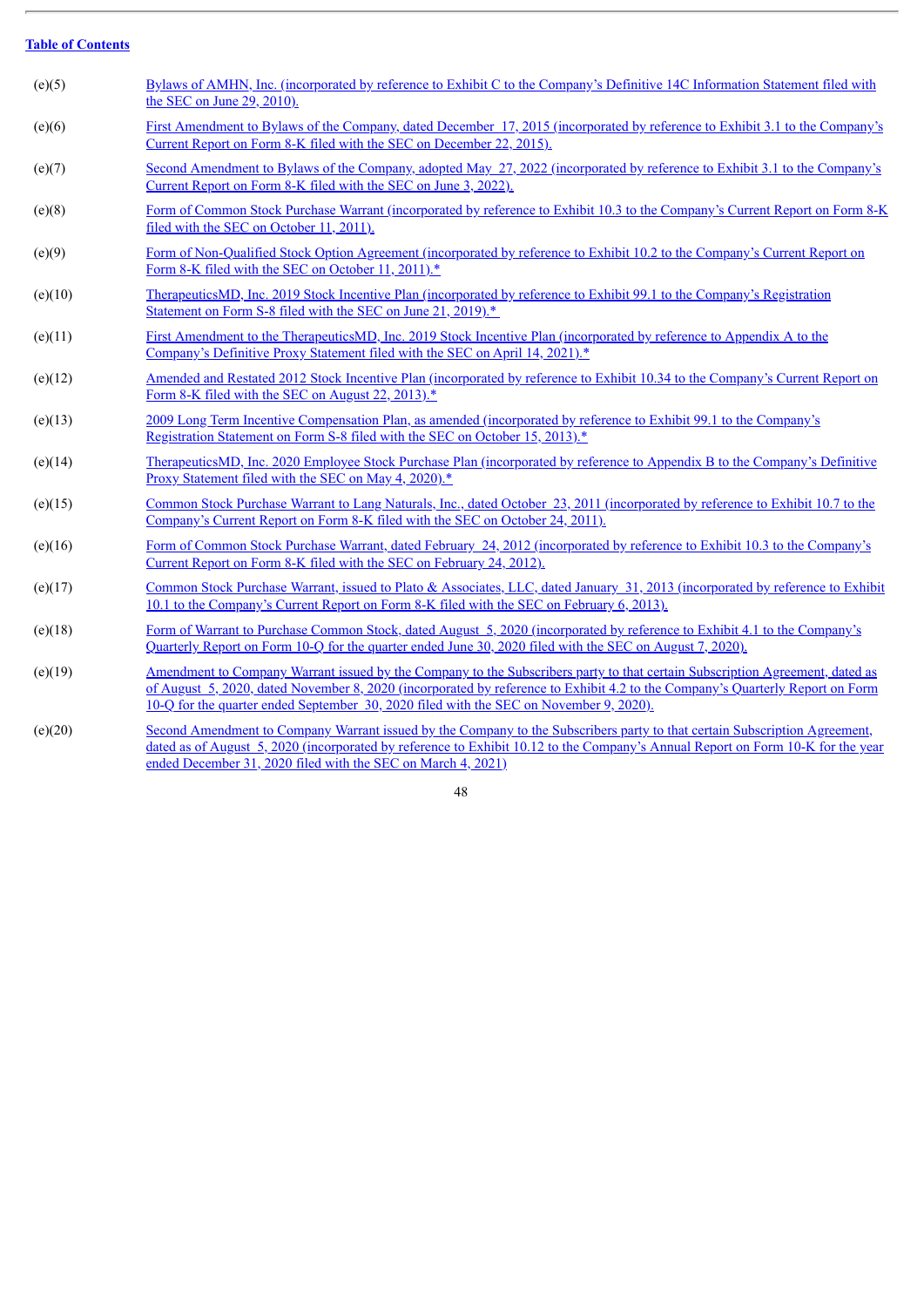J.

| (e)(21) | Warrant issued by the Company to Robert Finizio (incorporated by reference to Exhibit 10.13 to the Company's Annual Report on<br>Form 10-K for the year ended December 31, 2020 filed with the SEC on March 4, 2021).*                                                                                            |
|---------|-------------------------------------------------------------------------------------------------------------------------------------------------------------------------------------------------------------------------------------------------------------------------------------------------------------------|
| (e)(22) | <u>Amendment to Warrant Issued by the Company to Robert Finizio (incorporated by reference to Exhibit 10.14 to the Company's</u><br>Annual Report on Form 10-K for the year ended December 31, 2020 filed with the SEC on March 4, 2021).*                                                                        |
| (e)(23) | Warrant issued by the Company to John C.K. Milligan, IV (incorporated by reference to Exhibit 10.15 to the Company's Annual<br>Report on Form 10-K for the year ended December 31, 2020 filed with the SEC on March 4, 2021). <sup>*</sup>                                                                        |
| (e)(24) | Amendment to Warrant Issued by the Company to John C.K. Milligan, IV (incorporated by reference to Exhibit 10.6 to the<br>Company's Annual Report on Form 10-K for the year ended December 31, 2020 filed with the SEC on March 4, 2021).*                                                                        |
| (e)(25) | Executive Employment Agreement, dated as of August 3, 2021, by and between TherapeuticsMD, Inc. and Hugh O'Dowd<br>(incorporated by reference to Exhibit 10.1 to the Company's Current Report on Form 8-K filed with the SEC on August 9, 2021).*                                                                 |
| (e)(26) | TherapeuticsMD, Inc. Inducement Grant Restricted Stock Unit Agreement, dated as of August 31, 2021, by and between<br>TherapeuticsMD, Inc. and Hugh O'Dowd (incorporated by reference to Exhibit 10.1 to the Company's Registration Statement on<br>Form S-8 filed with the SEC on August 31, 2021). <sup>*</sup> |
| (e)(27) | Executive Employment Agreement, dated October 15, 2021, by and between TherapeuticsMD, Inc. and Mark Glickman<br><u>(incorporated by reference to Exhibit 10.1 to the Company's Registration Statement on Form S-8 filed with the SEC on October 15.</u><br>$2021$ .*                                             |
| (e)(28) | <u>TherapeuticsMD, Inc. Inducement Grant Restricted Stock Unit Agreement, dated October 15, 2021, by and between</u><br>TherapeuticsMD, Inc. and Mark Glickman (incorporated by reference to Exhibit 10.2 to the Company's Registration Statement on<br>Form S-8 filed with the SEC on October 15, 2021).*        |
| (e)(29) | <u>Amended and Restated Employment Agreement, dated November 24, 2020, between the Company and Michael Donegan</u><br>(incorporated by reference to Exhibit 10.3 to the Company's Current Report on Form 8-K filed with the SEC on November 27,<br>$2020$ ).*                                                     |
| (e)(30) | Amendment to Employment Agreement between the Company and Edward J. Borkowski (incorporated by reference to Exhibit<br>10.42 to the Company's Annual Report on Form 10-K for the year ended December 31, 2020 filed with the SEC on March 4,<br>$2021$ .*                                                         |
| (e)(31) | Form of Indemnification Agreement between TherapeuticsMD, Inc. and each of its executive officers and directors (incorporated by<br>reference to Exhibit 10.3 to the Company's Quarterly Report on Form 10-Q for the quarter ended September 30, 2020 filed with the<br>SEC on November 9, 2020).*                |
| (e)(32) | 2022 Executive Retention and Performance Bonus Plan. (ERB-Plan) (incorporated by reference to Exhibit 10.55 to the Company's<br>Annual Report on Form 10-K for the year ended December 31, 2021 filed with the SEC on March 23, 2022).*                                                                           |
| (e)(33) | Amended and Restated Employment Agreement, dated December 18, 2018, between the Company and Marlan Walker.*                                                                                                                                                                                                       |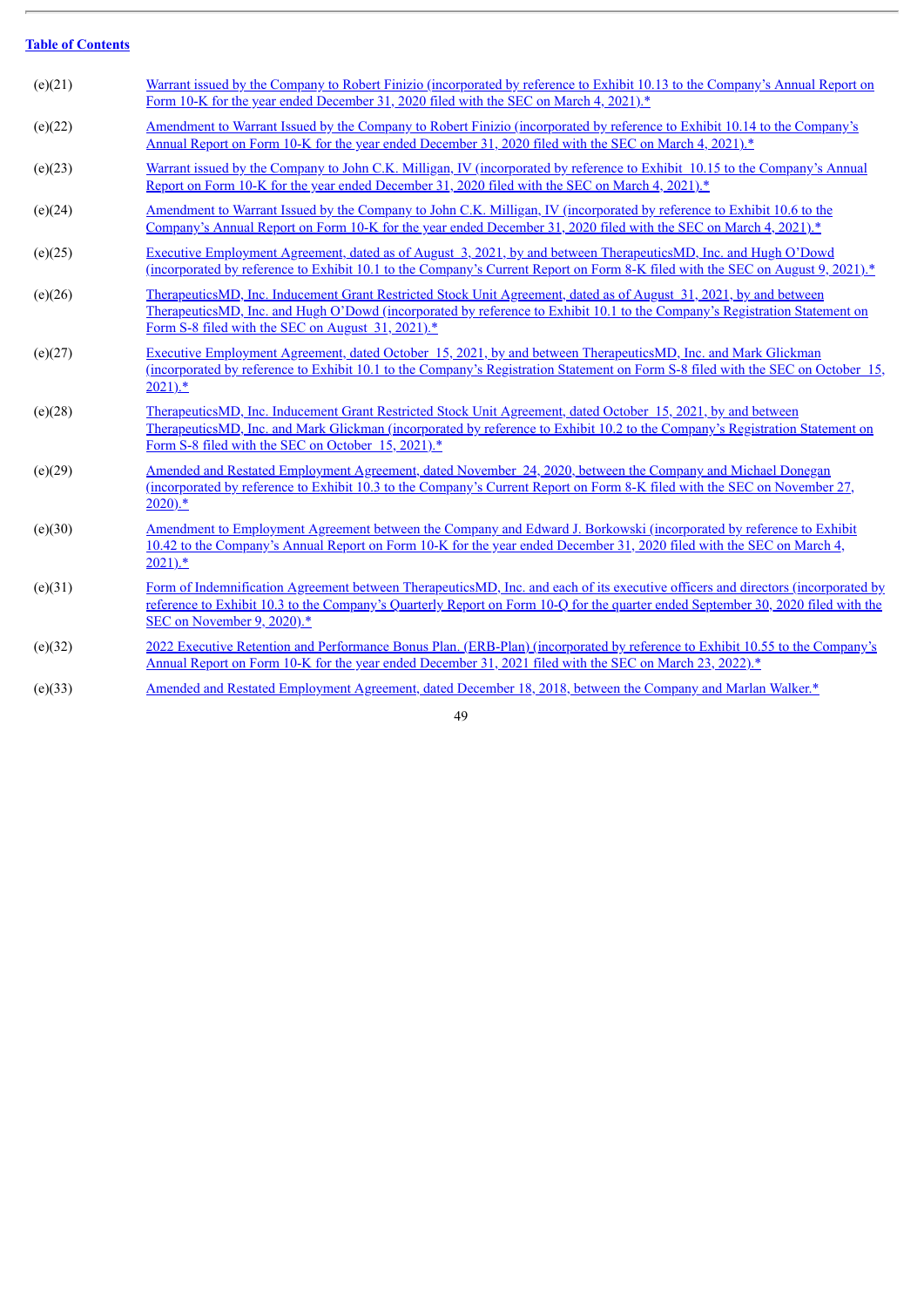- (e)(34) Amendment to [Employment](#page-73-0) Agreement, dated October 15, 2021, between the Company and Marlan Walker.\*
- (e)(35) Equity Commitment Letter, dated May 27, 2022, by and between Athene Parent, Inc. and EW Healthcare Partners Fund 2, L.P. [\(incorporated](http://www.sec.gov/Archives/edgar/data/25743/000119312522168449/d362217dex99b1.htm) by reference to Exhibit (b)(1) to the Schedule TO).
- \* Indicates a management contract or compensatory plan or arrangement in which any director or Named Executive Officer participates.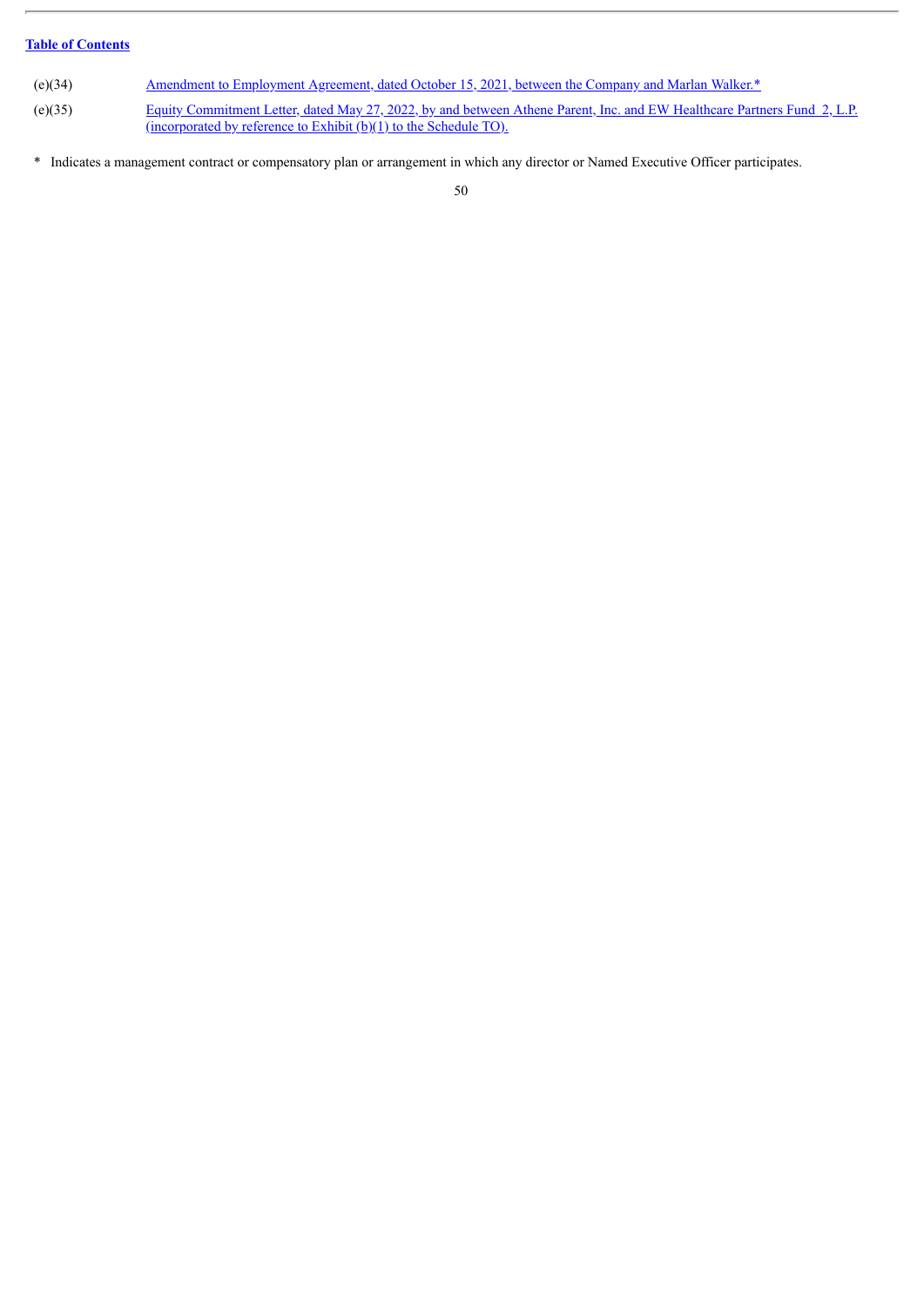# **SIGNATURE**

After due inquiry and to the best of my knowledge and belief, I certify that the information set forth in this Statement is true, complete and correct.

Dated: June 10, 2022

# THERAPEUTICSMD, INC.

By: /s/ Marlan D. Walker

Marlan D. Walker Title: General Counsel and Secretary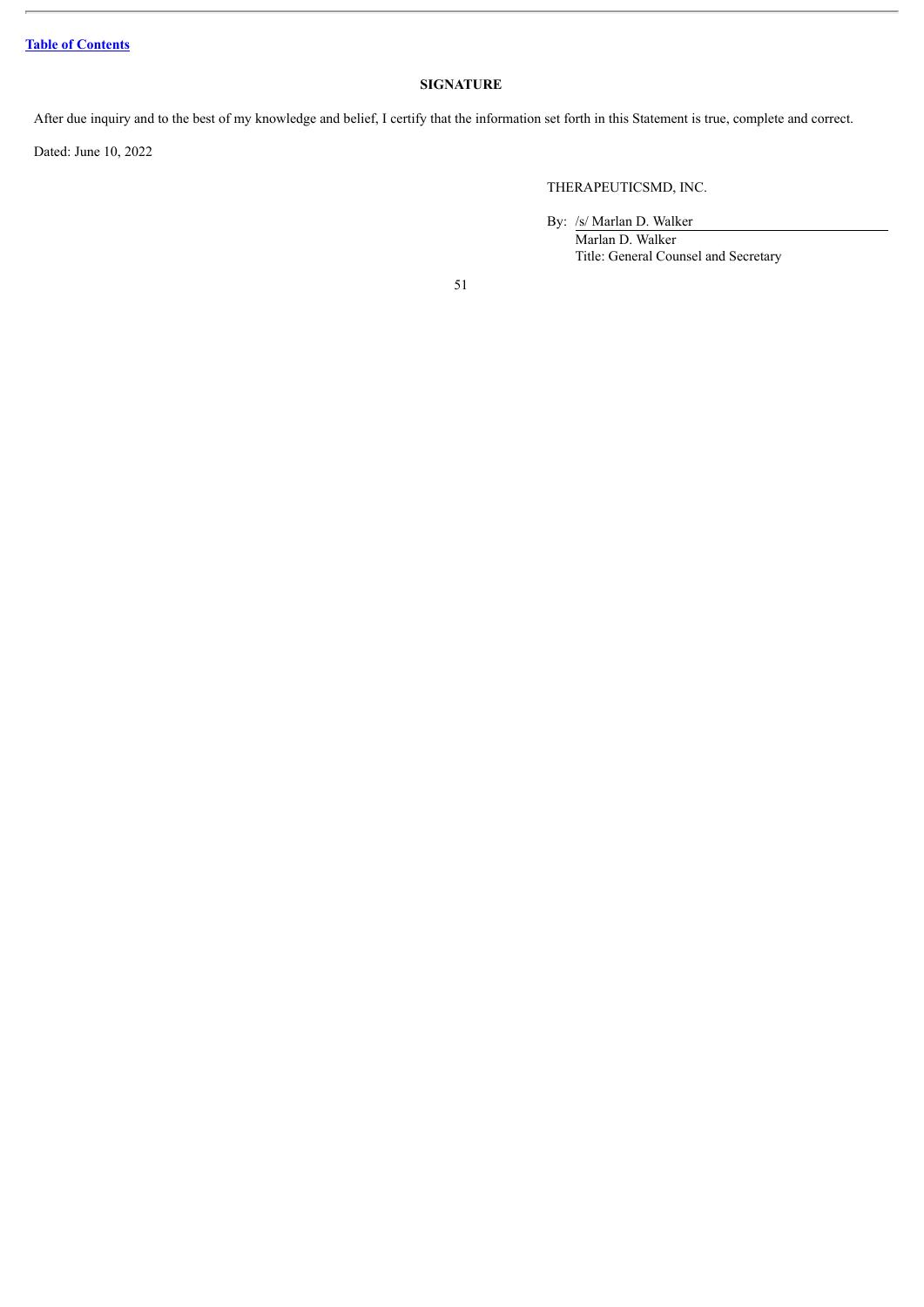**Annex A**

Greenhill

Greenhill & Co., LLC 1271 Avenue of the Americas New York, New York 10020

May 27, 2022

Board of Directors TherapeuticsMD, Inc. 951 Yamato Road, Suite 220 Boca Raton, Florida 33431

Members of the Board of Directors:

We understand that TherapeuticsMD, Inc. (the "Company"), Athene Parent, Inc. ("Parent"), and Athene Merger Sub, Inc. ("Merger Subsidiary"), propose to enter into an Agreement and Plan of Merger (the "Merger Agreement"), which provides, among other things, for Merger Subsidiary, a wholly owned subsidiary of Parent, to commence a tender offer (the "Tender Offer") to purchase all of the issued and outstanding shares of common stock, par value \$0.001 per share, of the Company (the "Common Stock") at a purchase price of \$10.00 per share (the "Consideration") and, following consummation of the Tender Offer, the merger of Merger Subsidiary with and into the Company (the "Merger," together with the Tender Offer, the "Transaction"), as a result of which the Company will become a wholly-owned subsidiary of Parent. In the Merger, each issued and outstanding share of Common Stock not tendered into the Tender Offer, other than shares of Common Stock held by the Company as treasury shares and shares of Common Stock owned by a wholly owned subsidiary of the Company or by Parent or its subsidiaries (such treasury shares and shares held by Parent and Parent's and the Company's subsidiaries), shall be converted into the right to receive the Consideration. The terms and conditions of the Transaction are more fully set forth in the Merger Agreement.

You have asked for our opinion as to whether, as of the date hereof, the Consideration to be received by the holders of Common Stock pursuant to the Merger Agreement is fair, from a financial point of view, to such holders other than Parent and its affiliates. We have not been requested to opine as to, and our opinion does not in any manner address the underlying business decision to proceed with or effect the Transaction, or the relative merits of the Transaction as compared to other potential strategies or transactions that may be available to the Company.

For purposes of the opinion set forth herein, we have:

- 1. reviewed the draft dated May 26, 2022 of the Merger Agreement and certain related documents;
- 2. reviewed certain publicly available financial statements of the Company;
- 3. reviewed certain other publicly available business and financial information relating to the Company;
- 4. reviewed certain information, including financial forecasts (the "Company Forecasts") and liquidity projections prepared by the management of the Company (such liquidity projections, together with the Company Forecasts, the "Forecasts"), in each case that you have directed us to utilize for purposes of our analysis;
- 5. discussed the past and present operations and financial condition and the prospects of the Company with senior executives of the Company;
- 6. reviewed the historical market prices and trading activity for the Common Stock;
- 7. analyzed various market multiples of select publicly traded companies we determined to be comparable to the Company;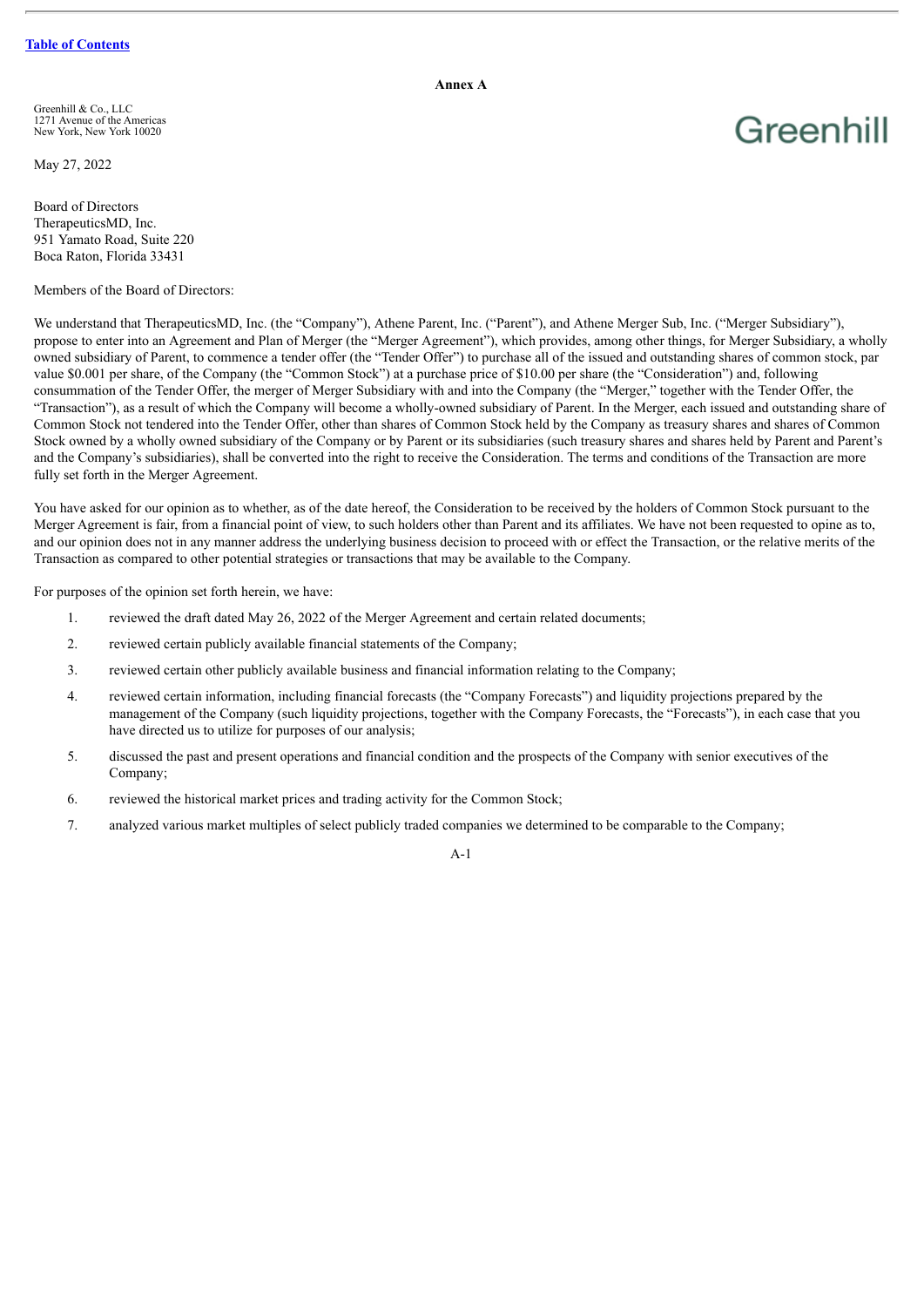Board of Directors TherapeuticsMD, Inc. May 27, 2022 Page 2

- 8. participated in discussions and negotiations among representatives of the Company and its principal lender and legal and financial advisors and representatives of Parent and its legal and financial advisors; and
- 9. performed such other analyses and considered such other factors as we deemed appropriate.

For purposes of our opinion, we have also assumed and relied upon, without independent verification or expressing any views with respect to, the following facts relating to the Company's liquidity and strategic options as of the date hereof, based on our discussions with the Company's management and other advisors and the Company's principal lender:

- 1. the Company's consolidated financial statements and the Company Forecasts were prepared assuming that it would continue as a going concern; we understand based on discussions with management of the Company and short term liquidity projections prepared by the management of the Company, that Company Forecasts for any period beyond the first half of fiscal 2022 cannot be relied upon because they cannot be achieved under current circumstances;
- 2. the Company was experiencing recurring losses from operations and there were no assurances that the Company would be able to raise its revenues or reduce its operating expenses to a level which would support profitable operations and provide sufficient funds to pay its obligations;
- 3. the Company's Financing Agreement, dated as of April 24, 2019, as amended (the "Financing Agreement"), will mature on June 1, 2022, and absent a capital infusion, there is substantial doubt about the Company's ability to continue as a going concern;
- 4. the Company's lenders have informed the Company that if the Transaction is not consummated, the Company will need to file for chapter 11 protection;
- 5. the Company is not currently able to, and did not expect to be able to, access any sources of equity or debt financing on terms acceptable to the Company to fund its liquidity requirements, including satisfying its obligations under the Financing Agreement at maturity on June 1, 2022;
- 6. considering the foregoing, there is substantial doubt the Company would be able to achieve the Company Forecasts;
- 7. the liquidity position of the Company, its continuing losses and business prospects, would likely result in a voluntary or involuntary bankruptcy, restructuring or liquidation of the Company; and
- 8. Company management has indicated that a liquidation would likely result in the Common Stock receiving a value that is less than the Consideration in the Transaction.

In connection with our opinion, we also considered the fact that the Company's Board of Directors (the "Board") asked us to solicit indications of interest from various third parties regarding a potential strategic corporate transaction with Company (the "Strategic Process") as well as potential debt or equity financing transaction with the Company (the "Financing Process") and in connection therewith (i) 83 potential purchasers, strategic and financial, were contacted as part of the Strategic Process, resulting in only four non-binding preliminary indications of interest and only one definitive proposal (i.e., the Transaction), and (ii) 55 potential financing sources were contacted in connection with Financing Process, and no definitive financing offers were received.

We have assumed and relied upon, without independent verification, the accuracy and completeness of the information and data publicly available, supplied or otherwise made available to, or reviewed by or discussed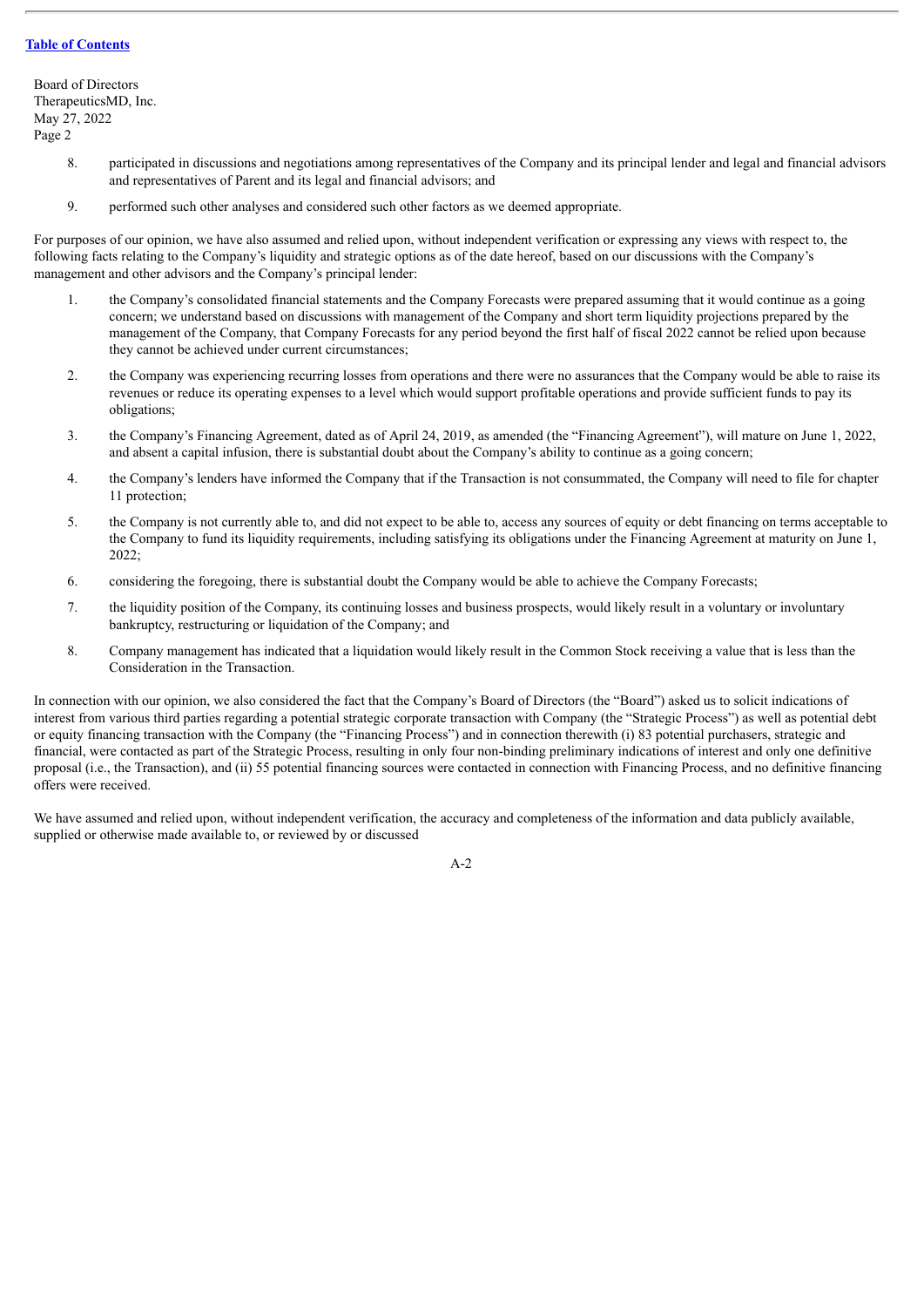Board of Directors TherapeuticsMD, Inc. May 27, 2022 Page 3

with, us. With respect to the Forecasts, we have assumed that they were reasonably prepared on a basis reflecting the best currently available estimates and good faith judgments of the management of the Company, and we have relied upon the Forecasts in arriving at our opinion. We express no opinion with respect to the Forecasts or the assumptions upon which they are based. We have not made any independent evaluation or appraisal of the assets or liabilities (contingent or otherwise) of the Company, nor have we been furnished with any such evaluation or appraisal. As we have discussed with you, we did not perform certain analyses that we would customarily prepare for the Company in connection with a fairness opinion because such analyses are not meaningful as a result of the circumstances of the Company described herein. In connection with our opinion, we performed a limited comparable companies' analysis. However, notwithstanding the fact that results of such analysis is supportive of our conclusion set forth herein, because such an analysis is based on future earnings forecast, and it is our understanding that absent a transaction, the Company is unlikely to be able continue as a going concern through the end of calendar 2022, we did not rely on such analysis as the sole factor in reaching our opinion. We have assumed that (i) the representations and warranties of all parties to the Merger Agreement are true and correct in all respects material to our analysis, (ii) each party to the Merger Agreement will fully and timely perform all of the covenants and agreements required to be performed by such party in all respects material to our analysis, and (iii) the Transaction will be consummated in accordance with the terms set forth in the final, executed Merger Agreement, which we have further assumed will be identical in all material respects to the latest draft thereof we have reviewed, and without waiver or modification of any terms or conditions the effect of which would be in any way meaningful to our analysis. We have further assumed that all governmental, regulatory and other consents and approvals necessary for the consummation of the Merger will be obtained without any effect on the Company or the Transaction in any way meaningful to our analysis. We are not legal, regulatory, accounting or tax experts and have relied on the assessments made by the Company and the Parent and their respective advisors with respect to such issues. Our opinion is necessarily based on financial, economic, market and other conditions as in effect on, and the information made available to us as of, the date hereof. It should be understood that subsequent developments may affect this opinion, and we do not have any obligation to update, revise, or reaffirm this opinion.

We have acted as financial advisor to the Company in connection with the Merger and will receive a fee for rendering this opinion and for other services rendered in connection with the Transaction, a significant portion of which is contingent on the consummation of the Transaction. In addition, the Company has agreed to indemnify us for certain liabilities arising out of our engagement. As the Company has been advised, except in connection with our engagement as financial advisor to the Company in connection with the Strategic Process and the Financing Process, and the monthly advisory fees payable by the Company thereunder since January 2022, during the two years preceding the date of this opinion we have not been engaged by, performed any services for or received any compensation from the Company, Parent or their respective affiliates.

It is understood that this letter is for the information of the Board and is rendered to the Board (in its capacity as such) in connection with its evaluation of the Consideration from a financial point of view and may not be used for any other purpose or relied upon by any other person without our prior written consent, except that this opinion may, if required by law, be included in its entirety in any proxy or other information statement or registration statement to be mailed to the stockholders of the Company in connection with the Transaction. This opinion addresses only the fairness from a financial point of view to the holders of Common Stock (other than Parent and its affiliates), as of the date hereof, of the Consideration to be received by such holders pursuant to the Merger Agreement. We are not expressing any view or opinion as to any other terms, aspects or implications of the Merger Agreement or the Transaction or any agreement or instrument contemplated by the Merger Agreement or entered into or amended in connection with the Transaction, including as to the fairness of the Transaction to, or any consideration to be received in connection with the Transaction, by holders of any other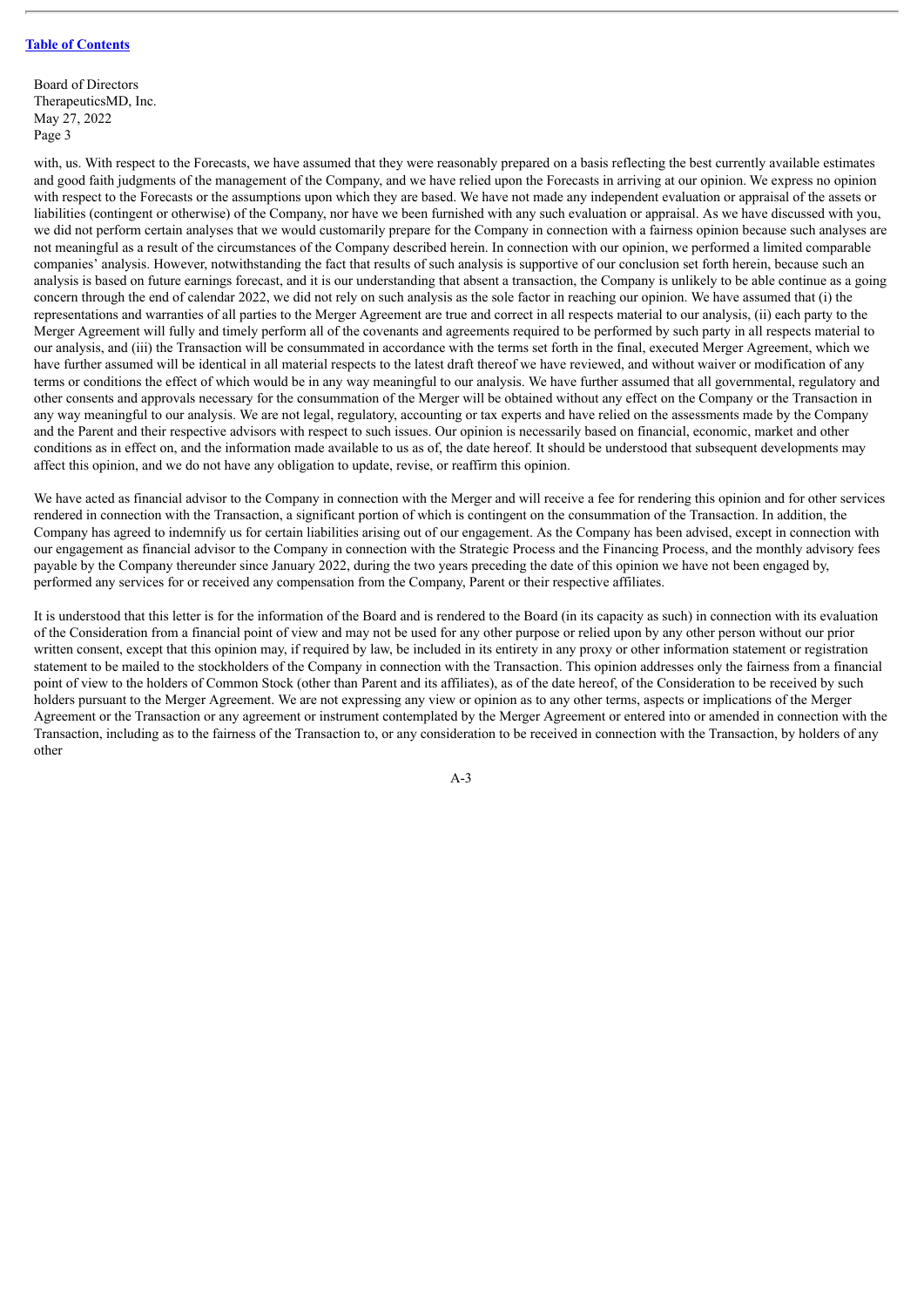Board of Directors TherapeuticsMD, Inc. May 27, 2022 Page 4

class of securities, any creditors or any other constituencies of the Company. We are also not expressing any view or opinion as to the impact of the Transaction on the solvency or the viability of the Company or Parent or their ability to pay their respective obligations when they come due. We express no view or opinion with respect to the amount or nature of any compensation to any officers, directors or employees of the Company, or any class of such persons relative to the Consideration to be received by the holders of the Common Stock in the Transaction or with respect to the fairness of any such compensation. We also express no view or opinion regarding matters that require legal, regulatory, accounting, insurance, tax, environmental, executive compensation or other similar professional advice and we assume that opinions, counsel and interpretations regarding such matters have been or will be obtained from the appropriate professional sources. This opinion has been approved by our fairness committee. This opinion is not intended to be and does not constitute a recommendation to the members of the Board as to whether they should approve the Transaction or the Merger Agreement or take any other action in connection therewith, nor does it constitute a recommendation as to whether any stockholder of the Company should tender shares of Common Stock in the Tender Offer or otherwise act with respect to the Transaction.

Based on and subject to the foregoing, including the limitations and assumptions set forth herein, we are of the opinion that as of the date hereof the Consideration to be received by the holders of Common Stock pursuant to the Merger Agreement is fair, from a financial point of view, to such holders other than Parent and its affiliates.

Very best regards,

Greechill & Co. Luc

GREENHILL & CO., LLC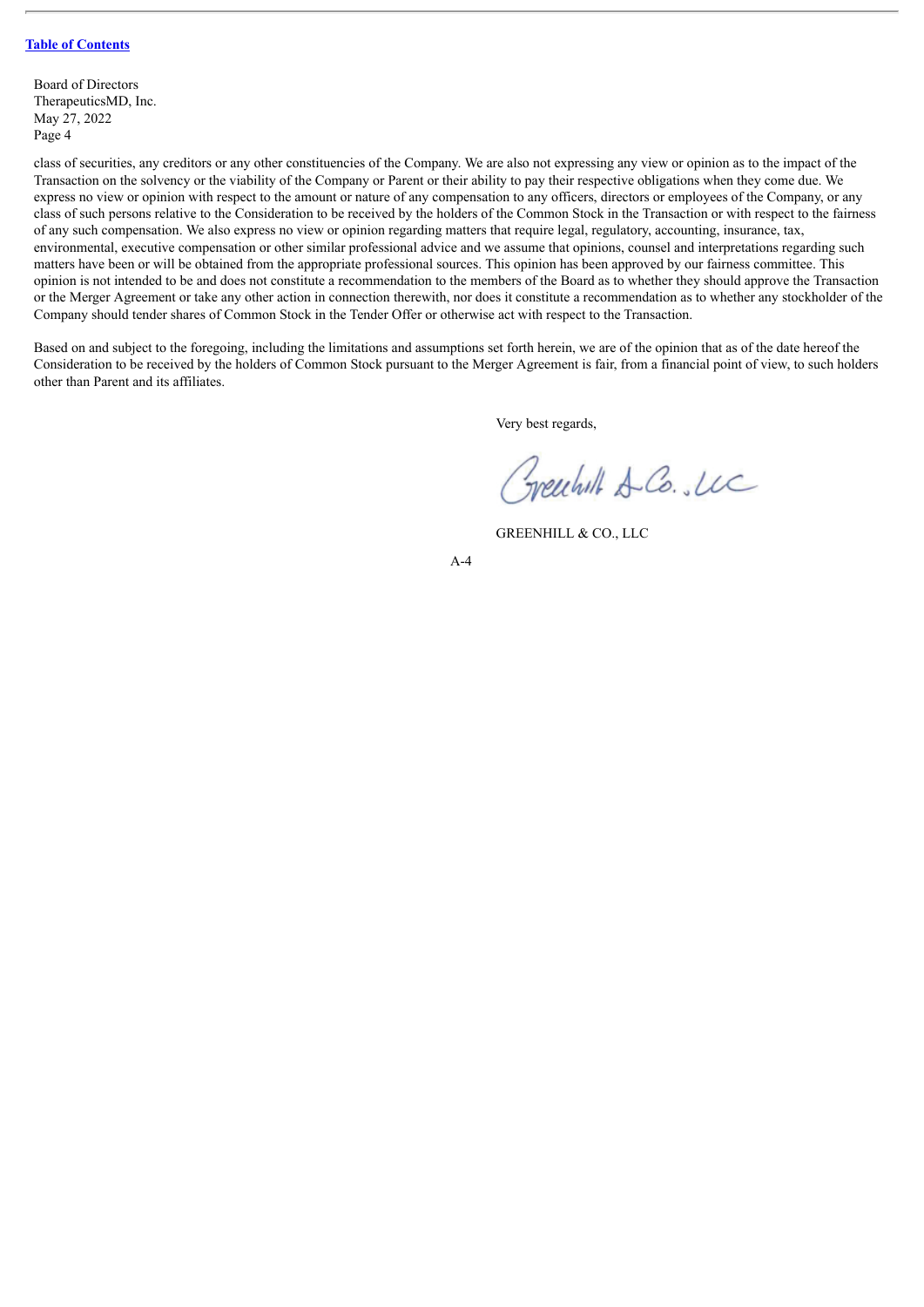### **AMENDED AND RESTATED EMPLOYMENT AGREEMENT**

<span id="page-55-0"></span>THIS AMENDED AND RESTATED EMPLOYMENT AGREEMENT (this "Agreement"), by and between TherapeuticsMD, Inc., a Nevada corporation (the "Company"), and Marlan Walker ("Executive") is entered into and effective as of the 18th day of December 2018 (the "Effective") Date").

**WHEREAS**, the Company and Executive previously entered into an employment agreement effective as of August 1, 2016 (the "Prior Agreement"); and

**WHEREAS**, the Company and Executive now wish to amend and restate the Prior Agreement in its entirety to provide for amended terms and conditions of Executive's continued employment with the Company, pursuant to the terms and conditions set forth in this Agreement.

**NOW, THEREFORE**, in consideration of the premises and of the mutual covenants set forth in this Agreement, the parties hereto agree as follows:

### 1. **Employment and Duties.**

(a) **Employment and Term**. The Company hereby agrees to continue to employ Executive, and Executive hereby agrees to continue to serve the Company, in accordance with the terms and conditions set forth herein, for a period of three (3) years, commencing as of the Effective Date (such three (3) year period, as it may be extended pursuant to this Section 1(a), the "Term"), unless sooner terminated pursuant to Section 3 hereof. Commencing on the third anniversary of the Effective Date, and each anniversary thereafter, the Term shall automatically be extended for one (1) additional year, unless at least ninety (90) days prior to such anniversary, the Company or Executive shall have given notice in accordance with Section 8 that it or Executive does not wish to extend the Term.

(b) **Duties of Executive.** Executive shall serve as the General Counsel and Chief Development Officer of the Company, shall diligently perform all services as may be reasonably assigned to Executive by the Company's Board of Directors (the "Board"), the Company's Chief Executive Officer and shall exercise such power and authority as may from time to time be delegated to Executive by the Board, the Chief Executive Officer of the Company. During Executive's employment, Executive shall devote Executive's full business time, energy, and ability exclusively to the business and interests of the Company, shall be physically present at the Company's offices in Boca Raton, Florida during normal business hours each week (other than permitted periods of working remotely, paid time off ("PTO") and on appropriate business travel for the benefit of the Company and shall not, without the Company's prior written consent, be engaged in any other business activity pursued for gain, profit, or other pecuniary advantage if such activity interferes in any material respect with Executive's duties and responsibilities hereunder. In Executive's capacity as the General Counsel and Chief Development Officer of the Company, Executive shall do and perform all services, acts, or things necessary or advisable to manage and conduct the business of the Company, subject to the policies and procedures set by the Company, including, but not limited to providing general management of the Company's legal affairs; providing legal advice to the Company; managing litigation and other disputes; drafting and negotiating agreements; procuring intellectual property; encouraging Company compliance with all laws and regulations; apprising company of risks; development and management of product life cycle, pipeline products, and early stage development; support of in- and out-licensing; development and execution of non-patent exclusivity; and generation of data supporting defensive positions and potential new products. Except as otherwise agreed in writing by the Company, it shall not be a violation of this Agreement for Executive, and Executive shall be permitted, to (i) serve on any civic or charitable boards; (ii) deliver lectures, fulfill speaking engagements, or teach at educational institutions and other institutions; (iii) subject to any applicable Company policies, make personal investments in such form or manner as will neither require Executive's services in the operation or affairs of the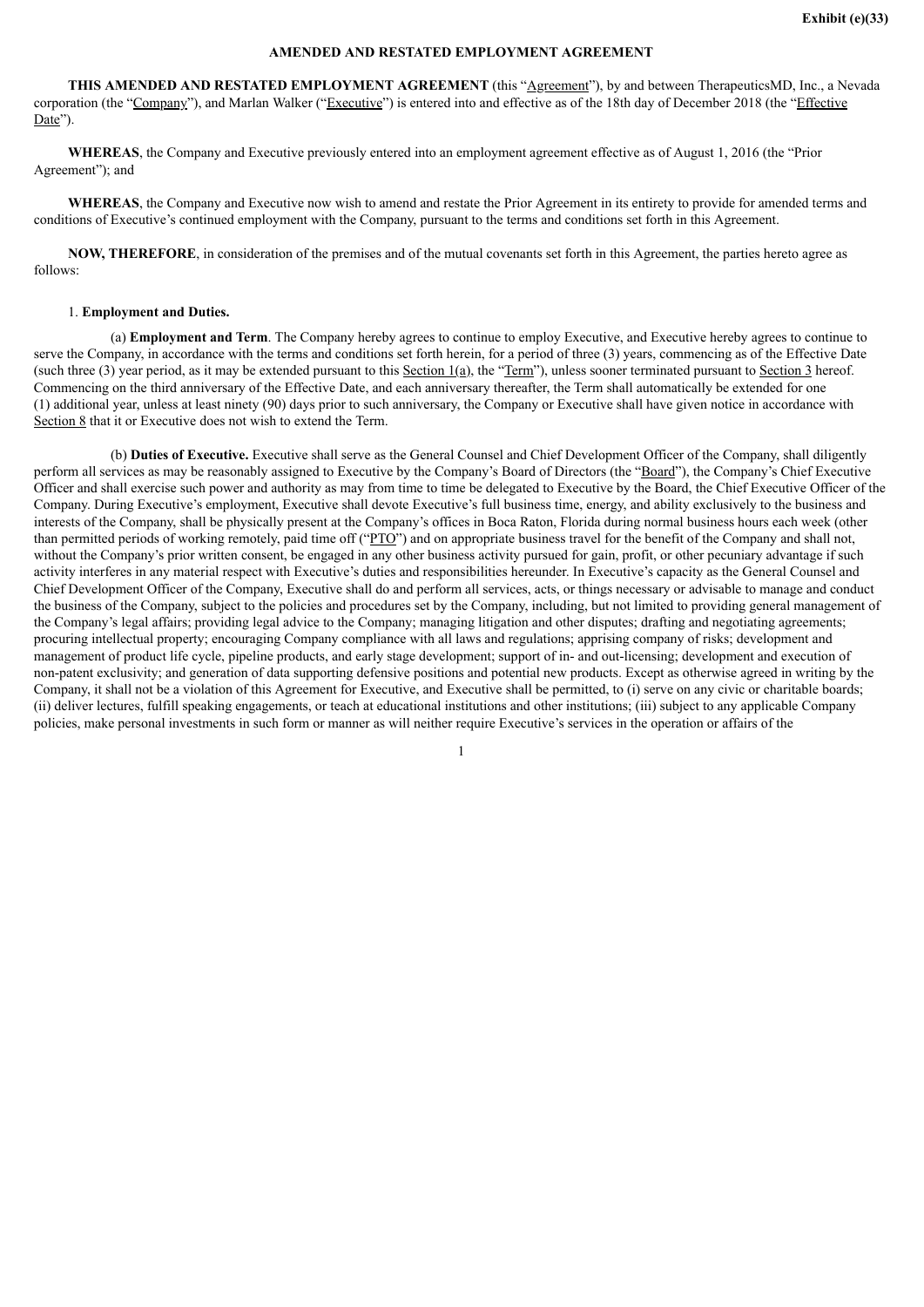companies or enterprises in which such investments are made nor subject Executive to any conflict of interest with respect to Executive's duties to the Company; and (iv) serve, with the written approval of the Board, as a director of one or more private or public companies, in each case so long as any such activities do not significantly interfere with the performance of Executive's responsibilities under this Agreement, create a conflict of interest, or create an adverse interest or position detrimental to Company.

(c) **Policies**. Executive shall faithfully adhere to, execute, and fulfill all lawful policies established by the Company as are communicated to Executive by the Company.

(d) **Place of Performance.** In connection with Executive's employment by the Company, Executive shall be based at the Company's principal executive offices in Boca Raton, Florida.

2. **Compensation**. For all services rendered by Executive, the Company shall compensate Executive as follows:

(a) **Base Salary**. Effective on the Effective Date, the base salary ("Base Salary") payable to Executive shall be three hundred fifty thousand dollars (\$350,000) per year, payable on a regular basis in accordance with the Company's standard payroll procedures, but not less than monthly. The Board or a committee of the Board shall review Executive's performance on at least an annual basis and may make increases to such Base Salary if, in its sole discretion, any such increase is warranted. The Board may reduce the Base Salary without Executive's consent only if such reduction applies in the same or greater percentage to all other executives of the Company at the Vice President level and above.

(b) **Annual Short-Term Incentive**. Executive shall be entitled to participate in the Company's annual short-term incentive compensation program, as such program may exist from time to time, at a level commensurate with that being offered to other executives of the Company at the Vice President level and above. For calendar years beginning on or after January 1, 2018, the percentage of Base Salary targeted as annual cash short-term incentive compensation for each calendar year during the Term shall be thirty percent (30%) of Base Salary (the "Targeted Annual Bonus Award"). Executive acknowledges that the amount of annual short-term incentive compensation, if any, to be awarded shall be at the sole, good faith discretion of the Board or a committee of the Board, may be less or more than the Targeted Annual Bonus Award, and will be based on a number of factors determined by the Board or a committee of the Board for each calendar year, including the Company's performance in connection with, among other factors, the clinical program, regulatory filings, commercialization and/or sales, and Executive's individual performance. Any annual short-term incentive compensation earned for any calendar year shall be paid quarterly, as soon as practicable. Except as set forth in Sections  $3(b)(ii)$ ,  $3(b)(iii)$ , and 3(b)(iv), Executive must be employed by the Company on the date on which short-term incentive compensation is paid in order to receive such shortterm incentive compensation.

(c) **Long-Term Incentive.** Executive shall be entitled to participate in the Company's long-term incentive compensation program, as such program may exist from time to time, at a level commensurate with that being offered to other executives of the Company at the Vice President level and above. Executive acknowledges that the amount of long-term incentive compensation, if any, to be awarded shall be at the sole, good faith discretion of the Board or a committee of the Board, and will be based on a number of factors determined by the Board or a committee of the Board for the applicable performance period, including the Company's performance in connection with, among other factors, the clinical program, regulatory filings, commercialization and/or sales, and Executive's individual performance. Any long-term incentive compensation earned for the applicable performance period shall be paid within the first  $2 \frac{1}{2}$  months of the calendar year immediately following the calendar year in which the applicable performance period ends. Except as otherwise set forth herein, Executive must be employed by the Company on the date on which long-term incentive compensation is paid to receive such long-term incentive compensation.

(d) **Stock Options.** The Company previously granted to Executive, pursuant to the Company's 2009 Amended and Restated Stock Incentive Plan, as the same may be amended from time to time (the "2009 Plan"),

 $\overline{2}$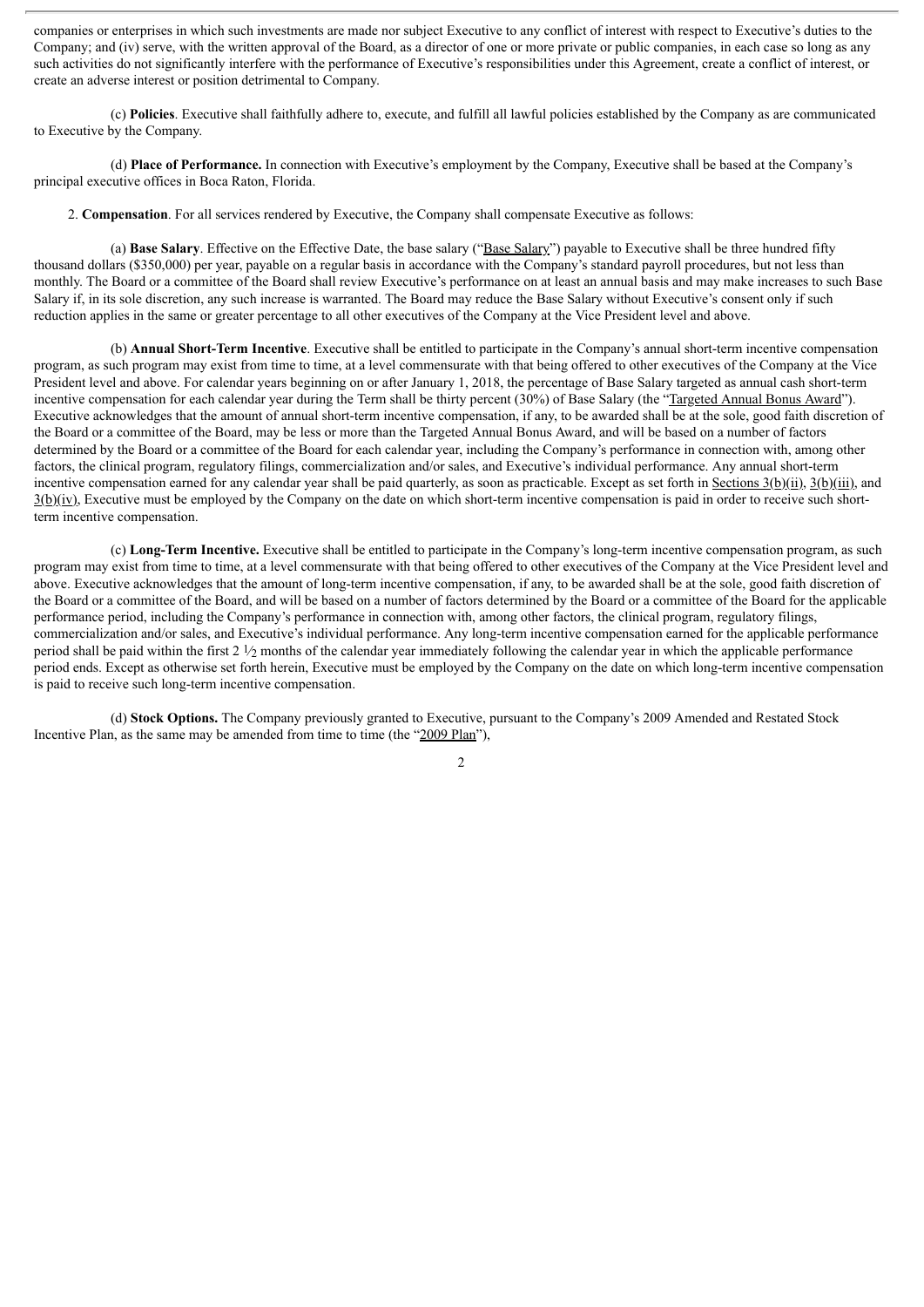and the Company's 2012 Amended and Restated Stock Incentive Plan, as the same may be amended from time to time (the "2012 Plan" and, together with the 2009 Plan, collectively, the "Plans"), stock options to purchase 985,000 shares of the Company's common stock (the "Previously Granted Stock Options"). The Previously Granted Stock Options are subject to the terms and conditions set forth in the applicable Plans and in the stock option agreement(s) previously executed by the Company and Executive. Additional Options or other equity compensation may be granted at the Board's discretion. The Previously Granted Stock Options shall fully and completely vest upon a Change in Control (as defined in the applicable Plans).

(e) **Restricted Stock Units.** As soon as practicable following the Effective Date, the Company will grant to Executive two hundred thirty thousand (230,000) restricted stock units ("RSUs") under the 2012 Plan as consideration for Executive entering into this Agreement, which RSUs will not vest in whole or in part until three (3) years after the Effective Date, at which time the RSUs will fully and completely vest, subject to Executive's continued employment with the Company and the terms and conditions in the 2012 Plan and an award agreement to be entered into between the Company and Executive. The RSUs shall fully and completely vest upon a Change in Control (as defined in the 2012 Plan).

(f) **Executive Perquisites, Benefits, and Other Compensation**. Executive shall be entitled to receive additional benefits and compensation from the Company in such form and to such extent as specified below:

(i) **Insurance Coverage**. During the Term, and as otherwise provided within the provisions of each of the respective plans, the Company shall make available to Executive all employee benefits to which other executives of the Company are entitled to receive, subject to the eligibility requirements and other provisions of such arrangements as applicable to executives of the Company generally. Such benefits shall include, but shall not be limited to, comprehensive health and major medical insurance, dental and life insurance, and short-term and long-term disability. During the Term, the Company will prove maintain customary director and officer insurance and other insurance coverage typically provided for the benefit of in-house legal counsel, including legal liability coverage, as reasonably necessary.

(ii) **Reimbursement for Expenses**. Reimbursement for business travel and other out-of-pocket expenses reasonably incurred by Executive in the performance of Executive's services under this Agreement, including, but not limited to, industry appropriate seminars and subscriptions and applicable licensing and continuing education expenses. All reimbursable expenses shall be appropriately documented in reasonable detail by Executive upon submission of any request for reimbursement and shall be in a format and manner consistent with the Company's expense reporting policy.

(iii) **Paid Time Off**. Executive shall be eligible to accrue PTO and utilize and carryover from year to year such PTO, consistent with the Company's policies and procedures in effect from time to time for officers of Executive's level.

(iv) **Other Executive Perquisites**. The Company shall provide Executive with other executive perquisites as may be made available to or deemed appropriate for Executive by the Board or a committee of the Board and participation in all other Company-wide employee benefits as are available to the Company's executives from time to time, including any plans, programs, or arrangements relating to retirement, deferred compensation, profit sharing, 401(k), and employee stock ownership.

(v) **Working Facilities**. During the Term, the Company shall furnish Executive with an office, staffing and administrative support and such other facilities and services suitable to Executive's position with the Company and adequate for the performance of Executive's duties hereunder, which will be reviewed and provided based on the Company's needs.

(i) **Office Equipment**. In the event that the Executive's employment and the Term are terminated pursuant to Sections 3(a)(iv) (Termination by the Company Without Good Cause) or  $3(a)(vi)$  (Termination by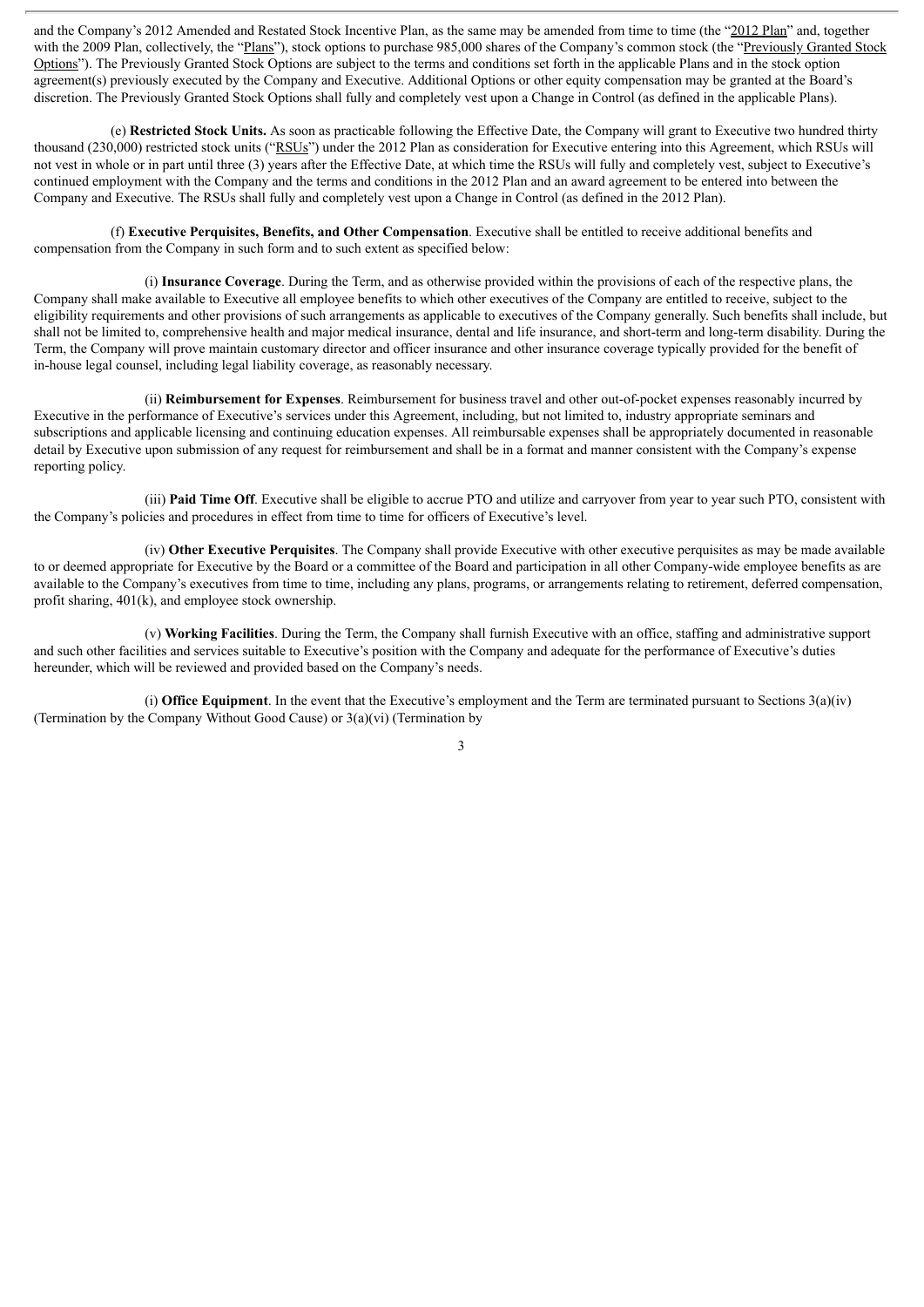Executive With Good Reason), the Executive will be permitted to retain (i) the computers, monitors, printers, and peripheral equipment that are used exclusively by the Executive during the Term including, but not limited to, speakers, mice, and keyboards, provided, however, that the Executive shall not be permitted to retain any data, hard drives, flash drives, other media, or software and (ii) any desk equipment, furniture, and the like specially ordered or provided for the Executive by the Company. The Executive understands and acknowledges that the retention of any such equipment by the Executive may be taxable to the Executive and the Executive shall be responsible for any such tax obligations.

#### 3. **Term of Employment.**

### (a) **Termination Under Certain Circumstances.**

(i) **Death**. Executive's employment and the Term shall be automatically terminated, without notice, effective upon the date of Executive's death.

(ii) **Disability**. If, as a result of incapacity due to physical or mental illness or injury, Executive shall have been absent from Executive's full-time duties hereunder for six (6) consecutive months, then thirty (30) days after giving written notice to Executive (which notice may occur before or after the end of such six (6) month period, but which shall not be effective earlier than the last day of such six (6) month period), the Company may terminate Executive's employment and the Term, provided Executive is unable to resume Executive's full-time duties at the conclusion of such notice period.

(iii) **Termination by the Company for Good Cause**. The Company may terminate Executive's employment and the Term upon ten (10) days prior written notice to Executive for "Good Cause", which shall mean any one or more of the following: (A) Executive's material breach of this Agreement (continuing for thirty (30) days after receipt of written notice of need to cure, if, in the Company's determination, such breach is curable); (B) Executive's negligence in the performance or intentional nonperformance (continuing for thirty (30) days after receipt of written notice of need to cure, if, in the Company's determination, such breach is curable) of any Executive's material duties and responsibilities; (C) Executive's willful dishonesty, fraud, or misconduct with respect to the business or affairs of the Company; (D) Executive's indictment for, charge of, conviction of, or guilty or *nolo contender* plea to a felony crime involving dishonesty or moral turpitude whether or not relating to the Company; (E) a confirmed positive drug test result for an illegal drug; or (F) a material sanction is imposed on Executive by any applicable professional organization or professional governing body including, for the avoidance of doubt, a legal regulatory board.

(iv) **Termination by the Company Without Good Cause**. The Company may terminate Executive's employment and the Term at any time without Good Cause.

(v) **Termination by Executive Without Good Reason**. Executive, at Executive's option and upon written notice to the Company, may terminate Executive's employment and the Term without Good Reason (as defined below) at any time, effective on the date of that notice.

(vi) **Termination by Executive With Good Reason**. At any time during the Term, Executive may terminate Executive's employment and the Term for Good Reason. For purposes of this agreement, "Good Reason" shall mean (A) the assignment to Executive of material duties inconsistent with Executive's position as the General Counsel and Chief Development Officer (including status, office, titles and reporting requirements), or any other action by the Company that results in a material diminution in such position, excluding for this purpose (i) any action not taken in bad faith and that is remedied by the Company promptly after receipt of a Notice of Termination for Good Reason (as defined below) thereof given by Executive and (ii) any change in status, office, titles and reporting requirements following a Change in Control of the Company in which the Company ceases to be a standalone public reporting company, provided that the material duties of Executive following such Change in Control are not inconsistent with those of Executive immediately prior to such Change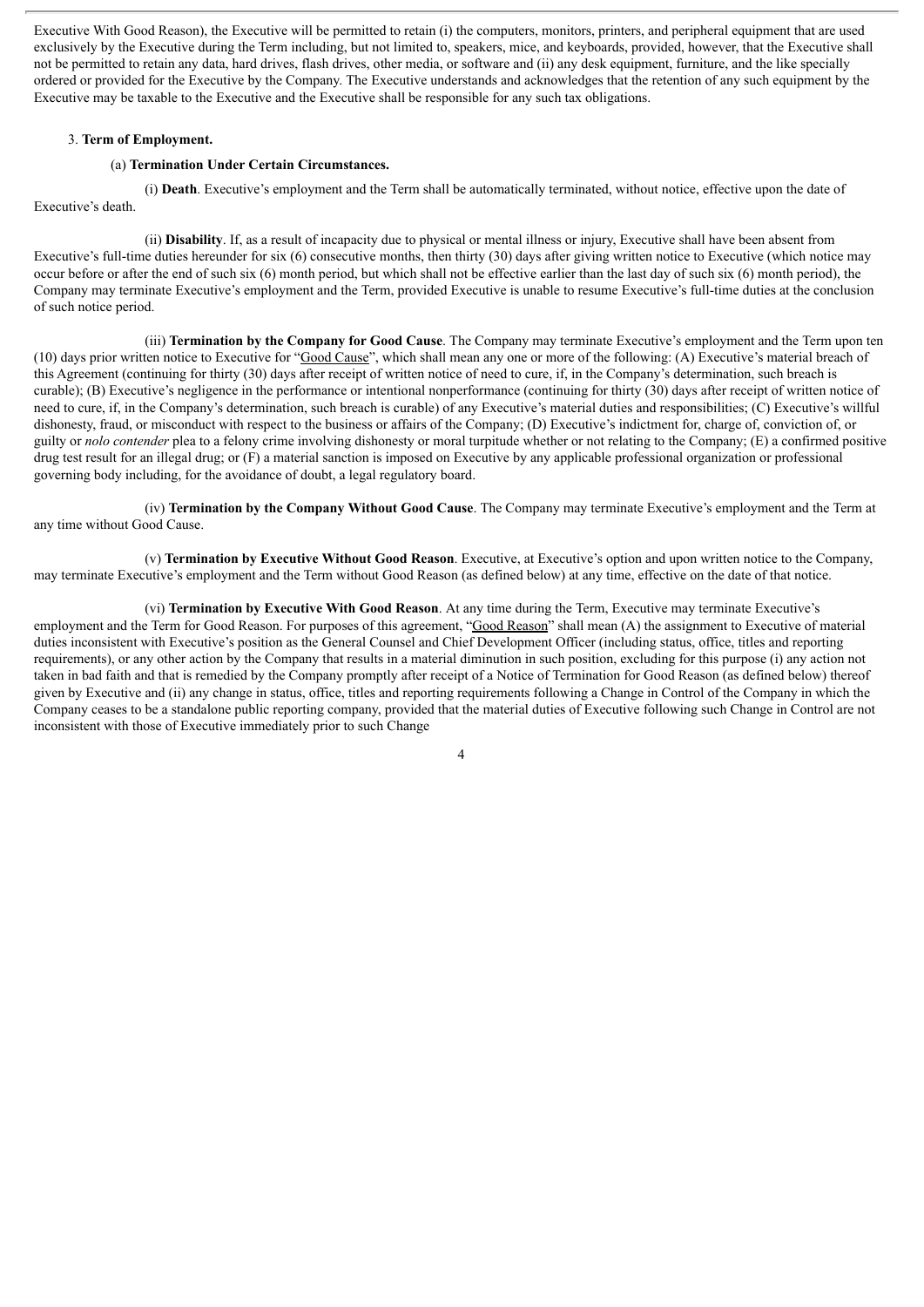in Control; (B) the Company requiring Executive to be based at any office or location other than in Palm Beach County, Florida, or within thirty-five (35) miles of such location, or such other location as mutually agreed to by the Company and Executive, except for travel reasonably required in the performance of Executive's responsibilities; or (C) any material failure by the Company to comply with any of the provisions of this Agreement, other than a failure not occurring in bad faith and that is remedied by the Company promptly after receipt of a Notice of Termination for Good Reason given thereof by Executive. A termination of employment by Executive for Good Reason shall be effected by Executive's giving the Board written notice ("Notice of Termination for Good Reason") of the termination, setting forth in reasonable detail the specific conduct of the Company that constitutes Good Reason and the specific provision(s) of this Agreement on which Executive relies, within ninety (90) days of the initial existence of one of the conditions constituting Good Reason. A termination of employment by Executive for Good Reason shall be effective on the thirty-first (31st) day following the date when the Notice of Termination for Good Reason is given to the Company; provided that such a termination of employment shall not become effective if the Company shall have substantially corrected the circumstance giving rise to the Notice of Termination for Good Reason within thirty (30) days after the Company's receipt of such Notice of Termination for Good Reason.

### (b) **Result of Termination.**

(i) Except as otherwise set forth in this Agreement, in the event of the termination of Executive's employment and the Term pursuant to Sections  $3(a)$ (iii) ("Termination by the Company for Good Cause") or  $3(a)$ (y) ("Termination by Executive Without Good Reason") above, Executive shall receive no further compensation under this Agreement other than the payment of Base Salary as shall have accrued and remained unpaid as of the date of termination and accrued but unused PTO consistent with the Company's policies and procedures therefor in effect at the time of such termination for officers of Executive's level.

(ii) In the event of the termination of Executive's employment and the Term pursuant to Sections  $3(a)(iv)$  ("Termination by the Company Without Good Cause") or  $3(a)(vi)$  ("Termination by Executive With Good Reason") above, (a) Executive shall, for a period of twelve (12) months following the effective date of such termination, continue to receive Executive's then current annual Base Salary, as provided in Section  $2(a)$ , (b) Executive shall receive an amount equal to Executive's Targeted Annual Bonus Award for the calendar year in which the termination of Executive's employment occurs, which amount shall be paid to Executive in a single lump sum, which is unpaid on the effective date of Executive's termination, and which shall be paid to Executive when paid to other similarly situated executives of the Company in accordance with Section 2(b) hereof, (c) Executive shall receive, beginning on the first payroll date occurring on or after the thirtieth (30th) day following the effective date of the termination of Executive's employment under this Agreement and for a period of twenty-four (24) months thereafter for a total of twenty-four (24) monthly payments, a monthly cash payment equal to the one (1) month cost of COBRA continuation of the health insurance benefits for Executive and Executive's immediate family as applicable, as the effective date of such termination, less, the one (1) month cost for the same health insurance benefits for Executive and Executive's immediate family as applicable that would have been incurred by Executive immediately prior to the effective date of such termination if Executive remained employed with the Company, (d) all unvested equity compensation of any kind (including, without limitation, stock options, restricted stock, or restricted stock units) held by Executive in Executive's capacity as an employee of the Company on the effective date of the termination shall vest as of the effective date of such termination, (e) Executive shall receive payment for accrued but unused PTO consistent with the Company's policies and procedures therefor in effect at the time of such termination for officers of Executive's level, and (f) Executive shall receive payment for any annual short-term incentive compensation earned pursuant to Section 2(b) hereof for the calendar year immediately preceding the calendar year in which the termination of Executive's employment occurs which is unpaid on the effective date of Executive's termination, which shall be paid to Executive when paid to other similarly situated executives of the Company in accordance with Section 2(b) hereof.

(iii) In the event of the termination of Executive's employment and the Term pursuant to Sections  $3(a)(i)$  ("Death") or  $3(a)(ii)$ ("Disability") above, (a) Executive shall receive an amount equal to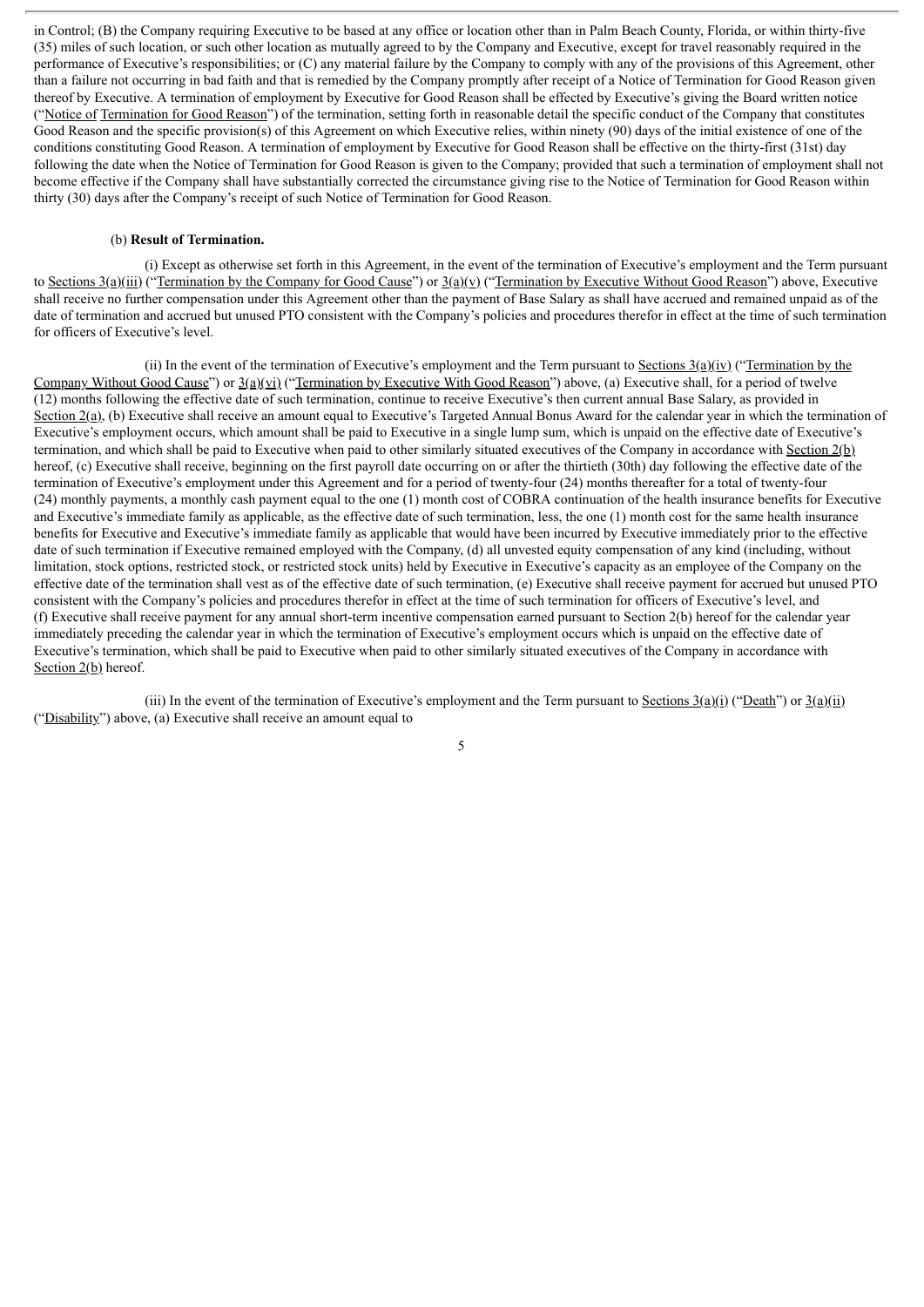Executive's Targeted Annual Bonus Award for the calendar year in which the termination of Executive's employment occurs, multiplied by a fraction, the numerator of which is the number of full months of such calendar year during which Executive was employed with the Company, and the denominator of which is twelve (12), which amount shall be paid to Executive in a single lump sum on the first payroll date occurring on or after the thirtieth (30th) day following the effective date of the termination of Executive's employment under this Agreement, (b) all unvested equity compensation of any kind (including, without limitation, stock options, restricted stock, or restricted stock units) held by Executive in Executive's capacity as an employee of the Company on the effective date of the termination shall vest as of the effective date of such termination, (c) Executive shall receive payment for accrued but unused PTO consistent with the Company's policies and procedures therefor in effect at the time of such termination for officers of Executive's level, and (d) Executive shall receive payment for any annual short-term incentive compensation earned pursuant to Section 2(b) hereof for the calendar year immediately preceding the calendar year in which the termination of Executive's employment occurs which is unpaid on the effective date of Executive's termination, which shall be paid to Executive when paid to other similarly situated executives of the Company in accordance with Section 2(b) hereof.

(iv) In the event of the termination of Executive's employment and the Term pursuant to Sections  $3(a)(iv)$  ("Termination by the Company Without Good Cause") or 3(a)(vi) ("Termination by Executive With Good Reason") during the twelve (12) month period immediately following a Change in Control, then in lieu of any benefits or amounts otherwise payable under Section 3(b)(ii) hereof, (a) Executive shall, for a period of eighteen (18) months following the effective date of such termination, continue to receive Executive's then current annual Base Salary, as provided in Section 2(a), (b) Executive shall receive an amount equal to one and one half times (1.5x) Executive's Targeted Annual Bonus Award for the calendar year in which the termination of Executive's employment occurs, which amount shall be paid to Executive in a single lump sum on the first payroll date occurring on or after the thirtieth (30th) day following the effective date of the termination of Executive's employment under this Agreement, (c) Executive shall receive, beginning on the first payroll date occurring on or after the thirtieth (30th) day following the effective date of the termination of Executive's employment under this Agreement and for a period of eighteen (18) months thereafter for a total of eighteen (18) monthly payments, a monthly cash payment equal to the one (1) month cost of COBRA continuation of the health insurance benefits for Executive and Executive's immediate family as applicable, as the effective date of such termination, less, the one (1) month cost for the same health insurance benefits for Executive and Executive's immediate family as applicable that would have been incurred by Executive immediately prior to the effective date of such termination if Executive remained employed with the Company, (d) all unvested equity compensation of any kind (including, without limitation, stock options, restricted stock, or restricted stock units) held by Executive in Executive's capacity as an employee of the Company on the effective date of the termination shall vest as of the effective date of such termination, (e) Executive shall receive payment for accrued but unused PTO consistent with the Company's policies and procedures therefor in effect at the time of such termination for officers of Executive's level, and (f) Executive shall receive payment for any annual short-term incentive compensation earned pursuant to Section 2(b) hereof for the calendar year immediately preceding the calendar year in which the termination of Executive's employment occurs which is unpaid on the effective date of Executive's termination, which shall be paid to Executive when paid to other similarly situated executives of the Company in accordance with Section 2(b) hereof.

(c) **Release**. Notwithstanding any other provision in this Agreement to the contrary, as a condition precedent to receiving any posttermination payments or benefits identified in Sections 3(b)(ii), 3(b)(iii) and 3(b)(iv) of this Agreement, Executive agrees to execute (and not revoke) a full and complete release of all claims against the Company and its affiliates, in the form attached hereto as  $Exhibit B$  (subject to such modifications as the Company reasonably may request) (the "Release"). If Executive fails to execute and deliver to the Company the Release within twenty-one (21) days following the date of termination, or revokes the Release, within seven (7) days following the date Executive executes and delivers the Release, or materially breaches any term of this Agreement or any other agreement between Executive and the Company while receiving such posttermination payments or benefits, Executive agrees that Executive shall not be entitled to receive any such post-termination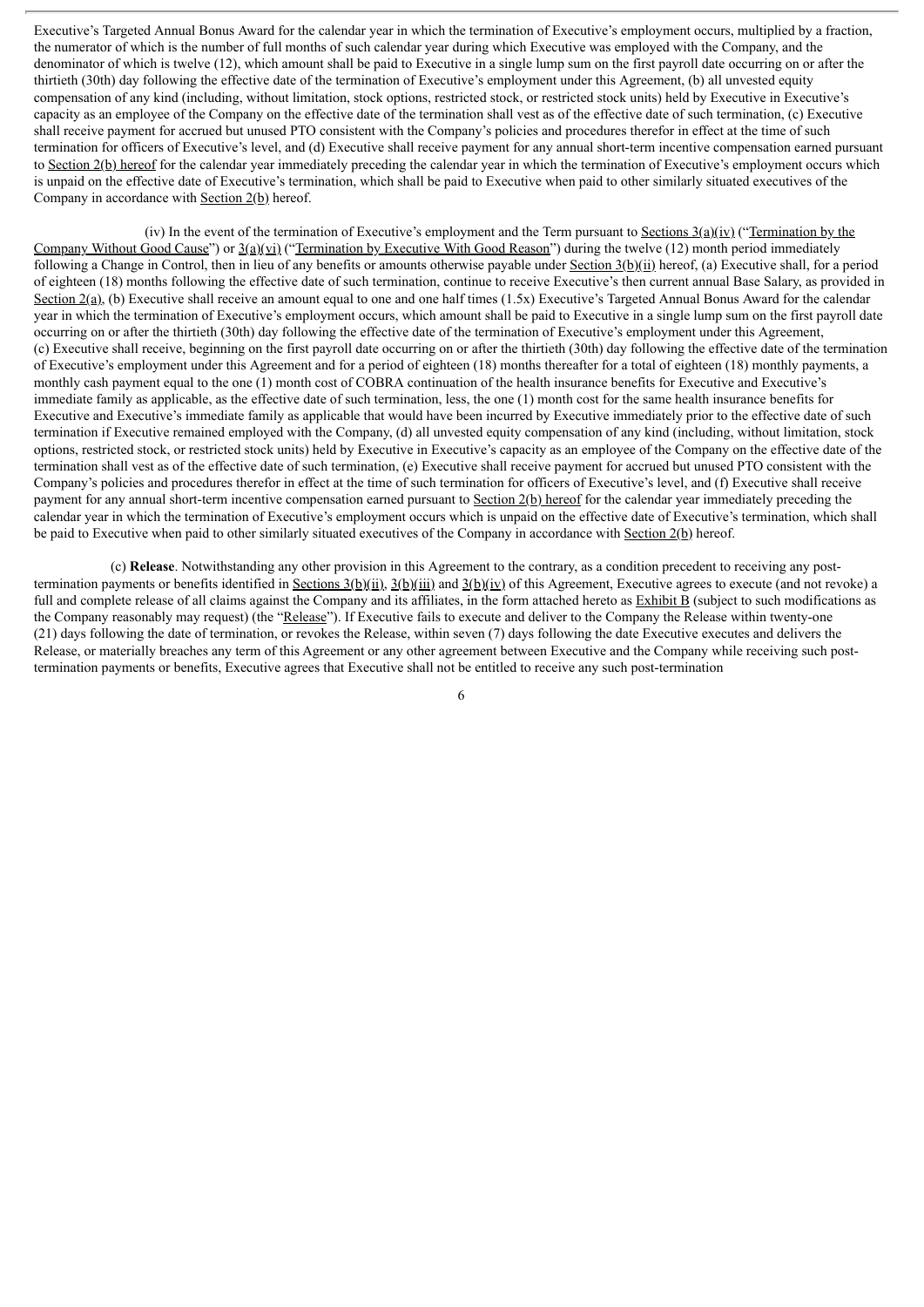payments. For purposes of this Agreement, the Release shall be deemed to have been executed by Executive if it is signed by Executive's legal representative in the case of legal incompetence or on behalf of Executive's estate in the case of Executive's death. Payment of any post-termination payments or benefits identified in Sections  $3(b)(ii)$ ,  $3(b)(iii)$  and  $3(b)(iv)$  of this Agreement shall be delayed until the first payroll date occurring on or after the thirtieth (30th) day following the effective date of the termination of Executive's employment under this Agreement, and any payments that are so delayed shall be paid on the first payroll date occurring on or after the thirtieth (30th) day following the effective date of the termination of Executive's employment under this Agreement.

(d) **Section 409A**. Any payments made by the Company pursuant to Sections  $3(b)(ii)$ ,  $3(b)(iii)$  and  $3(b)(iv)$  of this Agreement (except for unpaid annual short-term incentive compensation earned in the calendar year immediately preceding the calendar year in which the termination of Executive's employment occurs, which shall be paid to Executive when paid to other similarly situated executives of the Company) shall be paid or commence on the first payroll date occurring on or after the thirtieth (30th) day following the effective date of Executive's "separation from service" within the meaning of Section 409A ("Section 409A") of the Internal Revenue Code of 1986, as amended (the "Code"). For purposes of applying the provisions of Section 409A to this Agreement, each separately identified amount to which Executive is entitled under this Agreement shall be treated as a separate payment. In addition, to the extent permissible under Section 409A, any series of installment payments under this Agreement shall be treated as a right to a series of separate payments. Executive shall receive no additional compensation following any termination except as provided herein. In the event of any termination, Executive shall resign all positions with the Company and its subsidiaries. If Executive is a "specified employee" within the meaning of Section 409A, then payments identified in Section  $3(b)$  of this Agreement shall not commence until six (6) months following "separation from service" within the meaning of Section 409A to the extent necessary to avoid the imposition of the additional twenty percent (20%) tax under Section 409A (and in the case of installment payments, the first payment shall include all installment payments required by this subsection that otherwise would have been made during such six-month period). If the payments described in Section 3(b) must be delayed for six (6) months pursuant to the preceding sentence, Executive shall not be entitled to additional compensation to compensate for such delay period. Upon the date such payment would otherwise commence, the Company shall reimburse Executive for such payments, to the extent that such payments otherwise would have been paid by the Company had such payments commenced upon Executive's "separation from service" within the meaning of Section 409A. Any remaining payments shall be provided by the Company in accordance with the schedule and procedures specified herein. This Agreement is intended to satisfy the requirements of Section 409A with respect to amounts subject thereto, and shall be interpreted and construed consistent with such intent. Any reimbursements by the Company to Executive of any eligible expenses under this Agreement that are not excludable from Executive's income for Federal income tax purposes (the "Taxable Reimbursements") shall be made by no later than the last day of the taxable year of Executive following the year in which the expense was incurred. The amount of any Taxable Reimbursements, and the value of any in-kind benefits to be provided to Executive, during any taxable year of Executive shall not affect the expenses eligible for reimbursement, or in-kind benefits to be provided, in any other taxable year of Executive. The right to Taxable Reimbursement, or in-kind benefits, shall not be subject to liquidation or exchange for another benefit. Notwithstanding the foregoing, the Company does not make any representation to Executive that the payments or benefits provided under this Agreement are exempt from, or satisfy, the requirements of Section 409A, and the Company shall have no liability or other obligation to indemnify or hold harmless Executive or any beneficiary for any tax, additional tax, interest or penalties that Executive or any beneficiary may incur in the event that any provision of this Agreement, or any amendment or modification thereof, or any other action taken with respect thereto, is deemed to violate any of the requirements of Section 409A.

### (e) **Section 280G.**

(i) **Certain Reductions in Agreement Payments**. Anything in this Agreement to the contrary notwithstanding, in the event a nationally recognized independent accounting firm designated by the Company and reasonably acceptable to Executive (the "Accounting Firm") shall determine that receipt of all payments or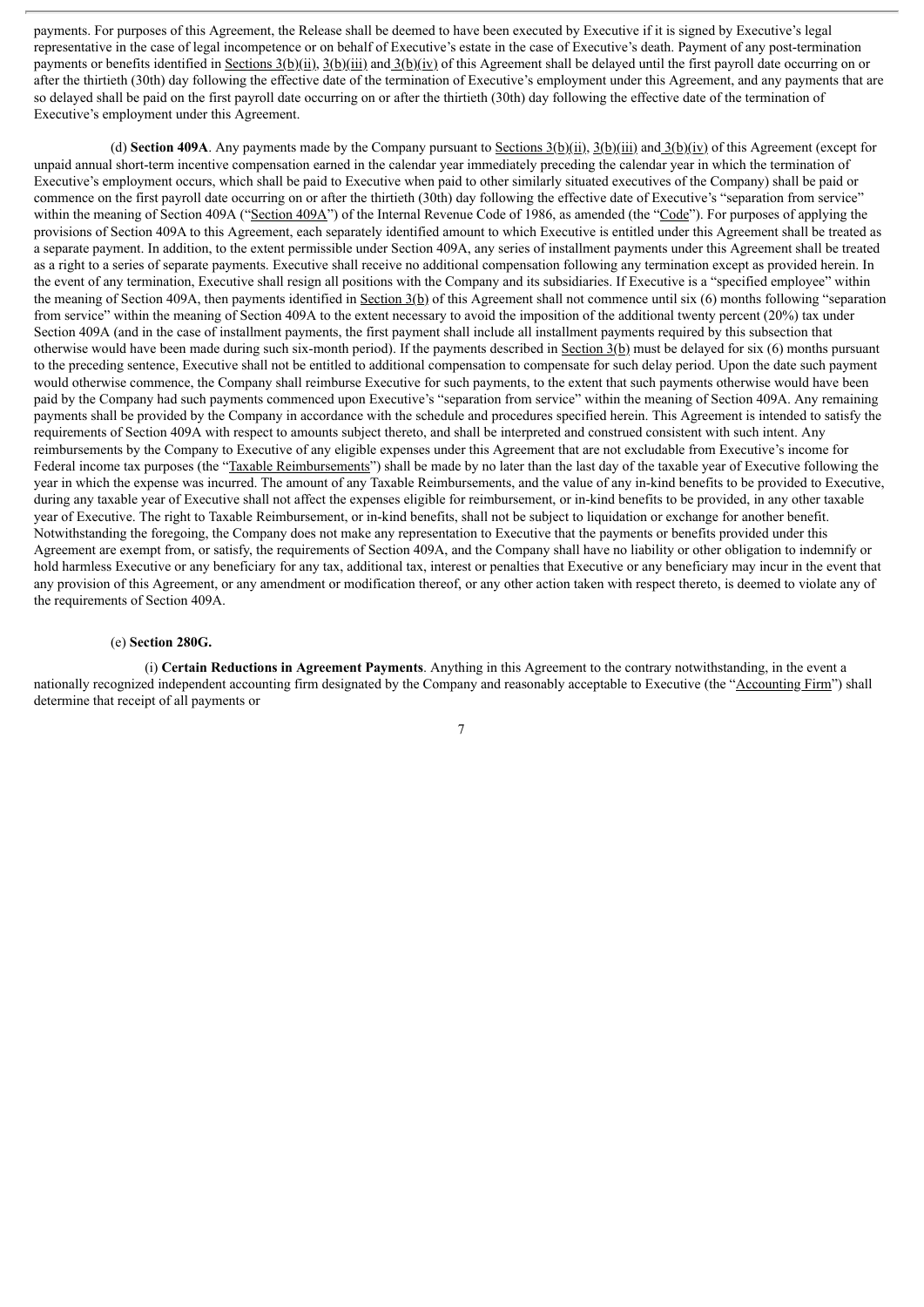distributions by the Company and its affiliates in the nature of compensation to or for Executive's benefit, whether paid or payable pursuant to this Agreement or otherwise (a "Payment"), would subject Executive to the excise tax under Section 4999 of the Code, the Accounting Firm shall determine as required below in this Section 3(e) whether to reduce any of the Payments paid or payable pursuant to this Agreement (the "Agreement Payments") to the Reduced Amount (as defined below). The Agreement Payments shall be reduced to the Reduced Amount only if the Accounting Firm determines that Executive would have a greater Net After-Tax Receipt (as defined below) of aggregate Payments if Executive's Agreement Payments were so reduced. If the Accounting Firm determines that Executive would not have a greater Net After-Tax Receipt of aggregate Payments if Executive's Agreement Payments were so reduced, then Executive shall receive all Agreement Payments to which Executive is entitled.

(ii) Accounting Firm Determinations. If the Accounting Firm determines that aggregate Agreement Payments should be reduced to the Reduced Amount, then the Company shall promptly give Executive notice to that effect and a copy of the detailed calculation thereof. All determinations made by the Accounting Firm under this Section  $3(e)$  shall be binding upon the Company and Executive and shall be made as soon as reasonably practicable and in no event later than twenty (20) days following the effective date of the termination of Executive's employment with the Company. For purposes of reducing the Agreement Payments to the Reduced Amount, only amounts payable under this Agreement (and no other Payments) shall be reduced. The reduction of the amounts payable hereunder, if applicable, shall be made (A) only from Payments that the Accounting Firm determines reasonably may be characterized as "parachute payments" under Section 280G of the Code; (B) only from Payments that are required to be made in cash, (C) only with respect to any amounts that are not payable pursuant to a "nonqualified deferred compensation plan" subject to Section 409A of the Code, until those payments have been reduced to zero, and (D) in reverse chronological order, to the extent that any Payments subject to reduction are made over time (e.g., in installments). In no event, however, shall any Payments be reduced if and to the extent such reduction would cause a violation of Section 409A of the Code or other applicable law. All fees and expenses of the Accounting Firm shall be borne solely by the Company.

(iii) Overpayments; Underpayments. As a result of the uncertainty in the application of Section 4999 of the Code at the time of the initial determination by the Accounting Firm hereunder, it is possible that amounts will have been paid or distributed by the Company to or for the benefit of Executive pursuant to this Agreement which should not have been so paid or distributed (an "Overpayment") or that additional amounts which will have not been paid or distributed by the Company to or for the benefit of Executive pursuant to this Agreement which should have been so paid or distributed (an "Underpayment"), in each case consistent with the calculation of the Reduced Amount hereunder. In the event that the Accounting Firm, based upon the assertion of a deficiency by the Internal Revenue Service against either the Company or Executive which the Accounting Firm believes has a high probability of success determines that an Overpayment has been made, Executive shall pay any such Overpayment to the Company together with interest at the applicable federal rate provided for in Section 7872(f)(2) of the Code; provided, however, that no amount shall be payable by Executive to the Company if and to the extent such payment would not either reduce the amount on which Executive is subject to tax under Section 1 and Section 4999 of the Code or generate a refund of such taxes. In the event that the Accounting Firm, based upon controlling precedent or other substantial authority, determines that an Underpayment has occurred, any such Underpayment shall be paid promptly (and in no event later than 60 days following the date on which the Underpayment is determined) by the Company to or for the benefit of Executive together with interest at the applicable federal rate provided for in Section 7872(f)(2) of the Code.

(iv) Definitions. The following terms shall have the following meanings for purposes of this Section 3:

(A) "Net After-Tax Receipt" shall mean the present value (as determined in accordance with Sections 280G(b)(2)(A)(ii) and 280G(d)(4) of the Code) of a Payment net of all taxes imposed on Executive with respect thereto under Sections 1 and 4999 of the Code and under applicable state and local laws, determined by applying the highest marginal rate under Section 1 of the Code and under state and local laws which applied to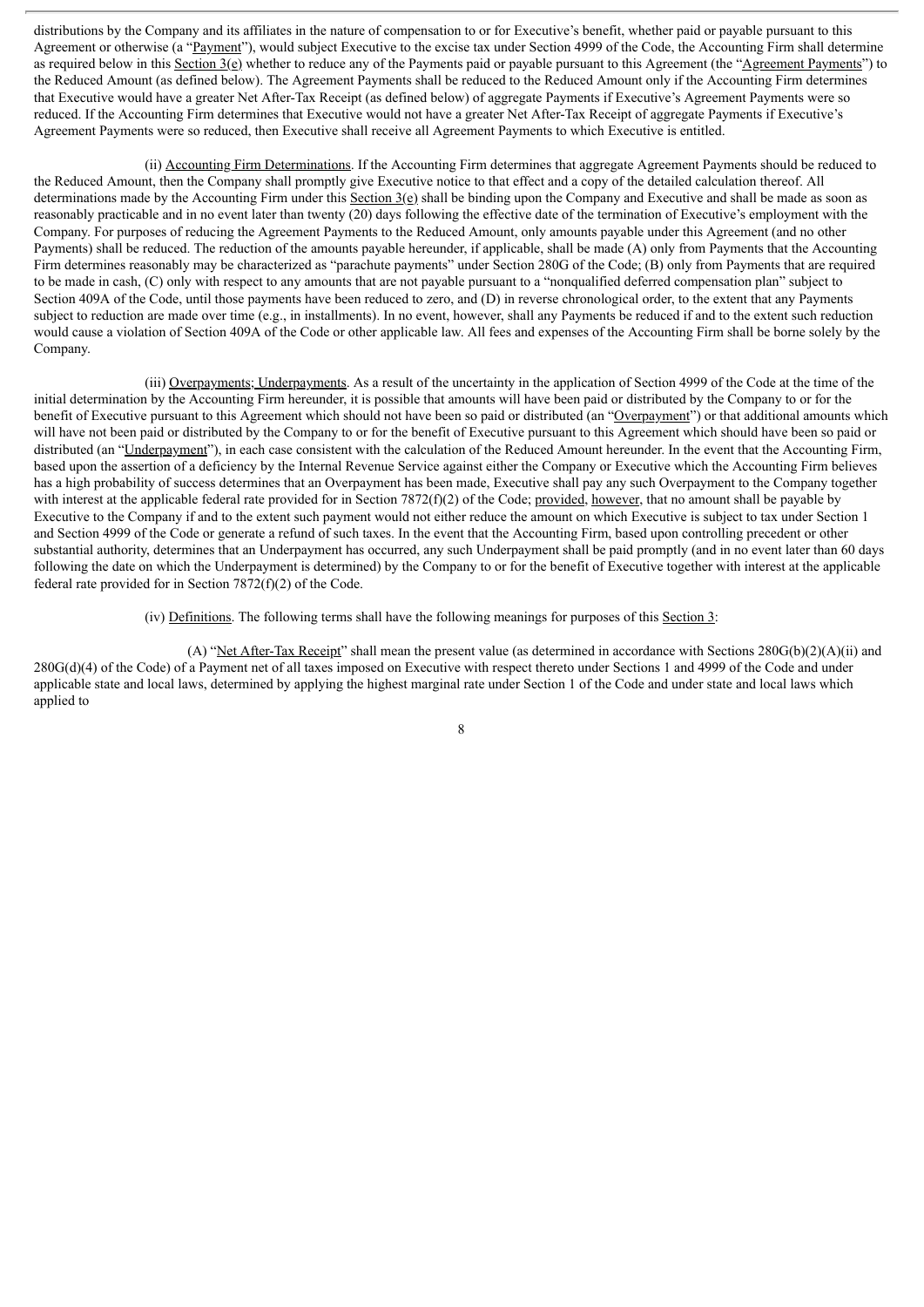Executive's taxable income for the immediately preceding taxable year, or such other rate(s) as the Accounting Firm determined to be likely to apply to Executive in the relevant taxable year(s).

(B) "Reduced Amount" shall mean the greatest amount of Agreement Payments that can be paid that would not result in the imposition of the excise tax under Section 4999 of the Code if the Accounting Firm determines to reduce Agreement Payments pursuant to Section 3(e) (i).

### 4. **Competition and Non-Solicitation.**

(a) **Interests to be Protected**. The parties acknowledge that Executive will perform essential services for the Company, its employees, and its stockholders during the term of Executive's employment with the Company. Executive will be exposed to, have access to, and work with, a considerable amount of confidential information. The parties also expressly recognize and acknowledge that the personnel of the Company have been trained by, and are valuable to, the Company and that the Company will incur substantial recruiting and training expenses if the Company must hire new personnel or retrain existing personnel to fill vacancies. The parties expressly recognize that it could seriously impair the goodwill and diminish the value of the Company's business should Executive compete with the Company in any manner whatsoever. The parties acknowledge that this covenant has an extended duration; however, they agree that this covenant is reasonable and it is necessary for the protection of the Company, its stockholders, and employees. For these and other reasons, and the fact that there are many other employment opportunities available to Executive if Executive's employment is terminated, the parties are in full and complete agreement that the following restrictive covenants are fair and reasonable and are entered into freely, voluntarily, and knowingly. Furthermore, each party was given the opportunity to consult with independent legal counsel before entering into this Agreement.

(b) **Non-Competition**. During the term of Executive's employment with the Company and for eighteen (18) months after the termination of Executive's employment with the Company, which may be extended an additional twelve (12) months in the sole and absolute discretion of the Company for a total of thirty (30) months after termination of Executive's employment with the Company, regardless of the reason therefor, Executive shall not (whether directly or indirectly, as owner, principal, agent, stockholder, director, officer, manager, employee, partner, participant, or in any other capacity) engage or become substantially and directly financially interested in any Competitive Business Activities conducted within the Restricted Territory (as defined below). In the event of the termination of Executive's employment and the Term pursuant to Sections 3(a)(iv) ("Termination by the Company Without Good Cause") or  $3(a)(yi)$  ("Termination by Executive With Good Reason"), if the Company exercises its right to extend this non-competition clause by the additional twelve (12) months, then Executive will, (a) for a period of twelve (12) additional months, continue to receive Executive's then current annual Base Salary, as provided in Section  $2(a)$ , and (b) Executive will receive for a period of an additional six (6), a monthly cash payment equal to the one (1) month cost of COBRA continuation of the health insurance benefits for Executive and Executive's immediate family as applicable. As used herein, the term "Competitive Business Activities" shall mean business activities that are competitive with the business of the Company, including but not limited to, business activities in the pharmaceutical industry related to products that compete with the Company's products, and the term "Restricted Territory" shall mean any state or other geographical area in which the Company has demonstrated an intent to develop, commercialize, and/or distribute products during Executive's employment with the Company. Executive hereby agrees that, as of the date hereof, during Executive's employment with the Company, the Company has demonstrated an intent to develop, commercialize, and/or distribute products throughout the United States of America, Canada, Mexico, Brazil, Argentina, Europe, Australia, South Africa, Russia, Israel, Japan, and South Korea.

(c) **Non-Solicitation of Employees**. During the term of Executive's employment and for a period of twenty-four (24) months after the termination of Executive's employment with the Company, regardless of the reason therefor, Executive shall not directly or indirectly, for the Company, or on behalf of or in conjunction with any other person, company, partnership, corporation, or governmental or other entity, solicit for employment, seek to hire, or hire any person who is employed by the Company, is a consultant of the Company, or is an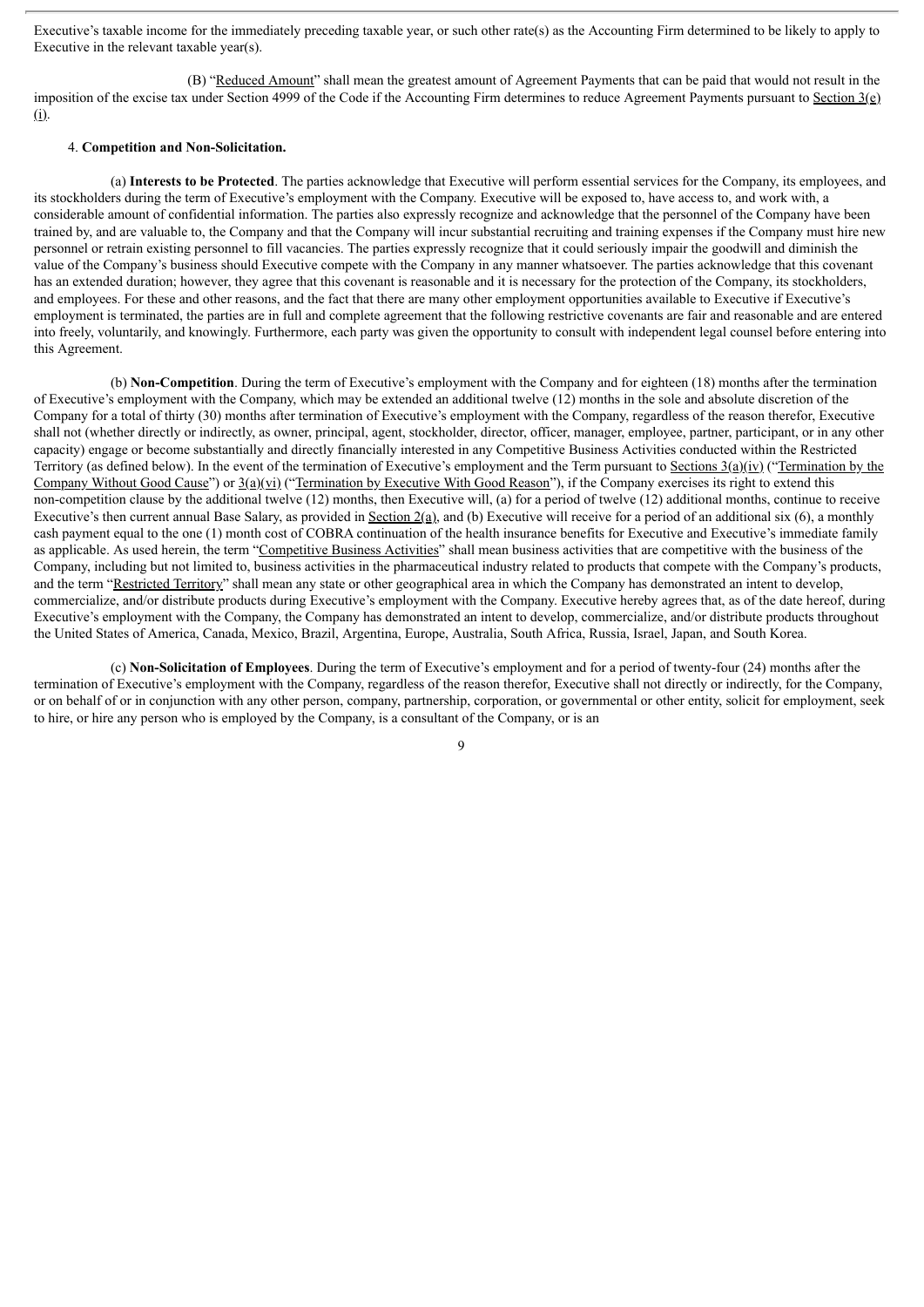independent contractor of the Company, within twenty-four (24) months of the termination of Executive's employment, and, as related solely to consultants, for the purpose of having any such consultant engage in services that are the same as, similar to, or related to the services that such consultant provided for the Company and that are competitive with the services provided by the consultant for the Company.

(d) **Non-Solicitation of Customers**. During the term of Executive's employment and for a period of twenty-four (24) months after the termination of Executive's employment with the Company, regardless of the reason therefor, Executive shall not directly or indirectly, for the Company, or on behalf of, or in conjunction with, any other person, company, partnership, corporation, or governmental entity, call on, solicit, or engage in business with, any of the actual or targeted prospective customers or clients of the Company on behalf of any person or entity in connection with any Competitive Business, nor shall Executive make known the names and addresses of such actual or targeted prospective customers or clients, or any information relating in any manner to the trade or business relationships of the Company with such customers or clients, other than in connection with the performance of Executive's duties under this Agreement, and/or persuade or encourage or attempt to persuade or encourage any persons or entities with whom the Company does business or has some business relationship to cease doing business or to terminate its business relationship with the Company or to engage in any Competitive Business Activities on its own or with any competitor of the Company. As used herein, the term "Competitive Business" shall mean business that is directly competitive with the business of the Company, including but not limited to, business in the pharmaceutical industry related to products that directly compete with the Company's products.

(e) **Employee Assignment, Invention and Confidentiality Agreement**. Executive hereby reaffirms, acknowledges, and agrees that Executive is subject to the terms and conditions set forth in that certain Employee Assignment, Invention, and Confidentiality Agreement (the "EAICA") previously entered into by and between the Company and Executive and that this Agreement does not modify or amend the EAICA.

(f) **Equitable Relief**. In the event a violation of any of the restrictions contained in this Section 4 occurs, the Company shall be entitled to preliminary and permanent injunctive relief (without being required to post bond), reasonable attorneys' fees, and damages and an equitable accounting of all earnings, profits, and other benefits arising from such violation, which right shall be cumulative and in addition to any other rights or remedies to which the Company may be entitled. In the event of a violation of any provision of <u>Section 4(b)</u>, Section  $4(\underline{c})$ , or Section  $4(\underline{d})$ , the period for which those provisions would remain in effect shall be extended for a period of time equal to that period beginning when such violation commenced and ending when the activities constituting such violation shall have been finally terminated in good faith.

(g) **Restrictions Separable**. If the scope of any provision of this Agreement (whether in this Section 4 or otherwise) is found by a court to be too broad to permit enforcement to its full extent, then such provision shall be enforced to the maximum extent permitted by law. The parties agree that the scope of any provision of this Agreement may be modified by a judge in any proceeding to enforce this Agreement, so that such provision can be enforced to the maximum extent permitted by law. Each and every restriction set forth in this Section 4 is independent and severable from the others, and no such restriction shall be rendered unenforceable by virtue of the fact that, for any reason, any other or others of them may be unenforceable in whole or in part.

5. **Return of Company Property**. At any time as requested by the Company, or upon the termination of Executive's employment with the Company for any reason, Executive shall deliver promptly to the Company all files, lists, books, records, manuals, memoranda, drawings, and specifications; all other written or printed materials and computers, cell phones, and other equipment that are the property of the Company (and any copies of them); and all other materials that may contain confidential information relating to the business of the Company, which Executive may then have in Executive's possession or control, whether prepared by Executive or not.

6. **Cooperation**. Following the Term, Executive shall give assistance and cooperation willingly, upon reasonable advance notice with due consideration for Executive's other business or personal commitments, in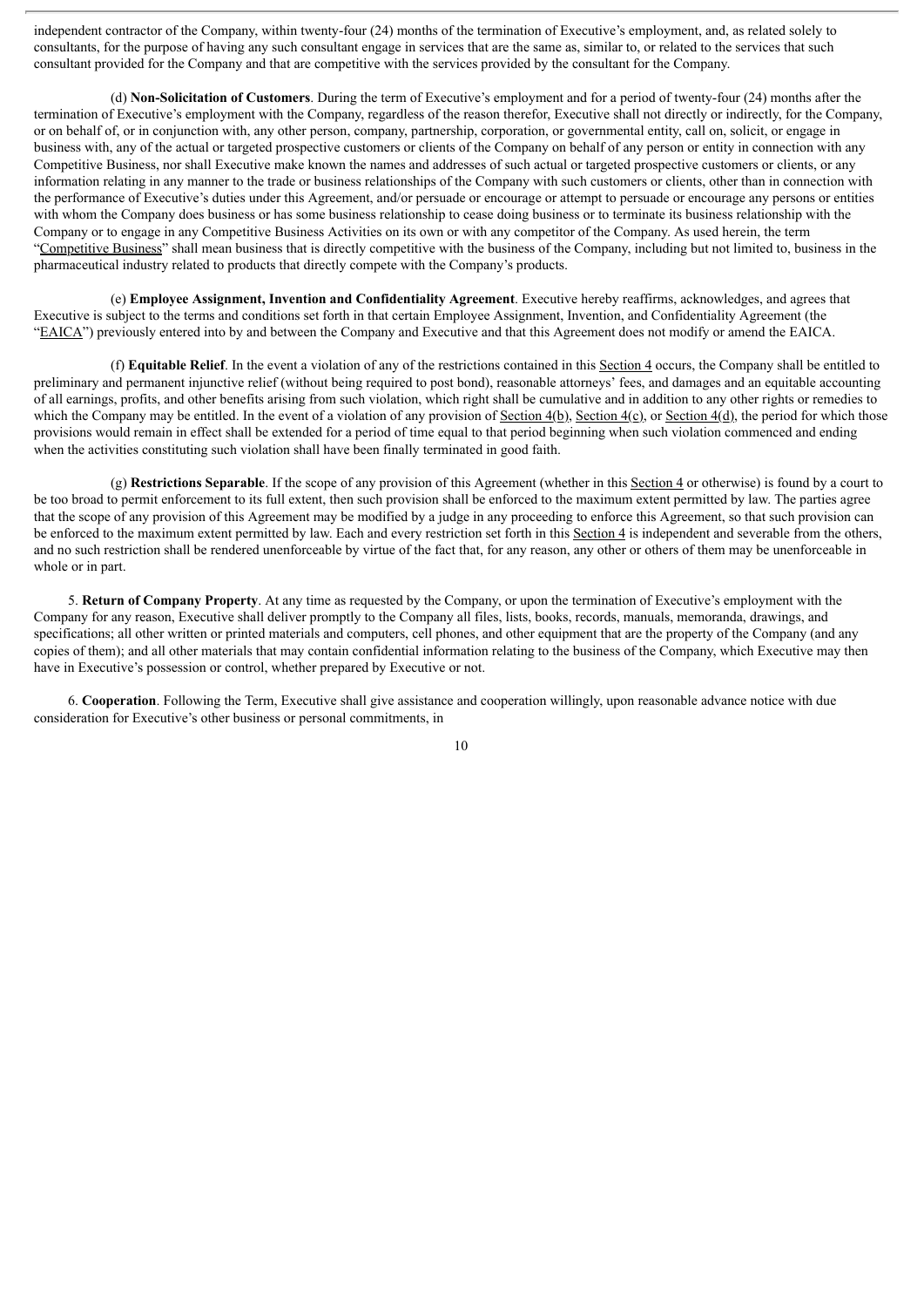any matter relating to Executive's position with the Company, or Executive's expertise or experience as the Company may reasonably request, including Executive's attendance and truthful testimony where deemed appropriate by the Company, with respect to any investigation or the Company's defense or prosecution of any existing or future claims or litigations or other proceedings relating to matters in which Executive was involved or potentially had knowledge by virtue of Executive's employment with the Company. The Company agrees that (a) it shall promptly reimburse Executive for Executive's reasonable and documented expenses in connection with rendering assistance and/or cooperation under this Section 6 upon Executive's presentation of documentation for such expenses and (b) Executive shall be reasonably compensated for any continued material services as required under this Section 6.

7. **No Prior Agreements**. Executive hereby represents and warrants to the Company that the execution of this Agreement by Executive and Executive's employment by the Company and the performance of Executive's duties hereunder will not violate or be a breach of any agreement with a former employer, client, or any other person or entity. Further, Executive agrees to indemnify the Company for any claim, including, but not limited to, attorneys' fees and expenses of investigation, by any such third party that such third party may now have or may hereafter come to have against the Company based upon or arising out of any non-competition, invention, or secrecy agreement between Executive and such third party that was in existence as of the date of this Agreement.

### 8. **Miscellaneous**.

(a) **Notice**. All notices, requests, demands, and other communications required or permitted under this Agreement shall be in writing and shall be deemed to have been duly given, made, and received (i) if personally delivered, on the date of delivery, (ii) if by e-mail transmission, upon receipt, (iii) if mailed United States mail, registered or certified, return receipt requested, postage prepaid, and addressed as provided below, upon receipt or refusal of delivery, or (iv) if by a courier delivery service providing overnight or "next-day" delivery, upon receipt or refusal of delivery, in each case addressed as follows:

To the Company:

TherapeuticsMD, Inc. 6800 Broken Sound Parkway NW, 3rd Floor Boca Raton, Florida 33487 Attention: Chief Executive Officer Phone: (561) 961-1900 E-Mail: RFinizio@TherapeuticsMD.com

With a copy, which shall not constitute notice, to: TherapeuticsMD, Inc. 6800 Broken Sound Parkway NW, 3rd Floor Boca Raton, Florida 33487 Attention: Chief Financial Officer Phone: (561) 961-1900 E-Mail:

To Executive:

Marlan Walker Phone: E-Mail:

Either party may alter the address to which communications or copies are to be sent by giving notice of such change of address in conformity with the provisions of this Section 8 for the giving of notice.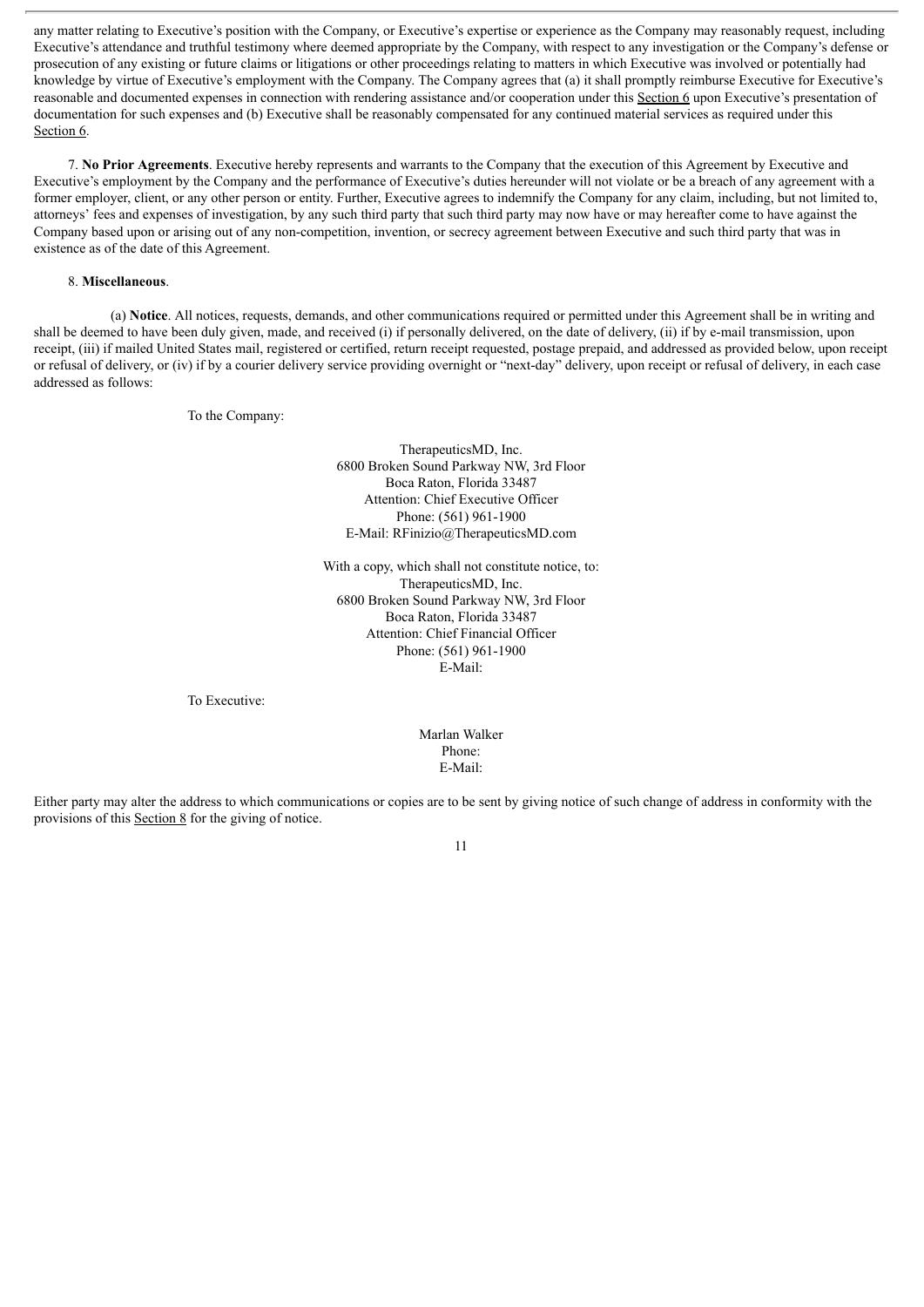(b) **Indulgences; Waivers**. Neither any failure nor any delay on the part of either party to exercise any right, remedy, power, or privilege under this Agreement shall operate as a waiver thereof, nor shall any single or partial exercise of any right, remedy, power, or privilege preclude any other or further exercise of the same or of any other right, remedy, power, or privilege, nor shall any waiver of any right, remedy, power, or privilege with respect to any occurrence be construed as a waiver of such right, remedy, power, or privilege with respect to any other occurrence. No waiver shall be binding unless executed in writing by the party making the waiver.

(c) **Controlling Law**. This Agreement and all questions relating to its validity, interpretation, performance and enforcement, shall be governed by and construed in accordance with the laws of the State of Florida, notwithstanding any Florida or other conflict-of-interest provisions to the contrary. Venue for any action arising out of this Agreement or the employment relationship shall be brought only in courts of competent jurisdiction in or for Palm Beach County, Florida and each party hereby irrevocably waives, to the fullest extent permitted by law, any objection which they may now or hereafter have to the laying of venue in such courts and submits to the jurisdiction of such courts. THE PARTIES (BY THEIR ACCEPTANCE HEREOF) HEREBY KNOWINGLY, IRREVOCABLY, VOLUNTARILY, AND INTENTIONALLY WAIVE ANY RIGHT EACH MAY HAVE TO A TRIAL BY JURY WITH RESPECT TO ANY DISPUTES BASED UPON OR ARISING OUT OF THIS AGREEMENT.

(d) **Execution in Counterpart**. This Agreement may be executed in any number of counterparts, each of which shall be deemed to be an original as against any party whose signature appears thereon, and all of which shall together constitute one and the same instrument. This Agreement shall become binding when one or more counterparts hereof, individually or taken together, shall bear the signatures of the parties reflected hereon as the signatories.

(e) **Entire Agreement**. Except as herein contained, this Agreement contains the entire understanding between the parties hereto with respect to the subject matter hereof and supersedes all prior and contemporaneous agreements and understandings, inducements, and conditions, express or implied, oral or written, which shall no longer have any force or effect. The express terms hereof control and supersede any course of performance and/or usage of the trade inconsistent with any of the terms hereof. This Agreement may not be modified or amended other than by an agreement in writing.

(f) **Paragraph Headings**. The paragraph headings in this Agreement are for convenience only; they form no part of this Agreement and shall not affect its interpretation.

(g) **Number of Days**. In computing the number of days for purposes of this Agreement, all days shall be counted, including Saturdays, Sundays, and holidays; provided, however, that if the final day of any time period falls on a Saturday, Sunday, or holiday, then the final day shall be deemed to be the next day that is not a Saturday, Sunday, or holiday.

(h) **Successors and Assigns.** This Agreement shall inure to the benefit of and be binding upon the successors and assigns of the parties hereto; provided that because the obligations of Executive hereunder involve the performance of personal services, such obligations shall not be delegated by Executive. For purposes of this Agreement, successors and assigns shall include, but not be limited to, any individual, corporation, trust, partnership, or other entity that acquires a majority of the stock or assets of the Company by sale, merger, consolidation, liquidation, or other form of transfer. The Company will require any successor (whether direct or indirect, by purchase, merger, consolidation, or otherwise) to all or substantially all of the business and/or assets of the Company to expressly assume and agree to perform this Agreement in the same manner and to the same extent that the Company would be required to perform it if no such succession had taken place.

(i) **Tax Withholding.** The Company may withhold from any benefits payable under this Agreement all federal, state, city, or other taxes as may be required pursuant to any law or governmental regulation or ruling.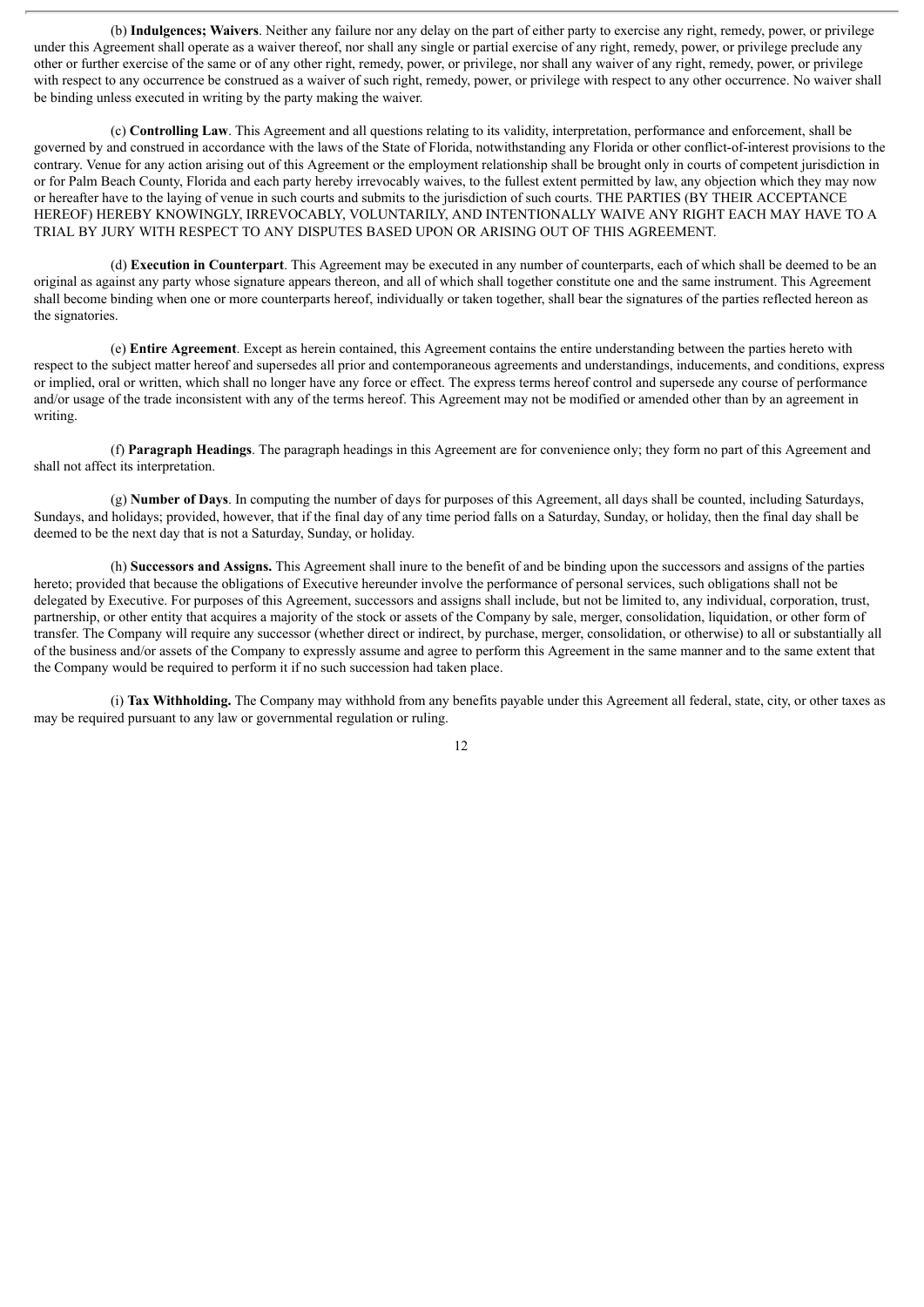(j) **Survival.** The respective rights and obligations of the parties hereunder shall survive any termination of Executive's employment hereunder, including without limitation, the Company's obligations under Section 3 and Executive's obligations under Section 4 above, and the expiration of the Term, to the extent necessary to the intended preservation of such rights and obligations.

(k) **Right to Consult with Counsel; No Drafting Party.** Executive acknowledges having read and considered all of the provisions of this Agreement carefully, and having had the opportunity to consult with counsel of Executive's own choosing, and, given this, Executive agrees that the obligations created hereby are not unreasonable. Executive acknowledges that Executive has had an opportunity to negotiate any and all of these provisions and no rule of construction shall be used that would interpret any provision in favor of or against a party on the basis of who drafted the Agreement.

### **[***Signature Page Follows***]**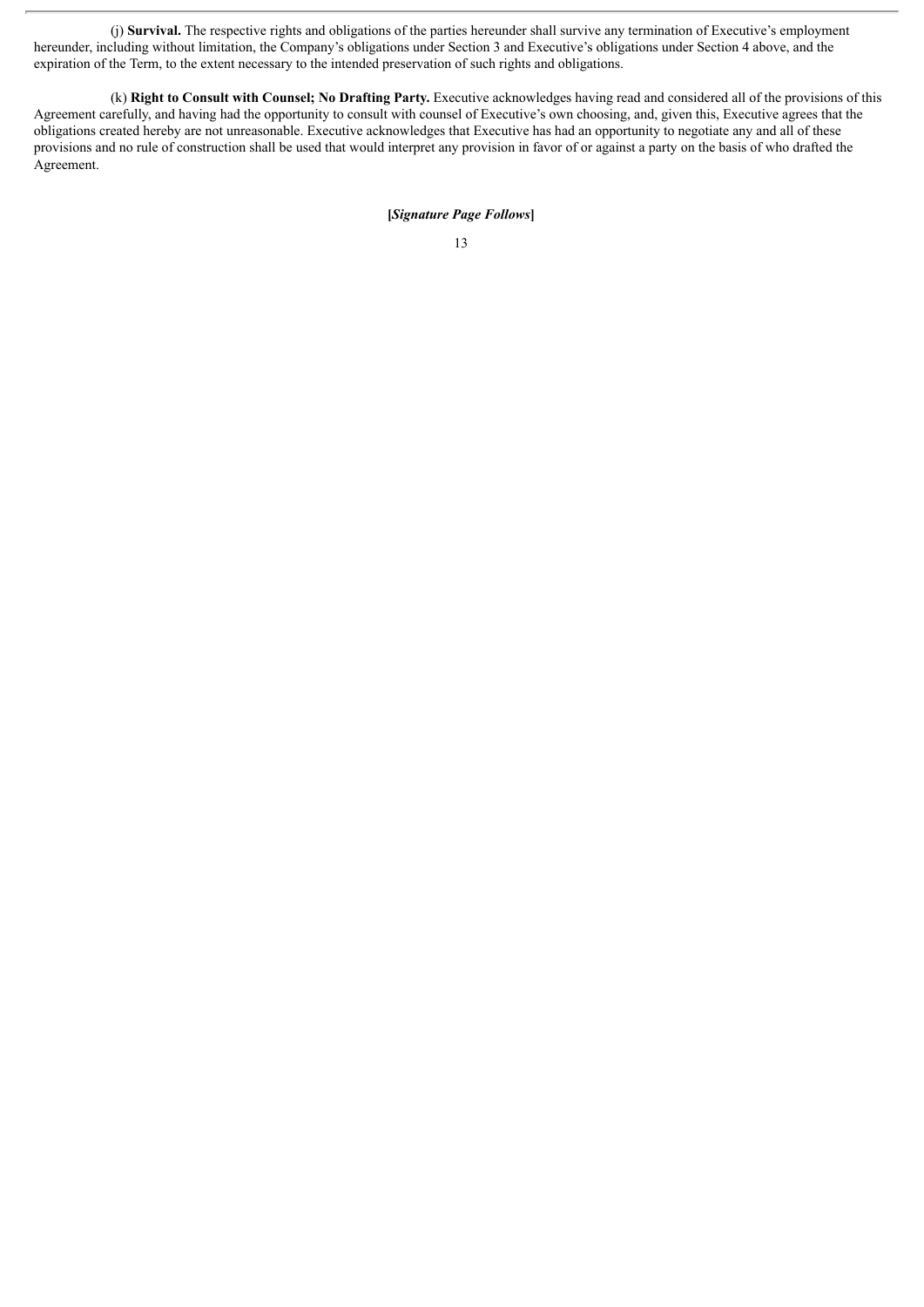**IN WITNESS WHEREOF**, the parties hereto have executed this Agreement as of the date first above written.

# **THERAPEUTICSMD, INC.**

/s/ Robert Finizio

Robert Finizio

ł.

# **EXECUTIVE:**

/s/ Marlan Walker Marlan Walker

*[Signature Page to Employment Agreement]*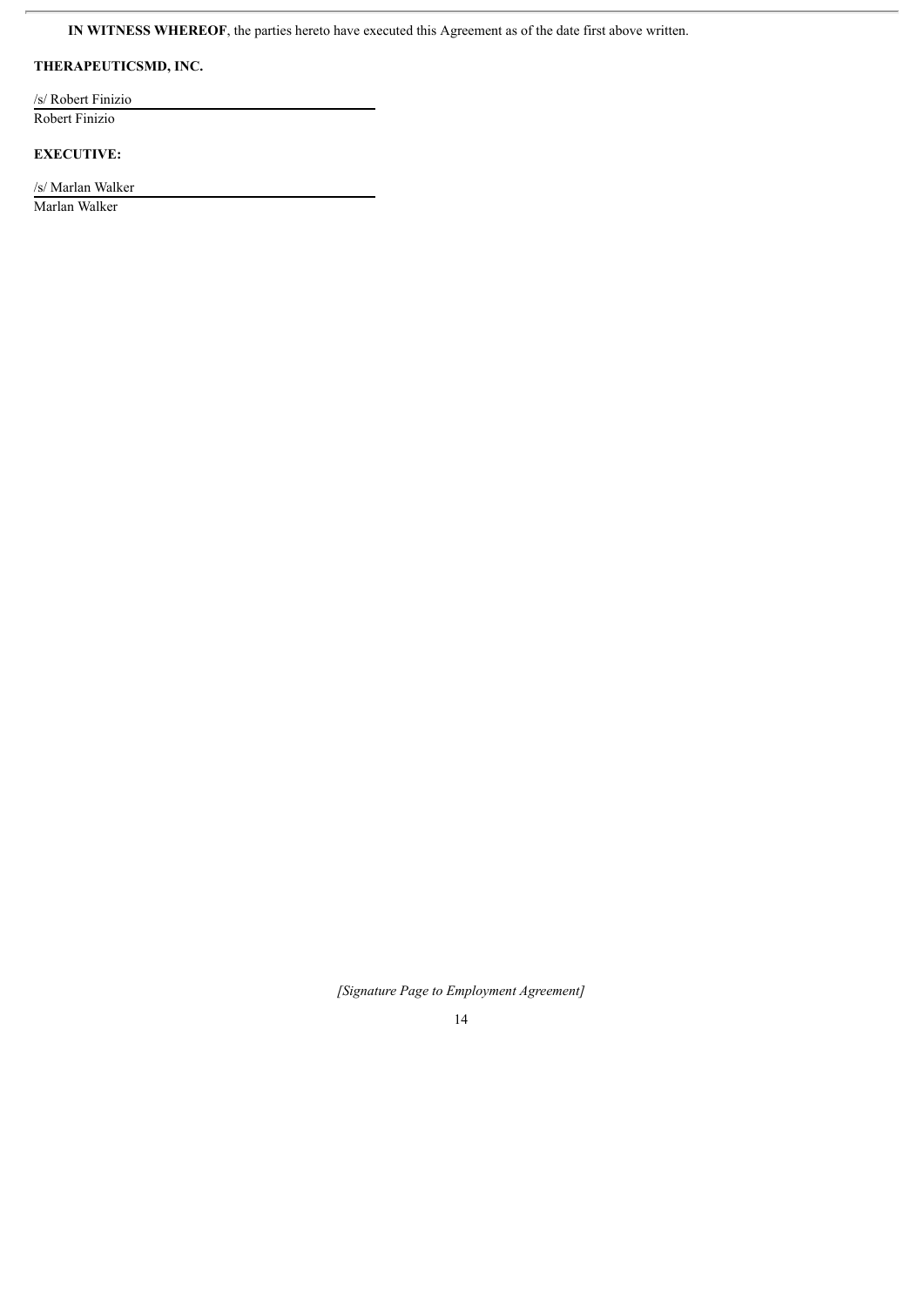# **EXHIBIT A**

#### *FORM OF INDUCEMENT GRANT RESTRICTED STOCK UNIT AGREEMENT*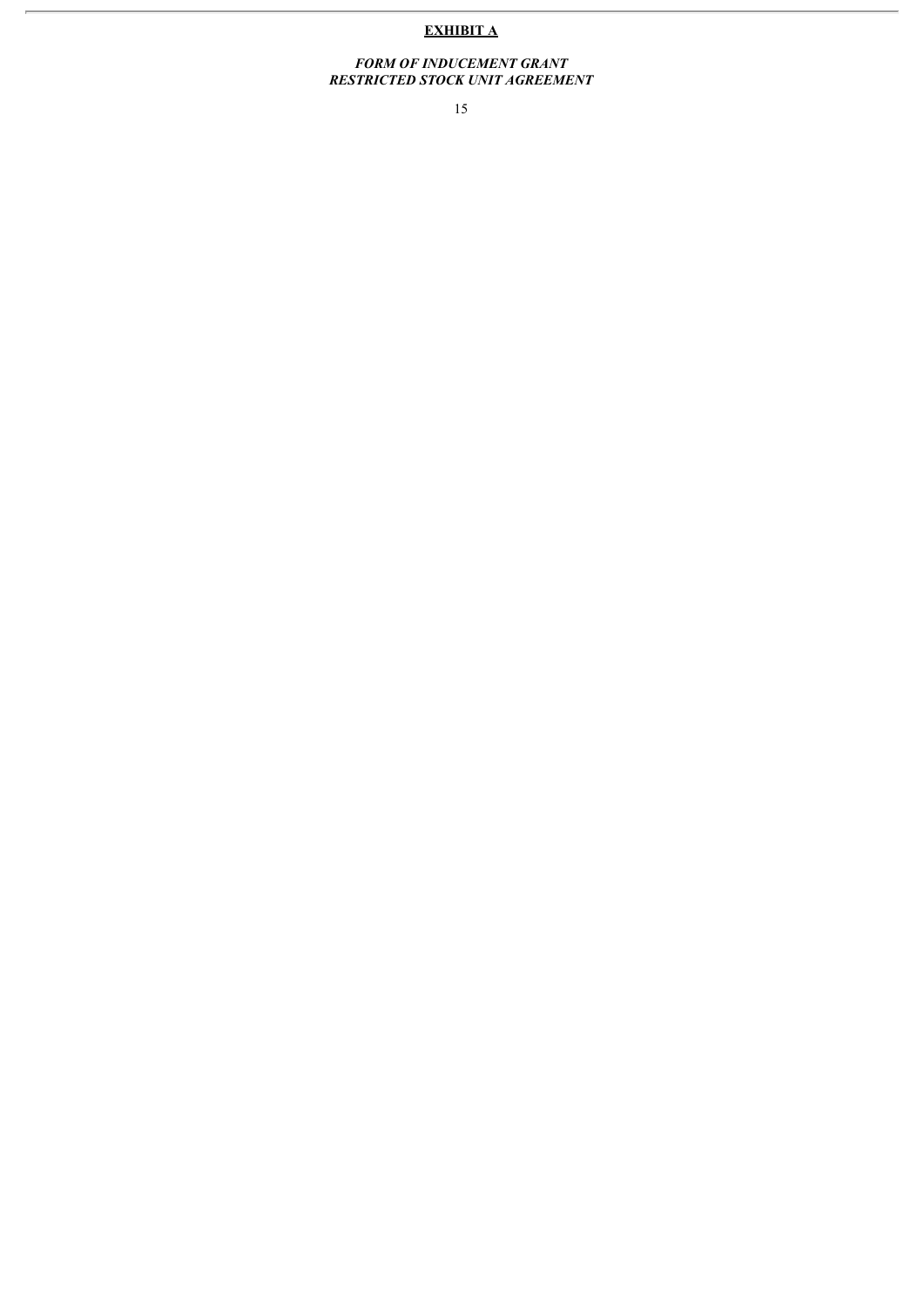### **EXHIBIT B**

### *FORM OF RELEASE*

This Separation Agreement ("Agreement") is made between TherapeuticsMD, Inc. ("Company") and ("Employee"), intending to be legally bound, and in consideration of the mutual covenants contained herein, and other valuable consideration, the receipt and sufficiency of which are hereby acknowledged, the parties agree as follows:

1. Separation and Severance. Employee's final day of employment with Company was . Although the parties agree that Company does not owe Employee any further consideration, as severance, Company agrees to pay Employee as set forth in Employee's Employment Agreement dated (the "Employment Agreement"), provided Employee executes this Agreement, complies with its terms and the terms of Employee's Employment Agreement[[, and does not revoke this Agreement during the Revocation Period as defined in Section 8 below.]]1 Employee acknowledges that no other compensation of any kind remains outstanding, that the consideration provided herein is more than Employee would otherwise be entitled to receive, that Employee shall not be entitled to any other payments or benefits from Company, and that no other amounts are due or owing or shall become due or owing relating to any obligation, agreement, or otherwise.

2. Execution of Separation Agreement. Should employee wish to accept this Agreement, it must be signed and returned to  $by$   $\qquad \qquad$ 

3. EAICA. Employee acknowledges and agrees that Employee's obligations contained in the paragraphs 2, 3, 4, 6, 8, 9, 10 and 11 of the Employee Assignment, Invention, and Confidentiality Agreement ("EAICA") that Employee signed on \_\_\_\_\_\_\_\_\_\_\_\_\_\_, a copy of which is attached as Exhibit A, remain in full force and effect. The terms of this Agreement are in additional to and do not supersede the surviving terms of the EAICA.

4. Confidentiality of Agreement. Employee understands and agrees that the existence of this Agreement and the terms and conditions thereof, shall be considered confidential, and shall not be disclosed by Employee to any third party or entity except with the prior written approval of Company, to Employee's attorney, or upon the order of a court of competent jurisdiction. Notwithstanding anything in this Agreement to the contrary, nothing in this Agreement or any other agreement between the Company and Employee shall prevent Employee from sharing information and communicating in good faith, without prior notice to the Company, with any federal government agency having jurisdiction over the Company or its operations, and cooperating in any investigation by any such federal government agency; provided that Employee receives no monies for compensatory or other damages as a result of participating in any such communication or cooperation with the EEOC.

5. Non-Disparagement. At all time Employee will refrain from and will not directly or indirectly engage in any conversation that would tend to negatively impact Company or any of the Releasees as defined in Section 8 below.

6. Return of Company Property. Employee agrees to immediately return to Company any and all property of Company in Employee's possession, custody, or control. No severance shall be paid pursuant to this Agreement until all Company property is returned.

7. Confidential Information. Employee acknowledges that Employee has had access to Company confidential and proprietary information and agrees that all such Confidential Information is and shall remain the exclusive property of Company. Employee further agrees that Employee shall not publish, disclose, or otherwise make available to any third party any such Confidential Information. Employee acknowledges and agrees that Employee has continuing confidentiality obligations under the EAICA. Employee warrants that Employee has no

1 Employee will be entitled to a revocation period only if over the age of 40 at the date of termination.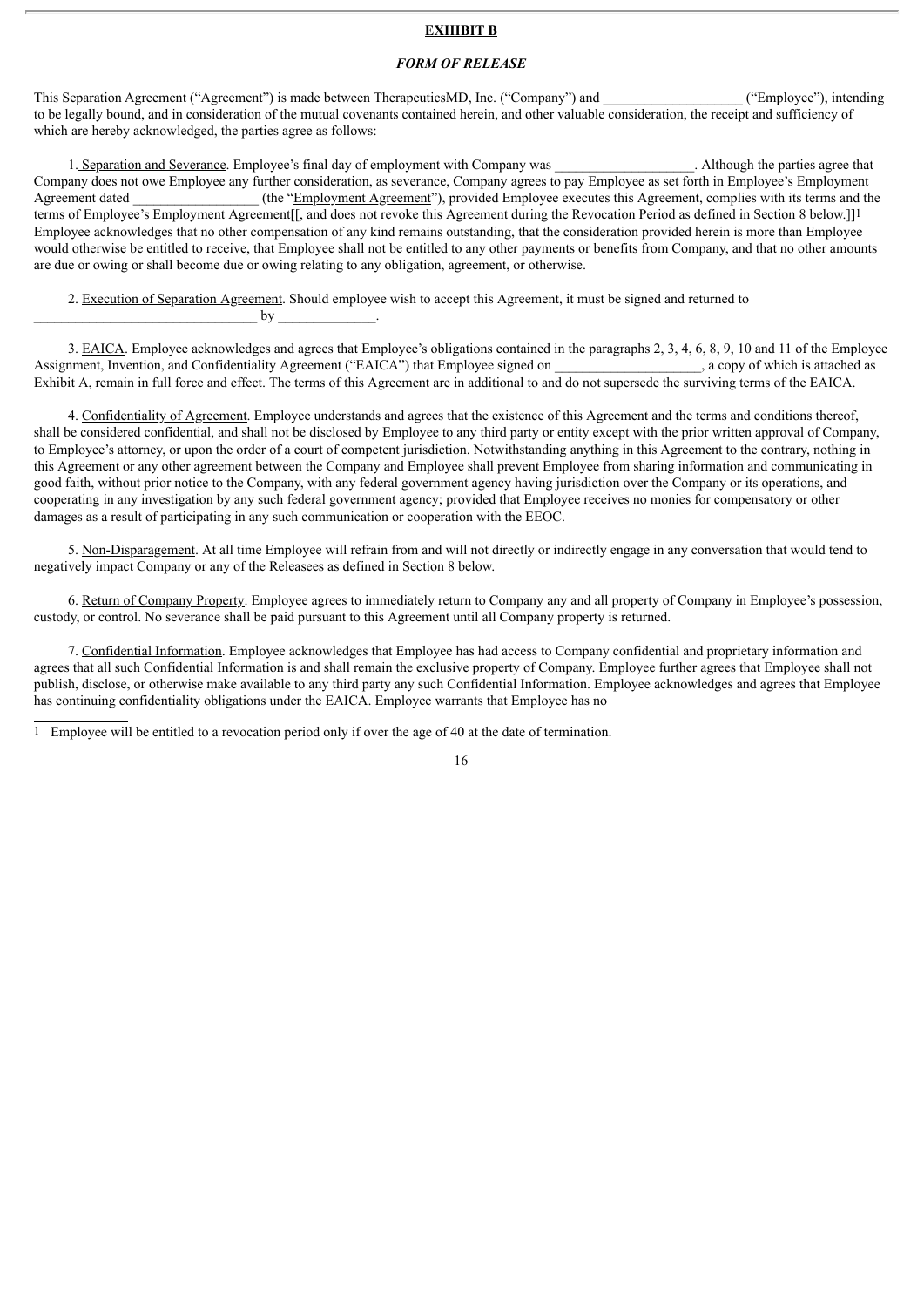materials containing Confidential Information, but if Employee does, Employee shall return immediately to Company any and all materials containing any Confidential Information in Employee's possession, custody, or control. The terms of this Separation Agreement comprise confidential information of the Company.

8. Release. That the undersigned, \_\_\_\_\_\_\_\_\_\_, for good and valuable consideration, the receipt and sufficiency of which are hereby acknowledged, intending to be legally bound, and Employee's past, present and future agents, representatives, attorneys, affiliates, heirs, executors, assigns and successors, and all other persons connected therewith, and on behalf of all successors and assigns, hereby releases and forever discharges TherapeuticsMD, Inc., vitaMedMD, LLC, BocaGreenMD, Inc., vitaCare Prescription Services and all of their past, present and future agents, representatives, principals, attorneys, affiliates, owners, parent corporations, subsidiaries, officers, directors, employees, assigns and successors, and all other persons, firms or corporations connected or affiliated therewith (collectively "Releasees"), of and from any and all legal, equitable or other claims, demands, setoffs, defenses, contracts, accounts, suits, debts, agreements, actions, causes of action, sums of money, judgments, findings, controversies, disputes, or past, present and future duties, responsibilities, obligations, or suits at law and/or equity of whatsoever kind, from the beginning of the world to the date hereof, in addition, without limitation, any and all actions, causes of action, claims, counterclaims, third party claims, and any and all other federal, state, local and/or municipality statutes, laws and/or regulations and any ordinance and/or common law pertaining to employment or otherwise and any and all other claims which have been or which could have been asserted against any party in any forum.

By signing this Agreement, Employee knowingly and voluntarily fully releases and forever discharges Releasees of and from all claims, demands and liability of any kind arising under any statute, law or ordinance, including, without limitation, Title VII of the Civil Rights Act of 1964, the Fair Labor Standards Act, the National Labor Relations Act, the Americans with Disabilities Act, any state Human Rights Act, Fla. Stat. 448, or any facts or claims arising under the Age Discrimination in Employment Act ("ADEA"). This release is intended to cover all actions, causes of action, claims and demands for damages, loss or injury arising from the beginning of time until the date of this Agreement, whether presently known or unknown to Employee. However, Employee does not waive Employee's rights to claims which may arise after this Agreement becomes effective.

In addition, Employee is hereby advised to consult with an attorney prior to executing this Agreement. Employee agrees that Employee has been given a reasonable time in which to consider the Agreement and seek such consultation. Employee further warrants that Employee has consulted with knowledgeable persons concerning the effect of this Agreement and all rights which Employee might have under any and all state and federal laws relating to employment and employment discrimination and otherwise. Employee fully understands these rights and that by signing this Agreement Employee forfeits all rights to sue Releasees for matters relating to or arising out of employment, separation, or otherwise.

In accordance with provisions of the ADEA, as amended, 29 U.S.C. §601-634, Employee is hereby provided a period of twenty-one (21) days from the date Employee receives this Agreement to review the waiver of rights under the ADEA and sign this Agreement. Furthermore, Employee has seven (7) days after the date Employee signs the Agreement ("Revocation Period") to revoke Employee's consent. This Agreement shall not become effective or enforceable until the Revocation Period has expired. If Employee does not deliver a written revocation to before the Revocation Period expires, this Agreement will become effective.

Notwithstanding anything in this Section 8 to the contrary, releases contained in this Agreement shall not apply to (i) any rights to receive any payments or benefits pursuant to Sections 3(b)(ii), 3(b)(iii) or 3(b)(iv) of the Employment Agreement, (ii) any rights or claims that may arise as a result of events occurring after the date this Agreement is executed, (iii) any indemnification rights Employee may have as a former officer or director of the Company or its subsidiaries or affiliated companies, (iv) any claims for benefits under any directors' and officers' liability policy maintained by the Company or its subsidiaries or affiliated companies in accordance with the terms of such policy, and (v) any rights as a holder of equity securities of the Company.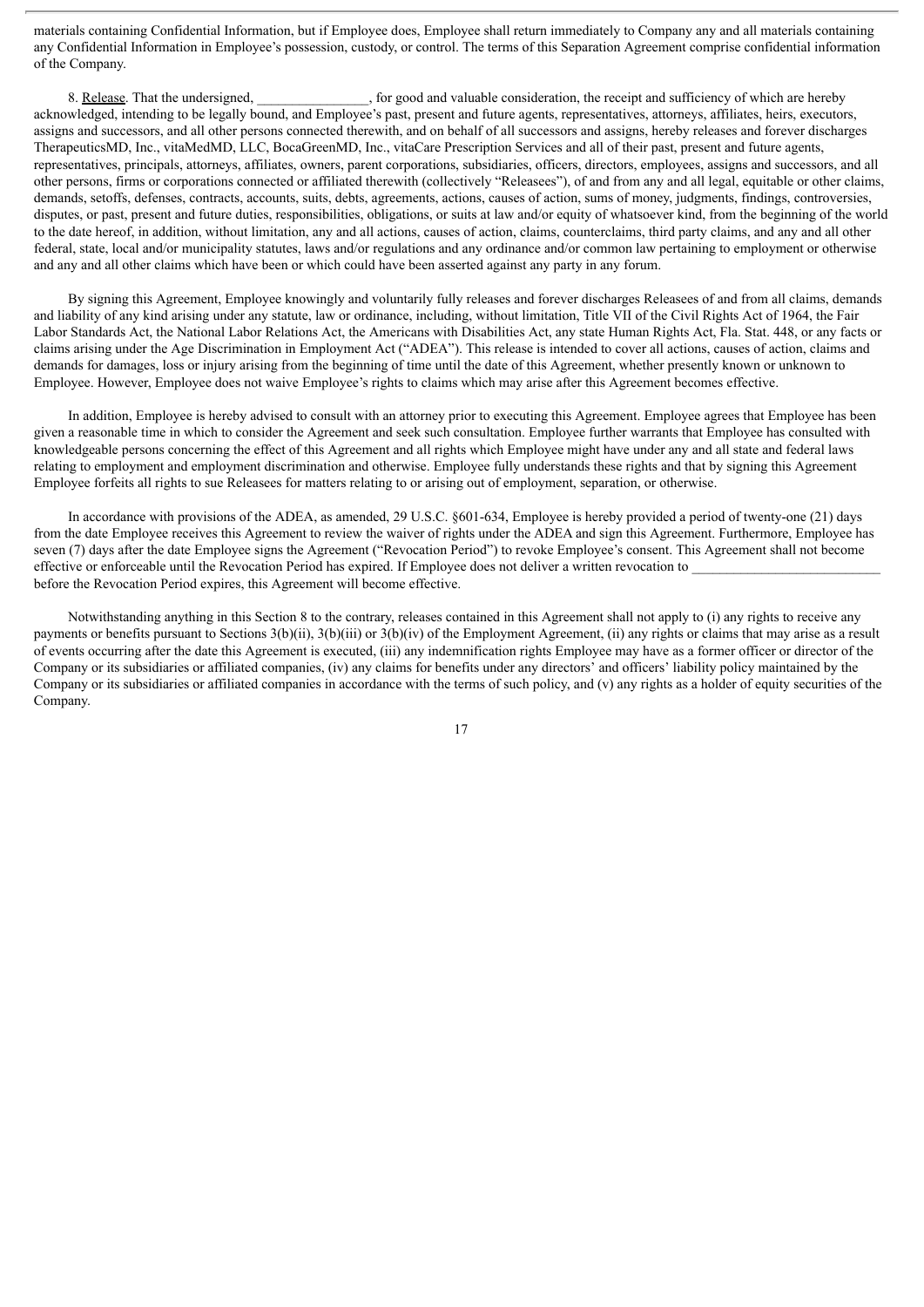9. Opportunity to Seek Counsel. The parties represent that they have had an opportunity to retain legal counsel to represent them in connection with this matter, that they have been advised of the legal effect and consequences of this Agreement, that they have entered into this Agreement knowingly, freely and voluntarily of their own volition, and that they have not been coerced, forced, harassed, threatened or otherwise unduly pressured to enter into this Agreement.

10. Reporting of Known Issues. As a further condition to your receipt of the benefits described in this Agreement, you hereby represent and warrant that you have reported in writing to \_\_\_\_\_\_\_\_\_\_\_\_\_\_\_\_\_\_\_\_\_\_\_\_\_\_\_ any unethical conduct or violations of laws, regulations, Company policies and procedures by the Company, a Company employee, or a Company officer of which you are aware.

11. No Admissions. This Agreement is not and shall not in any way be construed as an admission by either party of any wrongful act or omission, or any liability due and owing, or any violation of any federal, state or local law or regulation.

12. Miscellaneous. This Agreement may not be amended or modified except in writing signed by Employee and an authorized representative with actual authority to bind Company, specifically stating that it is an amendment to this Agreement. This Agreement shall be governed by and construed in accordance with Sections 4(g) (Restrictions Separable), 8(a) (Notice), 8(b) (Indulgences; Waivers), 8(c) (Controlling Law), 8(d) (Execution in Counterpart),  $8(f)$  (Paragraph Headings), and  $8(k)$  (Right to Consult with Counsel; No Drafting Party) of the Employment Agreement. This Agreement and the Employment Agreement constitute the entire Agreement between the parties hereto with respect to the subject matter hereof; provided, however, that Employee's continuing obligations to the Company under the terms of the EAICA are incorporated herein and shall remain in full force and effect as set forth herein.

IN WITNESS THEREOF, the parties hereto acknowledge, understand and agree to this Agreement and intend to be bound by all of the clauses contained in this document.

EMPLOYEE EMPLOYEE

| [Employee] | [Emp  |
|------------|-------|
| Its:       | Its:  |
| Date:      | Date: |

THERAPEUTICSMD, INC. THERAPEUTICSMD, INC.

[Employee]

18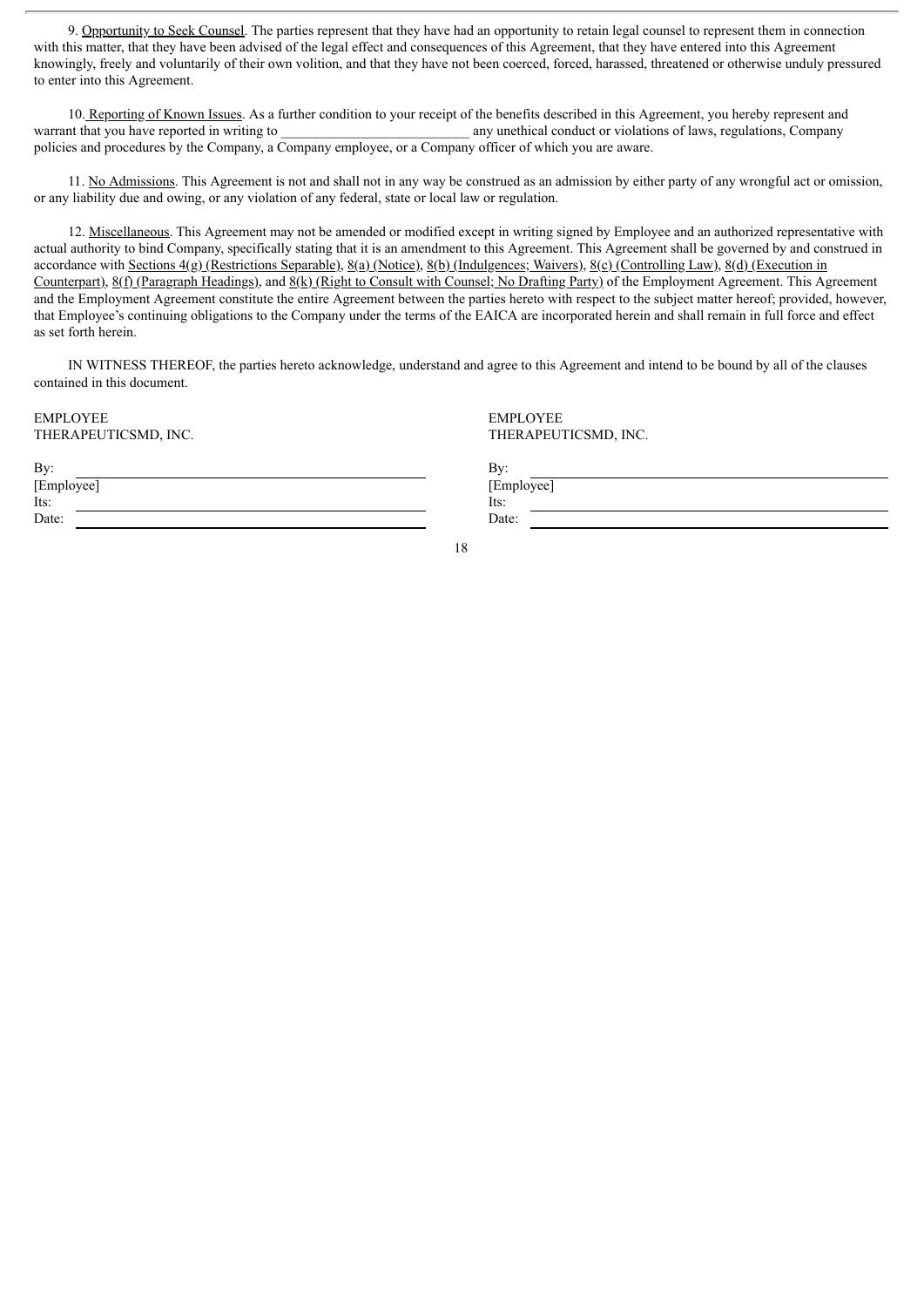## **AMENDMENT TO EMPLOYMENT AGREEMENT**

This Amendment ("Amendment") to the Employment Agreement ("Agreement"), effective December 18, 2018, by and between **TherapeuticsMD, Inc.** with a place of business at 6800 Broken Sound Parkway NW, 3rd Floor, Boca Raton, Florida 33487 ("TherapeuticsMD"); and **Marlan Walker** ("Executive").

**WHEREAS,** the Agreement exists between TherapeuticsMD and Executive (collectively herein as the "Parties") relating to Executive's employment with TherapeuticsMD; and

**WHEREAS,** the Parties have agreed to extend the term of the Agreement.

**NOW, THEREFORE,** in consideration of the mutual promises set forth herein and for other good and valuable consideration, the receipt and sufficiency of which the Parties hereby acknowledge, intending to be legally bound, the Parties hereby agree as follows:

1. To replace Section 1(a) with the following:

**Employment and Term**. The Company hereby agrees to continue to employ Executive, and Executive hereby agrees to continue to serve the Company, in accordance with the terms and conditions set forth herein, for a period of six (6) years, commencing as of the Effective Date (such six (6) year period, as it may be extended pursuant to this Section  $1(a)$ , the "Term"), unless sooner terminated pursuant to Section 3 hereof. Commencing on the sixth anniversary of the Effective Date, and each anniversary thereafter, the Term shall automatically be extended for one (1) additional year, unless at least ninety (90) days prior to such anniversary, the Company or Executive shall have given notice in accordance with Section 8 that it or Executive does not wish to extend the Term.

- 2. To update the definition of Base Salary as set forth in Section 2(a) with the following: the base salary ("Base Salary") payable to Executive shall be four hundred fifteen thousand dollars (\$415,000) per year, payable on a regular basis in accordance with the Company's standard payroll procedures, but not less than monthly.
- 3. To update the definition of Targeted Annual Bonus Award as set forth in Section 2(b) with the following: the percentage of Base Salary targeted as annual cash short-term incentive compensation for each calendar year during the Term shall be forty percent (40%) of Base Salary
- 4. Except as specifically referenced herein, the Agreement shall remain unchanged and shall continue in full force and effect.